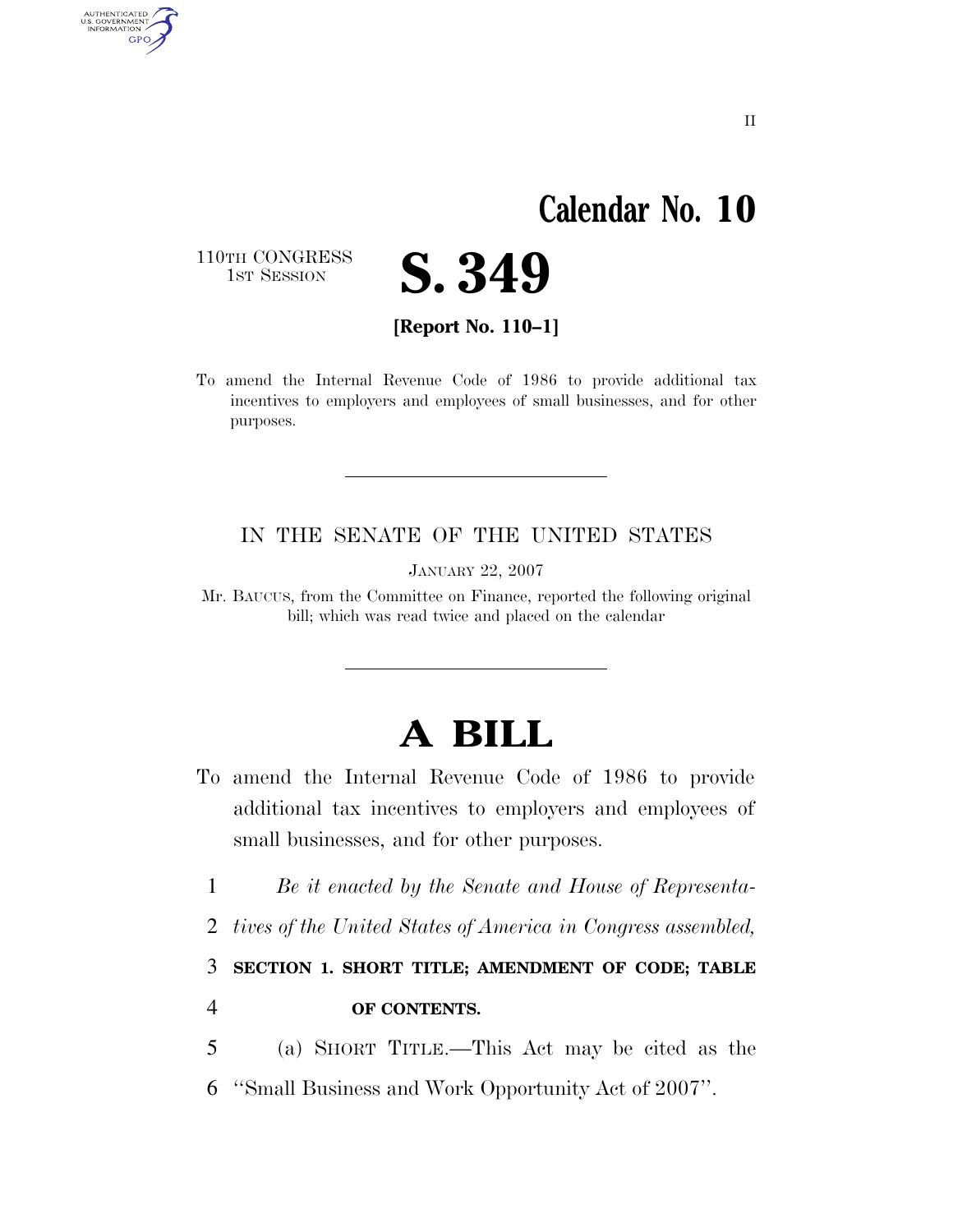(b) AMENDMENT OF 1986 CODE.—Except as other- wise expressly provided, whenever in this Act an amend- ment or repeal is expressed in terms of an amendment to, or repeal of, a section or other provision, the reference shall be considered to be made to a section or other provi-sion of the Internal Revenue Code of 1986.

- 7 (c) TABLE OF CONTENTS.—The table of contents for
- 8 this Act is as follows:

Sec. 1. Short title; amendment of Code; table of contents.

#### TITLE I—SMALL BUSINESS TAX RELIEF PROVISIONS

Subtitle A—General Provisions

- Sec. 101. Extension of increased expensing for small businesses.
- Sec. 102. Extension and modification of 15-year straight-line cost recovery for qualified leasehold improvements and qualified restaurant improvements; 15-year straight-line cost recovery for certain improvements to retail space.
- Sec. 103. Clarification of cash accounting rules for small business.
- Sec. 104. Extension and modification of combined work opportunity tax credit and welfare-to-work credit.
- Sec. 105. Certified professional employer organizations.

#### Subtitle B—Subchapter S Provisions

- Sec. 111. Capital gain of S corporation not treated as passive investment income.
- Sec. 112. Treatment of bank director shares.
- Sec. 113. Special rule for bank required to change from the reserve method of accounting on becoming S corporation.
- Sec. 114. Treatment of the sale of interest in a qualified subchapter S subsidiary.
- Sec. 115. Elimination of all earnings and profits attributable to pre-1983 years for certain corporations.
- Sec. 116. Expansion of qualifying beneficiaries of an electing small business trust.

#### TITLE II—REVENUE PROVISIONS

- Sec. 201. Modification of effective date of leasing provisions of the American Jobs Creation Act of 2004.
- Sec. 202. Application of rules treating inverted corporations as domestic corporations to certain transactions occurring after March 20, 2002.
- Sec. 203. Denial of deduction for punitive damages.
- Sec. 204. Denial of deduction for certain fines, penalties, and other amounts.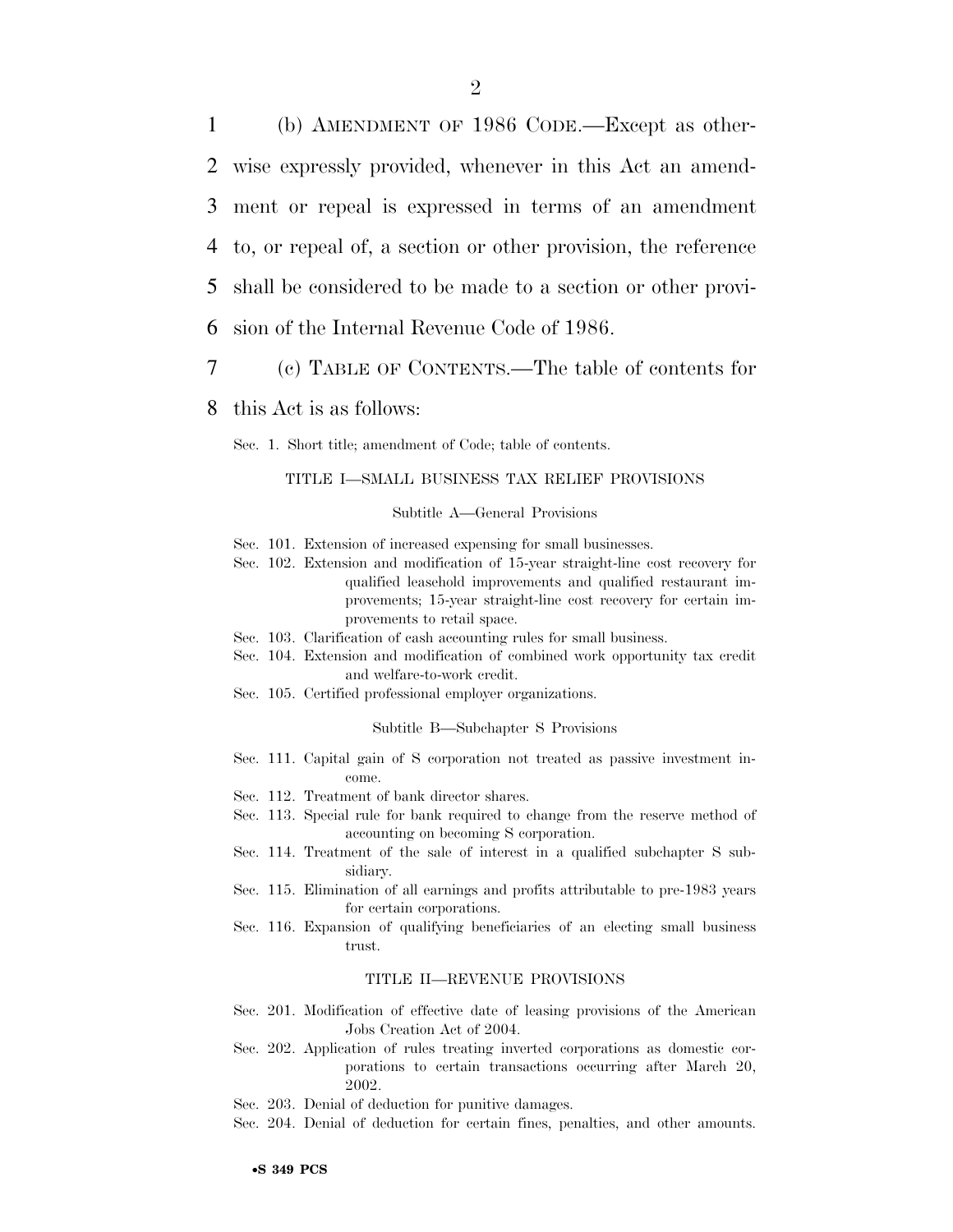- Sec. 205. Revision of tax rules on expatriation of individuals.
- Sec. 206. Limitation on annual amounts which may be deferred under nonqualified deferred compensation arrangements.
- Sec. 207. Increase in criminal monetary penalty limitation for the underpayment or overpayment of tax due to fraud.
- Sec. 208. Doubling of certain penalties, fines, and interest on underpayments related to certain offshore financial arrangements.
- Sec. 209. Increase in penalty for bad checks and money orders.
- Sec. 210. Treatment of contingent payment convertible debt instruments.
- Sec. 211. Extension of IRS user fees.
- Sec. 212. Modification of collection due process procedures for employment tax liabilities.

Sec. 213. Modifications to whistleblower reforms.

Sec. 214. Modifications of definition of employees covered by denial of deduction for excessive employee remuneration.

## 1 **TITLE I—SMALL BUSINESS TAX**  2 **RELIEF PROVISIONS**

## 3 **Subtitle A—General Provisions**

4 **SEC. 101. EXTENSION OF INCREASED EXPENSING FOR** 

### 5 **SMALL BUSINESSES.**

6 Section 179 (relating to election to expense certain 7 depreciable business assets) is amended by striking 8 ''2010'' each place it appears and inserting ''2011''.

9 **SEC. 102. EXTENSION AND MODIFICATION OF 15-YEAR** 

10 **STRAIGHT-LINE COST RECOVERY FOR QUALI-**

11 **FIED LEASEHOLD IMPROVEMENTS AND**  12 **QUALIFIED RESTAURANT IMPROVEMENTS;**  13 **15-YEAR STRAIGHT-LINE COST RECOVERY** 

14 **FOR CERTAIN IMPROVEMENTS TO RETAIL** 

15 **SPACE.** 

16 (a) EXTENSION OF LEASEHOLD AND RESTAURANT 17 IMPROVEMENTS.—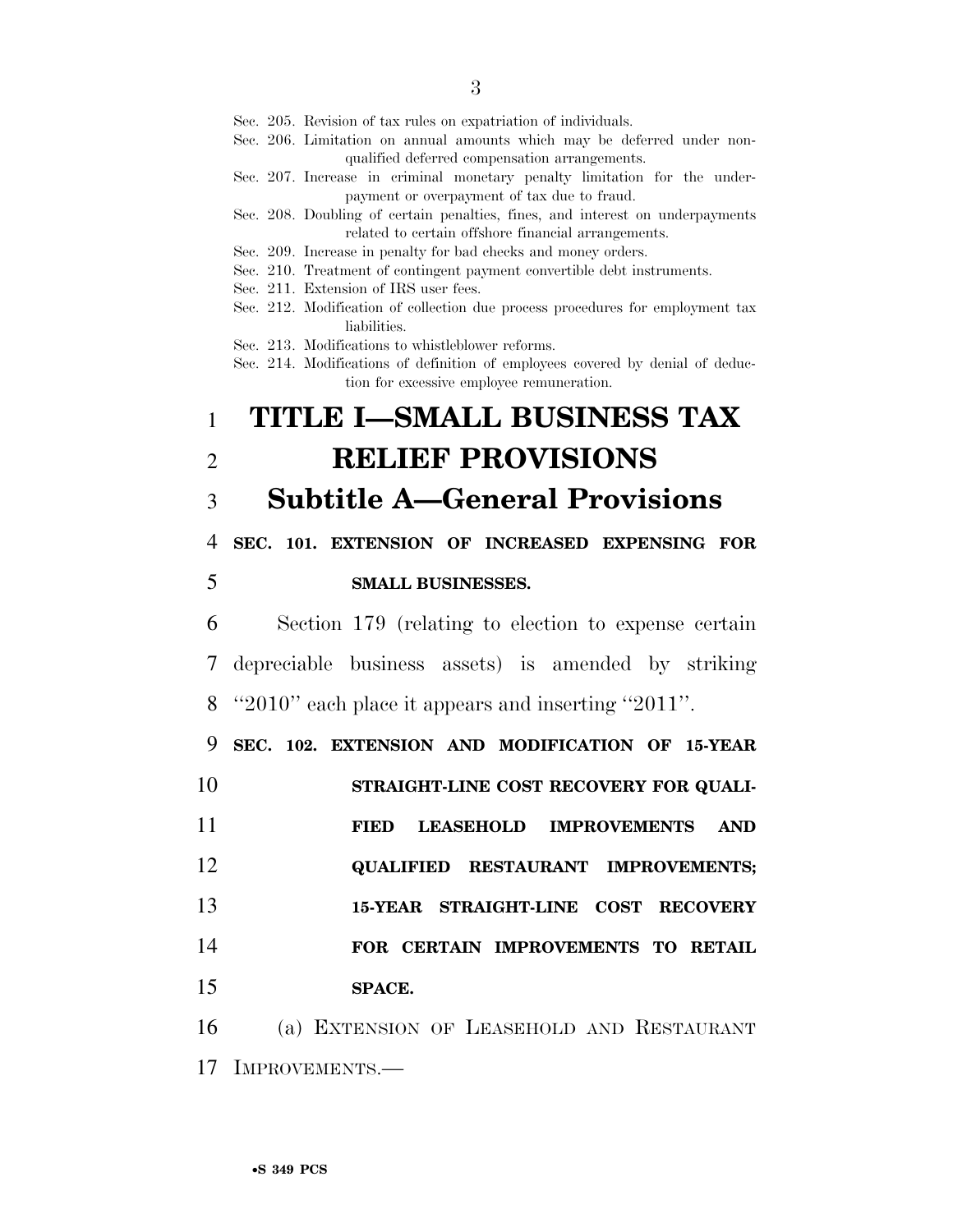(1) IN GENERAL.—Clauses (iv) and (v) of sec-2 tion  $168(e)(3)(E)$  (relating to 15-year property) are

 each amended by striking ''January 1, 2008'' and inserting ''April 1, 2008''.

 (2) EFFECTIVE DATE.—The amendment made by this subsection shall apply to property placed in service after December 31, 2007.

8 (b) MODIFICATION OF TREATMENT OF QUALIFIED RESTAURANT PROPERTY AS 15-YEAR PROPERTY FOR PURPOSES OF DEPRECIATION DEDUCTION.—

 (1) TREATMENT TO INCLUDE NEW CONSTRUC- TION.—Paragraph (7) of section 168(e) (relating to classification of property) is amended to read as fol-lows:

15 "(7) QUALIFIED RESTAURANT PROPERTY.—The term 'qualified restaurant property' means any sec- tion 1250 property which is a building (or its struc- tural components) or an improvement to such build- ing if more than 50 percent of such building's square footage is devoted to preparation of, and seating for on-premises consumption of, prepared meals.''.

 (2) EFFECTIVE DATE.—The amendment made by this subsection shall apply to any property placed in service after the date of the enactment of this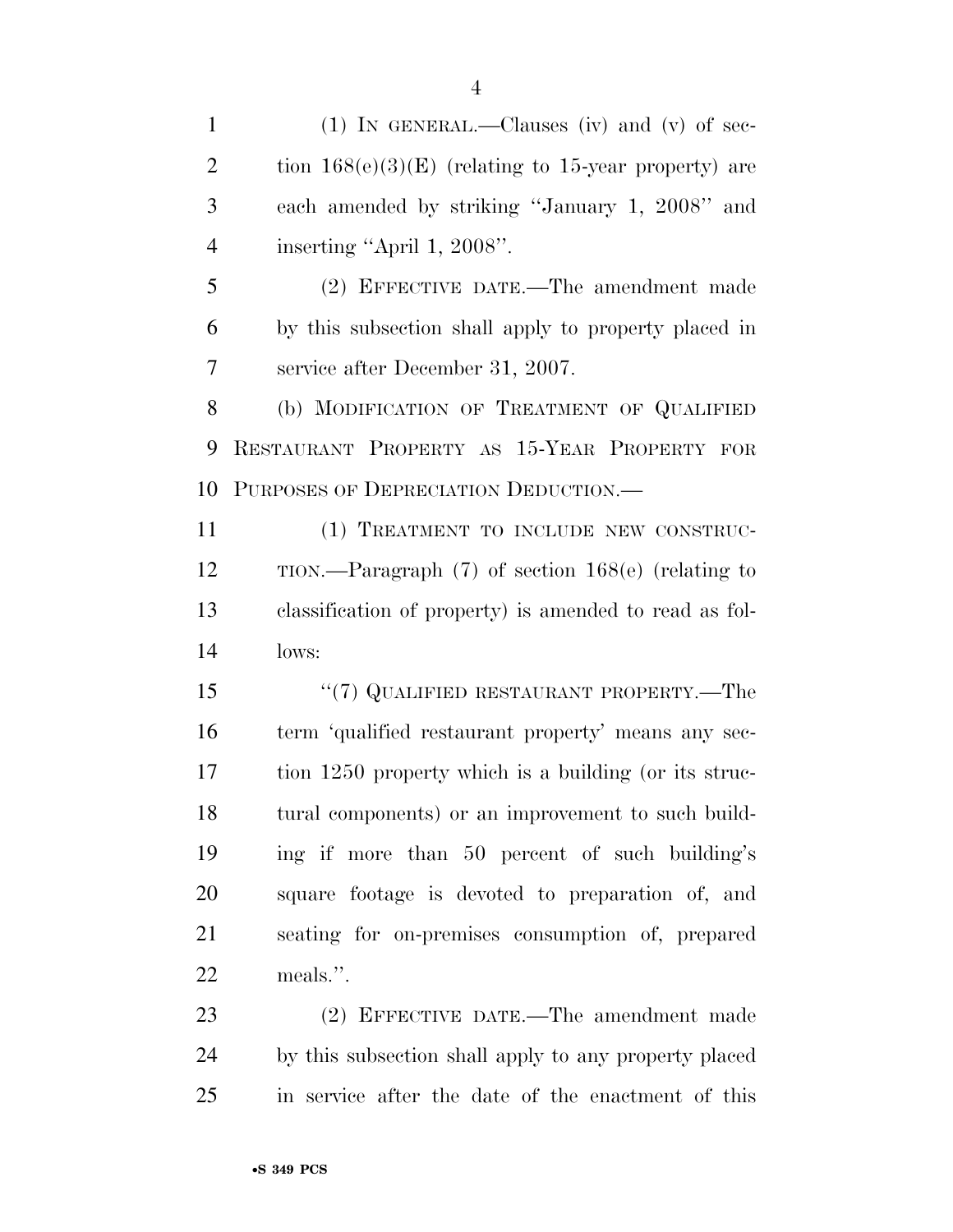| 1              | Act, the original use of which begins with the tax-       |
|----------------|-----------------------------------------------------------|
| $\overline{2}$ | payer after such date.                                    |
| 3              | (c) RECOVERY PERIOD FOR DEPRECIATION OF CER-              |
| $\overline{4}$ | TAIN IMPROVEMENTS TO RETAIL SPACE.-                       |
| 5              | (1) 15-YEAR RECOVERY PERIOD.—Section                      |
| 6              | $168(e)(3)(E)$ (relating to 15-year property) is          |
| 7              | amended by striking "and" at the end of clause            |
| 8              | (vii), by striking the period at the end of clause (viii) |
| 9              | and inserting ", and", and by adding at the end the       |
| 10             | following new clause:                                     |
| 11             | "(ix) any qualified retail improvement                    |
| 12             | property placed in service before April 1,                |
| 13             | 2008.".                                                   |
| 14             | (2) QUALIFIED RETAIL IMPROVEMENT PROP-                    |
| 15             | $ERTY.$ Section 168 $(e)$ is amended by adding at the     |
| 16             | end the following new paragraph.                          |
| 17             | "(8) QUALIFIED RETAIL IMPROVEMENT PROP-                   |
| 18             | ERTY.                                                     |
| 19             | "(A) IN GENERAL.—The term 'qualified                      |
| 20             | retail improvement property' means any im-                |
| 21             | provement to an interior portion of a building            |
| 22             | which is nonresidential real property if—                 |
| 23             | "(i) such portion is open to the gen-                     |
| 24             | eral public and is used in the retail trade               |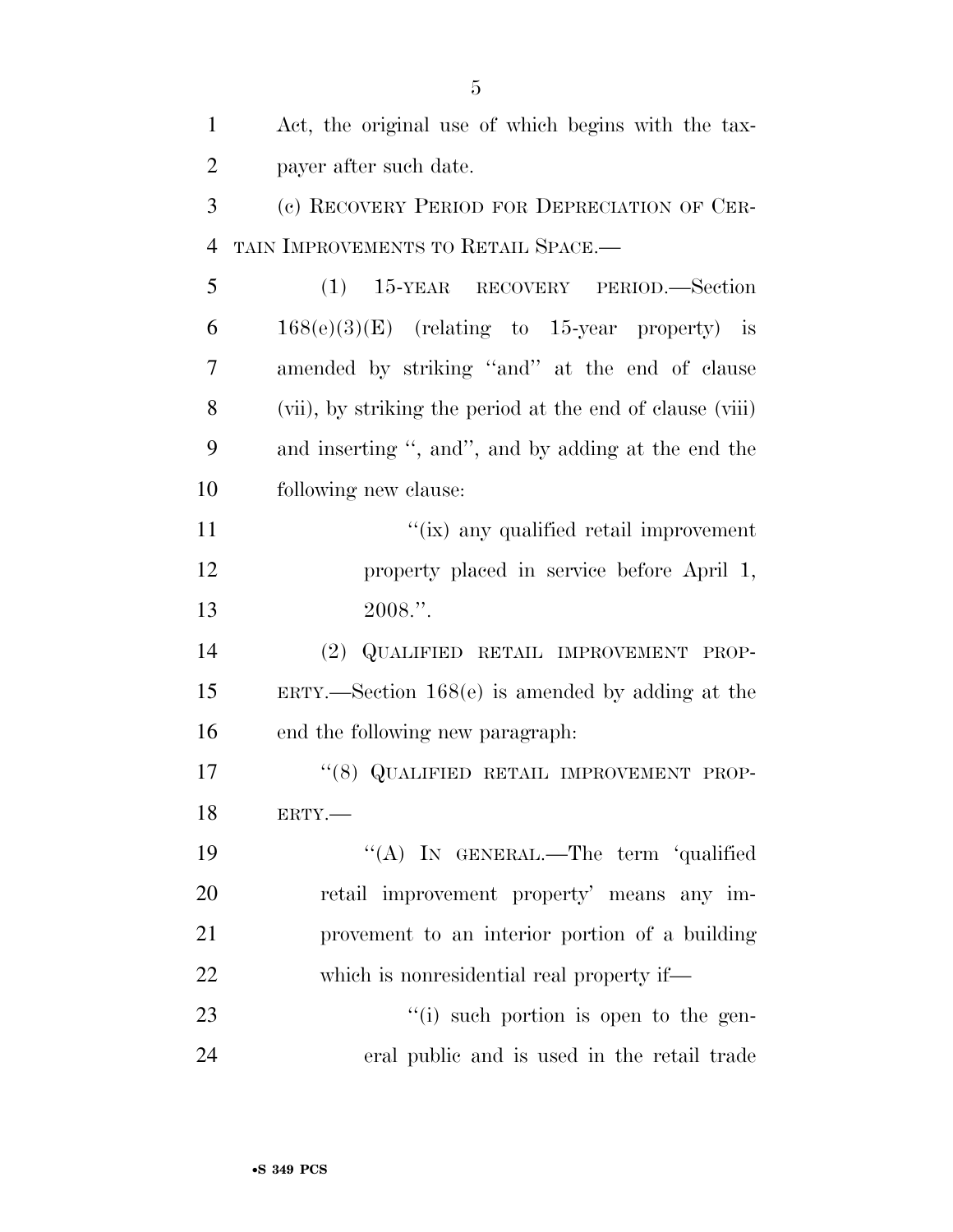| $\mathbf{1}$   | or business of selling tangible personal        |
|----------------|-------------------------------------------------|
| $\overline{2}$ | property to the general public, and             |
| 3              | "(ii) such improvement is placed in             |
| $\overline{4}$ | service more than 3 years after the date        |
| 5              | the building was first placed in service.       |
| 6              | "(B) IMPROVEMENTS MADE BY OWNER.-               |
| 7              | In the case of an improvement made by the       |
| 8              | owner of such improvement, such improvement     |
| 9              | shall be qualified retail improvement property  |
| 10             | (if at all) only so long as such improvement is |
| 11             | held by such owner. Rules similar to the rules  |
| 12             | under paragraph $(6)(B)$ shall apply for pur-   |
| 13             | poses of the preceding sentence.                |
| 14             | "(C) CERTAIN IMPROVEMENTS NOT IN-               |
| 15             | CLUDED.—Such term shall not include any im-     |
| 16             | provement for which the expenditure is attrib-  |
| 17             | utable to-                                      |
| 18             | "(i) the enlargement of the building,           |
| 19             | "(ii) any elevator or escalator,                |
| 20             | "(iii) any structural component bene-           |
| 21             | fitting a common area, or                       |
| 22             | $``(iv)$ the internal structural frame-         |
| 23             | work of the building.".                         |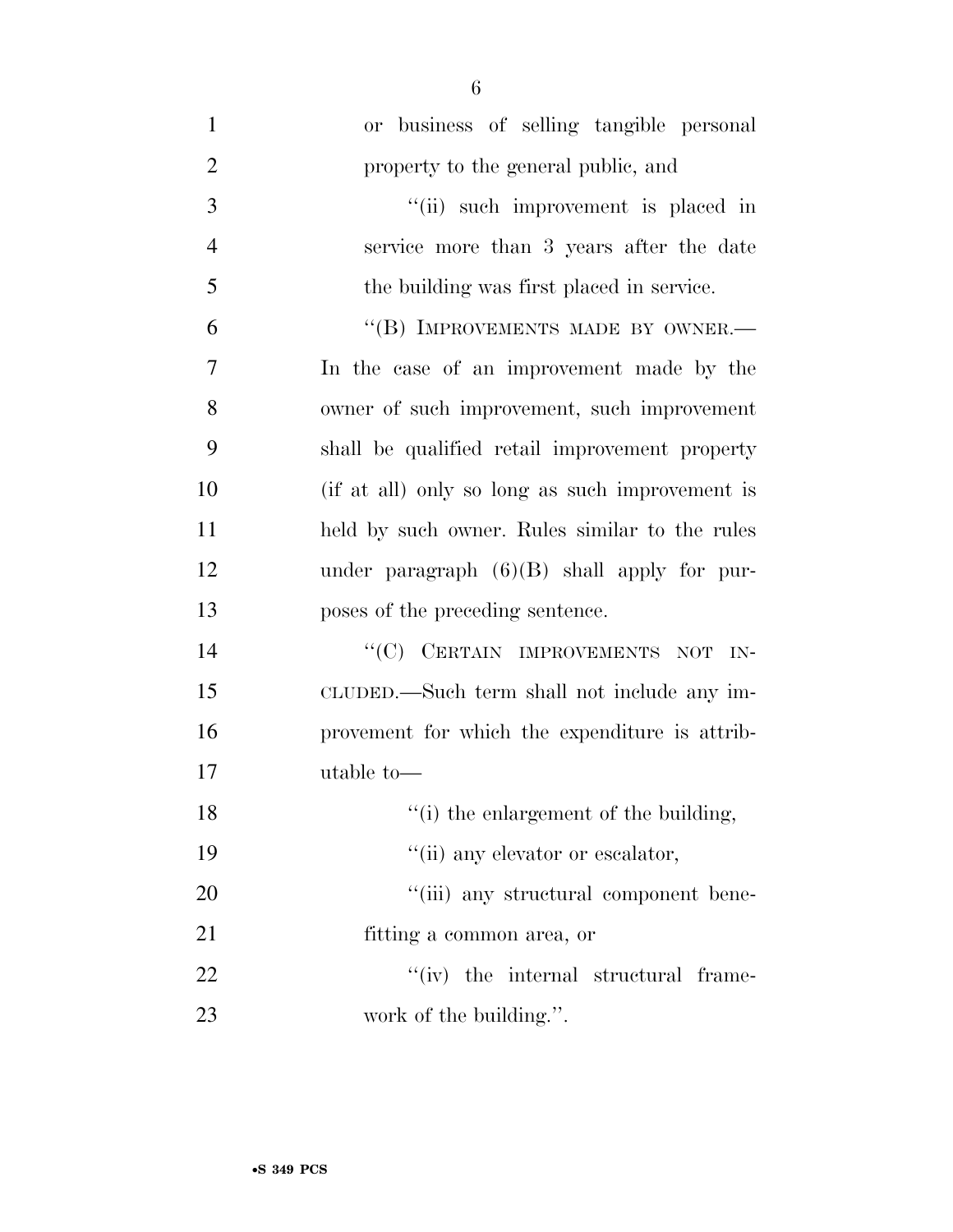| $\mathbf{1}$   | (3) REQUIREMENT TO USE STRAIGHT LINE                    |
|----------------|---------------------------------------------------------|
| $\overline{2}$ | METHOD.—Section $168(b)(3)$ is amended by adding        |
| 3              | at the end the following new subparagraph.              |
| $\overline{4}$ | "(I) Qualified retail improvement property              |
| 5              | described in subsection $(e)(8)$ .".                    |
| 6              | (4) ALTERNATIVE SYSTEM.—The table<br>con-               |
| 7              | tained in section $168(g)(3)(B)$ is amended by insert-  |
| 8              | ing after the item relating to subparagraph $(E)(viii)$ |
| 9              | the following new item:                                 |
|                | $39"$ .                                                 |
| 10             | (5) EFFECTIVE DATE.—The amendments made                 |
| 11             | by this section shall apply to property placed in serv- |
| 12             | ice after the date of the enactment of this Act.        |
|                |                                                         |
| 13             | SEC. 103. CLARIFICATION OF CASH ACCOUNTING RULES        |
| 14             | FOR SMALL BUSINESS.                                     |
| 15             | (a) CASH ACCOUNTING PERMITTED.—                         |
| 16             | $(1)$ In GENERAL.—Section 446 (relating to gen-         |
| 17             | eral rule for methods of accounting) is amended by      |
| 18             | adding at the end the following new subsection:         |
| 19             | "(g) CERTAIN SMALL BUSINESS TAXPAYERS PER-              |
| 20             | MITTED TO USE CASH ACCOUNTING METHOD WITHOUT            |
| 21             | LIMITATION.—                                            |
| 22             | "(1) IN GENERAL.—An eligible taxpayer shall             |
| 23             | not be required to use an accrual method of account-    |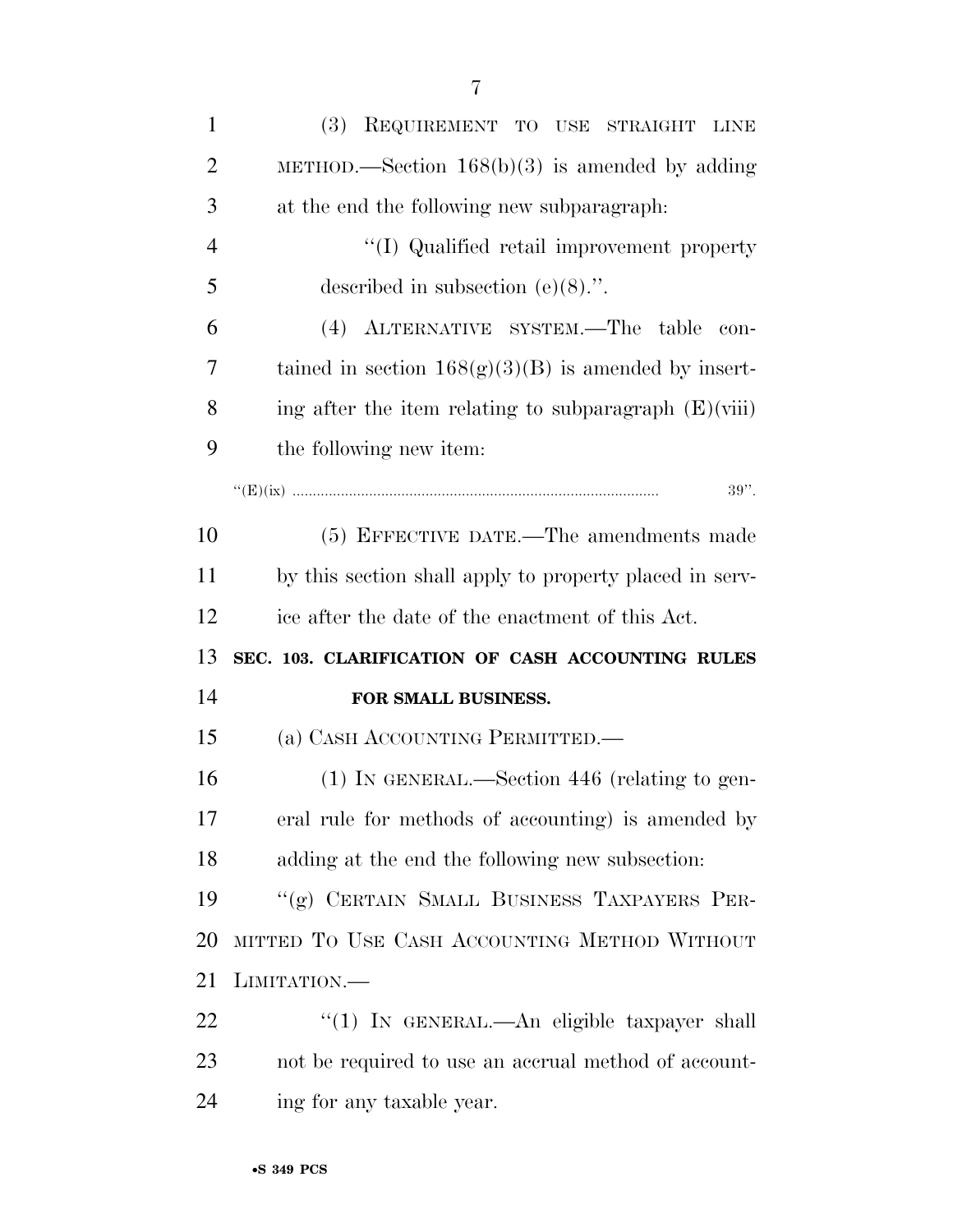| $\mathbf{1}$   | "(2) ELIGIBLE TAXPAYER.—For purposes of                    |
|----------------|------------------------------------------------------------|
| $\overline{2}$ | this subsection, a taxpayer is an eligible taxpayer        |
| 3              | with respect to any taxable year if—                       |
| $\overline{4}$ | "(A) for each of the prior taxable years                   |
| 5              | ending on or after the date of the enactment of            |
| 6              | this subsection, the taxpayer (or any prede-               |
| 7              | cessor) met the gross receipts test in effect              |
| 8              | under section $448(e)$ for such taxable year, and          |
| 9              | $\lq\lq$ the taxpayer is not subject to section            |
| 10             | 447 or 448.".                                              |
| 11             | (2) EXPANSION OF GROSS RECEIPTS TEST.                      |
| 12             | (A) IN GENERAL.—Paragraph $(3)$ of sec-                    |
| 13             | tion 448(b) (relating to entities with gross re-           |
| 14             | ceipts of not more than $$5,000,000$ is amended            |
| 15             | to read as follows:                                        |
| 16             | (3)<br>ENTITIES MEETING<br><b>GROSS</b><br><b>RECEIPTS</b> |
| 17             | TEST.—Paragraphs $(1)$ and $(2)$ of subsection $(a)$       |
| 18             | shall not apply to any corporation or partnership for      |
| 19             | any taxable year if, for each of the prior taxable         |
| 20             | years ending on or after the date of the enactment         |
| 21             | of the Small Business and Work Opportunity Act of          |
| 22             | 2007, the entity (or any predecessor) met the gross        |
| 23             | receipts test in effect under subsection (c) for such      |
|                |                                                            |

prior taxable year.''.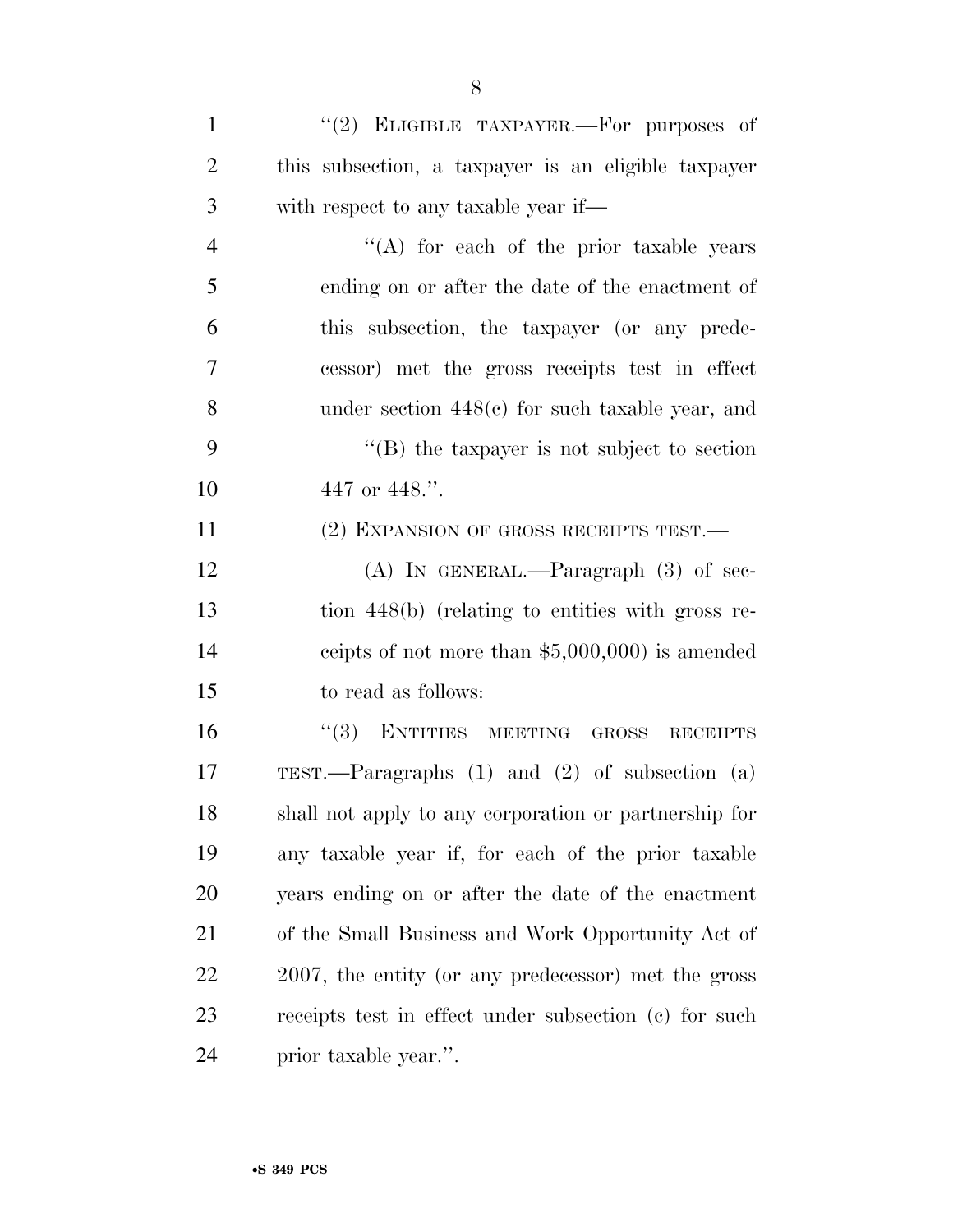| $\mathbf{1}$   | (B) CONFORMING AMENDMENTS.—Section                           |
|----------------|--------------------------------------------------------------|
| $\overline{2}$ | $448(e)$ of such Code is amended—                            |
| 3              | (i) by striking " $$5,000,000$ " in the                      |
| $\overline{4}$ | heading thereof,                                             |
| 5              | (ii) by striking " $$5,000,000"$ each                        |
| 6              | place it appears in paragraph (1) and in-                    |
| 7              | serting " $$10,000,000$ ", and                               |
| 8              | (iii) by adding at the end the fol-                          |
| 9              | lowing new paragraph.                                        |
| 10             | "(4) INFLATION ADJUSTMENT.—In the case of                    |
| 11             | any taxable year beginning in a calendar year after          |
| 12             | $2008$ , the dollar amount contained in paragraph $(1)$      |
| 13             | shall be increased by an amount equal to—                    |
| 14             | "(A) such dollar amount, multiplied by                       |
| 15             | $\lq\lq (B)$ the cost-of-living adjustment deter-            |
| 16             | mined under section $1(f)(3)$ for the calendar               |
| 17             | year in which the taxable year begins, by sub-               |
| 18             | stituting 'calendar year 2007' for 'calendar year            |
| 19             | $1992'$ in subparagraph $(B)$ thereof.                       |
| 20             | If any amount as adjusted under this subparagraph            |
| 21             | is not a multiple of \$100,000, such amount shall be         |
| 22             | rounded to the nearest multiple of \$100,000.".              |
| 23             | (b) CLARIFICATION OF INVENTORY<br><b>RULES</b><br><b>FOR</b> |
| 24             | SMALL BUSINESS.—                                             |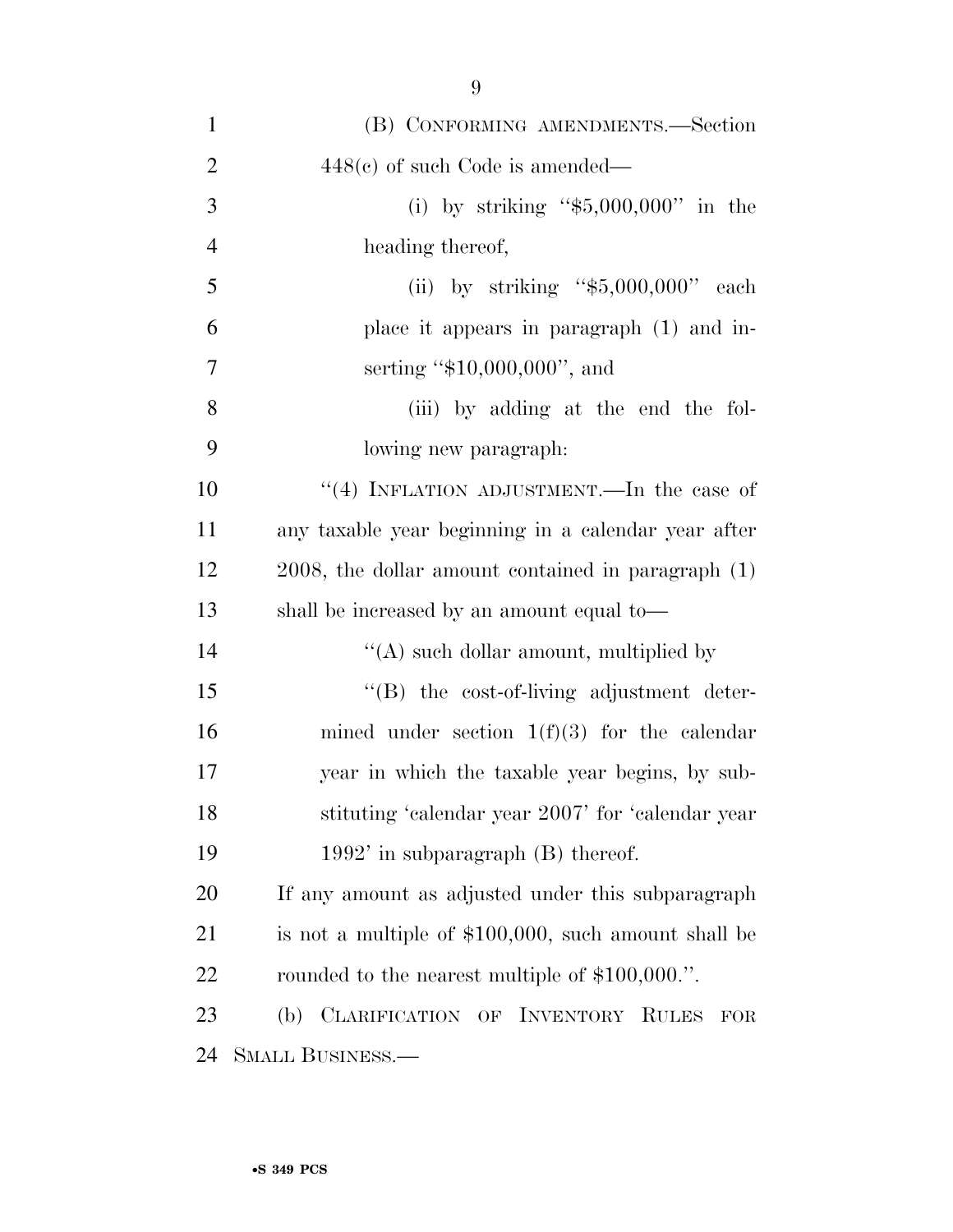(1) IN GENERAL.—Section 471 (relating to gen- eral rule for inventories) is amended by redesig- nating subsection (c) as subsection (d) and by in- serting after subsection (b) the following new sub-section:

 ''(c) SMALL BUSINESS TAXPAYERS NOT REQUIRED TO USE INVENTORIES.—

8 "(1) IN GENERAL.—A qualified taxpayer shall not be required to use inventories under this section for a taxable year.

11 "(2) TREATMENT OF TAXPAYERS NOT USING INVENTORIES.—If a qualified taxpayer does not use inventories with respect to any property for any tax- able year beginning after the date of the enactment of this subsection, such property shall be treated as a material or supply which is not incidental.

17 "(3) QUALIFIED TAXPAYER.—For purposes of this subsection, the term 'qualified taxpayer' means—

20  $\langle (A)$  any eligible taxpayer (as defined in 21 section  $446(g)(2)$ , and

22 ''(B) any taxpayer described in section 23  $448(b)(3)$ .".

24 (2) CONFORMING AMENDMENTS.—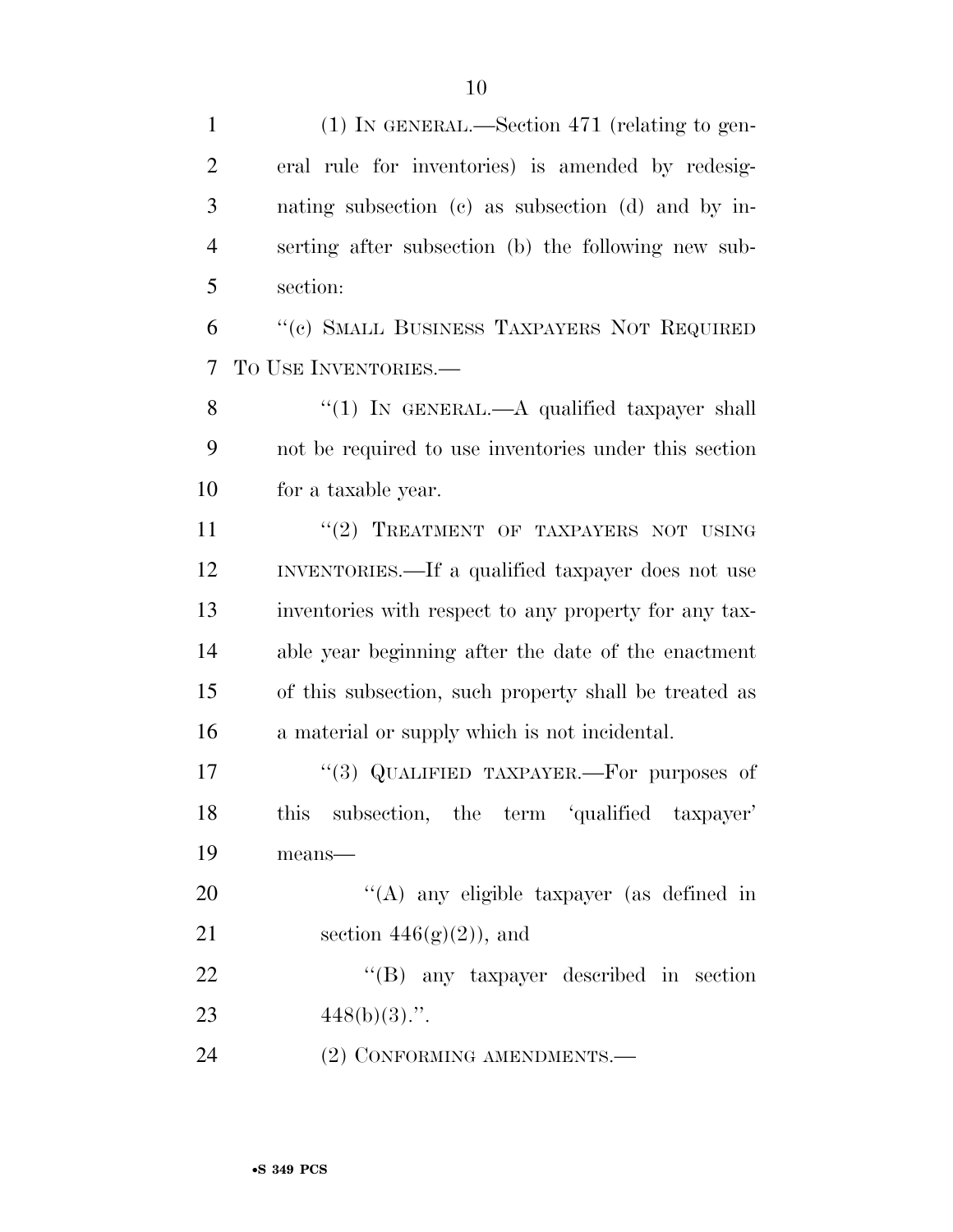| $\mathbf{1}$   | (A) Subpart D of part II of subchapter $E$          |
|----------------|-----------------------------------------------------|
| $\overline{2}$ | of chapter 1 is amended by striking section         |
| 3              | 474.                                                |
| $\overline{4}$ | (B) The table of sections for subpart D of          |
| 5              | part II of subchapter E of chapter 1 is amend-      |
| 6              | ed by striking the item relating to section 474.    |
| 7              | (c) EFFECTIVE DATE AND SPECIAL RULES.—              |
| 8              | (1) IN GENERAL.—The amendments made by              |
| 9              | this section shall apply to taxable years beginning |
| 10             | after the date of the enactment of this Act.        |
| 11             | $(2)$ CHANGE IN METHOD OF ACCOUNTING.—In            |
| 12             | the case of any taxpayer changing the taxpayer's    |
| 13             | method of accounting for any taxable year under the |
| 14             | amendments made by this section—                    |
| 15             | $(A)$ such change shall be treated as initi-        |
| 16             | ated by the taxpayer;                               |
| 17             | (B) such change shall be treated as made            |
| 18             | with the consent of the Secretary of the Treas-     |
| 19             | ury; and                                            |
| 20             | (C) the net amount of the adjustments re-           |
| 21             | quired to be taken into account by the taxpayer     |
| 22             | under section 481 of the Internal Revenue Code      |
| 23             | of 1986 shall be taken into account over a pe-      |
| 24             | riod (not greater than 4 taxable years) begin-      |
| 25             | ning with such taxable year.                        |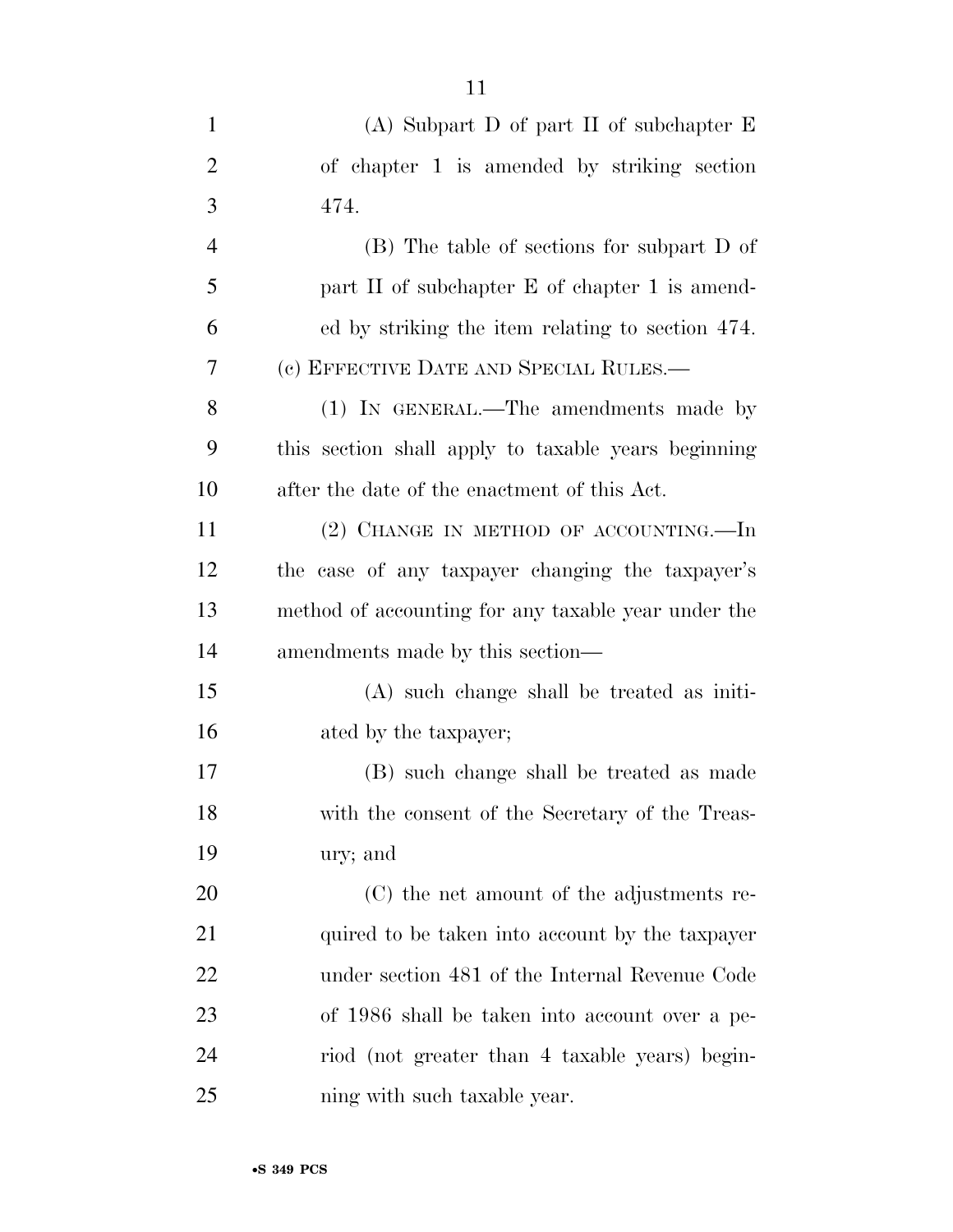| 1              | SEC. 104. EXTENSION AND MODIFICATION OF COMBINED         |
|----------------|----------------------------------------------------------|
| $\overline{c}$ | WORK OPPORTUNITY TAX CREDIT AND WEL-                     |
| 3              | <b>FARE-TO-WORK CREDIT.</b>                              |
| $\overline{4}$ | (a) EXTENSION.—Section $51(c)(4)(B)$ (relating to        |
| 5              | termination) is amended by striking "2007" and inserting |
| 6              | "2012".                                                  |
| 7              | (b) INCREASE IN MAXIMUM AGE FOR DESIGNATED               |
| 8              | COMMUNITY RESIDENTS.-                                    |
| 9              | $(1)$ IN GENERAL.—Paragraph $(5)$ of section             |
| 10             | $51(d)$ is amended to read as follows:                   |
| 11             | $``(5)$ DESIGNATED COMMUNITY RESIDENTS.—                 |
| 12             | "(A) IN GENERAL.—The term 'designated                    |
| 13             | community resident' means any individual who             |
| 14             | is certified by the designated local agency—             |
| 15             | "(i) as having attained age $18$ but not                 |
| 16             | age 40 on the hiring date, and                           |
| 17             | "(ii) as having his principal place of                   |
| 18             | abode within an empowerment zone, enter-                 |
| 19             | prise community, or renewal community.                   |
| 20             | "(B) INDIVIDUAL MUST CONTINUE TO RE-                     |
| 21             | SIDE IN ZONE OR COMMUNITY.—In the case of                |
| 22             | a designated community resident, the term                |
| 23             | 'qualified wages' shall not include wages paid or        |
| 24             | incurred for services performed while the indi-          |
| 25             | vidual's principal place of abode is outside an          |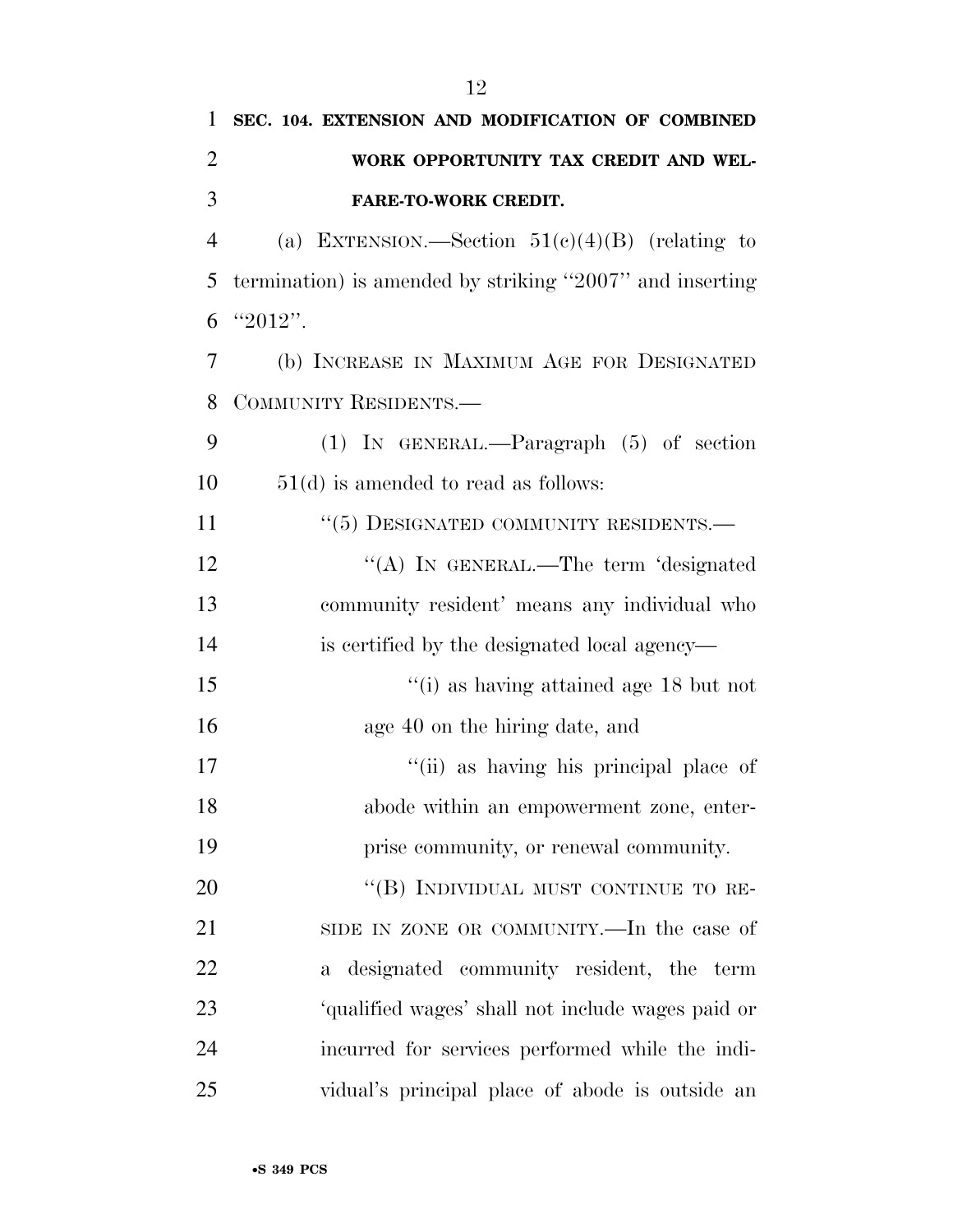| $\mathbf{1}$   | empowerment zone, enterprise community, or                   |
|----------------|--------------------------------------------------------------|
| $\overline{2}$ | renewal community.".                                         |
| 3              | (2) CONFORMING AMENDMENT.—Subparagraph                       |
| $\overline{4}$ | (D) of section $51(d)(1)$ is amended to read as fol-         |
| 5              | lows:                                                        |
| 6              | $\lq\lq$ a designated community resident,".                  |
| 7              | (c) CLARIFICATION OF TREATMENT OF INDIVIDUALS                |
| 8              | UNDER INDIVIDUAL WORK PLANS.—Subparagraph (B)                |
| 9              | of section $51(d)(6)$ (relating to vocational rehabilitation |
| 10             | referral) is amended by striking "or" at the end of clause   |
| 11             | (i), by striking the period at the end of clause (ii) and    |
| 12             | inserting ", or", and by adding at the end the following     |
| 13             | new clause:                                                  |
| 14             | "(iii) an individual work plan devel-                        |
| 15             | oped and implemented by an employment                        |
| 16             | network pursuant to subsection (g) of sec-                   |
| 17             | tion 1148 of the Social Security Act with                    |
| 18             | respect to which the requirements of such                    |
| 19             | subsection are met.".                                        |
| 20             | (d) TREATMENT OF DISABLED VETERANS UNDER                     |
| 21             | THE WORK OPPORTUNITY TAX CREDIT.                             |
| 22             | (1) DISABLED VETERANS TREATED AS MEM-                        |
| 23             | BERS OF TARGETED GROUP.                                      |
| 24             | $(A)$ IN GENERAL.—Subparagraph $(A)$ of                      |
| 25             | section $51(d)(3)$ (relating to qualified veteran)           |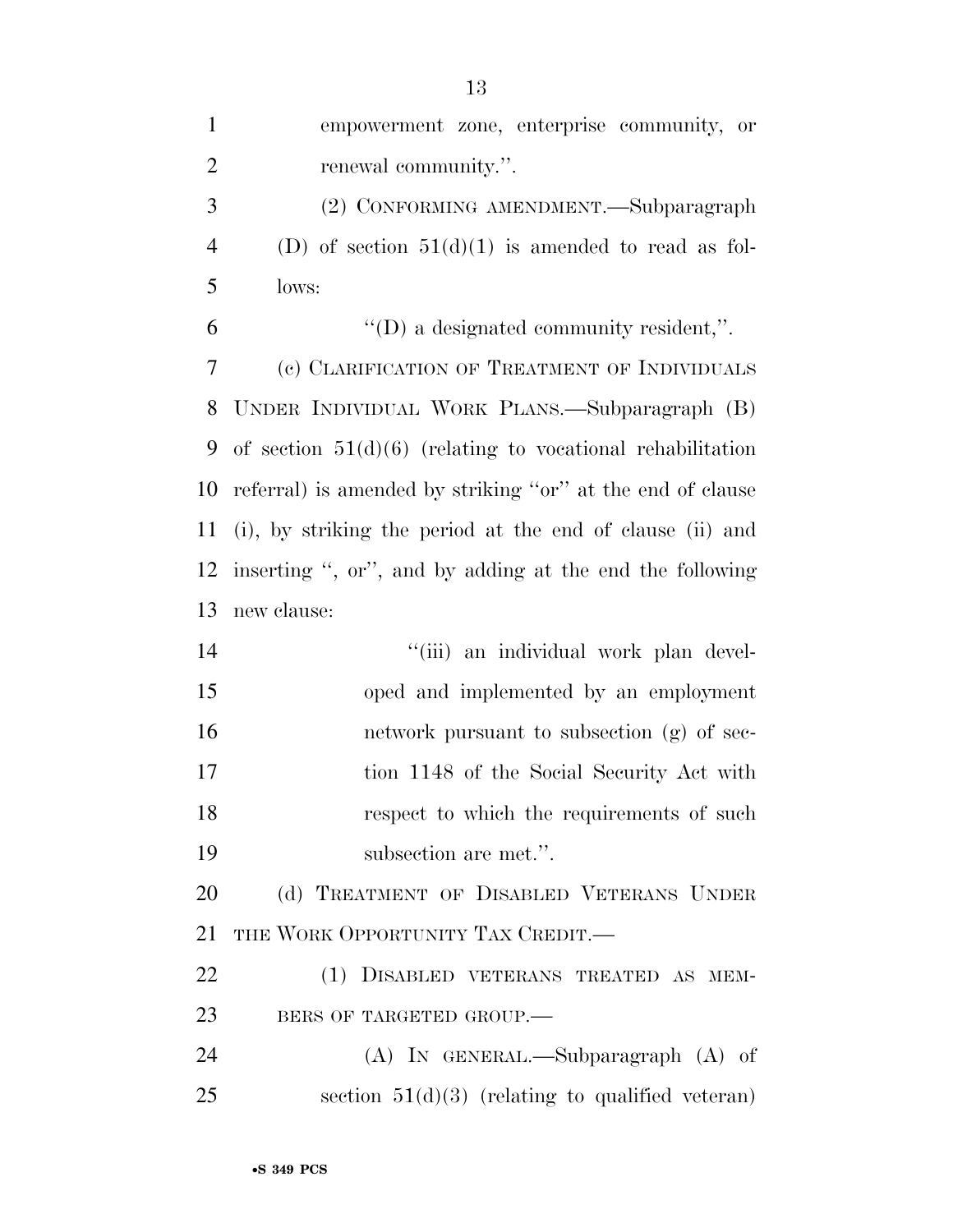| $\mathbf{1}$   | is amended by striking "agency as being a         |
|----------------|---------------------------------------------------|
| $\overline{2}$ | member of a family" and all that follows and      |
| 3              | inserting "agency as—                             |
| $\overline{4}$ | "(i) being a member of a family re-               |
| 5              | ceiving assistance under a food stamp pro-        |
| 6              | gram under the Food Stamp Act of 1977             |
| $\overline{7}$ | for at least a 3-month period ending dur-         |
| 8              | ing the 12-month period ending on the hir-        |
| 9              | ing date, or                                      |
| 10             | "(ii) entitled to compensation for a              |
| 11             | service-connected disability incurred after       |
| 12             | September 10, 2001.".                             |
| 13             | (B) DEFINITIONS.—Paragraph (3) of sec-            |
| 14             | tion $51(d)$ is amended by adding at the end the  |
| 15             | following new subparagraph:                       |
| 16             | "(C) OTHER DEFINITIONS.—For purposes              |
| 17             | of subparagraph (A), the terms 'compensation'     |
| 18             | and 'service-connected' have the meanings given   |
| 19             | such terms under section 101 of title 38,         |
| 20             | United States Code.".                             |
| 21             | (2) INCREASE IN AMOUNT OF WAGES TAKEN             |
| 22             | INTO ACCOUNT FOR DISABLED VETERANS.-Para-         |
| 23             | graph $(3)$ of section $51(b)$ is amended—        |
| 24             | (A) by inserting " $($12,000$ per year in the     |
| 25             | case of any individual who is a qualified veteran |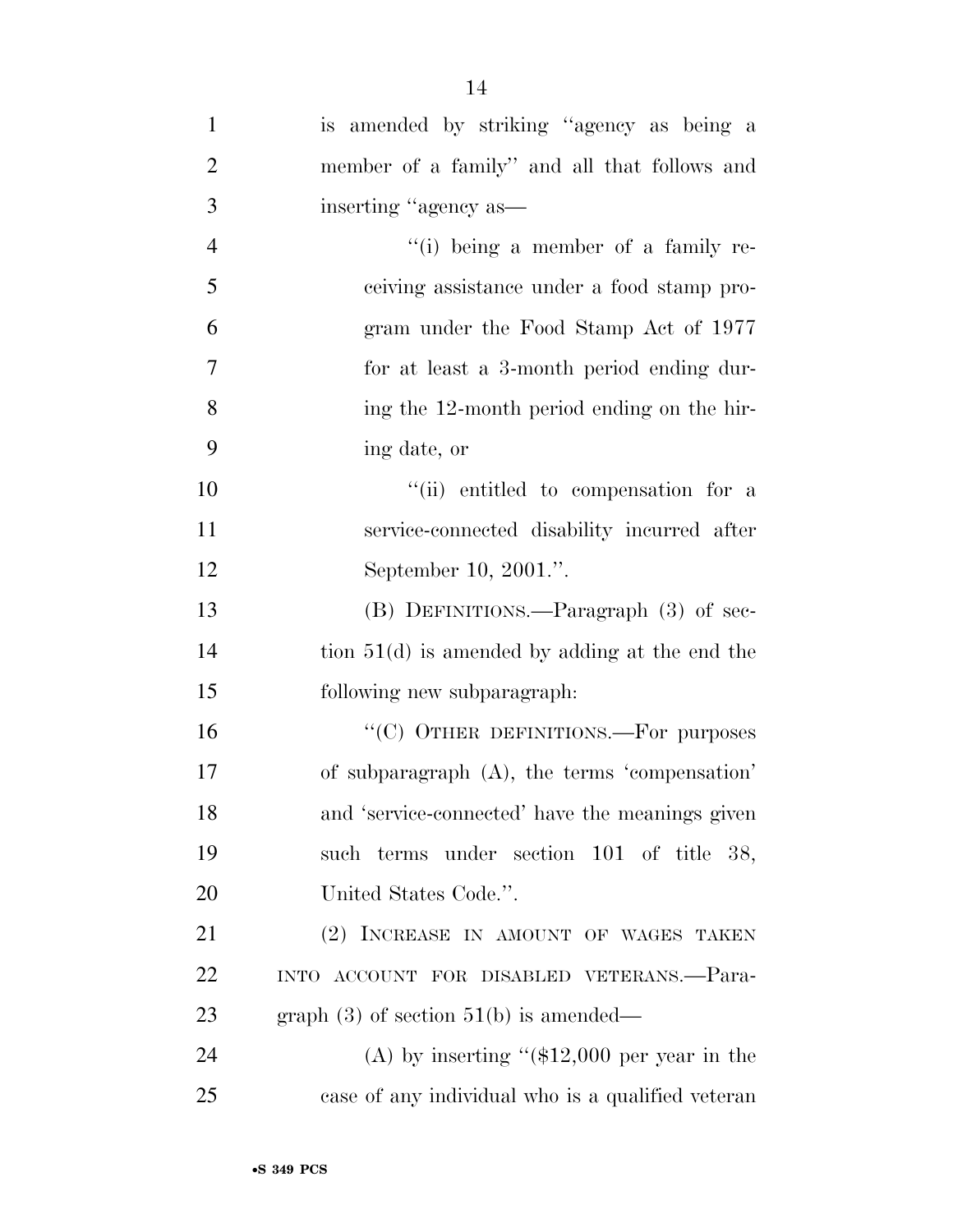| $\mathbf{1}$   | by reason of subsection $(d)(3)(A)(ii)$ " before           |
|----------------|------------------------------------------------------------|
| $\overline{2}$ | the period at the end, and                                 |
| 3              | (B) by striking "ONLY FIRST $$6,000$ OF"                   |
| $\overline{4}$ | in the heading and inserting "LIMITATION ON".              |
| 5              | (e) EFFECTIVE DATE.—The amendments made by                 |
| 6              | this section shall apply to individuals who begin work for |
| 7              | the employer after the date of the enactment of this Act,  |
| 8              | in taxable years ending after such date.                   |
| 9              | SEC. 105. CERTIFIED PROFESSIONAL EMPLOYER ORGANI-          |
| 10             | ZATIONS.                                                   |
| 11             | (a) EMPLOYMENT TAXES.—Chapter 25 (relating to              |
| 12             | general provisions relating to employment taxes) is        |
|                |                                                            |
|                | amended by adding at the end the following new section:    |
|                | "SEC. 3511. CERTIFIED PROFESSIONAL EMPLOYER ORGANI-        |
| 13<br>14<br>15 | ZATIONS.                                                   |
| 16             | "(a) GENERAL RULES.—For purposes of the taxes,             |
|                | and other obligations, imposed by this subtitle—           |
| 17<br>18       | $\lq(1)$ a certified professional employer organiza-       |
| 19             | tion shall be treated as the employer (and no other        |
| 20             | person shall be treated as the employer) of any work       |
| 21             | site employee performing services for any customer         |
| 22             | of such organization, but only with respect to remu-       |
| 23             | neration remitted by such organization to such work        |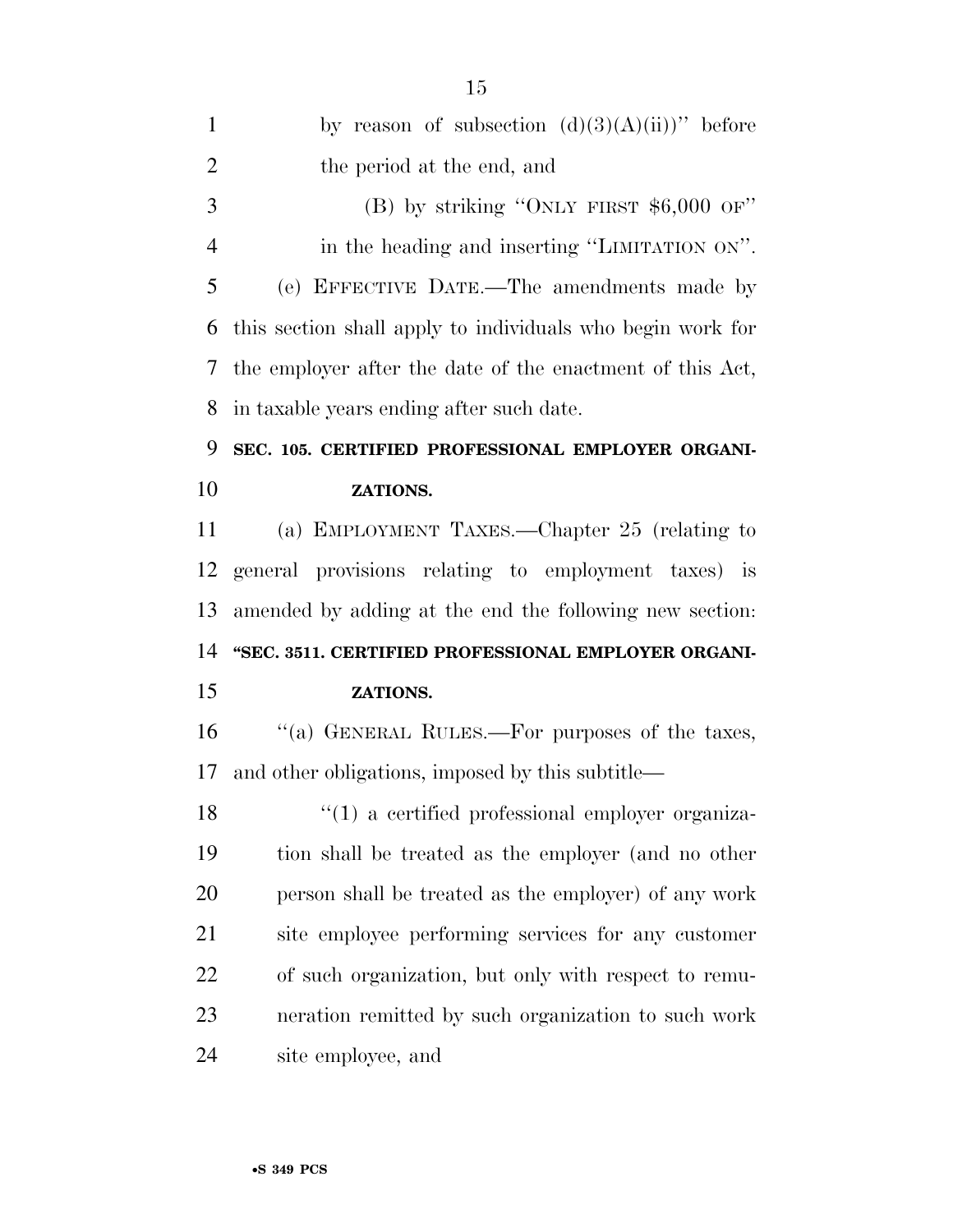| $\mathbf{1}$   | $\lq(2)$ exclusions, definitions, and other rules               |
|----------------|-----------------------------------------------------------------|
| $\overline{2}$ | which are based on the type of employer and which               |
| 3              | would (but for paragraph (1)) apply shall apply with            |
| $\overline{4}$ | respect to such taxes imposed on such remuneration.             |
| 5              | "(b) SUCCESSOR EMPLOYER STATUS.—For purposes                    |
| 6              | of sections $3121(a)(1)$ , $3231(e)(2)(C)$ , and $3306(b)(1)$ — |
| $\overline{7}$ | $\lq(1)$ a certified professional employer organiza-            |
| 8              | tion entering into a service contract with a customer           |
| 9              | with respect to a work site employee shall be treated           |
| 10             | as a successor employer and the customer shall be               |
| 11             | treated as a predecessor employer during the term               |
| 12             | of such service contract, and                                   |
| 13             | $\cdot\cdot(2)$ a customer whose service contract with a        |
| 14             | certified professional employer organization is termi-          |
| 15             | nated with respect to a work site employee shall be             |
| 16             | treated as a successor employer and the certified               |
| 17             | professional employer organization shall be treated             |
| 18             | as a predecessor employer.                                      |
| 19             | "(c) LIABILITY OF CERTIFIED PROFESSIONAL EM-                    |
| 20             | PLOYER ORGANIZATION.—Solely for purposes of its liabil-         |
| 21             | ity for the taxes, and other obligations, imposed by this       |
| 22             | subtitle—                                                       |
| $\bigcap$      |                                                                 |

23 ''(1) a certified professional employer organiza- tion shall be treated as the employer of any indi-vidual (other than a work site employee or a person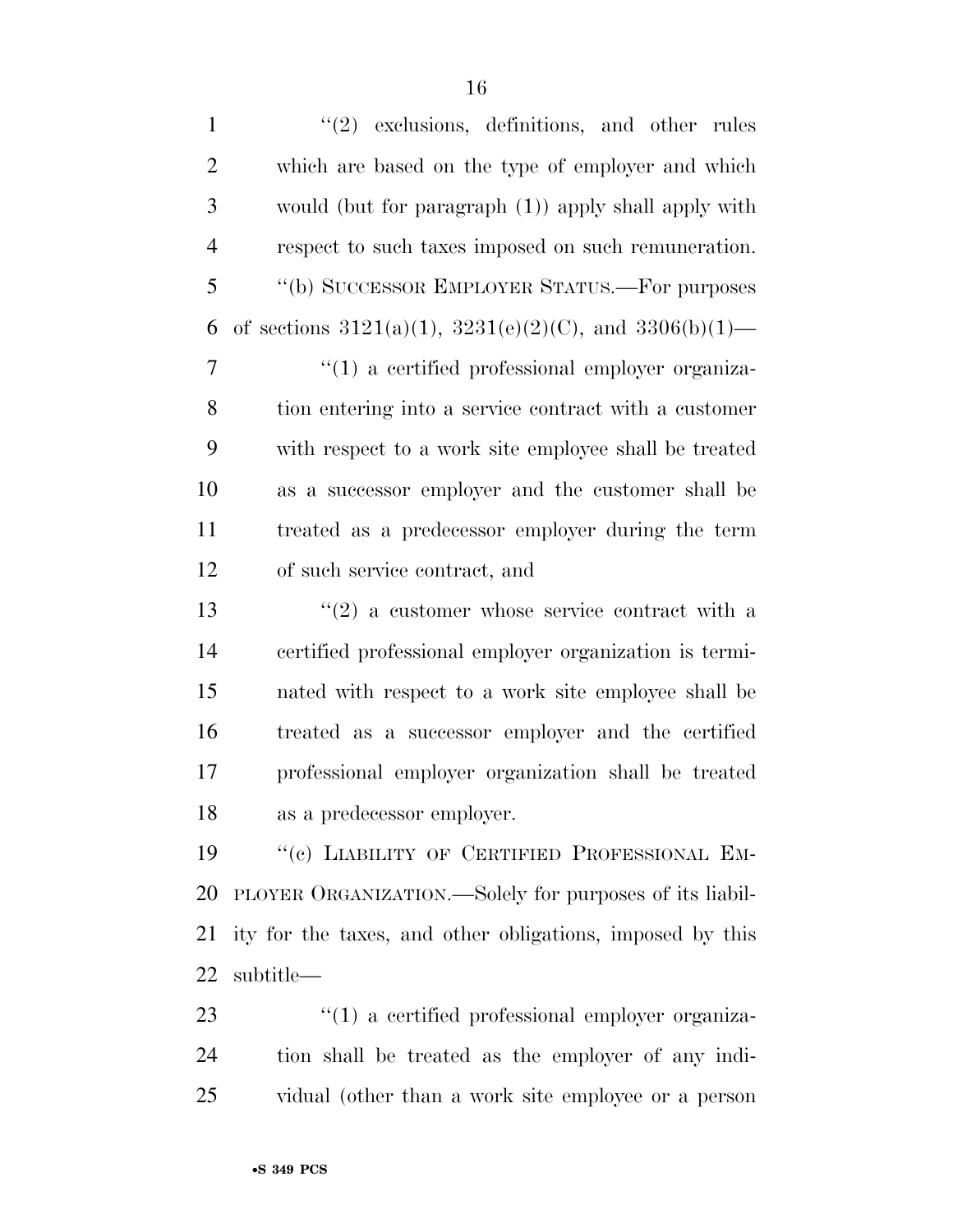| $\mathbf{1}$   | described in subsection (f)) who is performing serv-     |
|----------------|----------------------------------------------------------|
| $\overline{2}$ | ices covered by a contract meeting the requirements      |
| 3              | of section $7705(e)(2)$ , but only with respect to remu- |
| $\overline{4}$ | neration remitted by such organization to such indi-     |
| 5              | vidual, and                                              |
| 6              | $(2)$ exclusions, definitions, and other rules           |
| 7              | which are based on the type of employer and which        |
| $8\,$          | would (but for paragraph (1)) apply shall apply with     |
| 9              | respect to such taxes imposed on such remuneration.      |
| 10             | "(d) TREATMENT OF CREDITS.-                              |
| 11             | " $(1)$ IN GENERAL.—For purposes of any credit           |
| 12             | specified in paragraph $(2)$ —                           |
| 13             | "(A) such credit with respect to a work                  |
| 14             | site employee performing services for the cus-           |
| 15             | tomer applies to the customer, not the certified         |
| 16             | professional employer organization,                      |
| 17             | $\lq\lq$ the customer, and not the certified             |
| 18             | professional employer organization, shall take           |
| 19             | into account wages and employment taxes—                 |
| 20             | "(i) paid by the certified professional                  |
| 21             | employer organization with respect to the                |
| 22             | work site employee, and                                  |
| 23             | "(ii) for which the certified profes-                    |
| 24             | sional employer organization receives pay-               |
| 25             | ment from the customer, and                              |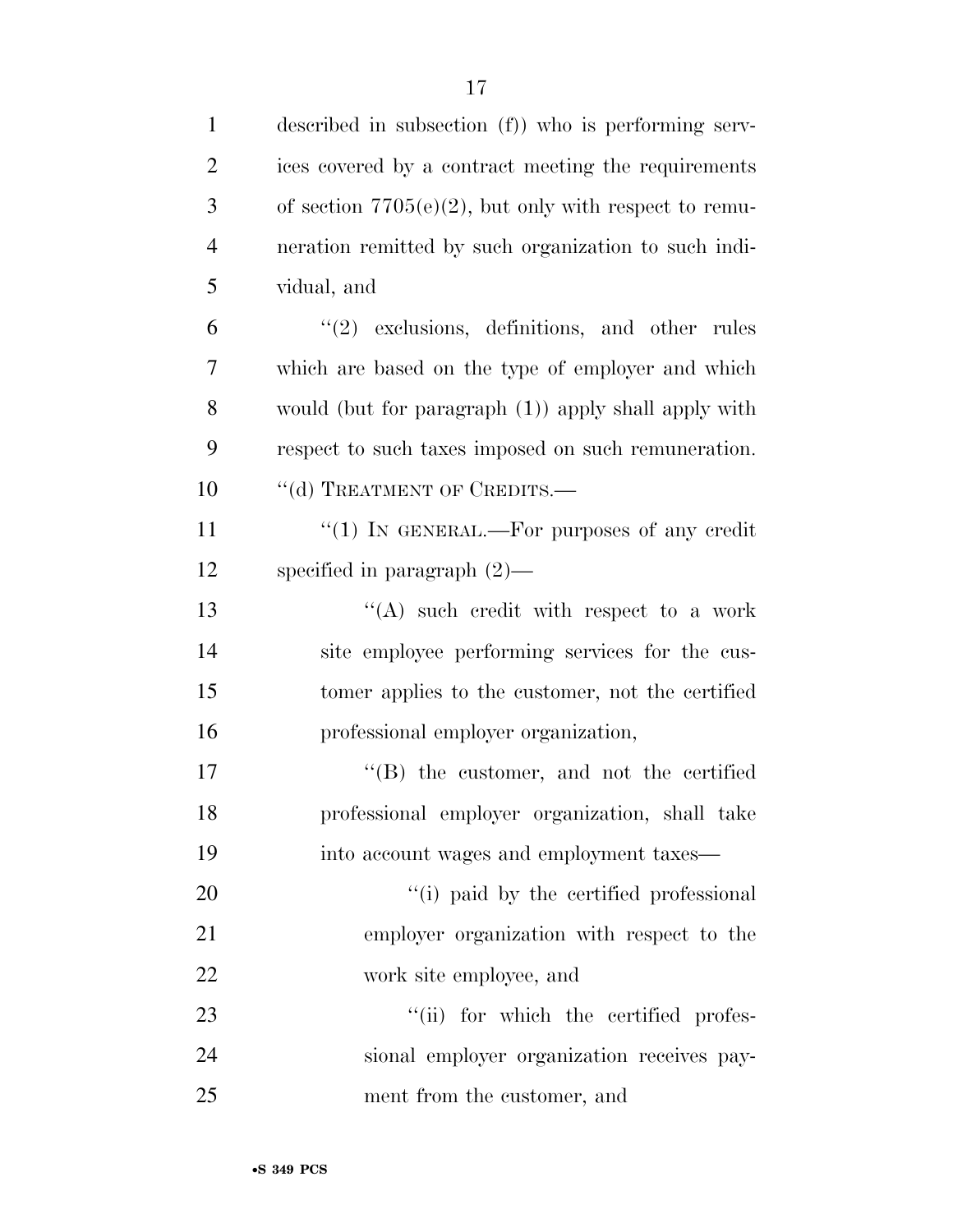| $\mathbf{1}$   | "(C) the certified professional employer or-       |
|----------------|----------------------------------------------------|
| $\overline{2}$ | ganization shall furnish the customer with any     |
| 3              | information necessary for the customer to claim    |
| $\overline{4}$ | such credit.                                       |
| 5              | "(2) CREDITS SPECIFIED.—A credit is specified      |
| 6              | in this paragraph if such credit is allowed under— |
| 7              | $\lq\lq$ section 41 (credit for increasing re-     |
| 8              | search activity),                                  |
| 9              | $\lq\lq (B)$ section 45A (Indian employment        |
| 10             | credit),                                           |
| 11             | "(C) section 45B (credit for portion of em-        |
| 12             | ployer social security taxes paid with respect to  |
| 13             | employee cash tips),                               |
| 14             | $\lq\lq$ section 45C (clinical testing expenses)   |
| 15             | for certain drugs for rare diseases or condi-      |
| 16             | tions),                                            |
| 17             | " $(E)$ section 51 (work opportunity credit),      |
| 18             | $\lq\lq(F)$ section 51A (temporary incentives for  |
| 19             | employing long-term family assistance recipi-      |
| 20             | ents),                                             |
| 21             | $\lq\lq (G)$ section 1396 (empowerment zone em-    |
| 22             | ployment credit),                                  |
| 23             | "(H) $1400(d)$ (DC Zone employment cred-           |
| 24             | it),                                               |

•**S 349 PCS**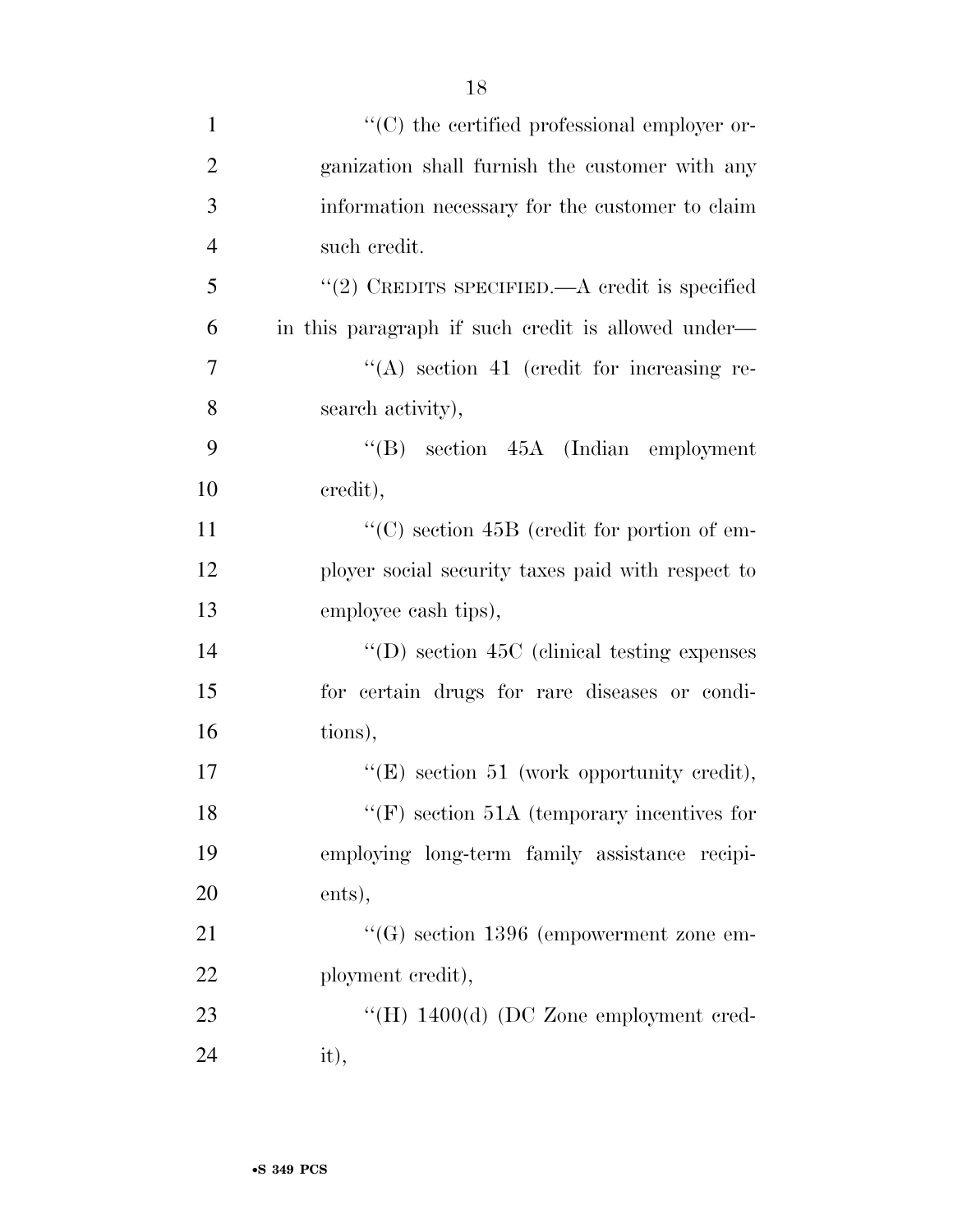|                | $\lq\lq$ (I) Section 1400H (renewal community |
|----------------|-----------------------------------------------|
| $\overline{2}$ | employment credit), and                       |
| $\mathcal{R}$  | "(J) any other section as provided by the     |

Secretary.

 ''(e) SPECIAL RULE FOR RELATED PARTY.—This section shall not apply in the case of a customer which bears a relationship to a certified professional employer organization described in section 267(b) or 707(b). For purposes of the preceding sentence, such sections shall be applied by substituting '10 percent' for '50 percent'.

11 "(f) SPECIAL RULE FOR CERTAIN INDIVIDUALS.— For purposes of the taxes imposed under this subtitle, an individual with net earnings from self-employment derived from the customer's trade or business is not a work site employee with respect to remuneration paid by a certified professional employer organization.

 ''(g) REGULATIONS.—The Secretary shall prescribe such regulations as may be necessary or appropriate to carry out the purposes of this section.''.

 (b) CERTIFIED PROFESSIONAL EMPLOYER ORGANI- ZATION DEFINED.—Chapter 79 (relating to definitions) is amended by adding at the end the following new section: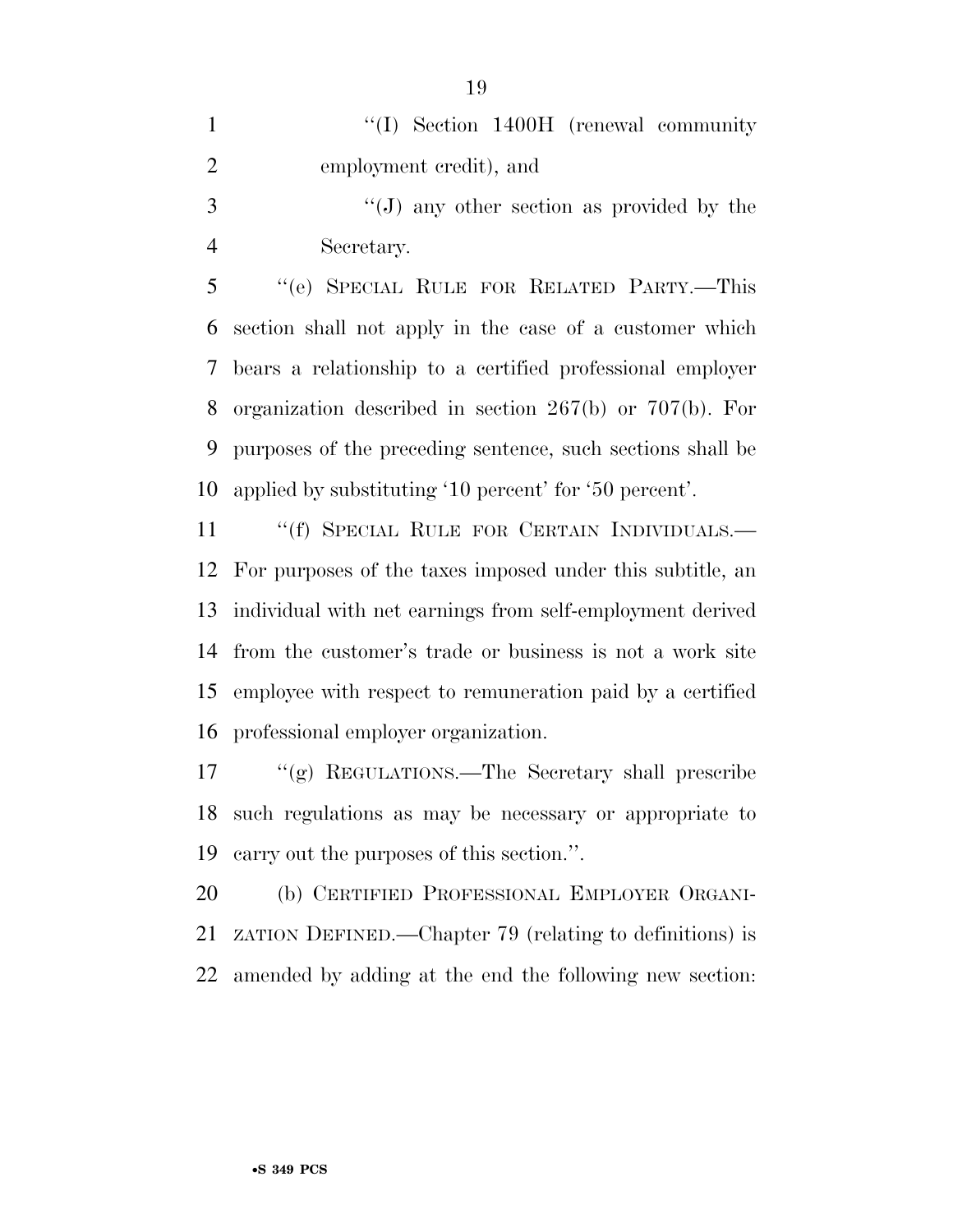## **''SEC. 7705. CERTIFIED PROFESSIONAL EMPLOYER ORGANI-ZATIONS DEFINED.**

 ''(a) IN GENERAL.—For purposes of this title, the term 'certified professional employer organization' means a person who has been certified by the Secretary for pur- poses of section 3511 as meeting the requirements of sub-section (b).

 ''(b) GENERAL REQUIREMENTS.—A person meets the requirements of this subsection if such person—

10 ''(1) demonstrates that such person (and any owner, officer, and such other persons as may be specified in regulations) meets such requirements as the Secretary shall establish with respect to tax sta- tus, background, experience, business location, and annual financial audits,

 $\frac{16}{2}$  ''(2) computes its taxable income using an ac- crual method of accounting unless the Secretary ap-proves another method,

 ''(3) agrees that it will satisfy the bond and independent financial review requirements of sub-section (c) on an ongoing basis,

22  $\frac{4}{4}$  agrees that it will satisfy such reporting obligations as may be imposed by the Secretary,

24  $(5)$  agrees to verify on such periodic basis as the Secretary may prescribe that it continues to meet the requirements of this subsection, and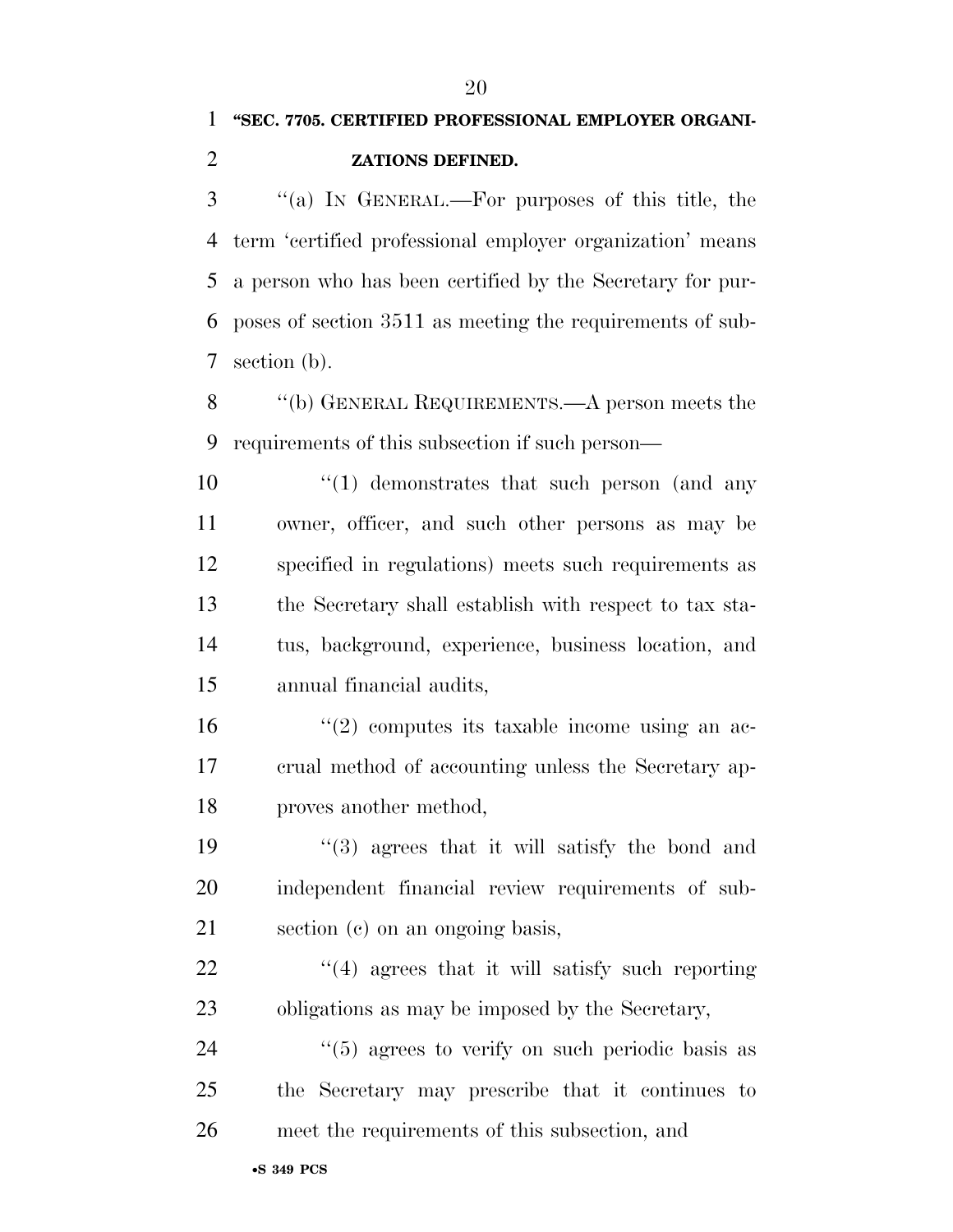| $\mathbf{1}$   | $\cdot\cdot\cdot(6)$ agrees to notify the Secretary in writing |
|----------------|----------------------------------------------------------------|
| $\overline{2}$ | within such time as the Secretary may prescribe of             |
| 3              | any change that materially affects whether it con-             |
| $\overline{4}$ | tinues to meet the requirements of this subsection.            |
| 5              | "(c) BOND AND INDEPENDENT FINANCIAL REVIEW                     |
| 6              | REQUIREMENTS.—                                                 |
| $\overline{7}$ | "(1) IN GENERAL.—An organization meets the                     |
| 8              | requirements of this paragraph if such organiza-               |
| 9              | $tion-$                                                        |
| 10             | $\lq\lq$ meets the bond requirements of para-                  |
| 11             | $graph(2)$ , and                                               |
| 12             | "(B) meets the independent financial re-                       |
| 13             | view requirements of paragraph (3).                            |
| 14             | $\lq(2)$ BOND.—                                                |
| 15             | "(A) IN GENERAL.— $A$ certified profes-                        |
| 16             | sional employer organization meets the require-                |
| 17             | ments of this paragraph if the organization has                |
| 18             | posted a bond for the payment of taxes under                   |
| 19             | subtitle C (in a form acceptable to the Sec-                   |
| 20             | retary) in an amount at least equal to the                     |
| 21             | amount specified in subparagraph (B).                          |
| 22             | "(B) AMOUNT OF BOND.—For the period                            |
| 23             | April 1 of any calendar year through March 31                  |
| 24             | of the following calendar year, the amount of                  |
| 25             | the bond required is equal to the greater of—                  |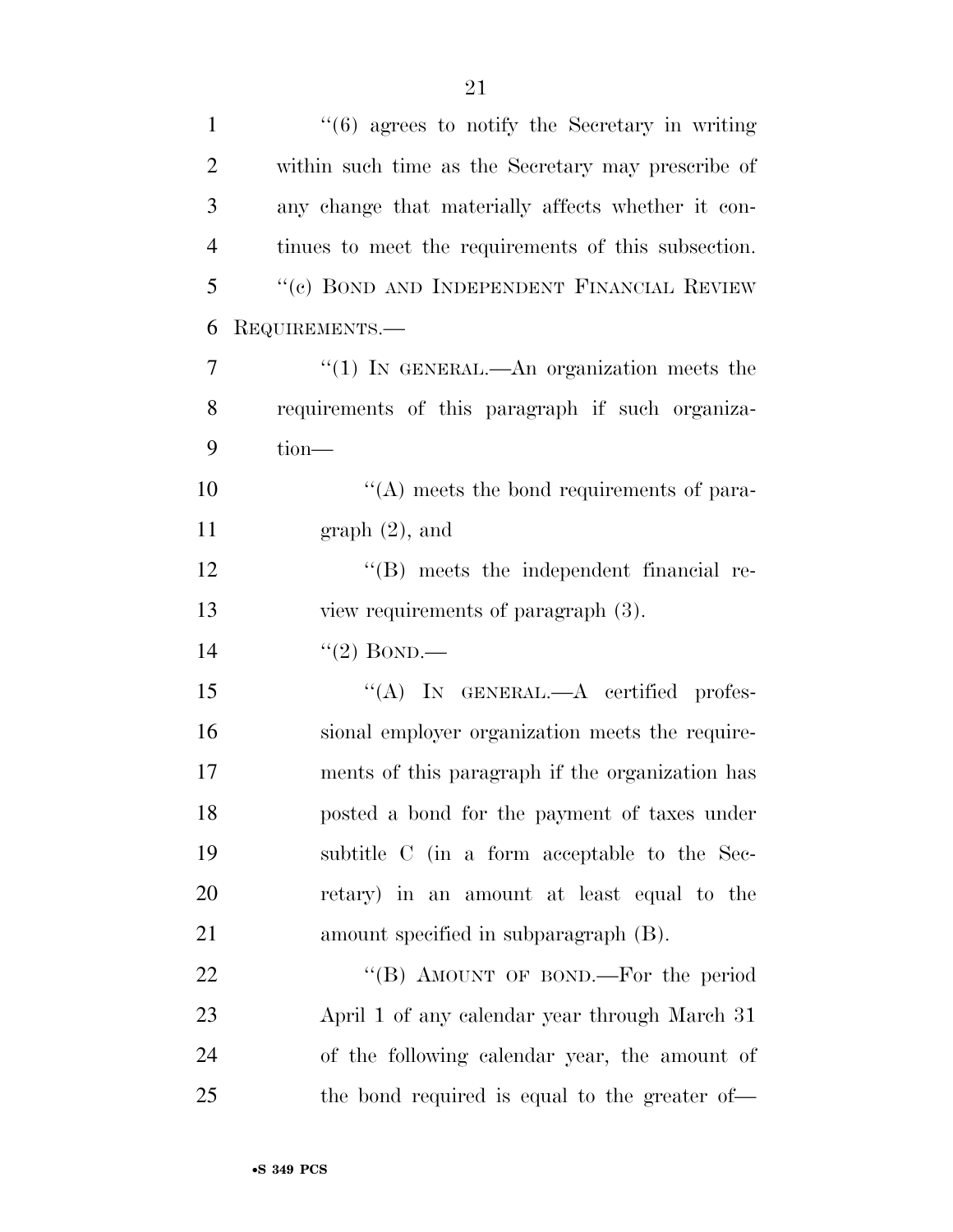| $\mathbf{1}$   | $\lq\lq$ <sup>"</sup> (i) 5 percent of the organization's li- |
|----------------|---------------------------------------------------------------|
| $\overline{2}$ | ability under section 3511 for taxes im-                      |
| 3              | posed by subtitle C during the preceding                      |
| $\overline{4}$ | calendar year (but not to exceed                              |
| 5              | $$1,000,000$ , or                                             |
| 6              | $``$ (ii) \$50,000.                                           |
| $\overline{7}$ | "(3) INDEPENDENT FINANCIAL REVIEW<br>RE-                      |
| 8              | QUIREMENTS.—A certified professional employer or-             |
| 9              | ganization meets the requirements of this paragraph           |
| 10             | if such organization—                                         |
| 11             | $\lq\lq(A)$ has, as of the most recent review                 |
| 12             | date, caused to be prepared and provided to the               |
| 13             | Secretary (in such manner as the Secretary                    |
| 14             | may prescribe) an opinion of an independent                   |
| 15             | certified public accountant that the certified                |
| 16             | professional employer organization's financial                |
| 17             | statements are presented fairly in accordance                 |
| 18             | with generally accepted accounting principles,                |
| 19             | and                                                           |
| 20             | "(B) provides, not later than the last day                    |
| 21             | of the second month beginning after the end of                |
| 22             | each calendar quarter, to the Secretary from an               |
| 23             | independent certified public accountant an as-                |
| 24             | sertion regarding Federal employment tax pay-                 |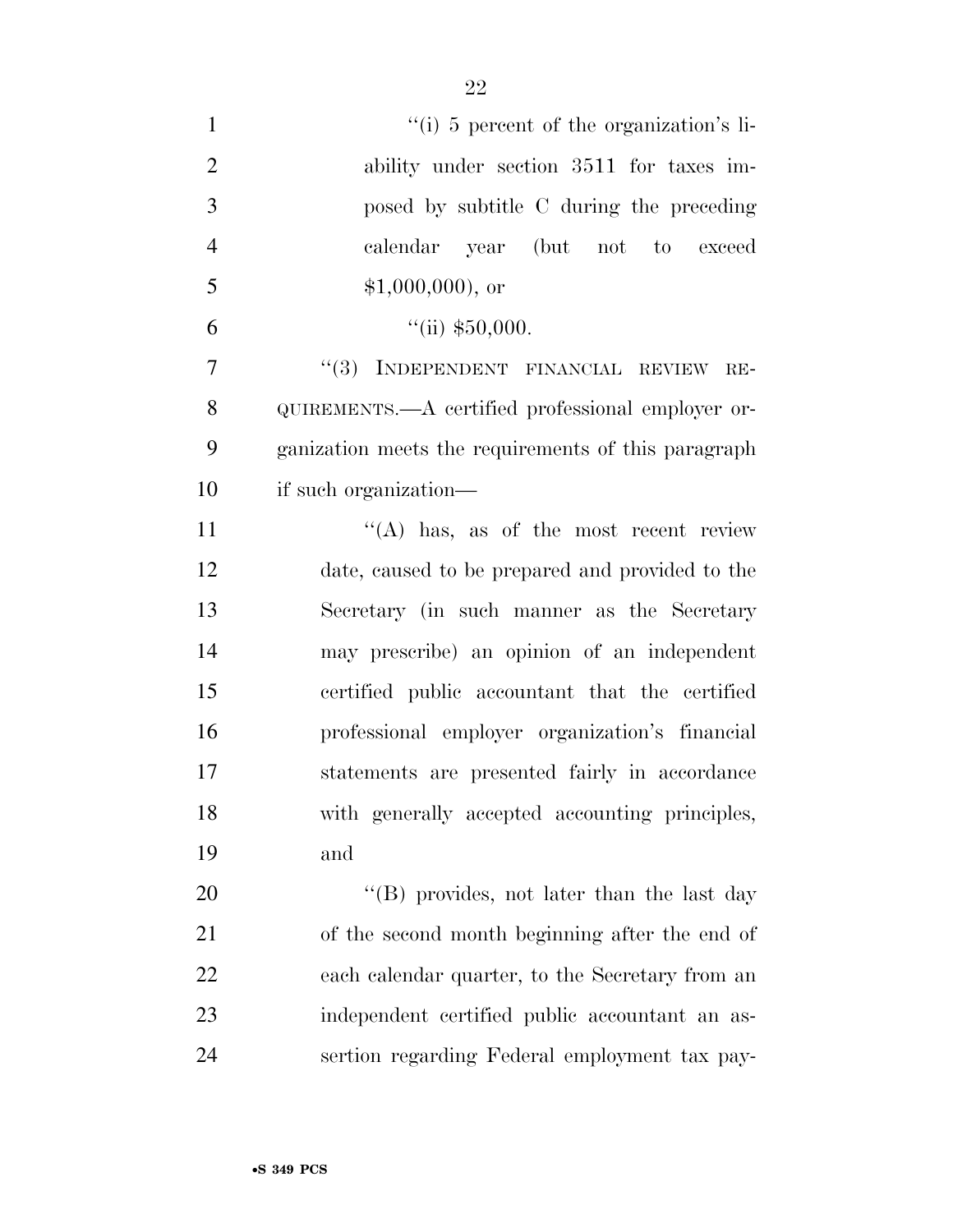| $\mathbf{1}$   | ments and an examination level attestation on             |
|----------------|-----------------------------------------------------------|
| $\mathfrak{2}$ | such assertion.                                           |
| 3              | Such assertion shall state that the organization has      |
| $\overline{4}$ | withheld and made deposits of all taxes imposed by        |
| 5              | chapters 21, 22, and 24 of the Internal Revenue           |
| 6              | Code in accordance with regulations imposed by the        |
| 7              | Secretary for such calendar quarter and such exam-        |
| 8              | ination level attestation shall state that such asser-    |
| 9              | tion is fairly stated, in all material respects.          |
| 10             | "(4) CONTROLLED GROUP RULES.—For pur-                     |
| 11             | poses of the requirements of paragraphs $(2)$ and $(3)$ , |
| 12             | all professional employer organizations that are          |
| 13             | members of a controlled group within the meaning          |
| 14             | of sections $414(b)$ and (c) shall be treated as a sin-   |
| 15             | gle organization.                                         |
| 16             | $``(5)$ FAILURE TO FILE ASSERTION AND ATTES-              |
| 17             | TATION.—If the certified professional employer orga-      |
| 18             | nization fails to file the assertion and attestation re-  |
| 19             | quired by paragraph (3) with respect to any cal-          |
| 20             | endar quarter, then the requirements of paragraph         |
| 21             | (3) with respect to such failure shall be treated as      |
| 22             | not satisfied for the period beginning on the due         |
| 23             | date for such attestation.                                |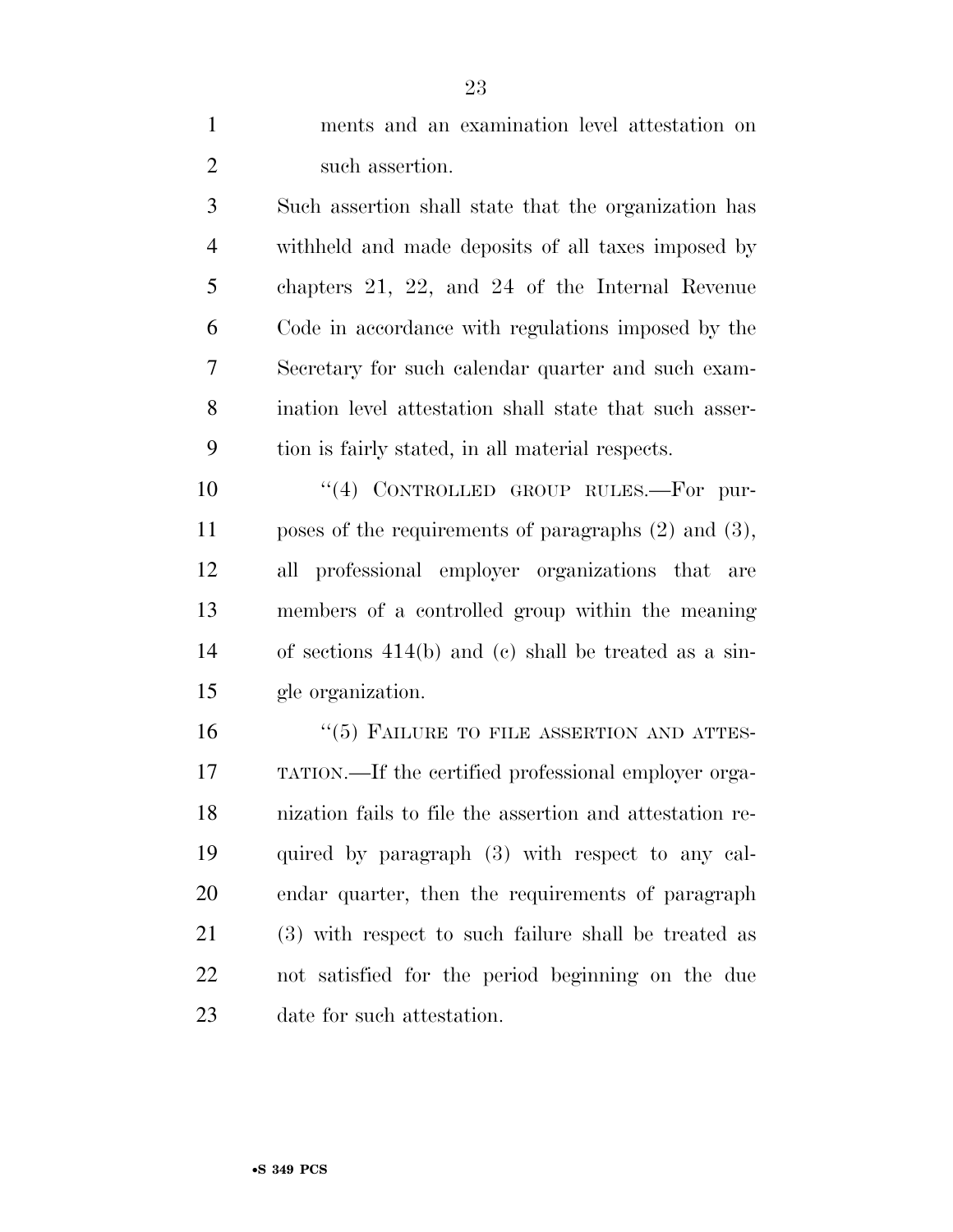1 "(6) REVIEW DATE.—For purposes of para-2 graph  $(3)(A)$ , the review date shall be 6 months after the completion of the organization's fiscal year. 4 "(d) SUSPENSION AND REVOCATION AUTHORITY.— The Secretary may suspend or revoke a certification of any person under subsection (b) for purposes of section 3511 if the Secretary determines that such person is not satisfying the representations or requirements of sub- sections (b) or (c), or fails to satisfy applicable accounting, reporting, payment, or deposit requirements. 11 "(e) WORK SITE EMPLOYEE.—For purposes of this title— 13 "(1) In GENERAL.—The term 'work site em-

 ployee' means, with respect to a certified profes-sional employer organization, an individual who—

 $\langle A \rangle$  performs services for a customer pur- suant to a contract which is between such cus- tomer and the certified professional employer organization and which meets the requirements of paragraph (2), and

21 ''(B) performs services at a work site meeting the requirements of paragraph (3).

23 "(2) SERVICE CONTRACT REQUIREMENTS.—A contract meets the requirements of this paragraph with respect to an individual performing services for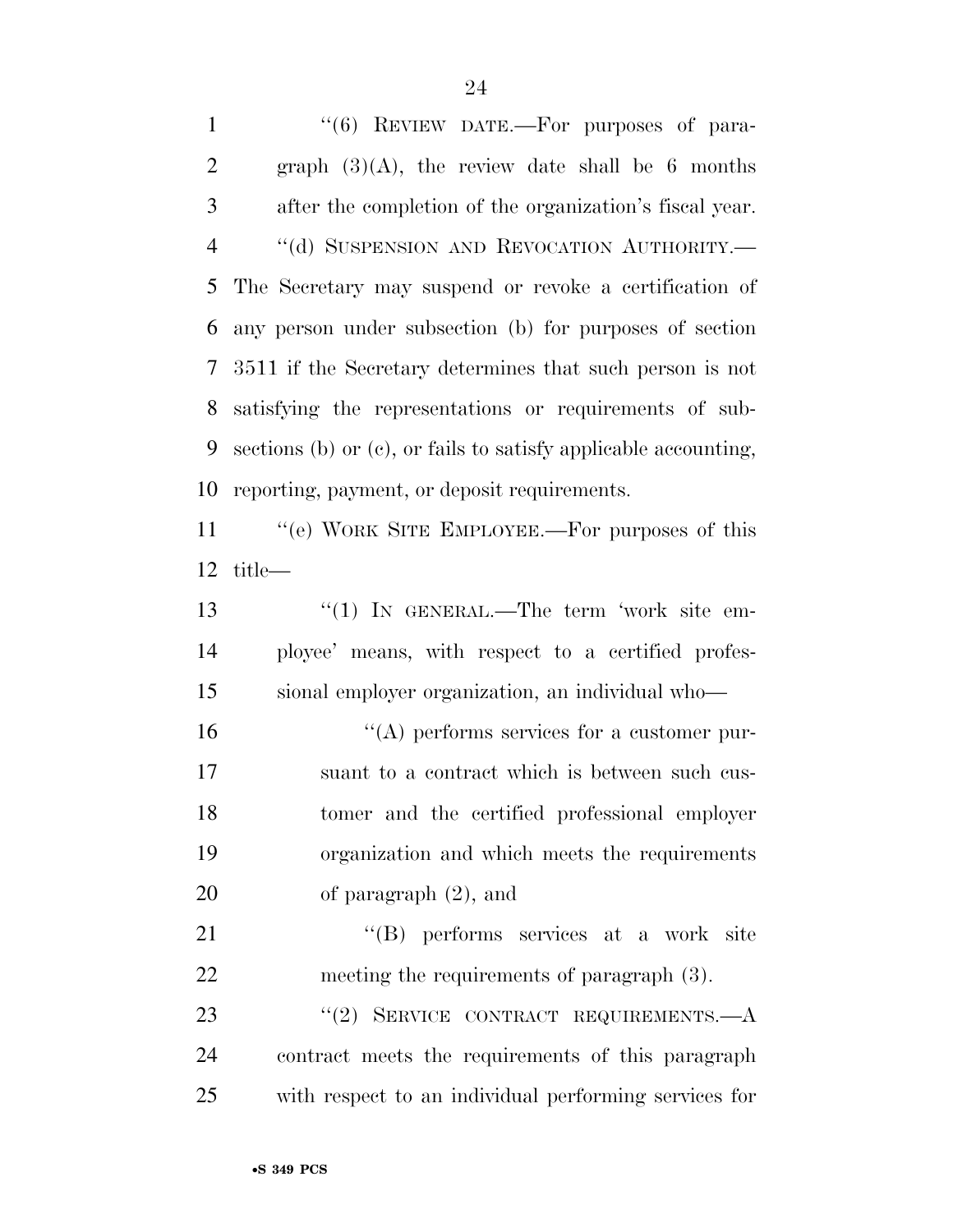| $\mathbf{1}$   | a customer if such contract is in writing and pro-     |
|----------------|--------------------------------------------------------|
| $\overline{2}$ | vides that the certified professional employer organi- |
| 3              | zation shall—                                          |
| $\overline{4}$ | "(A) assume responsibility for payment of              |
| 5              | wages to such individual, without regard to the        |
| 6              | receipt or adequacy of payment from the cus-           |
| $\tau$         | tomer for such services,                               |
| 8              | "(B) assume responsibility for reporting,              |
| 9              | withholding, and paying any applicable taxes           |
| 10             | under subtitle C, with respect to such individ-        |
| 11             | ual's wages, without regard to the receipt or          |
| 12             | adequacy of payment from the customer for              |
| 13             | such services,                                         |
| 14             | $\lq\lq$ (C) assume responsibility for any em-         |
| 15             | ployee benefits which the service contract may         |
| 16             | require the organization to provide, without re-       |
| 17             | gard to the receipt or adequacy of payment             |
| 18             | from the customer for such services,                   |
| 19             | "(D) assume responsibility for hiring, fir-            |
| 20             | ing, and recruiting workers in addition to the         |
| 21             | customer's responsibility for hiring, firing and       |
| 22             | recruiting workers,                                    |
| 23             | $\lq\lq$ (E) maintain employee records relating to     |
| 24             | such individual, and                                   |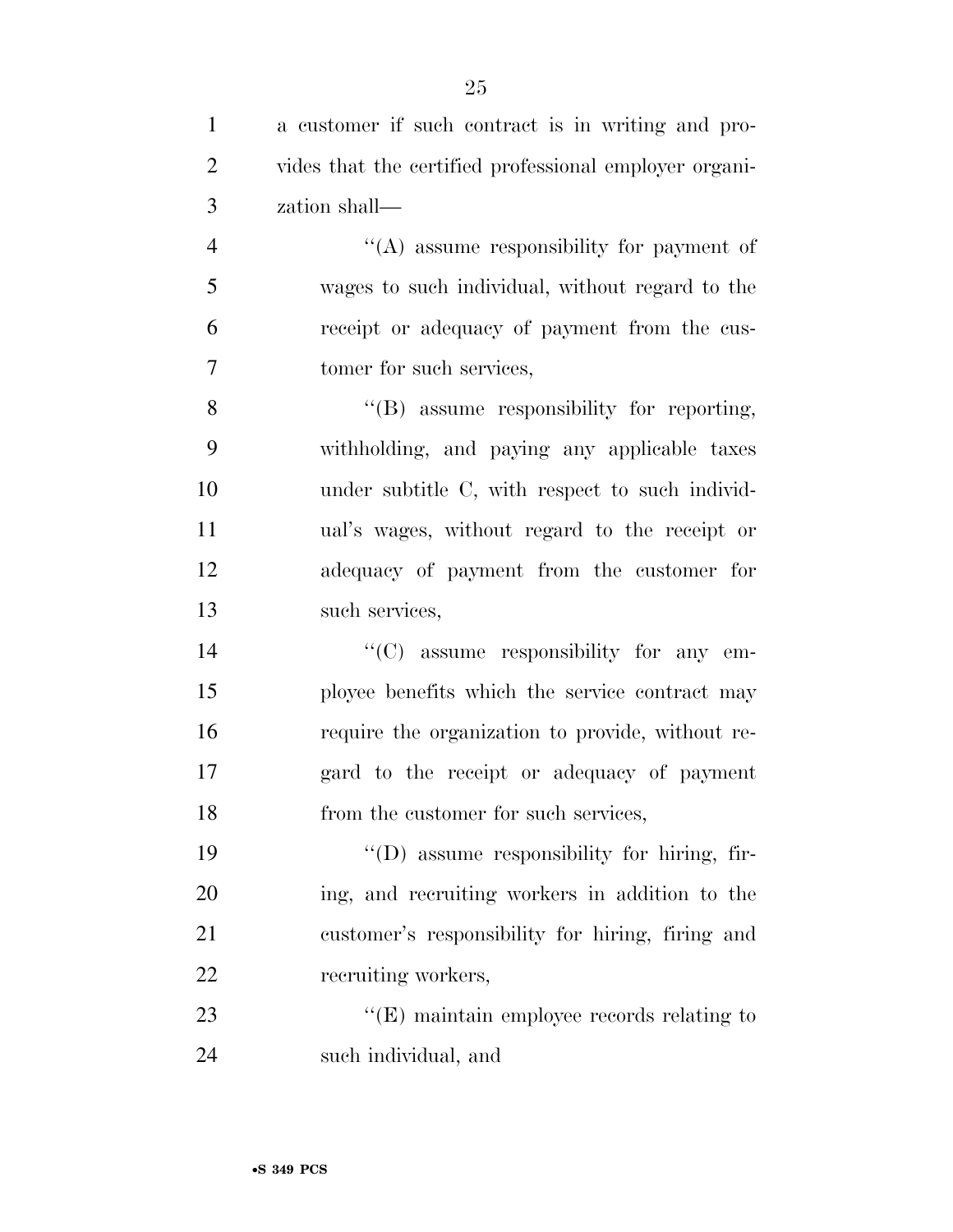$"({\rm F})$  agree to be treated as a certified pro- fessional employer organization for purposes of section 3511 with respect to such individual. 4 "(3) WORK SITE COVERAGE REQUIREMENT. The requirements of this paragraph are met with re- spect to an individual if at least 85 percent of the individuals performing services for the customer at the work site where such individual performs serv- ices are subject to 1 or more contracts with the cer- tified professional employer organization which meet the requirements of paragraph (2) (but not taking into account those individuals who are excluded em-13 ployees within the meaning of section  $414(q)(5)$ ). 14 "(f) DETERMINATION OF EMPLOYMENT STATUS.—

 Except to the extent necessary for purposes of section 3511, nothing in this section shall be construed to affect the determination of who is an employee or employer for purposes of this title.

 ''(g) REGULATIONS.—The Secretary shall prescribe such regulations as may be necessary or appropriate to carry out the purposes of this section.''.

22 (c) CONFORMING AMENDMENTS.—

 (1) Section 3302 is amended by adding at the end the following new subsection: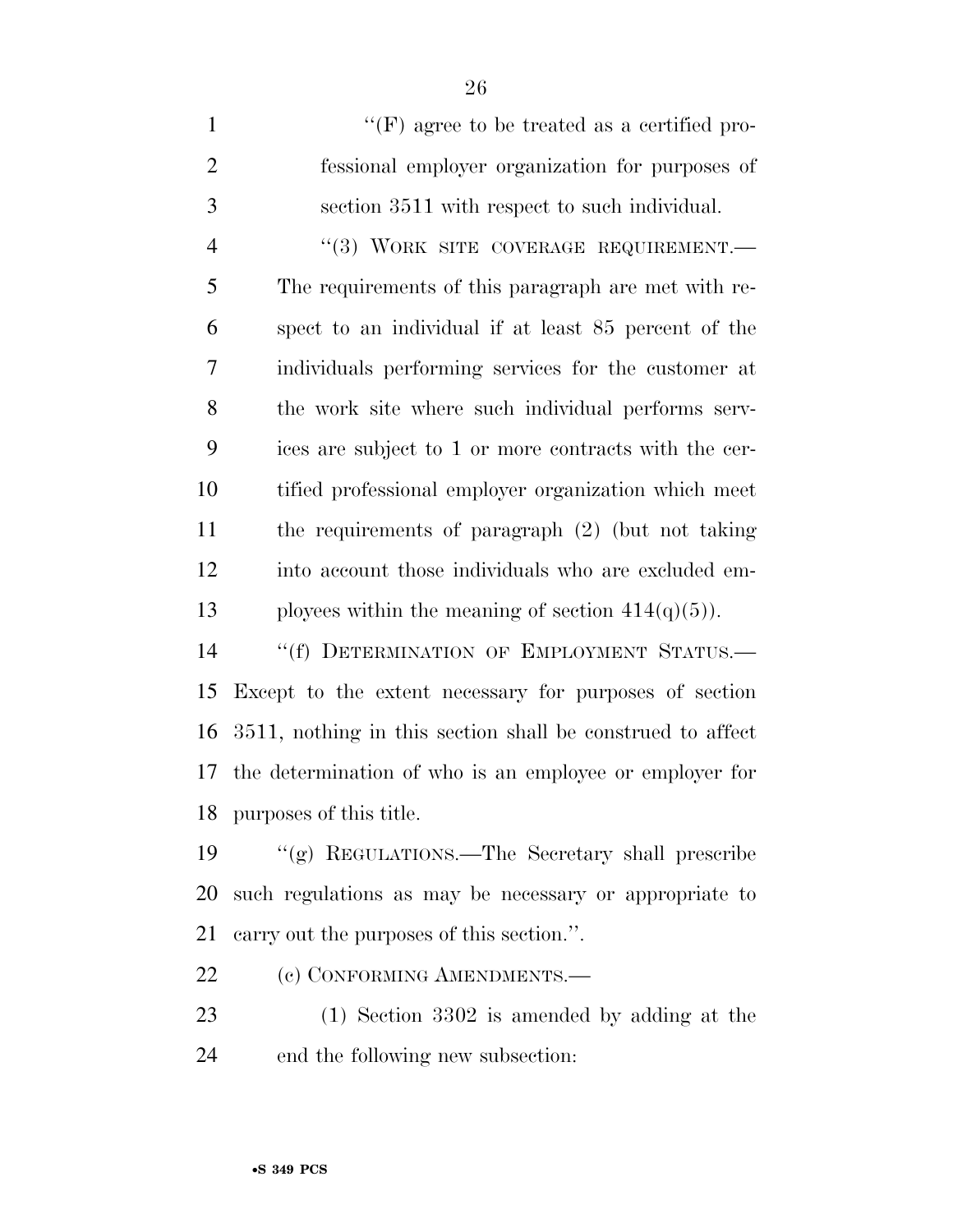''(h) TREATMENT OF CERTIFIED PROFESSIONAL EM- PLOYER ORGANIZATIONS.—If a certified professional em- ployer organization (as defined in section 7705), or a cus- tomer of such organization, makes a contribution to the State's unemployment fund with respect to a work site employee, such organization shall be eligible for the credits available under this section with respect to such contribu-tion.''.

9 (2) Section  $3303(a)$  is amended—

 (A) by striking the period at the end of 11 paragraph (3) and inserting "; and " and by in- serting after paragraph (3) the following new paragraph:

 $(4)$  if the taxpayer is a certified professional employer organization (as defined in section 7705) that is treated as the employer under section 3511, such certified professional employer organization is permitted to collect and remit, in accordance with paragraphs (1), (2), and (3), contributions during the taxable year to the State unemployment fund with respect to a work site employee.'', and (B) in the last sentence—

23 (i) by striking "paragraphs (1), (2), 24 and (3)" and inserting "paragraphs (1), 25 (2), (3), and (4)", and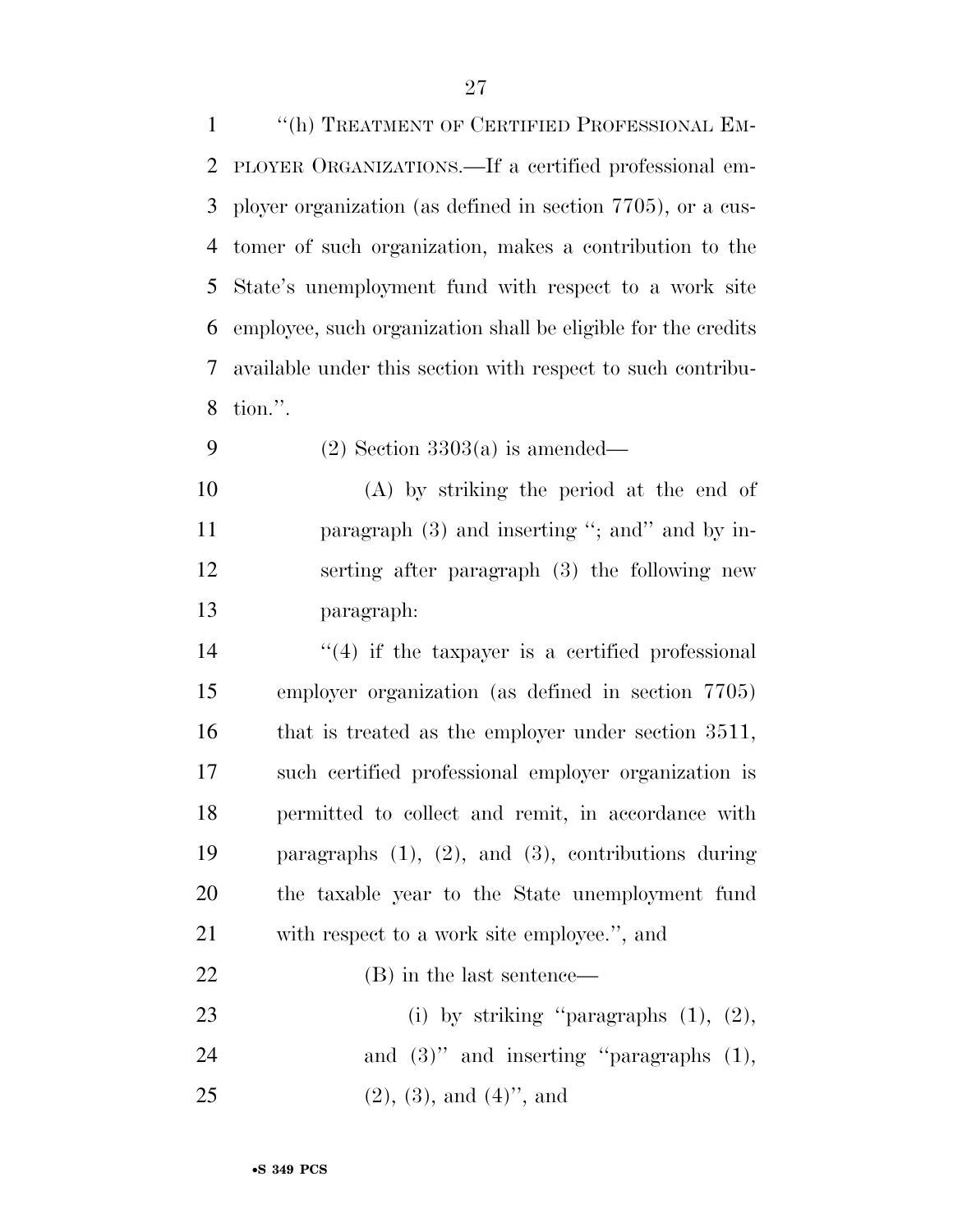| $\mathbf{1}$   | (ii) by striking "paragraph $(1)$ , $(2)$ , or         |
|----------------|--------------------------------------------------------|
| $\overline{2}$ | $(3)$ " and inserting "paragraph $(1)$ , $(2)$ ,       |
| 3              | $(3)$ , or $(4)$ .                                     |
| $\overline{4}$ | $(3)$ Section 6053 $(c)$ (relating to reporting of     |
| 5              | tips) is amended by adding at the end the following    |
| 6              | new paragraph:                                         |
| 7              | "(8) CERTIFIED PROFESSIONAL EMPLOYER OR-               |
| $8\,$          | GANIZATIONS.—For purposes of any report required       |
| 9              | by this subsection, in the case of a certified profes- |
| 10             | sional employer organization that is treated under     |
| 11             | section 3511 as the employer of a work site em-        |
| 12             | ployee, the customer with respect to whom a work       |
| 13             | site employee performs services shall be the employer  |
| 14             | for purposes of reporting under this section and the   |
| 15             | certified professional employer organization shall     |
| 16             | furnish to the customer any information necessary      |
| 17             | to complete such reporting no later than such time     |
| 18             | as the Secretary shall prescribe.".                    |
| 19             | (d) CLERICAL AMENDMENTS.                               |

 (1) The table of sections for chapter 25 is amended by adding at the end the following new item:

''Sec. 3511. Certified professional employer organizations.''.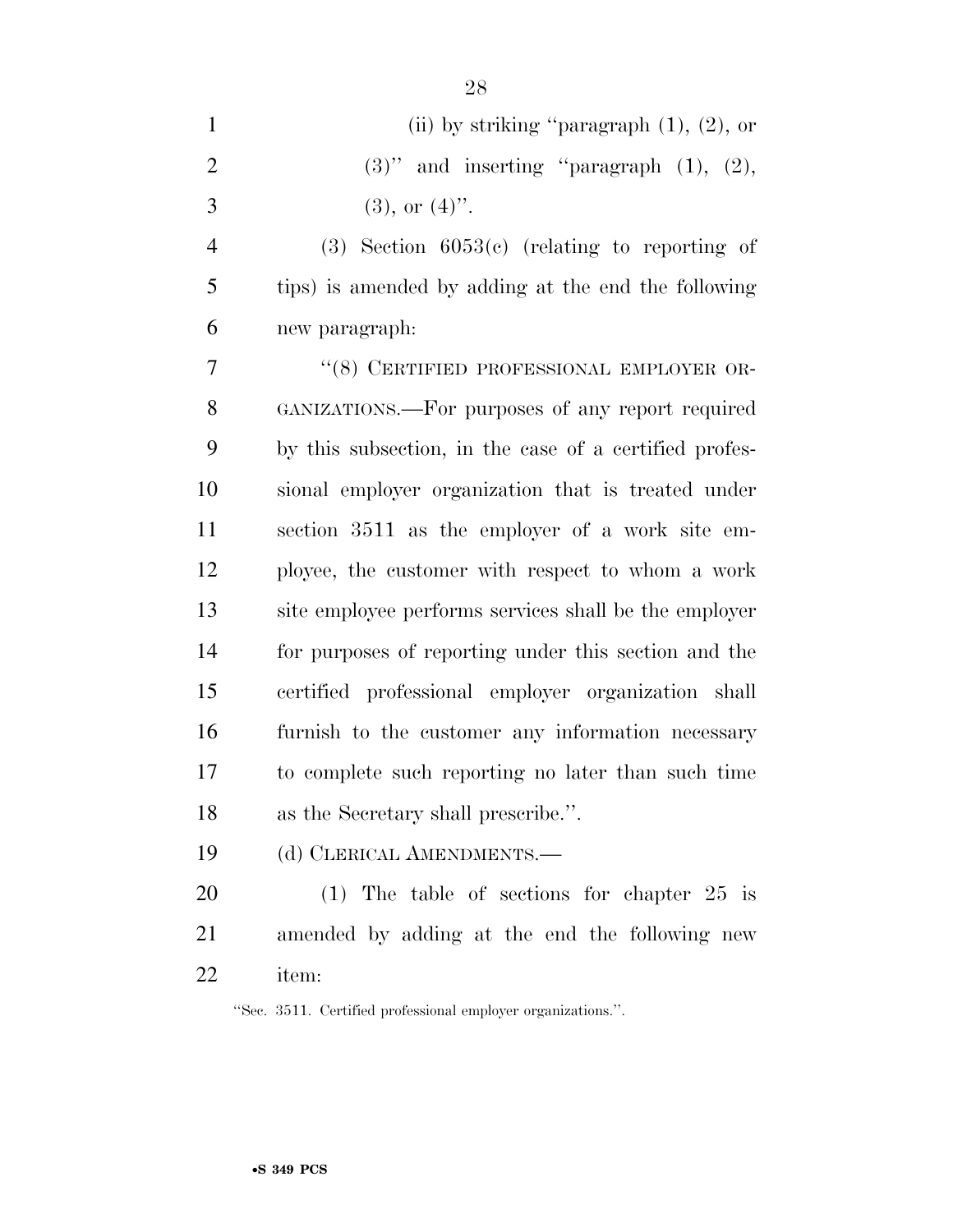(2) The table of sections for chapter 79 is amended by inserting after the item relating to sec-tion 7704 the following new item:

''Sec. 7705. Certified professional employer organizations defined.''.

 (e) REPORTING REQUIREMENTS AND OBLIGA- TIONS.—The Secretary of the Treasury shall develop such reporting and recordkeeping rules, regulations, and proce- dures as the Secretary determines necessary or appro- priate to ensure compliance with the amendments made by this section with respect to entities applying for certifi- cation as certified professional employer organizations or entities that have been so certified. Such rules shall be designed in a manner which streamlines, to the extent pos- sible, the application of requirements of such amendments, the exchange of information between a certified profes- sional employer organization and its customers, and the reporting and recordkeeping obligations of the certified professional employer organization.

 (f) USER FEES.—Subsection (b) of section 7528 (re- lating to Internal Revenue Service user fees) is amended by adding at the end the following new paragraph:

21 "(4) CERTIFIED PROFESSIONAL EMPLOYER OR- GANIZATIONS.—The fee charged under the program in connection with the certification by the Secretary of a professional employer organization under sec-25 tion 7705 shall not exceed \$500.".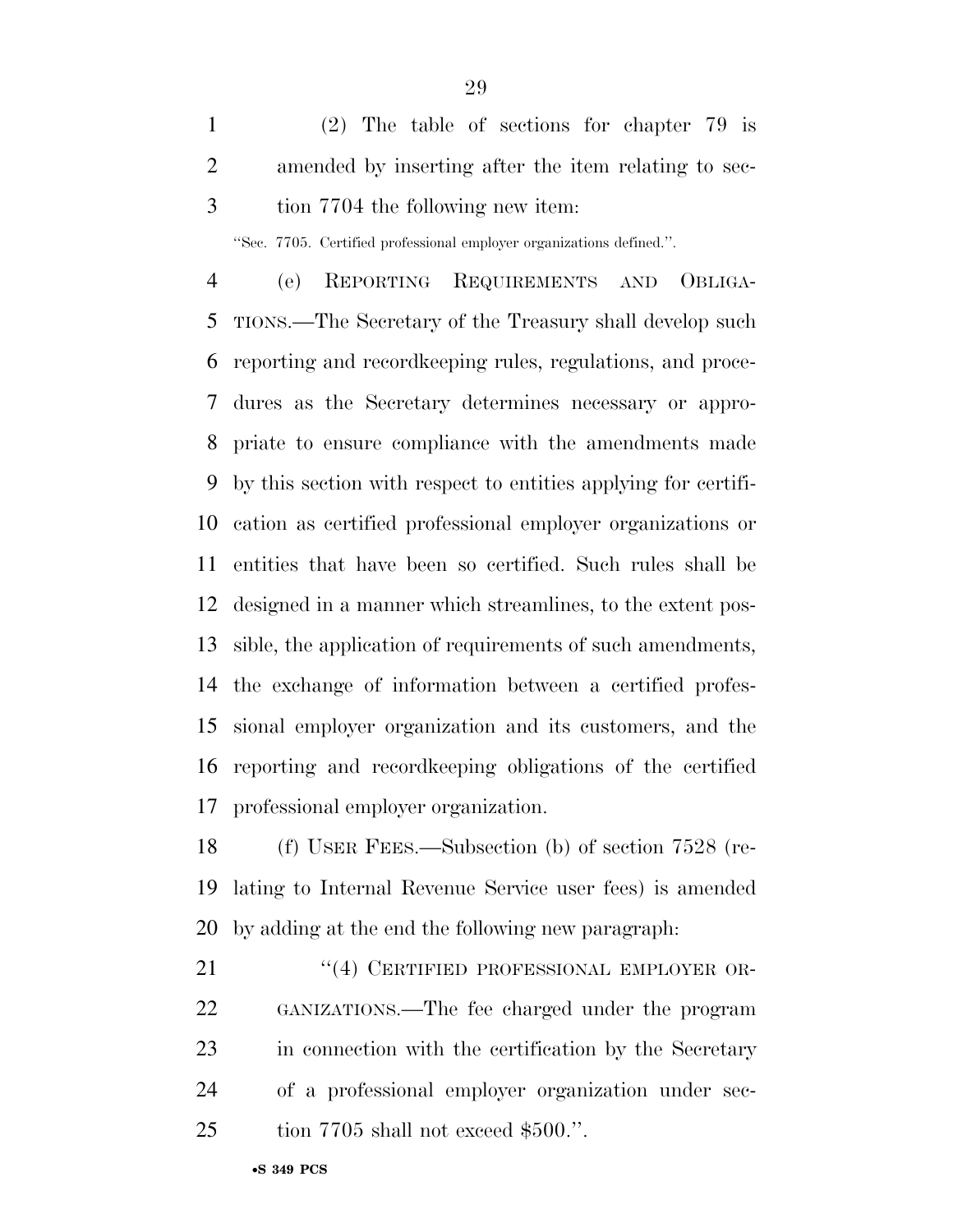1 (g) EFFECTIVE DATES.—

| $\overline{2}$ | (1) IN GENERAL.—The amendments made by                    |
|----------------|-----------------------------------------------------------|
| 3              | this section shall apply with respect to wages for        |
| $\overline{4}$ | services performed on or after January 1 of the first     |
| 5              | calendar year beginning more than 12 months after         |
| 6              | the date of the enactment of this Act.                    |
| 7              | (2) CERTIFICATION PROGRAM.—The Secretary                  |
| 8              | of the Treasury shall establish the certification pro-    |
| 9              | gram described in section 7705(b) of the Internal         |
| 10             | Revenue Code of 1986, as added by subsection (b),         |
| 11             | not later than 6 months before the effective date de-     |
| 12             | termined under paragraph (1).                             |
| 13             | (h) NO INFERENCE.—Nothing contained in this sec-          |
| 14             | tion or the amendments made by this section shall be con- |
| 15             | strued to create any inference with respect to the deter- |
| 16             | mination of who is an employee or employer—               |
| 17             | (1) for Federal tax purposes (other than the              |
| 18             | purposes set forth in the amendments made by this         |
| 19             | section), or                                              |
| 20             | $(2)$ for purposes of any other provision of law.         |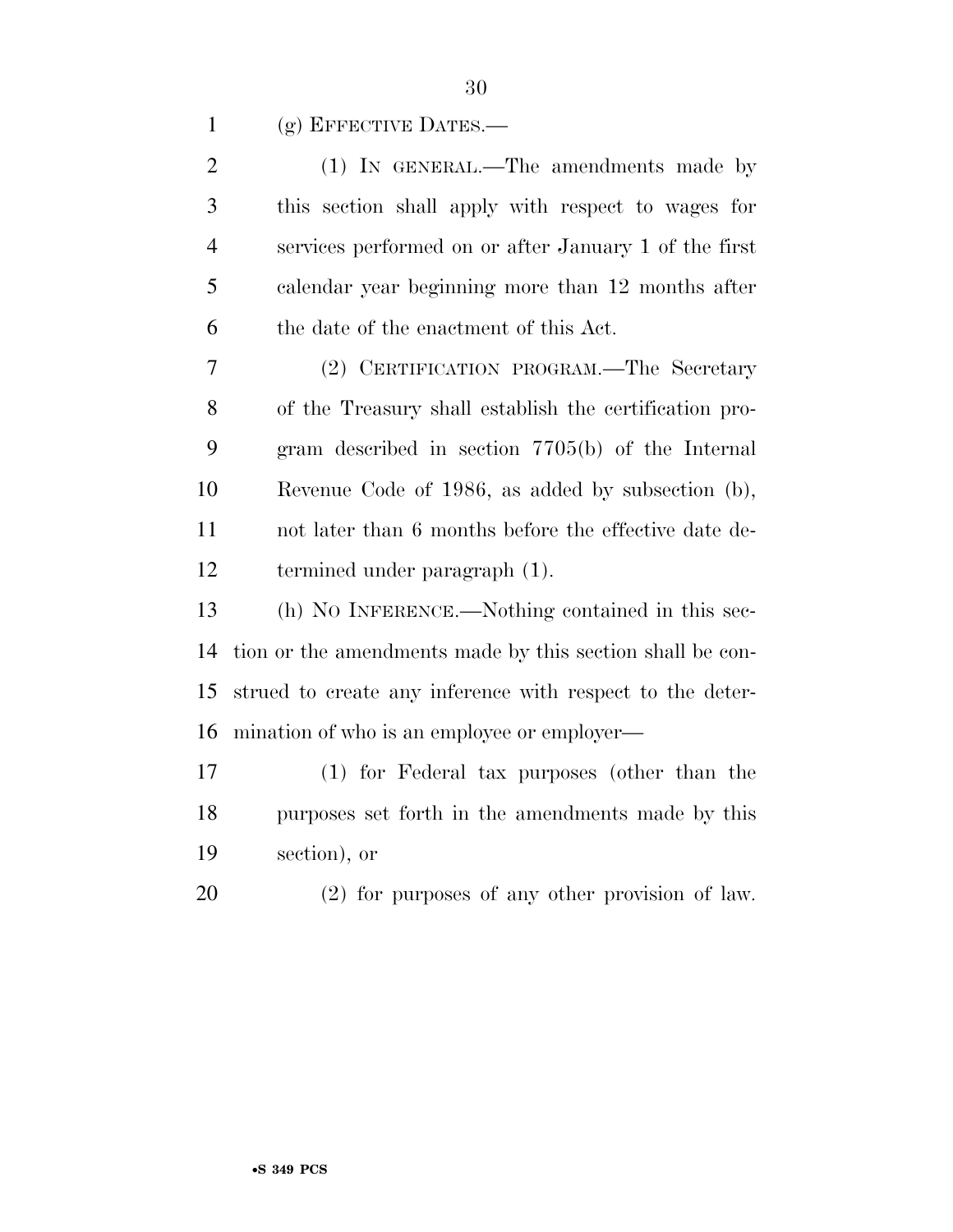| $\mathbf{1}$   | <b>Subtitle B—Subchapter S</b>                                       |
|----------------|----------------------------------------------------------------------|
| $\overline{2}$ | <b>Provisions</b>                                                    |
| 3              | SEC. 111. CAPITAL GAIN OF S CORPORATION NOT TREATED                  |
| $\overline{4}$ | AS PASSIVE INVESTMENT INCOME.                                        |
| 5              | (a) IN GENERAL.—Section $1362(d)(3)$ is amended by                   |
| 6              | striking subparagraphs $(B)$ , $(C)$ , $(D)$ , $(E)$ , and $(F)$ and |
| $\overline{7}$ | inserting the following new subparagraph:                            |
| 8              | "(B) PASSIVE INVESTMENT INCOME DE-                                   |
| 9              | FINED.                                                               |
| 10             | "(i) IN GENERAL.—Except as other-                                    |
| 11             | wise provided in this subparagraph, the                              |
| 12             | term 'passive investment income' means                               |
| 13             | gross receipts derived from royalties, rents,                        |
| 14             | dividends, interest, and annuities.                                  |
| 15             | "(ii) EXCEPTION FOR INTEREST ON                                      |
| 16             | NOTES FROM SALES OF INVENTORY.—The                                   |
| 17             | term 'passive investment income' shall not                           |
| 18             | include interest on any obligation acquired                          |
| 19             | in the ordinary course of the corporation's                          |
| 20             | trade or business from its sale of property                          |
| 21             | described in section $1221(a)(1)$ .                                  |
| 22             | "(iii) TREATMENT OF CERTAIN LEND-                                    |
| 23             | ING OR FINANCE COMPANIES.-If the S                                   |
| 24             | corporation meets the requirements of sec-                           |
| 25             | tion $542(c)(6)$ for the taxable year, the                           |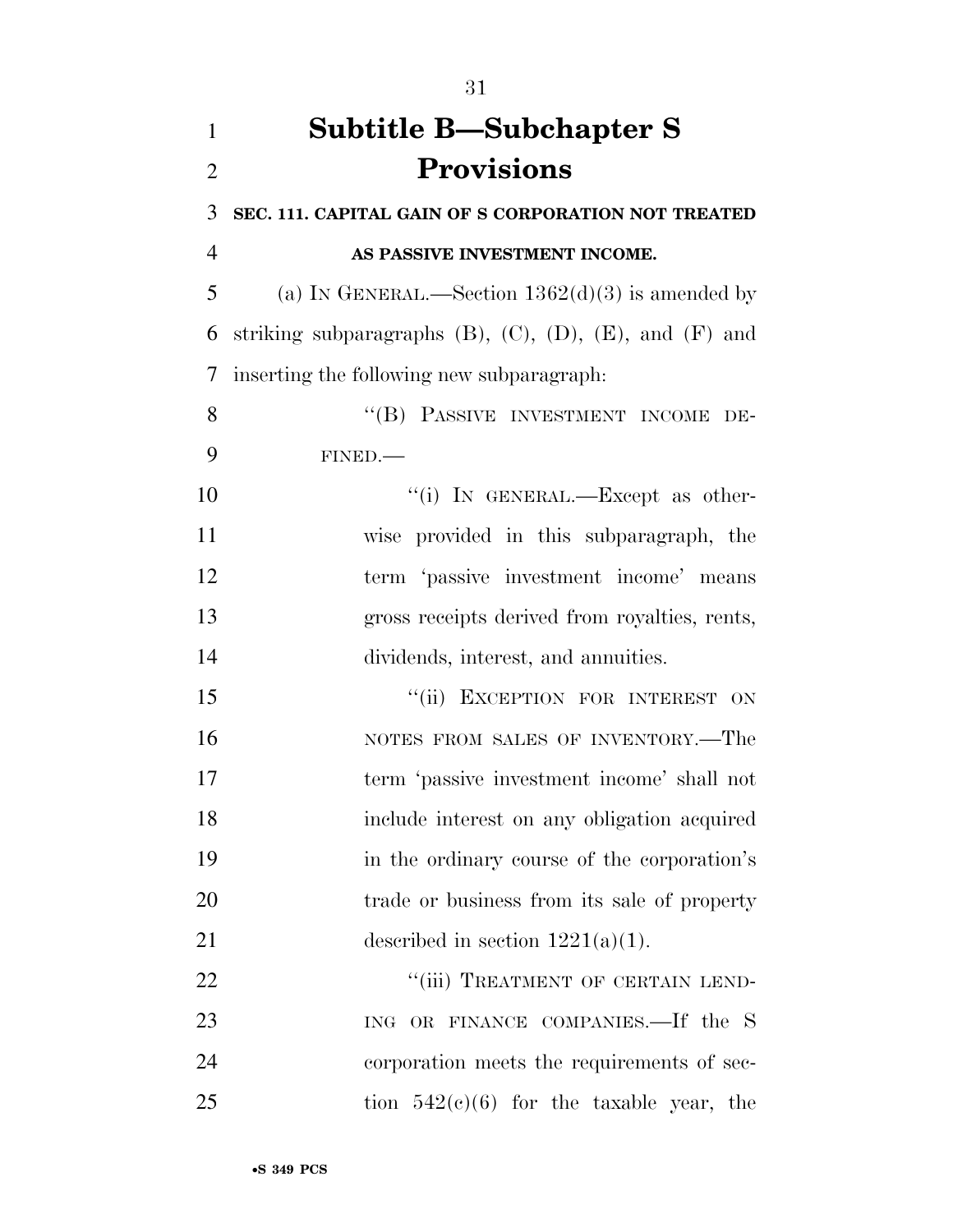| $\mathbf{1}$   | term 'passive investment income' shall not     |
|----------------|------------------------------------------------|
| $\overline{2}$ | include gross receipts for the taxable year    |
| 3              | which are derived directly from the active     |
| $\overline{4}$ | and regular conduct of a lending or finance    |
| 5              | business (as defined in section $542(d)(1)$ ). |
| 6              | "(iv) TREATMENT OF CERTAIN DIVI-               |
| 7              | DENDS.—If an S corporation holds stock         |
| 8              | in a C corporation meeting the require-        |
| 9              | ments of section $1504(a)(2)$ , the term 'pas- |
| 10             | sive investment income' shall not include      |
| 11             | dividends from such C corporation to the       |
| 12             | extent such dividends are attributable to      |
| 13             | the earnings and profits of such C corpora-    |
| 14             | tion derived from the active conduct of a      |
| 15             | trade or business.                             |
| 16             | "(v) EXCEPTION FOR BANKS, ETC.-                |
| 17             | In the case of a bank (as defined in section   |
| 18             | 581) or a depository institution holding       |
| 19             | company (as defined in section $3(w)(1)$ of    |
| 20             | the Federal Deposit Insurance Act (12)         |
| 21             | U.S.C. $1813(w)(1)$ , the term 'passive in-    |
| 22             | vestment income' shall not include—            |
| 23             | $\lq\lq$ interest income earned by             |
| 24             | such bank or company, or                       |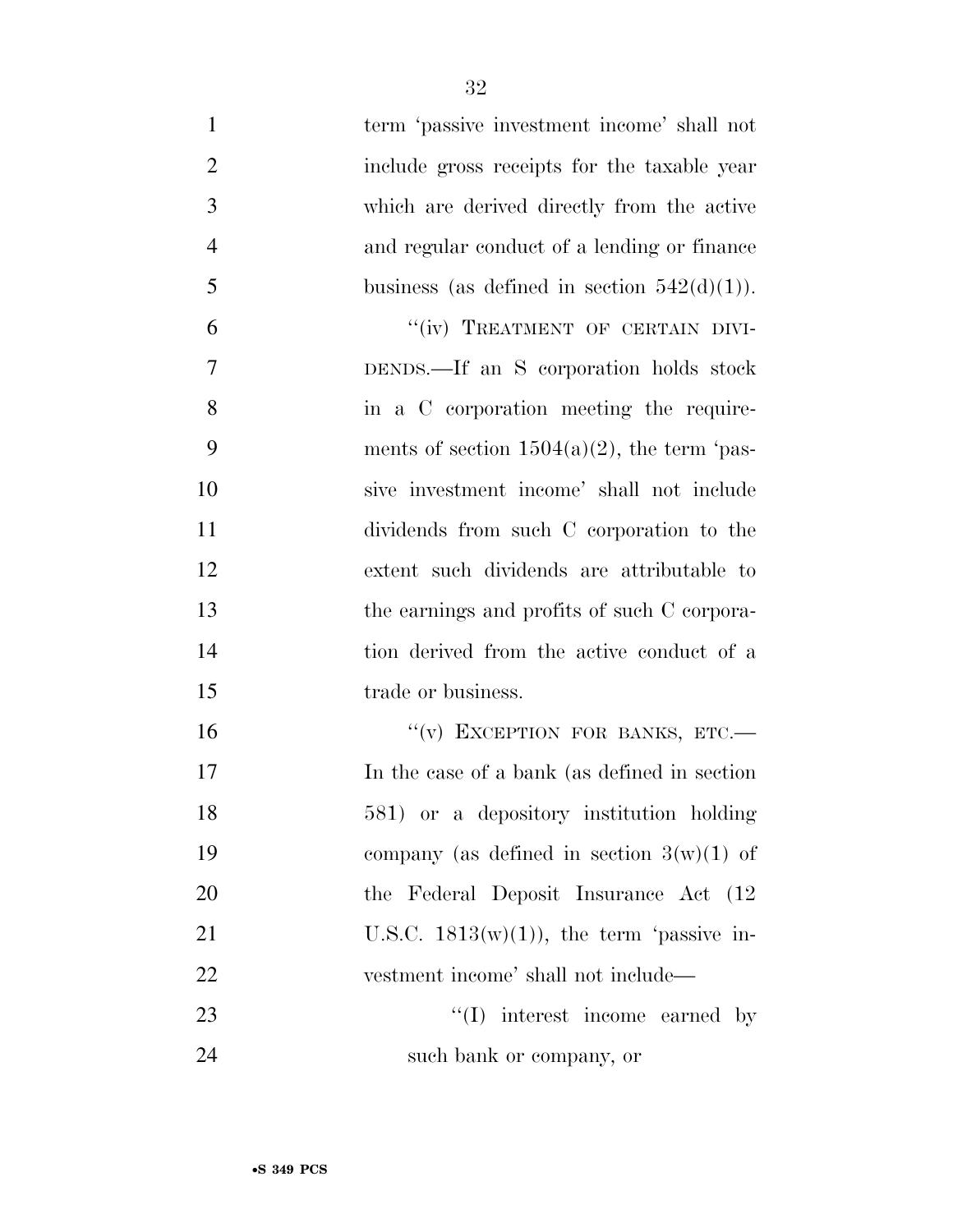| $\mathbf{1}$   | "(II) dividends on assets required                          |
|----------------|-------------------------------------------------------------|
| $\overline{2}$ | to be held by such bank or company,                         |
| 3              | including stock in the Federal Reserve                      |
| $\overline{4}$ | Bank, the Federal Home Loan Bank,                           |
| 5              | or the Federal Agricultural Mortgage                        |
| 6              | or participation certificates<br>Bank                       |
| 7              | issued by a Federal Intermediate                            |
| 8              | Credit Bank.".                                              |
| 9              | (b) CONFORMING AMENDMENT.—Clause (i) of sec-                |
| 10             | tion $1042(c)(4)(A)$ is amended by striking "section        |
| 11             | $1362(d)(3)(C)$ " and inserting "section $1362(d)(3)(B)$ ". |
| 12             | (c) EFFECTIVE DATE.—The amendments made by                  |
| 13             | this section shall apply to taxable years beginning after   |
| 14             | the date of the enactment of this Act.                      |
| 15             | SEC. 112. TREATMENT OF BANK DIRECTOR SHARES.                |
| 16             | (a) IN GENERAL.—Section 1361 (defining S corpora-           |
| 17             | tion) is amended by adding at the end the following new     |
| 18             | subsection:                                                 |
| 19             | "(f) RESTRICTED BANK DIRECTOR STOCK.-                       |
| 20             | " $(1)$ IN GENERAL.—Restricted bank director                |
| 21             | stock shall not be taken into account as outstanding        |
| 22             | stock of the S corporation in applying this sub-            |
| 23             | chapter (other than section $1368(f)$ ).                    |
| 24             | "(2) RESTRICTED BANK DIRECTOR STOCK.-                       |
| 25             | For purposes of this subsection, the term 'restricted       |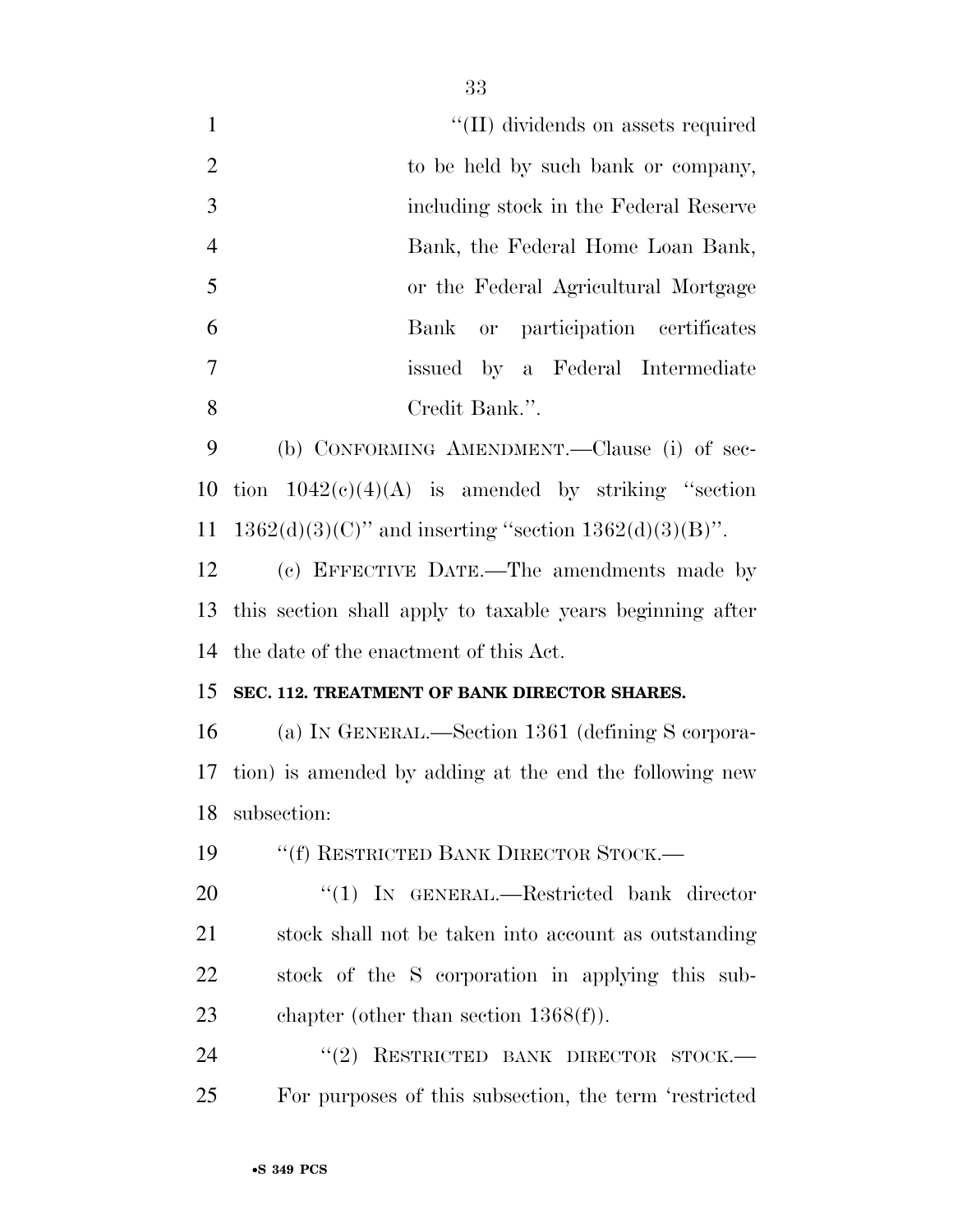| $\mathbf{1}$   | bank director stock' means stock in a bank (as de-                                                                   |
|----------------|----------------------------------------------------------------------------------------------------------------------|
| $\overline{2}$ | fined in section 581) or a depository institution                                                                    |
| 3              | holding company (as defined in section $3(w)(1)$ of                                                                  |
| $\overline{4}$ | the Federal Deposit Insurance Act (12 U.S.C.                                                                         |
| 5              | $1813(w)(1)$ , if such stock—                                                                                        |
| 6              | "(A) is required to be held by an individual                                                                         |
| 7              | under applicable Federal or State law in order                                                                       |
| 8              | to permit such individual to serve as a director,                                                                    |
| 9              | and                                                                                                                  |
| 10             | $\lq\lq (B)$ is subject to an agreement with such                                                                    |
| 11             | bank or company (or a corporation which con-                                                                         |
| 12             | trols (within the meaning of section $368(e)$ )                                                                      |
| 13             | such bank or company) pursuant to which the                                                                          |
| 14             | holder is required to sell back such stock (at                                                                       |
| 15             | the same price as the individual acquired such                                                                       |
| 16             | stock) upon ceasing to hold the office of direc-                                                                     |
| 17             | tor.                                                                                                                 |
| 18             | $``(3)$ CROSS REFERENCE.—                                                                                            |
|                | "For treatment of certain distributions with respect to restricted bank director<br>stock, see section $1368(f)$ .". |
| 19             | (b) DISTRIBUTIONS.—Section 1368 (relating to dis-                                                                    |
| 20             | tributions) is amended by adding at the end the following                                                            |
| 21             | new subsection:                                                                                                      |
| 22             | "(f) RESTRICTED BANK DIRECTOR STOCK.—If a di-                                                                        |
| 23             | rector receives a distribution (not in part or full payment                                                          |
| 24             | in exchange for stock) from an S corporation with respect                                                            |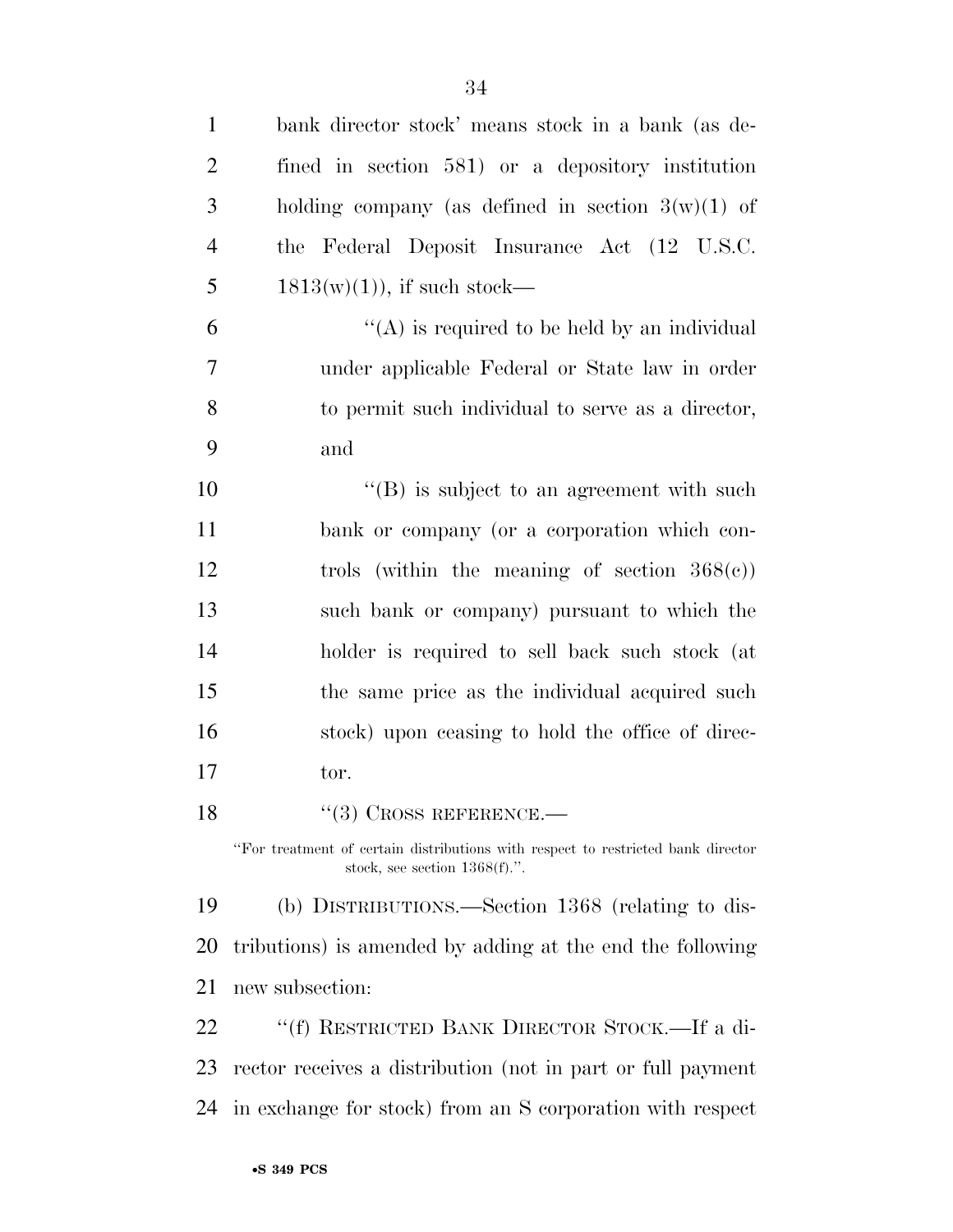| 1              | to any restricted bank director stock (as defined in section |
|----------------|--------------------------------------------------------------|
| $\overline{2}$ | $1361(f)$ , the amount of such distribution—                 |
| 3              | $\lq(1)$ shall be includible in gross income of the          |
| $\overline{4}$ | director, and                                                |
| 5              | $(2)$ shall be deductible by the corporation for             |
| 6              | the taxable year of such corporation in which or with        |
| 7              | which ends the taxable year in which such amount             |
| 8              | in included in the gross income of the director.".           |
| 9              | (c) EFFECTIVE DATES.-                                        |
| 10             | (1) IN GENERAL.—The amendments made by                       |
| 11             | this section shall apply to taxable years beginning          |
| 12             | after December 31, 2006.                                     |
| 13             | (2) SPECIAL RULE FOR TREATMENT AS SECOND                     |
| 14             | CLASS OF STOCK.—In the case of any taxable year              |
| 15             | beginning after December 31, 1996, restricted bank           |
| 16             | director stock (as defined in section $1361(f)$ of the       |
| 17             | Internal Revenue Code of 1986, as added by this              |
| 18             | section) shall not be taken into account in deter-           |
| 19             | mining whether an S corporation has more than 1              |
| 20             | class of stock.                                              |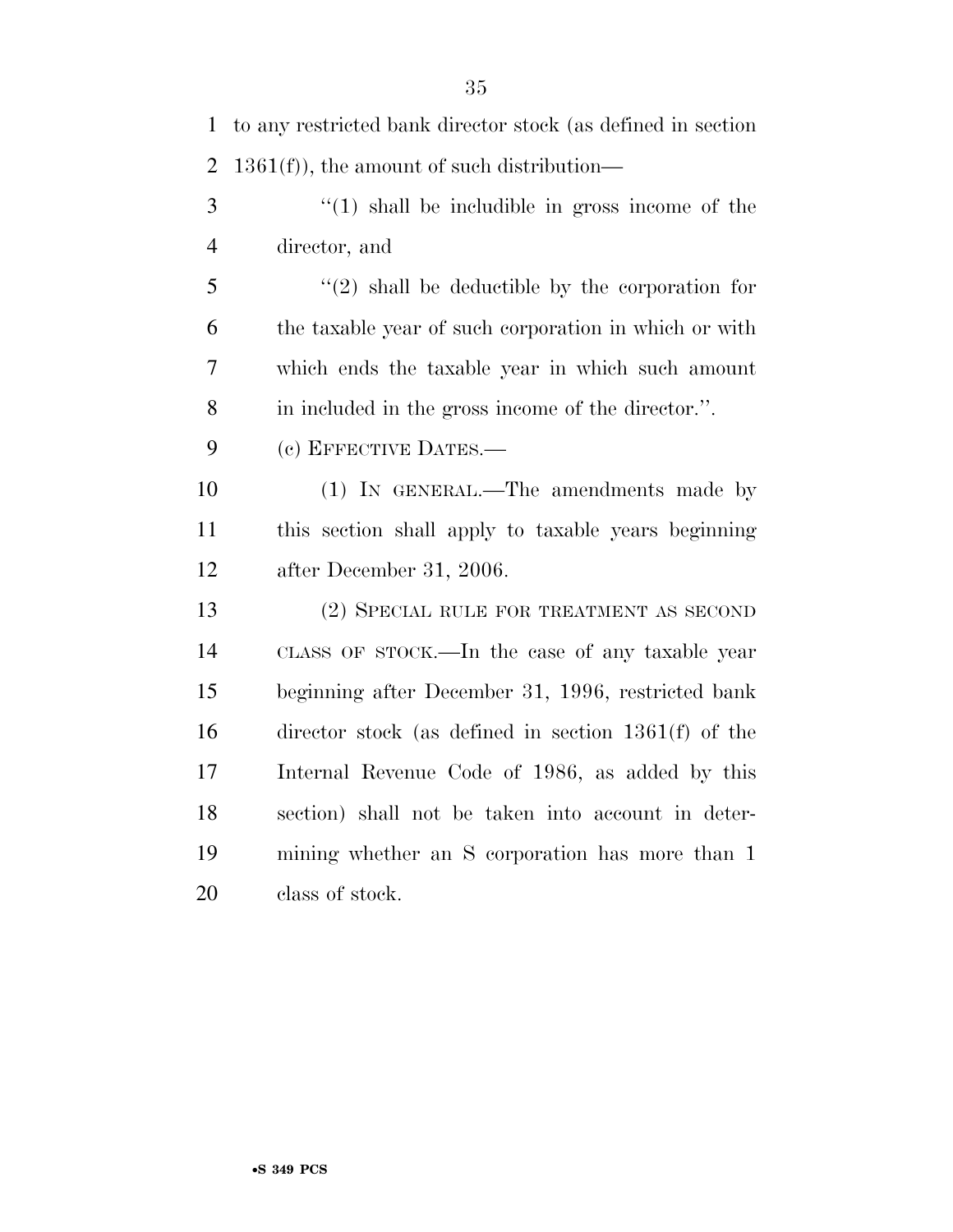## **SEC. 113. SPECIAL RULE FOR BANK REQUIRED TO CHANGE FROM THE RESERVE METHOD OF ACCOUNT-ING ON BECOMING S CORPORATION.**

 (a) IN GENERAL.—Section 1361, as amended by this Act, is amended by adding at the end the following new subsection:

 ''(g) SPECIAL RULE FOR BANK REQUIRED TO CHANGE FROM THE RESERVE METHOD OF ACCOUNTING ON BECOMING S CORPORATION.—In the case of a bank which changes from the reserve method of accounting for bad debts described in section 585 or 593 for its first tax- able year for which an election under section 1362(a) is in effect, the bank may elect to take into account any ad- justments under section 481 by reason of such change for the taxable year immediately preceding such first taxable year.''.

 (b) EFFECTIVE DATE.—The amendments made by this section shall apply to taxable years beginning after December 31, 2006.

 **SEC. 114. TREATMENT OF THE SALE OF INTEREST IN A QUALIFIED SUBCHAPTER S SUBSIDIARY.** 

 (a) IN GENERAL.—Subparagraph (C) of section 1361(b)(3) (relating to treatment of terminations of quali-fied subchapter S subsidiary status) is amended—

 (1) by striking ''For purposes of this title,'' and inserting the following: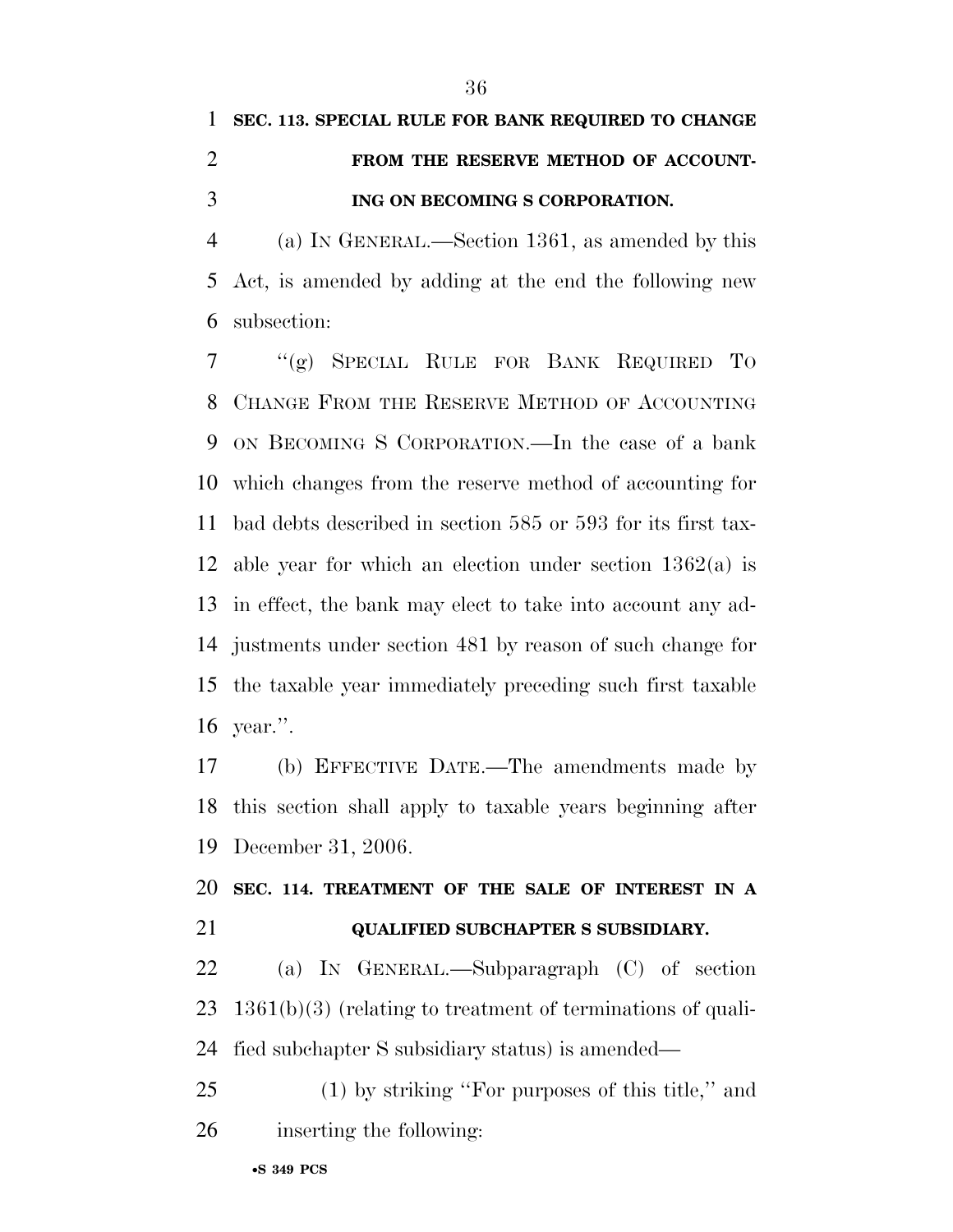| $\mathbf{1}$   | "(i) IN GENERAL.—For purposes of                          |
|----------------|-----------------------------------------------------------|
| $\overline{2}$ | this title,", and                                         |
| 3              | $(2)$ by inserting at the end the following new           |
| $\overline{4}$ | clause:                                                   |
| 5              | "(ii) TERMINATION BY REASON OF                            |
| 6              | SALE OF STOCK.—If the failure to meet                     |
| 7              | the requirements of subparagraph (B) is                   |
| 8              | by reason of the sale of stock of a corpora-              |
| 9              | tion which is a qualified subchapter S sub-               |
| 10             | sidiary, the sale of such stock shall be                  |
| 11             | treated as if—                                            |
| 12             | "(I) the sale were a sale of an                           |
| 13             | undivided interest in the assets of                       |
| 14             | such corporation (based on the per-                       |
| 15             | centage of the corporation's stock                        |
| 16             | sold), and                                                |
| 17             | $\lq\lq$ (II) the sale were followed by an                |
| 18             | acquisition by such corporation of all                    |
| 19             | of its assets (and the assumption by                      |
| 20             | such corporation of all of its liabil-                    |
| 21             | ities) in a transaction to which section                  |
| 22             | $351$ applies.".                                          |
| 23             | (b) EFFECTIVE DATE.—The amendments made by                |
| 24             | this section shall apply to taxable years beginning after |
|                |                                                           |

December 31, 2006 .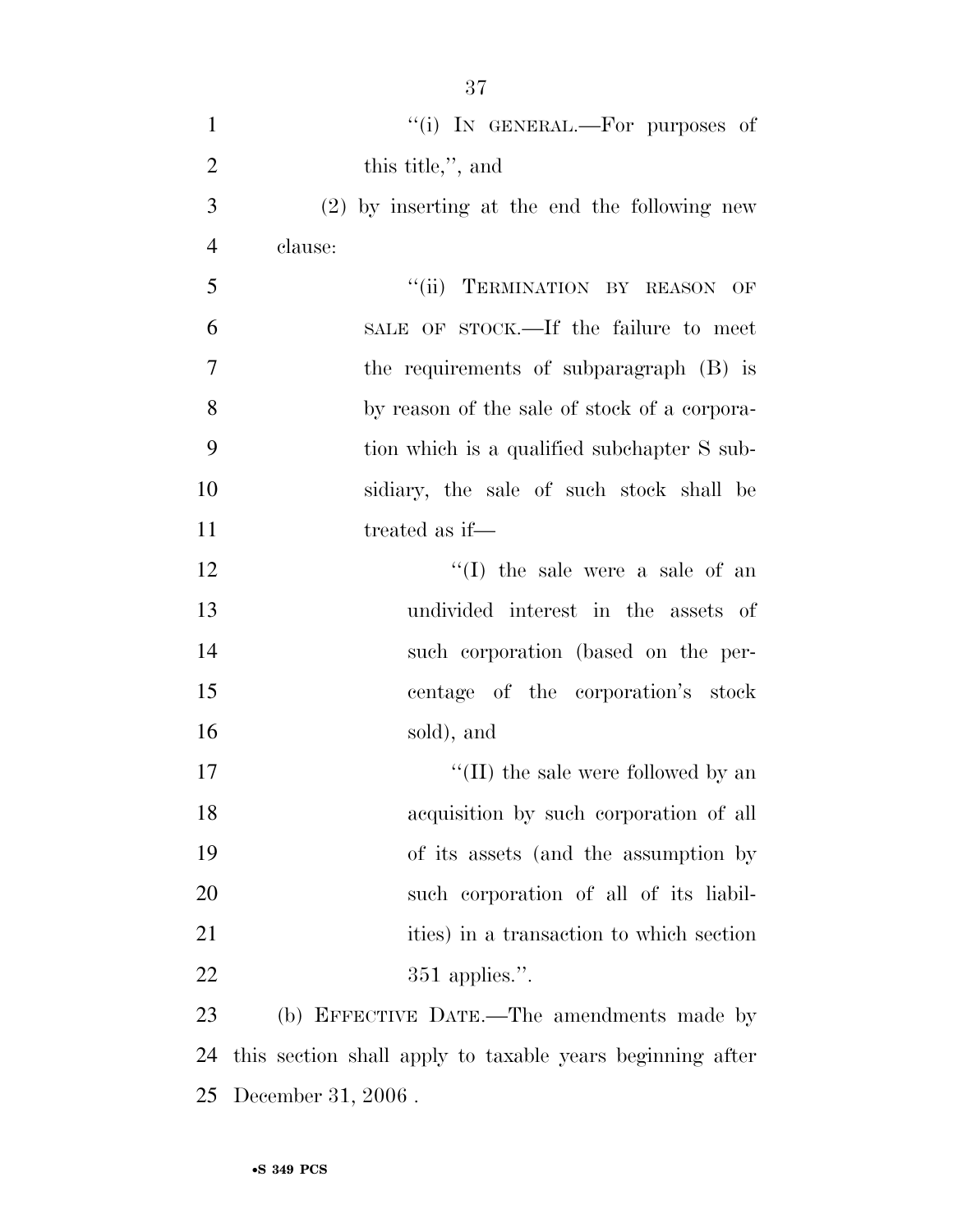| 1              | SEC. 115. ELIMINATION OF ALL EARNINGS AND PROFITS           |
|----------------|-------------------------------------------------------------|
| 2              | ATTRIBUTABLE TO PRE-1983 YEARS FOR CER-                     |
| 3              | TAIN CORPORATIONS.                                          |
| $\overline{4}$ | In the case of a corporation which is—                      |
| 5              | $(1)$ described in section $1311(a)(1)$ of the Small        |
| 6              | Business Job Protection Act of 1996, and                    |
| 7              | $(2)$ not described in section $1311(a)(2)$ of such         |
| 8              | Act,                                                        |
| 9              | the amount of such corporation's accumulated earnings       |
| 10             | and profits (for the first taxable year beginning after the |
| 11             | date of the enactment of this Act) shall be reduced by an   |
|                | 12 amount equal to the portion (if any) of such accumulated |

## **SEC. 116. EXPANSION OF QUALIFYING BENEFICIARIES OF AN ELECTING SMALL BUSINESS TRUST.**

earnings and profits which were accumulated in any tax-

able year beginning before January 1, 1983, for which

such corporation was an electing small business corpora-

tion under subchapter S of the Internal Revenue Code of

 (a) NO LOOK THROUGH FOR ELIGIBILITY PUR-21 POSES.—Clause (v) of section  $1361(e)(2)(B)$  is amended by adding at the end the following new sentence: ''This clause shall not apply for purposes of subsection 24 (b) $(1)(C)$ .".

1986.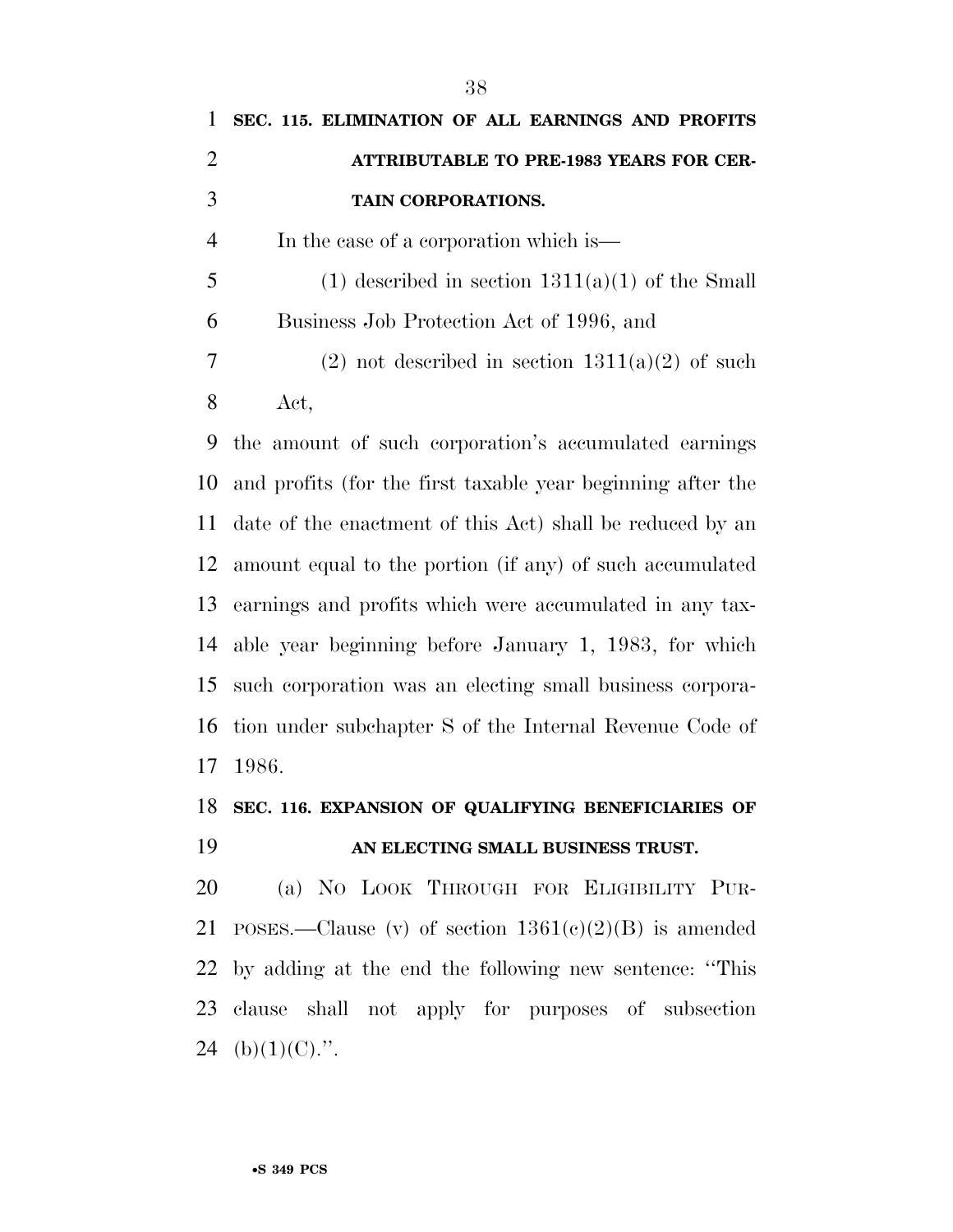(b) EFFECTIVE DATE.—The amendment made by this section shall take effect on the date of the enactment of this Act.

## **TITLE II—REVENUE PROVISIONS SEC. 201. MODIFICATION OF EFFECTIVE DATE OF LEASING PROVISIONS OF THE AMERICAN JOBS CRE-ATION ACT OF 2004.**

 (a) LEASES TO FOREIGN ENTITIES.—Section 849(b) of the American Jobs Creation Act of 2004 is amended by adding at the end the following new paragraph:

 ''(5) LEASES TO FOREIGN ENTITIES.—In the case of tax-exempt use property leased to a tax-ex- empt entity which is a foreign person or entity, the amendments made by this part shall apply to taxable years beginning after December 31, 2006, with re- spect to leases entered into on or before March 12, 2004.''.

 (b) EFFECTIVE DATE.—The amendment made by this section shall take effect as if included in the enact-ment of the American Jobs Creation Act of 2004.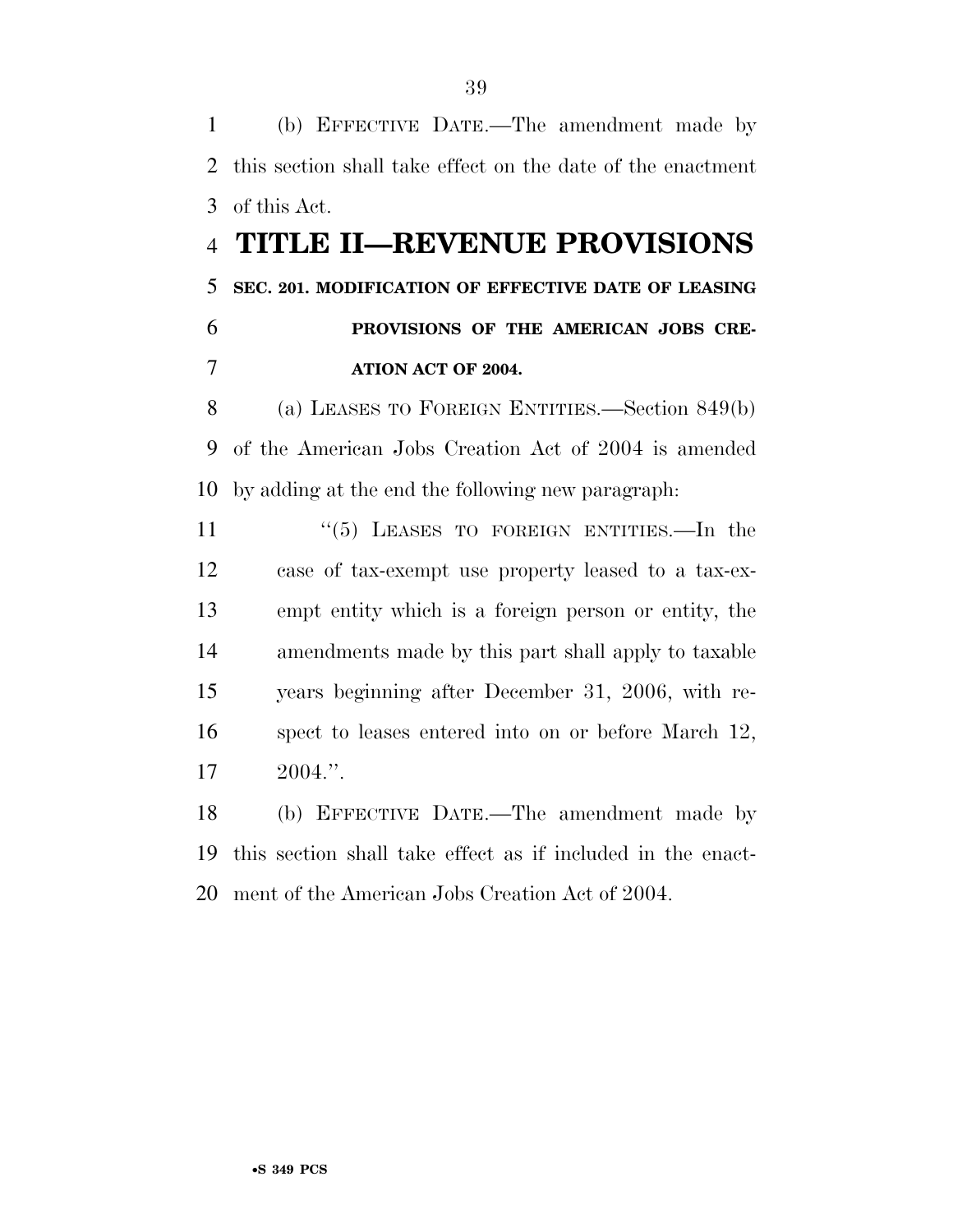**SEC. 202. APPLICATION OF RULES TREATING INVERTED** 

| $\overline{2}$ | CORPORATIONS AS DOMESTIC CORPORA-                         |
|----------------|-----------------------------------------------------------|
| 3              | TIONS TO CERTAIN TRANSACTIONS OCCUR-                      |
| $\overline{4}$ | RING AFTER MARCH 20, 2002.                                |
| 5              | (a) IN GENERAL.—Section $7874(b)$ (relating to in-        |
| 6              | verted corporations treated as domestic corporations) is  |
| 7              | amended to read as follows:                               |
| 8              | "(b) INVERTED CORPORATIONS TREATED AS DO-                 |
| 9              | MESTIC CORPORATIONS.                                      |
| 10             | "(1) IN GENERAL.—Notwithstanding section                  |
| 11             | $7701(a)(4)$ , a foreign corporation shall be treated for |
| 12             | purposes of this title as a domestic corporation if       |
| 13             | such corporation would be a surrogate foreign cor-        |
| 14             | poration if subsection $(a)(2)$ were applied by sub-      |
| 15             | stituting '80 percent' for '60 percent'.                  |
| 16             | SPECIAL RULE FOR CERTAIN TRANS-<br>(2)                    |
| 17             | ACTIONS OCCURRING AFTER MARCH 20, 2002.-                  |
| 18             | "(A) IN GENERAL.—If—                                      |
| 19             | "(i) paragraph $(1)$ does not apply to                    |
| 20             | a foreign corporation, but                                |
| 21             | "(ii) paragraph $(1)$ would apply to                      |
| 22             | such corporation if, in addition to the sub-              |
| 23             | stitution under paragraph (1), subsection                 |
| 24             | $(a)(2)$ were applied by substituting 'March              |
| 25             | $20, 2002'$ for 'March 4, $2003'$ each place              |
| 26             | it appears,                                               |
|                |                                                           |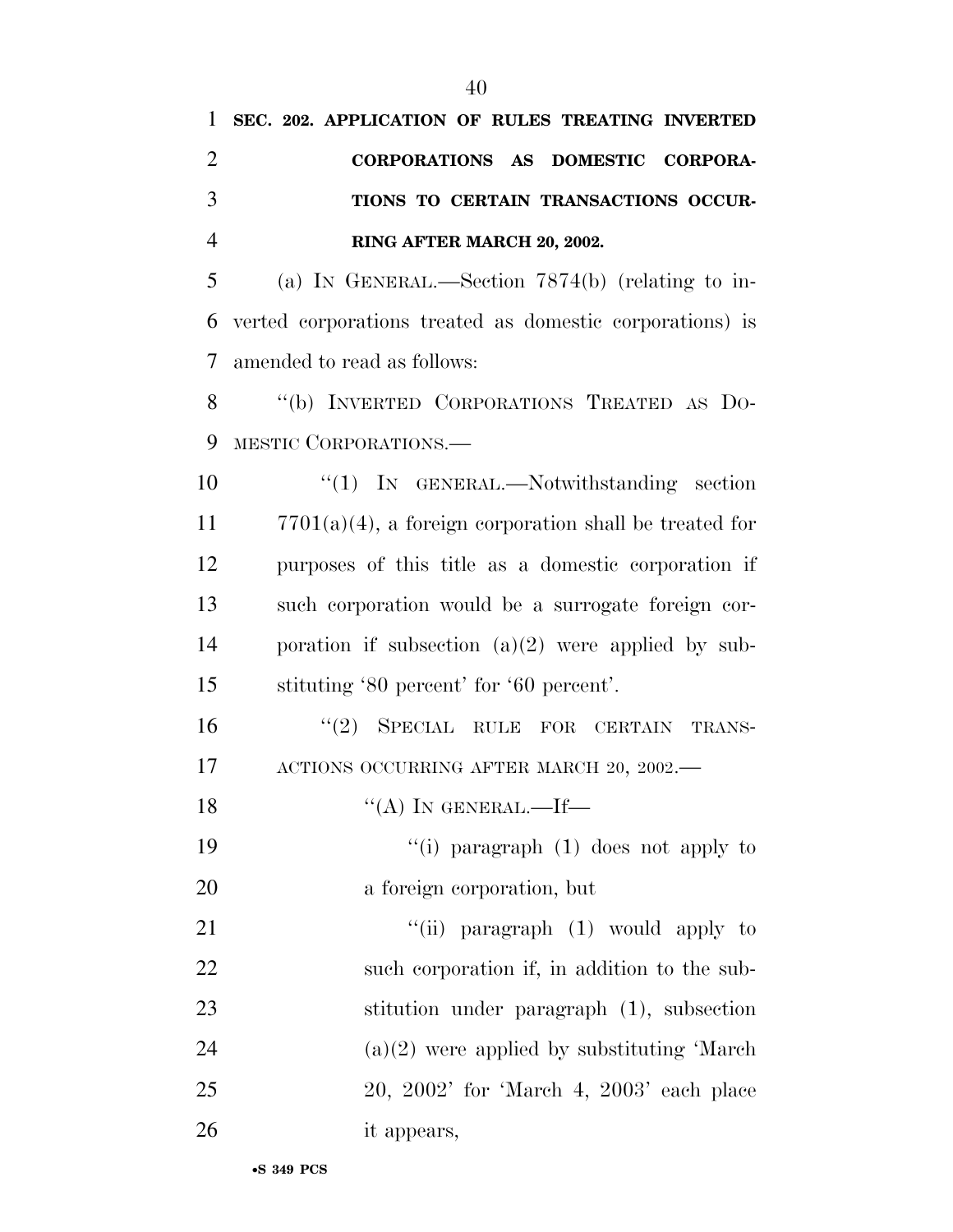1 then paragraph (1) shall apply to such corpora- tion but only with respect to taxable years of such corporation beginning after December 31, 2006. ''(B) SPECIAL RULES.—Subject to such rules as the Secretary may prescribe, in the case of a corporation to which paragraph (1) applies by reason of this paragraph— ''(i) the corporation shall be treated, as of the close of its last taxable year be- ginning before January 1, 2007, as having transferred all of its assets, liabilities, and earnings and profits to a domestic corpora-14 tion in a transaction with respect to which no tax is imposed under this title,  $\frac{1}{10}$  the bases of the assets trans- ferred in the transaction to the domestic corporation shall be the same as the bases of the assets in the hands of the foreign

corporation, subject to any adjustments

22 ''(iii) the basis of the stock of any

shareholder in the domestic corporation

shall be the same as the basis of the stock

of the shareholder in the foreign corpora-

21 under this title for built-in losses,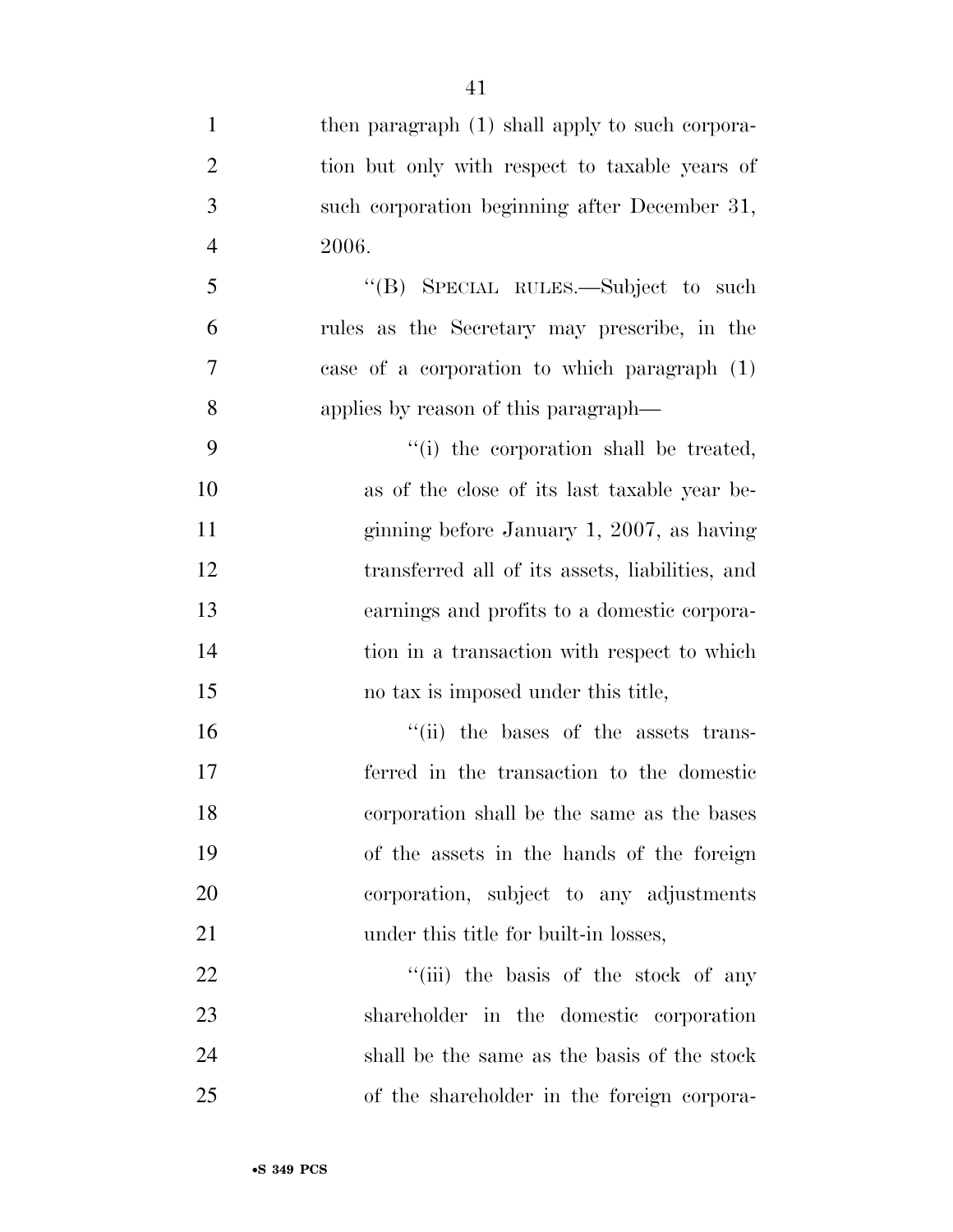| $\mathbf{1}$   | tion for which it is treated as exchanged,                |
|----------------|-----------------------------------------------------------|
| $\overline{2}$ | and                                                       |
| 3              | "(iv) the transfer of any earnings and                    |
| $\overline{4}$ | profits by reason of clause (i) shall be dis-             |
| 5              | regarded in determining any deemed divi-                  |
| 6              | dend or foreign tax creditable to the do-                 |
| 7              | mestic corporation with respect to such                   |
| 8              | transfer.                                                 |
| 9              | "(C) REGULATIONS.—The Secretary may                       |
| 10             | prescribe such regulations as may be necessary            |
| 11             | or appropriate to carry out this paragraph, in-           |
| 12             | cluding regulations to prevent the avoidance of           |
| 13             | the purposes of this paragraph.".                         |
| 14             | (b) EFFECTIVE DATE.—The amendment made by                 |
| 15             | this section shall apply to taxable years beginning after |
| 16             | December 31, 2006.                                        |
| 17             | SEC. 203. DENIAL OF DEDUCTION FOR PUNITIVE DAMAGES.       |
| 18             | (a) DISALLOWANCE OF DEDUCTION.—                           |
| 19             | (1) IN GENERAL.—Section $162(g)$ (relating to             |
| 20             | treble damage payments under the antitrust laws) is       |
| 21             | amended-                                                  |
| 22             | $(A)$ by redesignating paragraphs $(1)$ and               |
| 23             | $(2)$ as subparagraphs $(A)$ and $(B)$ , respectively,    |
| 24             | $(B)$ by striking "If" and inserting:                     |
| 25             | "(1) TREBLE DAMAGES.—If", and                             |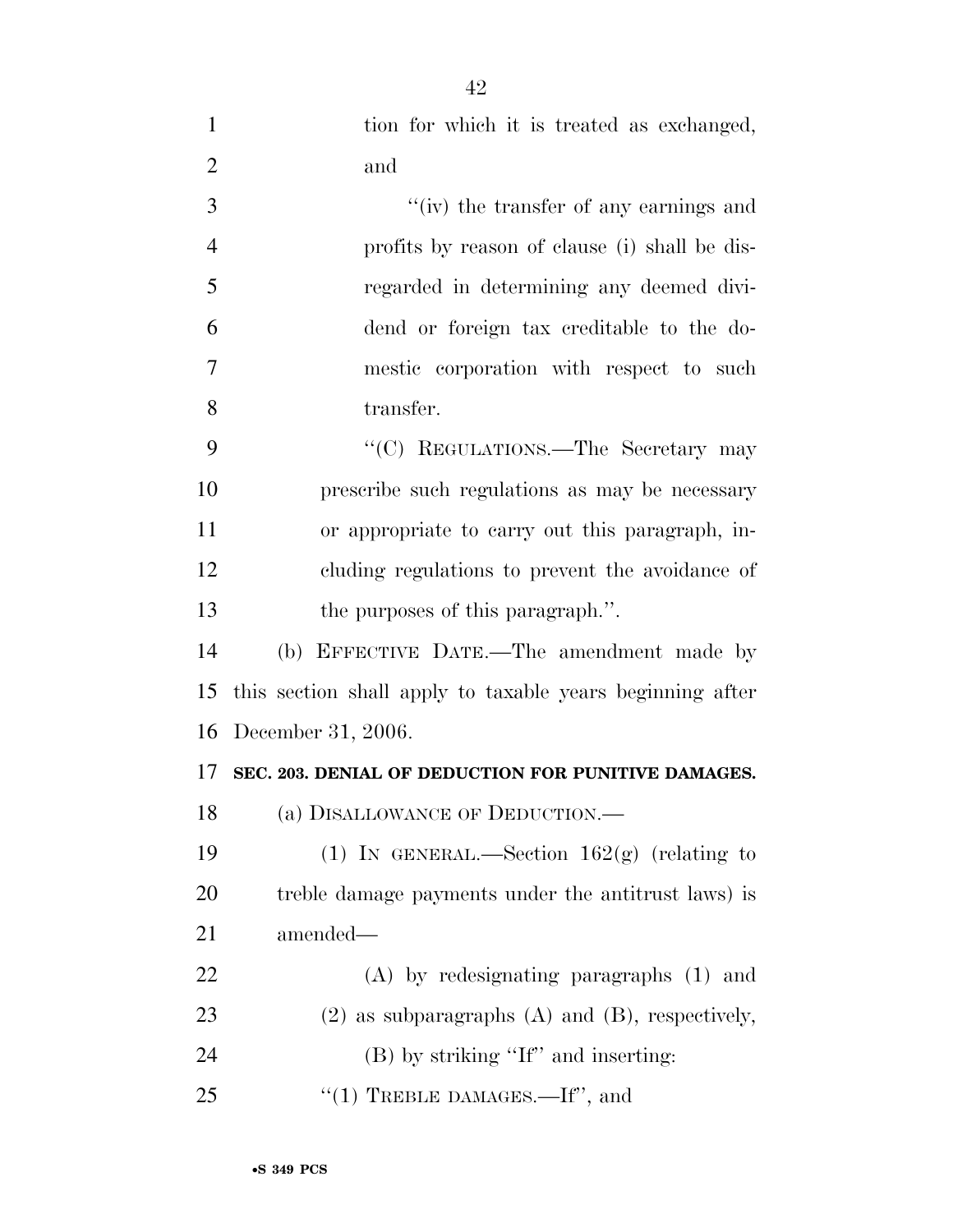(C) by adding at the end the following new paragraph: 3 "(2) PUNITIVE DAMAGES.—No deduction shall be allowed under this chapter for any amount paid or incurred for punitive damages in connection with

 any judgment in, or settlement of, any action. This paragraph shall not apply to punitive damages de-8 scribed in section  $104(c)$ .".

 (2) CONFORMING AMENDMENT.—The heading 10 for section  $162(g)$  is amended by inserting "OR PU-11 NITIVE DAMAGES" after "LAWS".

 (b) INCLUSION IN INCOME OF PUNITIVE DAMAGES PAID BY INSURER OR OTHERWISE.—

 (1) IN GENERAL.—Part II of subchapter B of chapter 1 (relating to items specifically included in gross income) is amended by adding at the end the following new section:

 **''SEC. 91. PUNITIVE DAMAGES COMPENSATED BY INSUR-ANCE OR OTHERWISE.** 

 ''Gross income shall include any amount paid to or on behalf of a taxpayer as insurance or otherwise by rea- son of the taxpayer's liability (or agreement) to pay puni-tive damages.''.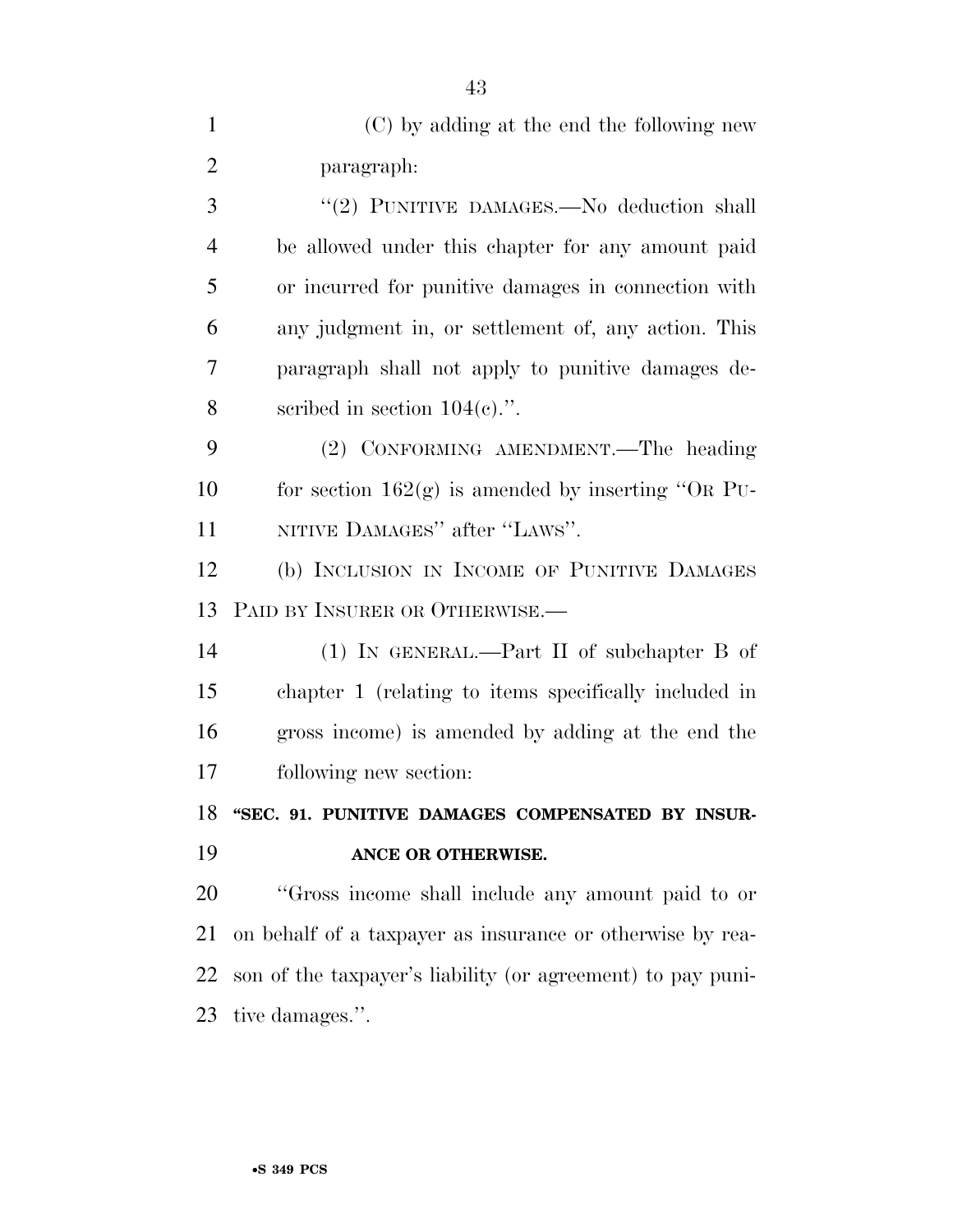(2) REPORTING REQUIREMENTS.—Section 6041 (relating to information at source) is amended by adding at the end the following new subsection: ''(h) SECTION TO APPLY TO PUNITIVE DAMAGES COMPENSATION.—This section shall apply to payments by a person to or on behalf of another person as insurance or otherwise by reason of the other person's liability (or agreement) to pay punitive damages.''. (3) CONFORMING AMENDMENT.—The table of sections for part II of subchapter B of chapter 1 is amended by adding at the end the following new item: ''Sec. 91. Punitive damages compensated by insurance or otherwise.''. (c) EFFECTIVE DATE.—The amendments made by this section shall apply to damages paid or incurred on or after the date of the enactment of this Act. **SEC. 204. DENIAL OF DEDUCTION FOR CERTAIN FINES, PENALTIES, AND OTHER AMOUNTS.**  (a) IN GENERAL.—Subsection (f) of section 162 (re- lating to trade or business expenses) is amended to read as follows: 21 ""(f) FINES, PENALTIES, AND OTHER AMOUNTS.—

•**S 349 PCS**  $\frac{1}{1}$  IN GENERAL.—Except as provided in para- graph (2), no deduction otherwise allowable shall be allowed under this chapter for any amount paid or incurred (whether by suit, agreement, or otherwise)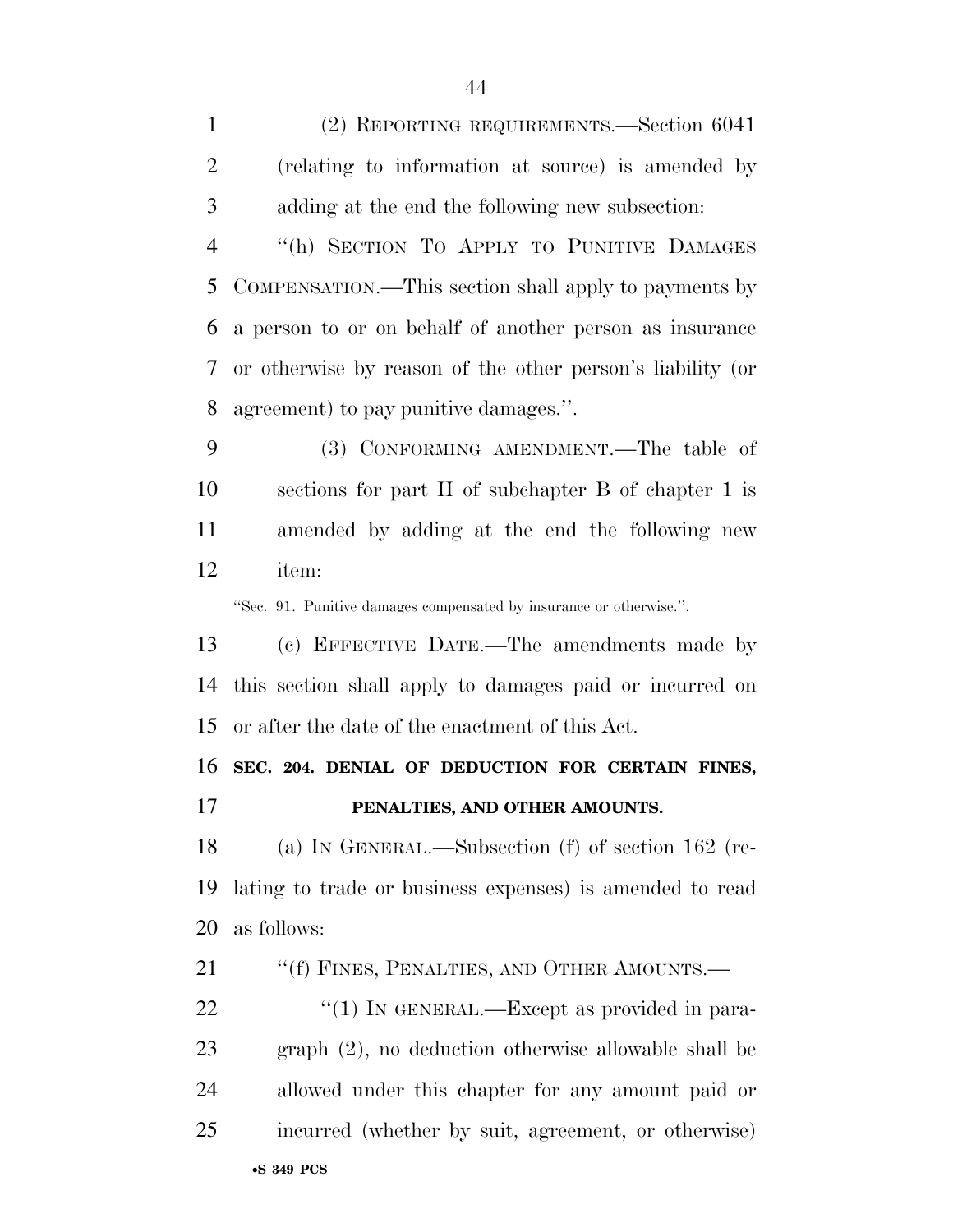| $\mathbf{1}$   | to, or at the direction of, a government or entity de-  |
|----------------|---------------------------------------------------------|
| $\overline{2}$ | scribed in paragraph $(4)$ in relation to the violation |
| 3              | of any law or the investigation or inquiry by such      |
| $\overline{4}$ | government or entity into the potential violation of    |
| 5              | any law.                                                |
| 6              | "(2) EXCEPTION FOR AMOUNTS CONSTITUTING                 |
| 7              | RESTITUTION OR PAID TO COME INTO COMPLIANCE             |
| 8              | WITH LAW.—Paragraph (1) shall not apply to any          |
| 9              | amount which-                                           |
| 10             | $\lq\lq$ the taxpayer establishes—                      |
| 11             | "(i) constitutes restitution (including)                |
| 12             | remediation of property) for damage or                  |
| 13             | harm caused by or which may be caused by                |
| 14             | the violation of any law or the potential               |
| 15             | violation of any law, or                                |
| 16             | "(ii) is paid to come into compliance                   |
| 17             | with any law which was violated or in-                  |
| 18             | volved in the investigation or inquiry, and             |
| 19             | "(B) is identified as restitution or as an              |
| 20             | amount paid to come into compliance with the            |
| 21             | law, as the case may be, in the court order or          |
| 22             | settlement agreement.                                   |
| 23             | A taxpayer shall not meet the requirements of sub-      |
| 24             | paragraph (A) solely by reason an identification        |
| 25             | under subparagraph (B). This paragraph shall not        |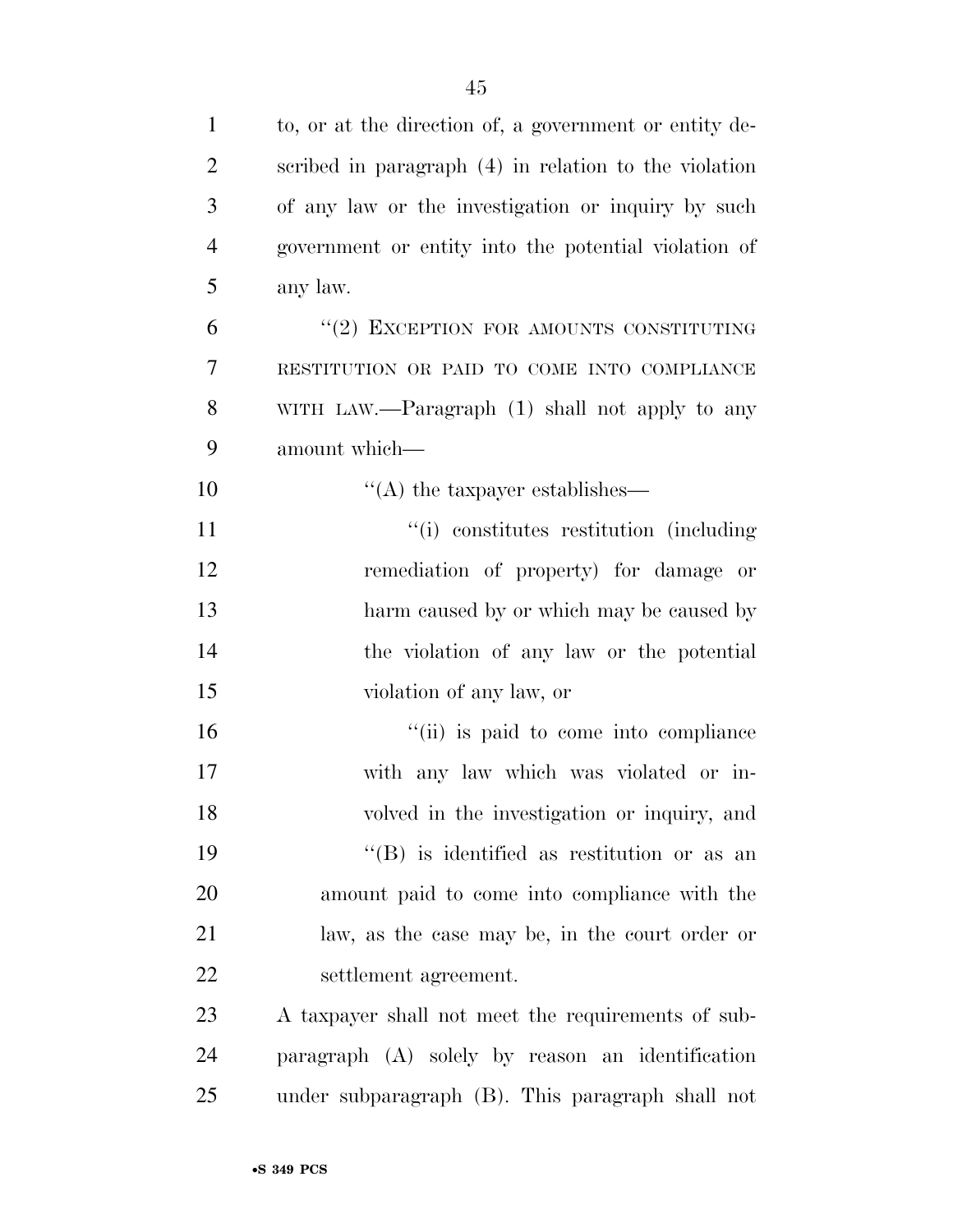apply to any amount paid or incurred as reimburse- ment to the government or entity for the costs of any investigation or litigation. 4 "(3) EXCEPTION FOR AMOUNTS PAID OR IN- CURRED AS THE RESULT OF CERTAIN COURT OR- DERS.—Paragraph (1) shall not apply to any amount paid or incurred by order of a court in a suit in which no government or entity described in paragraph (4) is a party.  $((4)$  CERTAIN NONGOVERNMENTAL REGU- LATORY ENTITIES.—An entity is described in this paragraph if it is— ''(A) a nongovernmental entity which exer- cises self-regulatory powers (including imposing sanctions) in connection with a qualified board 16 or exchange (as defined in section  $1256(g)(7)$ ), or 18 "(B) to the extent provided in regulations, a nongovernmental entity which exercises self- regulatory powers (including imposing sanc- tions) as part of performing an essential gov- ernmental function. 23 "(5) EXCEPTION FOR TAXES DUE.—Paragraph (1) shall not apply to any amount paid or incurred

as taxes due.''.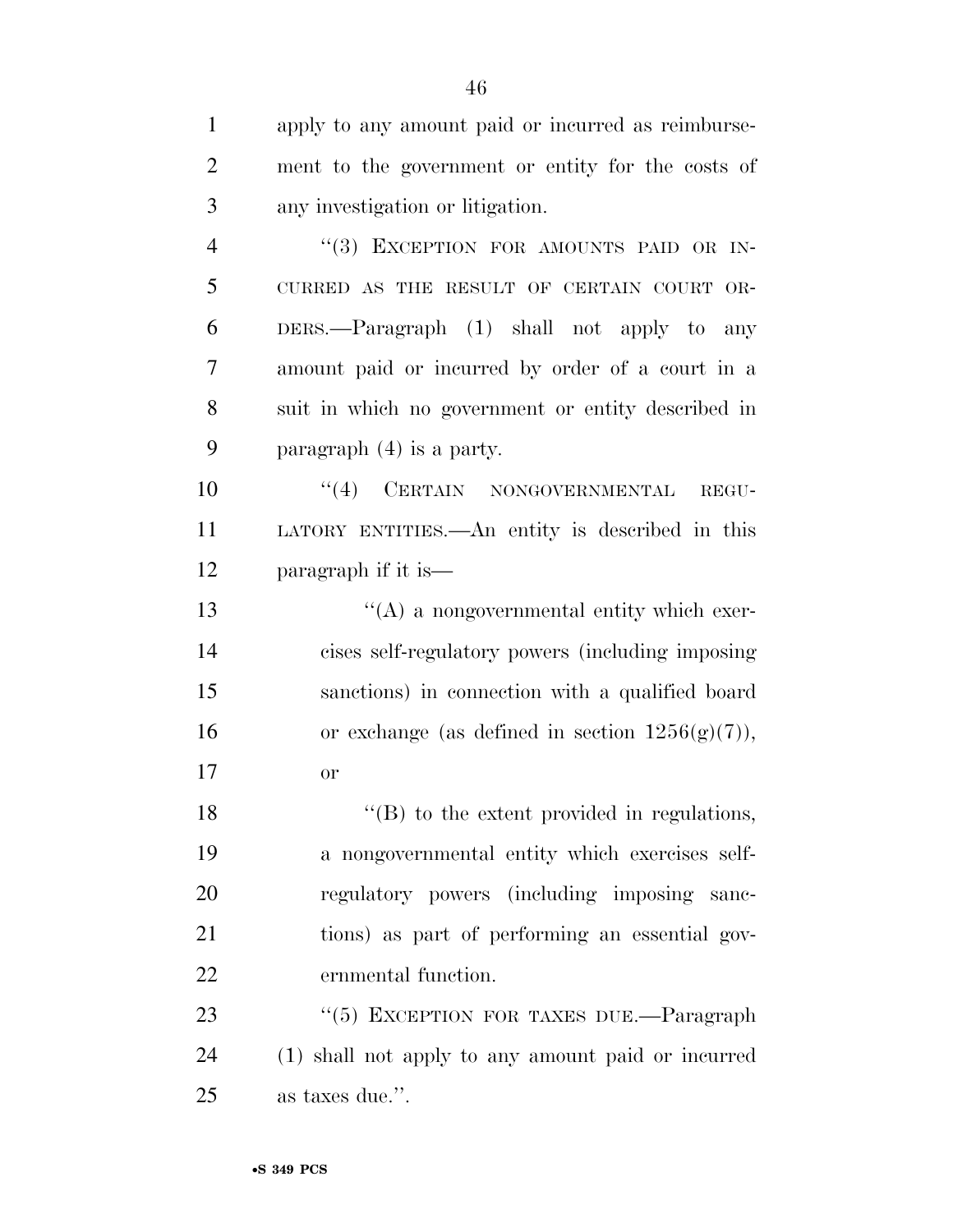| $\mathbf{1}$   | (b) REPORTING OF DEDUCTIBLE AMOUNTS.—                  |
|----------------|--------------------------------------------------------|
| $\overline{2}$ | (1) IN GENERAL.—Subpart B of part III of               |
| 3              | subchapter A of chapter 61 is amended by inserting     |
| $\overline{4}$ | after section 6050V the following new section:         |
| 5              | "SEC. 6050W. INFORMATION WITH RESPECT TO CERTAIN       |
| 6              | FINES, PENALTIES, AND OTHER AMOUNTS.                   |
| 7              | $``(a)$ REQUIREMENT OF REPORTING.—                     |
| 8              | "(1) IN GENERAL.—The appropriate official of           |
| 9              | any government or entity which is described in sec-    |
| 10             | tion $162(f)(4)$ which is involved in a suit or agree- |
| 11             | ment described in paragraph (2) shall make a return    |
| 12             | in such form as determined by the Secretary setting    |
| 13             | forth-                                                 |
| 14             | "(A) the amount required to be paid as a               |
| 15             | result of the suit or agreement to which para-         |
| 16             | graph $(1)$ of section 162(f) applies,                 |
| 17             | "(B) any amount required to be paid as a               |
| 18             | result of the suit or agreement which con-             |
| 19             | stitutes restitution or remediation of property,       |
| 20             | and                                                    |
| 21             | "(C) any amount required to be paid as a               |
| 22             | result of the suit or agreement for the purpose        |
| 23             | of coming into compliance with any law which           |
| 24             | was violated or involved in the investigation or       |
| 25             | inquiry.                                               |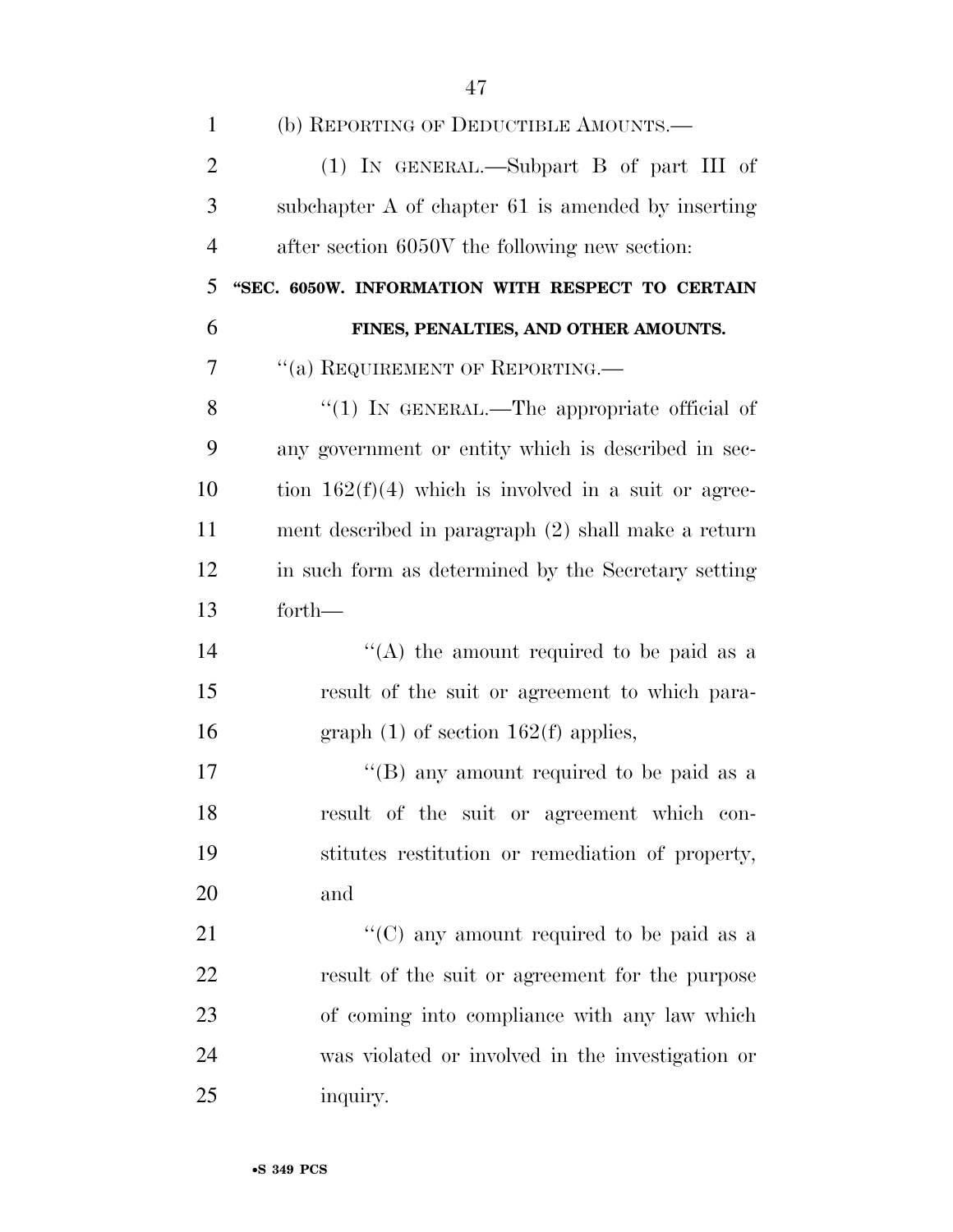| $\mathbf{1}$   | $``(2)$ SUIT OR AGREEMENT DESCRIBED.—             |
|----------------|---------------------------------------------------|
| $\overline{2}$ | "(A) IN GENERAL.—A suit or agreement is           |
| 3              | described in this paragraph if-                   |
| $\overline{4}$ | $``(i)$ it is—                                    |
| 5              | $\lq\lq$ a suit with respect to a vio-            |
| 6              | lation of any law over which the gov-             |
| $\overline{7}$ | ernment or entity has authority and               |
| 8              | with respect to which there has been              |
| 9              | a court order, or                                 |
| 10             | $\lq\lq$ (II) an agreement which is en-           |
| 11             | tered into with respect to a violation            |
| 12             | of any law over which the government              |
| 13             | or entity has authority, or with re-              |
| 14             | spect to an investigation or inquiry by           |
| 15             | the government or entity into the po-             |
| 16             | tential violation of any law over which           |
| 17             | such government or entity has author-             |
| 18             | ity, and                                          |
| 19             | "(ii) the aggregate amount involved in            |
| 20             | all court orders and agreements with re-          |
| 21             | spect to the violation, investigation, or in-     |
| 22             | quiry is \$600 or more.                           |
| 23             | $\lq\lq (B)$<br>ADJUSTMENT OF<br><b>REPORTING</b> |
| 24             | THRESHOLD.—The Secretary may adjust the           |
| 25             | $$600$ amount in subparagraph $(A)(ii)$ as nec-   |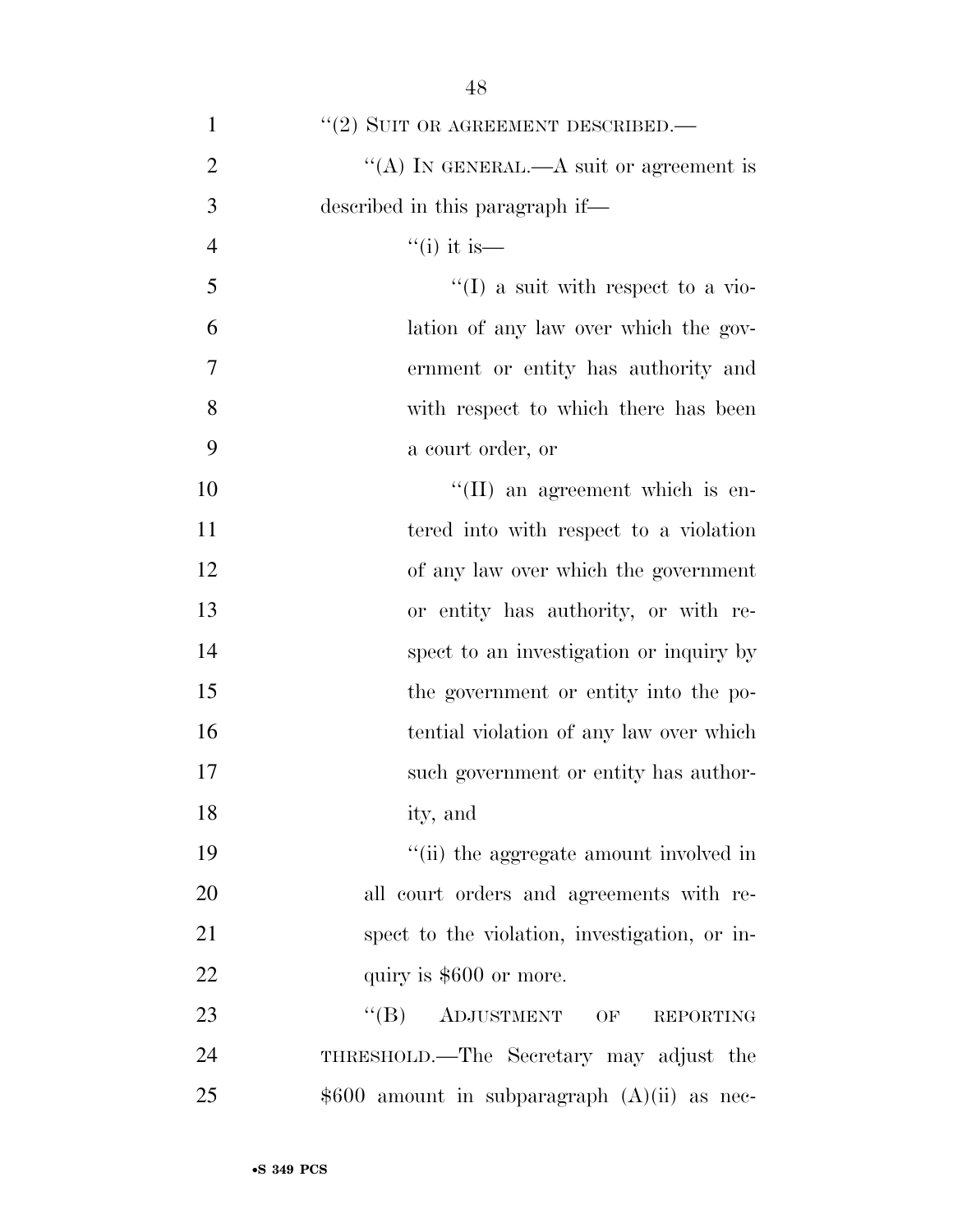| $\mathbf{1}$   | essary in order to ensure the efficient adminis-             |
|----------------|--------------------------------------------------------------|
| $\overline{2}$ | tration of the internal revenue laws.                        |
| 3              | "(3) TIME OF FILING.—The return required                     |
| $\overline{4}$ | under this subsection shall be filed not later than—         |
| 5              | "(A) 30 days after the date on which a                       |
| 6              | court order is issued with respect to the suit or            |
| 7              | the date the agreement is entered into, as the               |
| 8              | case may be, or                                              |
| 9              | $\lq\lq$ (B) the date specified Secretary.                   |
| 10             | "(b) STATEMENTS TO BE FURNISHED TO INDIVID-                  |
| 11             | UALS INVOLVED IN THE SETTLEMENT.—Every person re-            |
| 12             | quired to make a return under subsection (a) shall furnish   |
| 13             | to each person who is a party to the suit or agreement       |
| 14             | a written statement showing—                                 |
| 15             | $f'(1)$ the name of the government or entity, and            |
| 16             | $\lq(2)$ the information supplied to the Secretary           |
| 17             | under subsection $(a)(1)$ .                                  |
|                | 18 The written statement required under the preceding sen-   |
| 19             | tence shall be furnished to the person at the same time      |
| 20             | the government or entity provides the Secretary with the     |
| 21             | information required under subsection (a).                   |
| 22             | "(c) APPROPRIATE OFFICIAL DEFINED.—For pur-                  |
| 23             | poses of this section, the term 'appropriate official' means |
| 24             | the officer or employee having control of the suit, inves-   |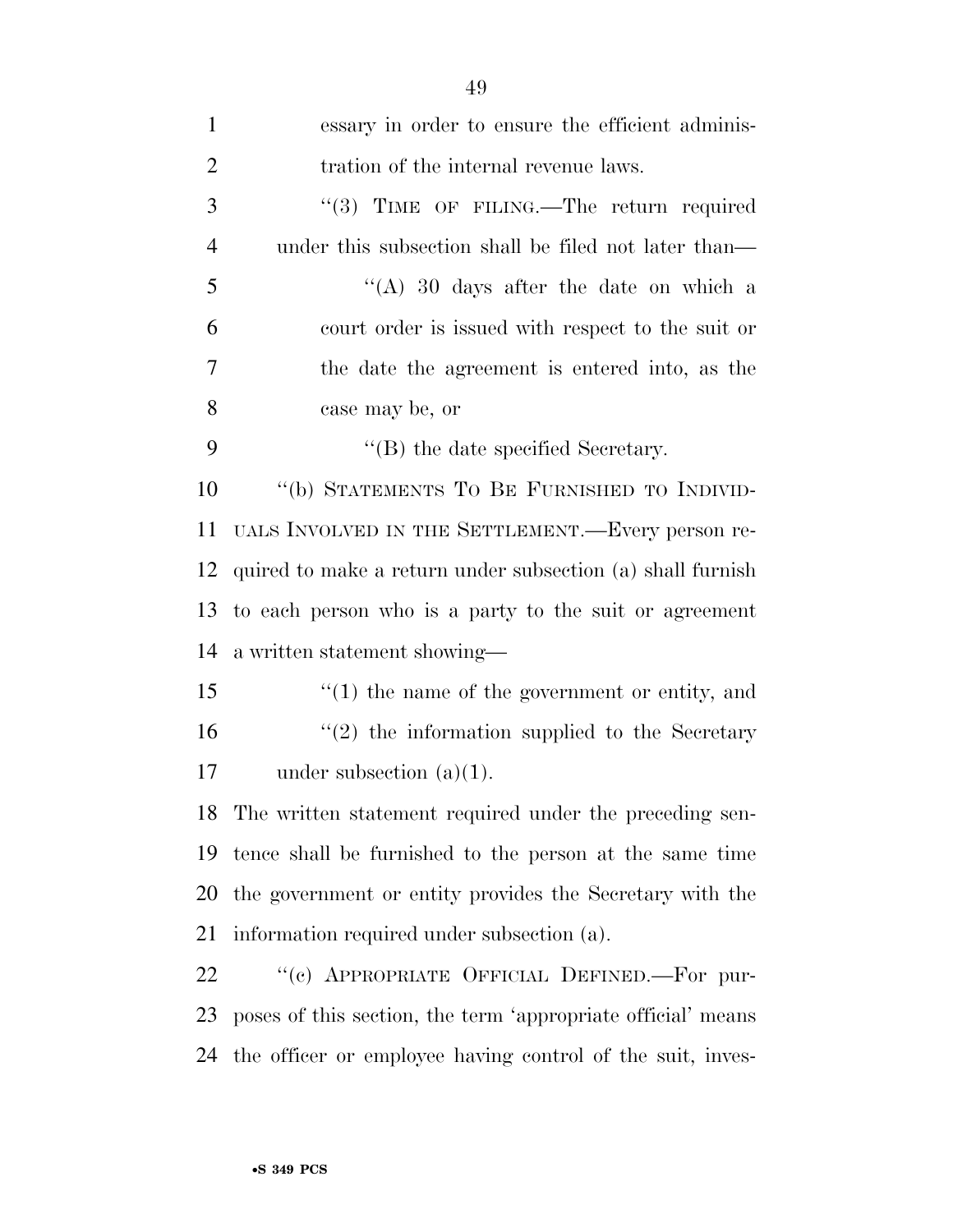tigation, or inquiry or the person appropriately designated for purposes of this section.''.

 (2) CONFORMING AMENDMENT.—The table of sections for subpart B of part III of subchapter A of chapter 61 is amended by inserting after the item relating to section 6050V the following new item:

''Sec. 6050W. Information with respect to certain fines, penalties, and other amounts.''.

 (c) EFFECTIVE DATE.—The amendments made by this section shall apply to amounts paid or incurred on or after the date of the enactment of this Act, except that such amendments shall not apply to amounts paid or in- curred under any binding order or agreement entered into before such date. Such exception shall not apply to an order or agreement requiring court approval unless the ap-proval was obtained before such date.

## **SEC. 205. REVISION OF TAX RULES ON EXPATRIATION OF INDIVIDUALS.**

 (a) IN GENERAL.—Subpart A of part II of sub- chapter N of chapter 1 is amended by inserting after sec-tion 877 the following new section:

## **''SEC. 877A. TAX RESPONSIBILITIES OF EXPATRIATION.**

21 "(a) GENERAL RULES.—For purposes of this sub-title—

23 "(1) MARK TO MARKET.—Except as provided in subsections (d) and (f), all property of a covered ex-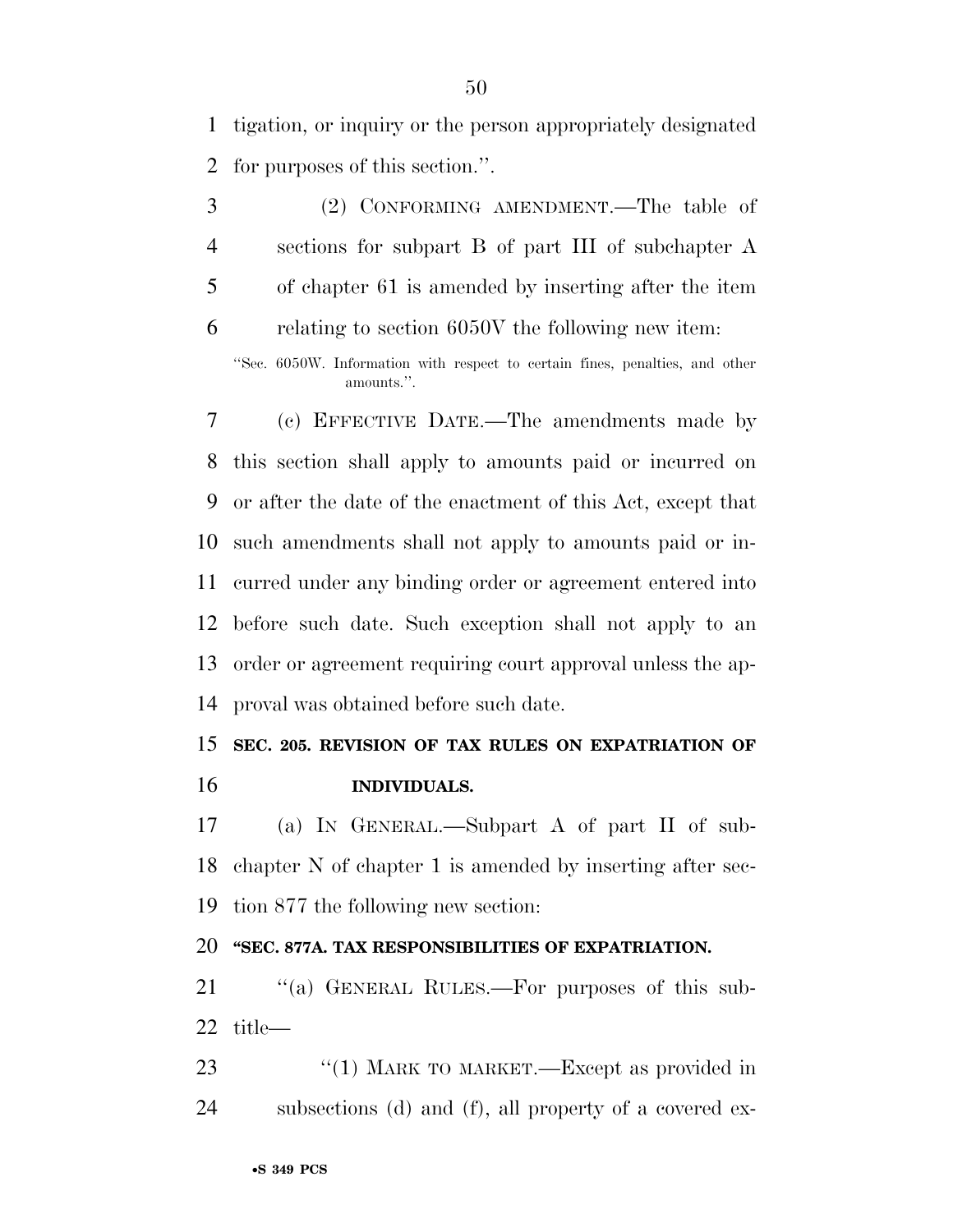| $\mathbf{1}$   | patriate to whom this section applies shall be treated |
|----------------|--------------------------------------------------------|
| $\overline{2}$ | as sold on the day before the expatriation date for    |
| 3              | its fair market value.                                 |
| $\overline{4}$ | "(2) RECOGNITION OF GAIN OR LOSS.—In the               |
| 5              | case of any sale under paragraph $(1)$ —               |
| 6              | $\lq\lq$ notwithstanding any other provision           |
| 7              | of this title, any gain arising from such sale         |
| 8              | shall be taken into account for the taxable year       |
| 9              | of the sale, and                                       |
| 10             | "(B) any loss arising from such sale shall             |
| 11             | be taken into account for the taxable year of          |
| 12             | the sale to the extent otherwise provided by this      |
| 13             | title, except that section 1091 shall not apply to     |
| 14             | any such loss.                                         |
| 15             | Proper adjustment shall be made in the amount of       |
| 16             | any gain or loss subsequently realized for gain or     |
| 17             | loss taken into account under the preceding sen-       |
| 18             | tence.                                                 |
| 19             | $``(3)$ EXCLUSION FOR CERTAIN GAIN.—                   |
| 20             | "(A) IN GENERAL.—The amount which,                     |
| 21             | but for this paragraph, would be includible in         |
| 22             | the gross income of any individual by reason of        |
| 23             | this section shall be reduced (but not below           |
| 24             | zero) by $$600,000$ . For purposes of this para-       |
| 25             | graph, allocable expatriation gain taken into ac-      |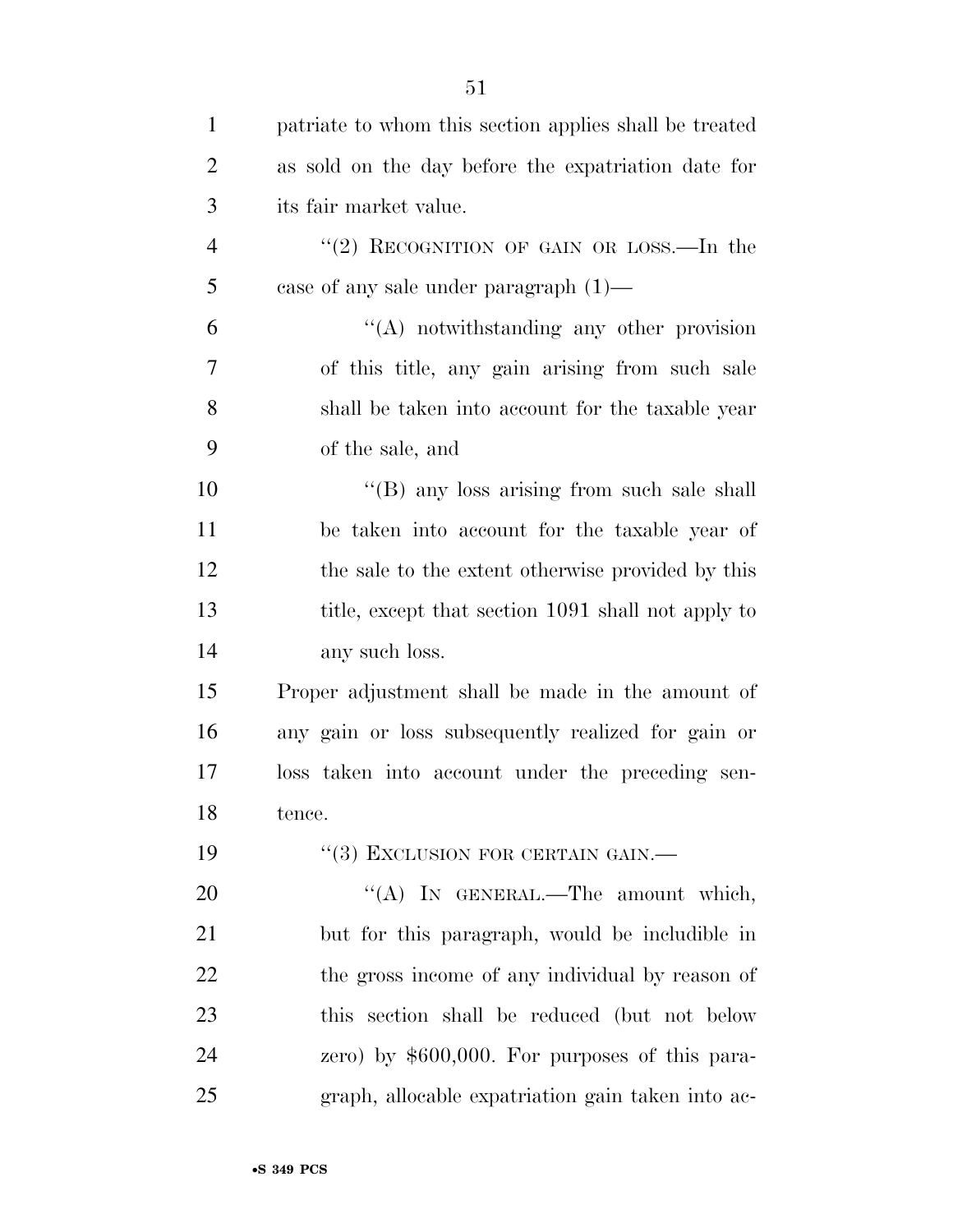| $\mathbf{1}$   | count under subsection $(f)(2)$ shall be treated in |
|----------------|-----------------------------------------------------|
| $\overline{2}$ | the same manner as an amount required to be         |
| 3              | includible in gross income.                         |
| $\overline{4}$ | "(B) COST-OF-LIVING ADJUSTMENT.-                    |
| 5              | "(i) IN GENERAL.—In the case of an                  |
| 6              | expatriation date occurring in any calendar         |
| $\tau$         | year after 2007, the $$600,000$ amount              |
| 8              | under subparagraph (A) shall be increased           |
| 9              | by an amount equal to-                              |
| 10             | "(I) such dollar amount, multi-                     |
| 11             | plied by                                            |
| 12             | $\lq\lq$ (II) the cost-of-living adjust-            |
| 13             | ment determined under section $1(f)(3)$             |
| 14             | for such calendar year, determined by               |
| 15             | substituting 'calendar year 2006' for               |
| 16             | 'calendar year 1992' in subparagraph                |
| 17             | (B) thereof.                                        |
| 18             | ``(ii)<br>ROUNDING RULES.—If<br>any                 |
| 19             | amount after adjustment under clause (i)            |
| 20             | is not a multiple of $$1,000$ , such amount         |
| 21             | shall be rounded to the next lower multiple         |
| 22             | of $$1,000$ .                                       |
| 23             | "(4) ELECTION TO CONTINUE TO BE TAXED AS            |
| 24             | UNITED STATES CITIZEN.-                             |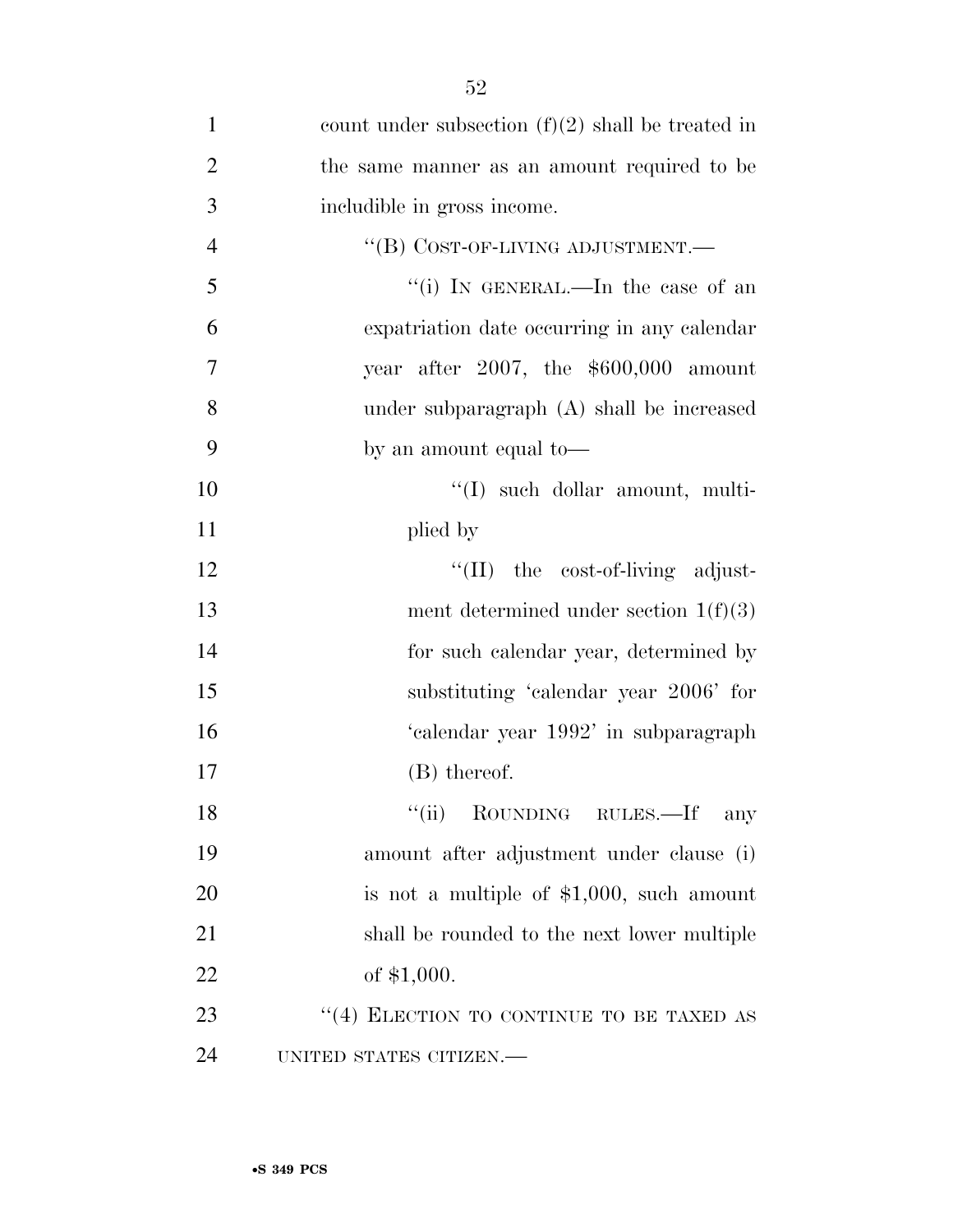| $\mathbf{1}$   | "(A) IN GENERAL.—If a covered expatriate          |
|----------------|---------------------------------------------------|
| $\overline{2}$ | elects the application of this paragraph—         |
| 3              | "(i) this section (other than this para-          |
| $\overline{4}$ | graph and subsection (i) shall not apply to       |
| 5              | the expatriate, but                               |
| 6              | "(ii) in the case of property to which            |
| 7              | this section would apply but for such elec-       |
| 8              | tion, the expatriate shall be subject to tax      |
| 9              | under this title in the same manner as if         |
| 10             | the individual were a United States citizen.      |
| 11             | "(B) REQUIREMENTS.—Subparagraph (A)               |
| 12             | shall not apply to an individual unless the indi- |
| 13             | vidual—                                           |
| 14             | "(i) provides security for payment of             |
| 15             | tax in such form and manner, and in such          |
| 16             | amount, as the Secretary may require,             |
| 17             | "(ii) consents to the waiver of any               |
| 18             | right of the individual under any treaty of       |
| 19             | the United States which would preclude as-        |
| 20             | sessment or collection of any tax which           |
| 21             | may be imposed by reason of this para-            |
| 22             | graph, and                                        |
| 23             | "(iii) complies with such other re-               |
| 24             | quirements as the Secretary may prescribe.        |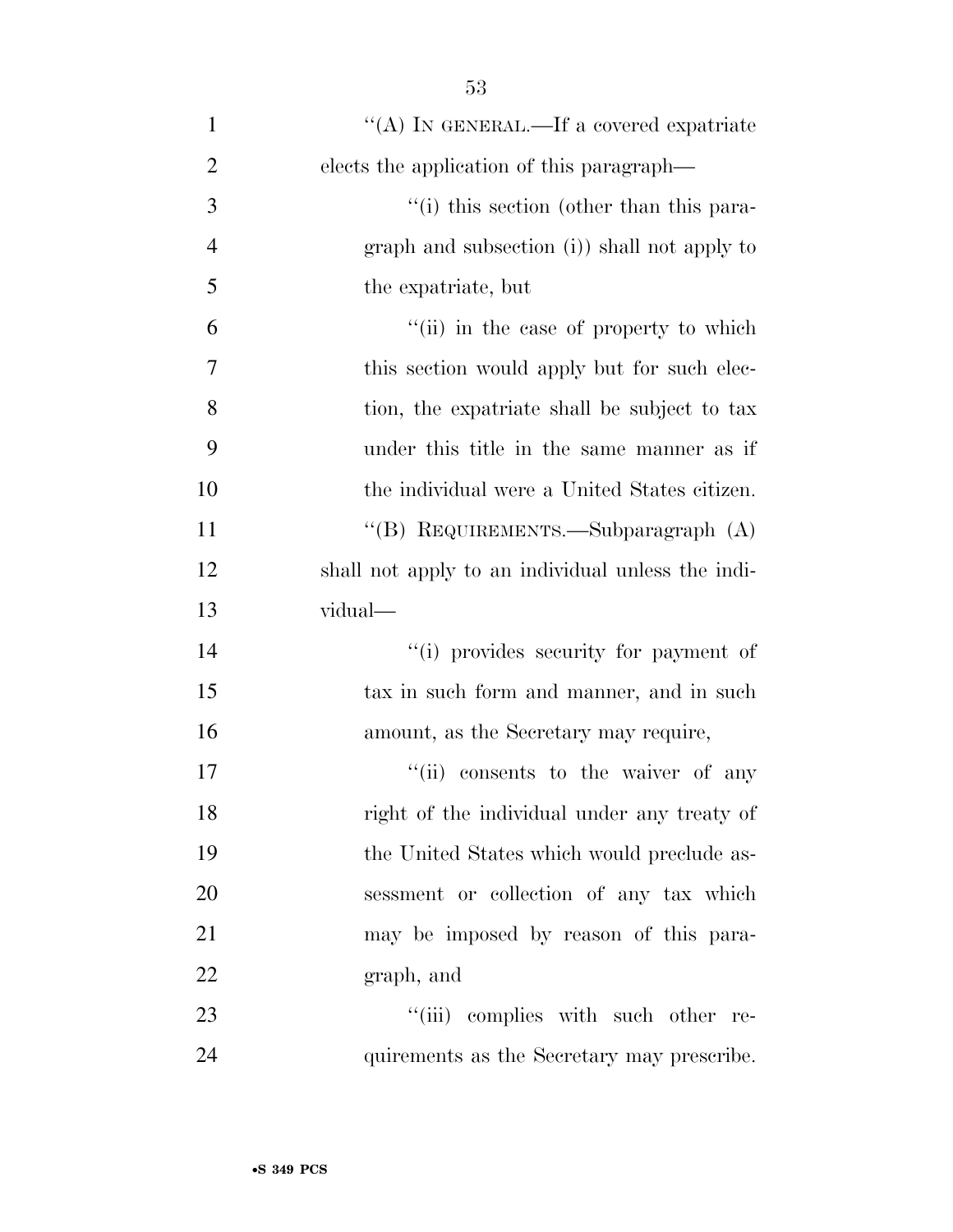| $\mathbf{1}$   | "(C) ELECTION.—An election under sub-                 |
|----------------|-------------------------------------------------------|
| 2              | paragraph (A) shall apply to all property to          |
| 3              | which this section would apply but for the elec-      |
| $\overline{4}$ | tion and, once made, shall be irrevocable. Such       |
| 5              | election shall also apply to property the basis of    |
| 6              | which is determined in whole or in part by ref-       |
| $\overline{7}$ | erence to the property with respect to which the      |
| 8              | election was made.                                    |
| 9              | "(b) ELECTION TO DEFER TAX.—                          |
| 10             | "(1) IN GENERAL.—If the taxpayer elects the           |
| 11             | application of this subsection with respect to any    |
| 12             | property treated as sold by reason of subsection (a), |

 property treated as sold by reason of subsection (a), the payment of the additional tax attributable to such property shall be postponed until the due date of the return for the taxable year in which such property is disposed of (or, in the case of property disposed of in a transaction in which gain is not rec- ognized in whole or in part, until such other date as the Secretary may prescribe).

20 "(2) DETERMINATION OF TAX WITH RESPECT TO PROPERTY.—For purposes of paragraph (1), the additional tax attributable to any property is an amount which bears the same ratio to the additional tax imposed by this chapter for the taxable year solely by reason of subsection (a) as the gain taken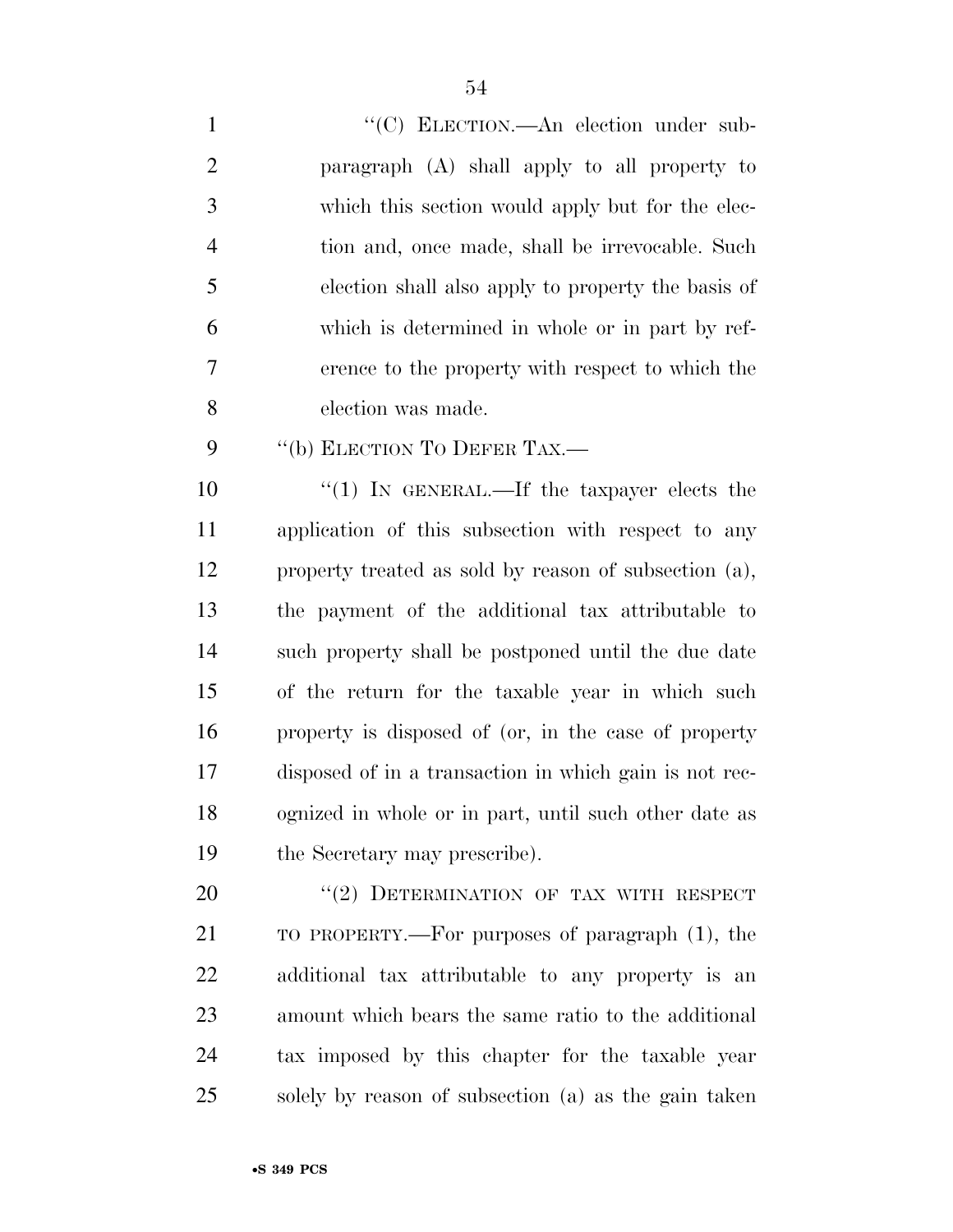into account under subsection (a) with respect to such property bears to the total gain taken into ac- count under subsection (a) with respect to all prop- erty to which subsection (a) applies. 5 "(3) TERMINATION OF POSTPONEMENT.-- No tax may be postponed under this subsection later than the due date for the return of tax imposed by this chapter for the taxable year which includes the date of death of the expatriate (or, if earlier, the time that the security provided with respect to the property fails to meet the requirements of paragraph (4), unless the taxpayer corrects such failure within the time specified by the Secretary). 14 "(4) SECURITY.— 15 "(A) In GENERAL.—No election may be made under paragraph (1) with respect to any property unless adequate security is provided to the Secretary with respect to such property. 19 "(B) ADEQUATE SECURITY.—For purposes of subparagraph (A), security with respect to any property shall be treated as adequate secu- rity if— 23 ''(i) it is a bond in an amount equal to the deferred tax amount under para-25 graph (2) for the property, or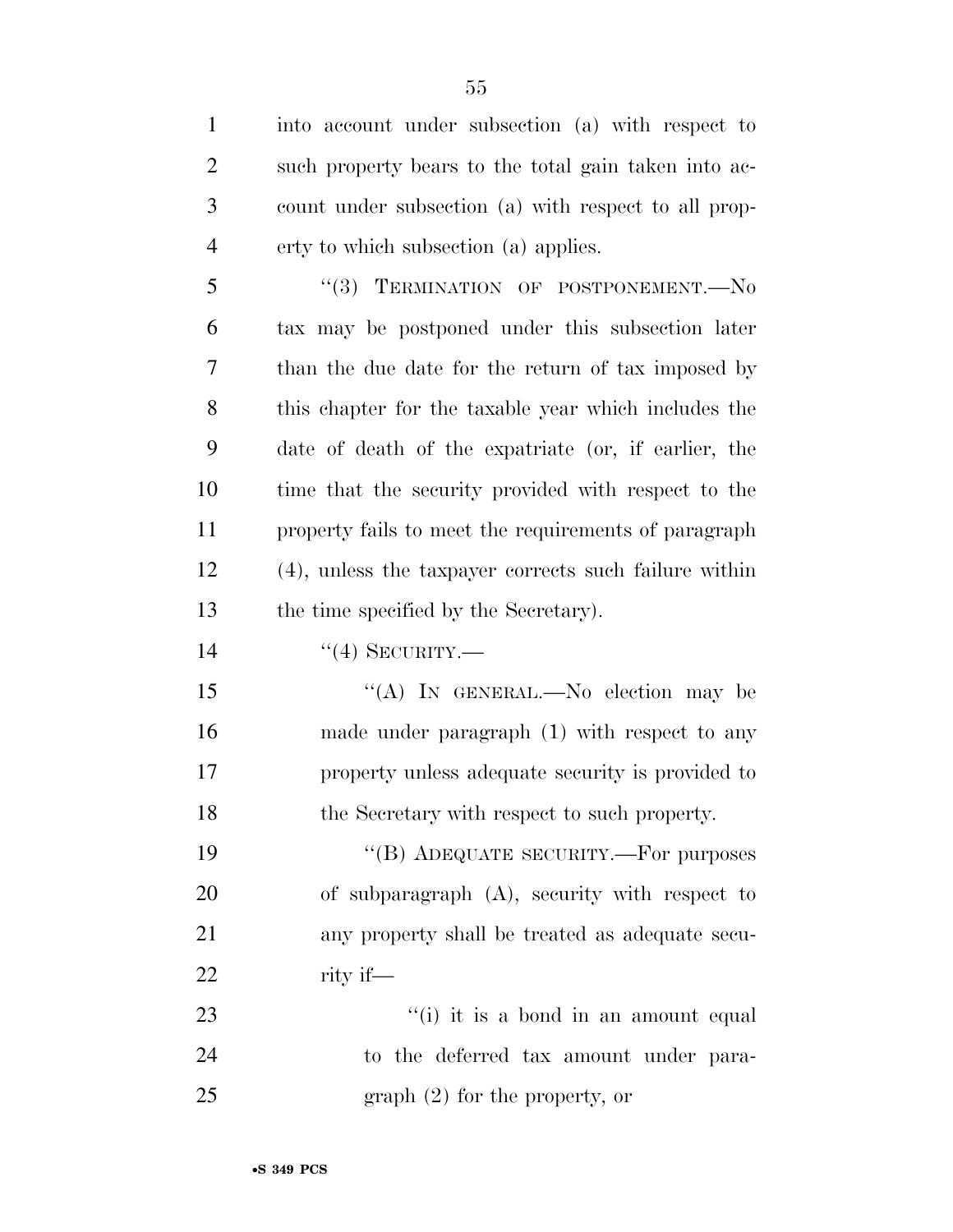| $\mathbf{1}$   | "(ii) the taxpayer otherwise estab-                     |
|----------------|---------------------------------------------------------|
| $\overline{2}$ | lishes to the satisfaction of the Secretary             |
| 3              | that the security is adequate.                          |
| $\overline{4}$ | "(5) WAIVER OF CERTAIN RIGHTS. No elec-                 |
| 5              | tion may be made under paragraph (1) unless the         |
| 6              | taxpayer consents to the waiver of any right under      |
| 7              | any treaty of the United States which would pre-        |
| 8              | clude assessment or collection of any tax imposed by    |
| 9              | reason of this section.                                 |
| 10             | "(6) ELECTIONS.—An election under paragraph             |
| 11             | (1) shall only apply to property described in the elec- |
| 12             | tion and, once made, is irrevocable. An election may    |
| 13             | be made under paragraph (1) with respect to an in-      |
| 14             | terest in a trust with respect to which gain is re-     |
| 15             | quired to be recognized under subsection $(f)(1)$ .     |
| 16             | $\lq(7)$ INTEREST.—For purposes of section              |
| 17             | $6601 -$                                                |
| 18             | "(A) the last date for the payment of tax               |
| 19             | shall be determined without regard to the elec-         |
| 20             | tion under this subsection, and                         |
| 21             | "(B) section $6621(a)(2)$ shall be applied by           |
| 22             | substituting '5 percentage points' for '3 per-          |
| 23             | centage points' in subparagraph (B) thereof.            |
| 24             | "(c) COVERED EXPATRIATE.—For purposes of this           |
| 25             | section-                                                |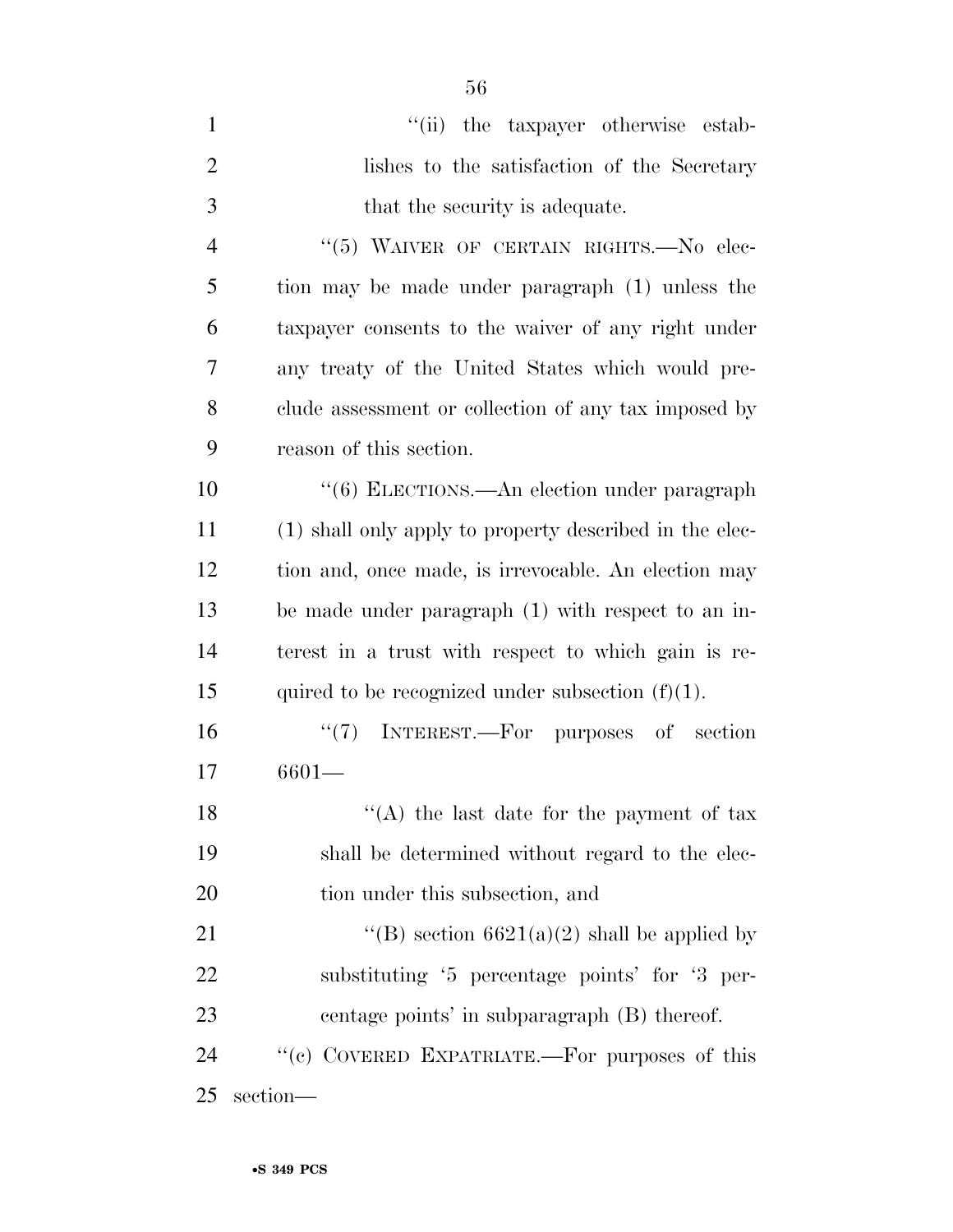| $\mathbf{1}$   | "(1) IN GENERAL.—Except as provided in para-      |
|----------------|---------------------------------------------------|
| $\mathfrak{2}$ | graph (2), the term 'covered expatriate' means an |
| 3              | expatriate.                                       |
| $\overline{4}$ | "(2) EXCEPTIONS.—An individual shall not be       |
| 5              | treated as a covered expatriate if—               |
| 6              | "(A) the individual—                              |
| 7              | "(i) became at birth a citizen of the             |
| 8              | United States and a citizen of another            |
| 9              | country and, as of the expatriation date,         |
| 10             | continues to be a citizen of, and is taxed        |
| 11             | as a resident of, such other country, and         |
| 12             | "(ii) has not been a resident of the              |
| 13             | United States (as defined in section              |
| 14             | $7701(b)(1)(A(ii))$ during the 5 taxable          |
| 15             | years ending with the taxable year during         |
| 16             | which the expatriation date occurs, or            |
| 17             | $\lq\lq(B)(i)$ the individual's relinquishment of |
| 18             | United States citizenship occurs before such in-  |
| 19             | dividual attains age $18\frac{1}{2}$ , and        |
| 20             | "(ii) the individual has been a resident of       |
| 21             | the United States (as so defined) for not more    |
| 22             | than 5 taxable years before the date of relin-    |
| 23             | quishment.                                        |
| 24             | "(d) EXEMPT PROPERTY; SPECIAL RULES FOR PEN-      |
| 25             | SION PLANS.—                                      |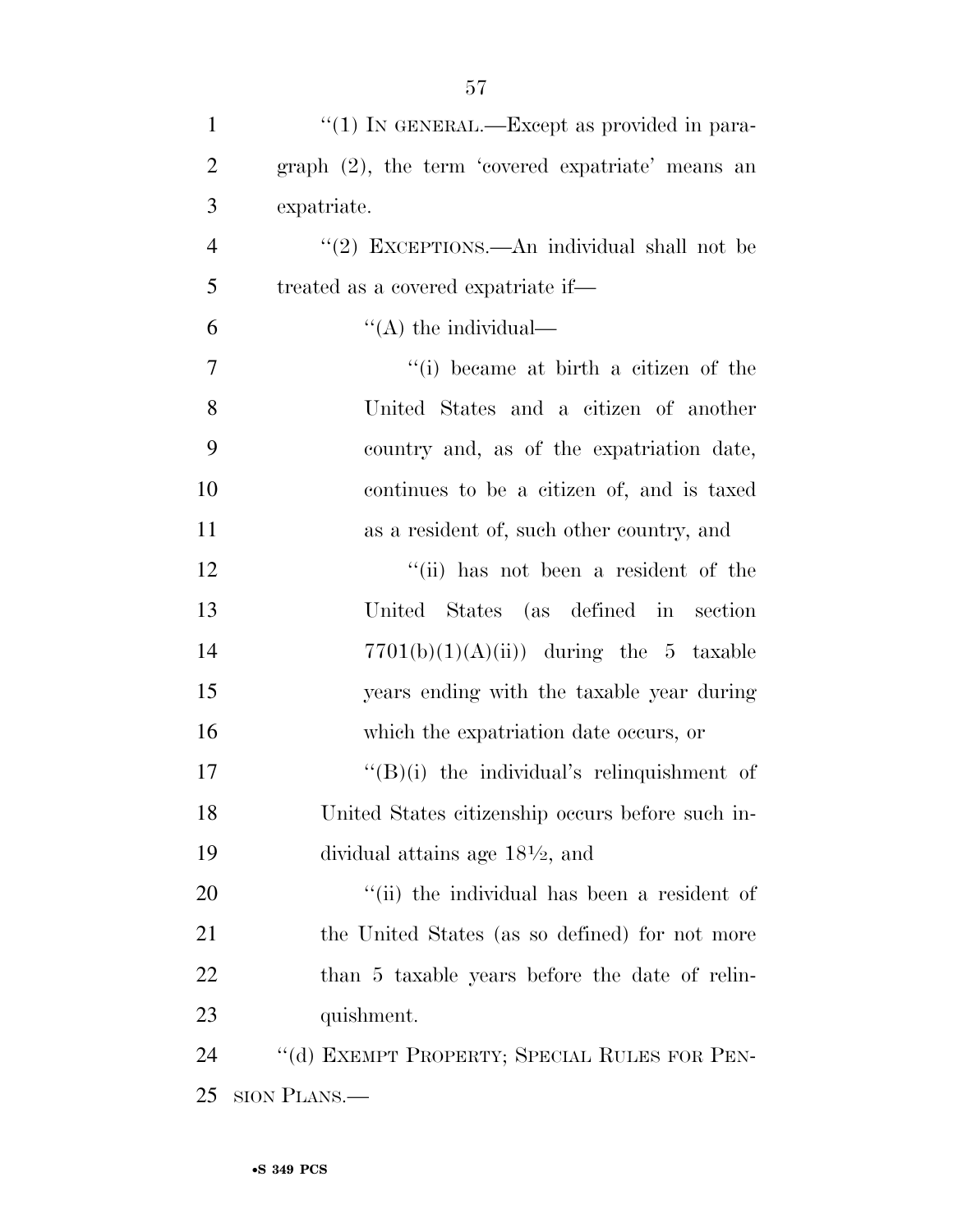1 "(1) EXEMPT PROPERTY.—This section shall 2 not apply to the following:

3 "(A) UNITED STATES REAL PROPERTY IN-4 TERESTS.—Any United States real property in-5 terest (as defined in section  $897(c)(1)$ ), other 6 than stock of a United States real property 7 holding corporation which does not, on the day 8 before the expatriation date, meet the require-9 ments of section  $897(c)(2)$ .

10 "(B) SPECIFIED PROPERTY.—Any prop- erty or interest in property not described in subparagraph (A) which the Secretary specifies in regulations.

14 "(2) SPECIAL RULES FOR CERTAIN RETIRE-15 MENT PLANS.—

16 "(A) In GENERAL.—If a covered expatriate holds on the day before the expatriation date any interest in a retirement plan to which this paragraph applies—

20  $\frac{1}{1}$  such interest shall not be treated 21 as sold for purposes of subsection  $(a)(1)$ , 22 but

23 ''(ii) an amount equal to the present 24 value of the expatriate's nonforfeitable ac-25 crued benefit shall be treated as having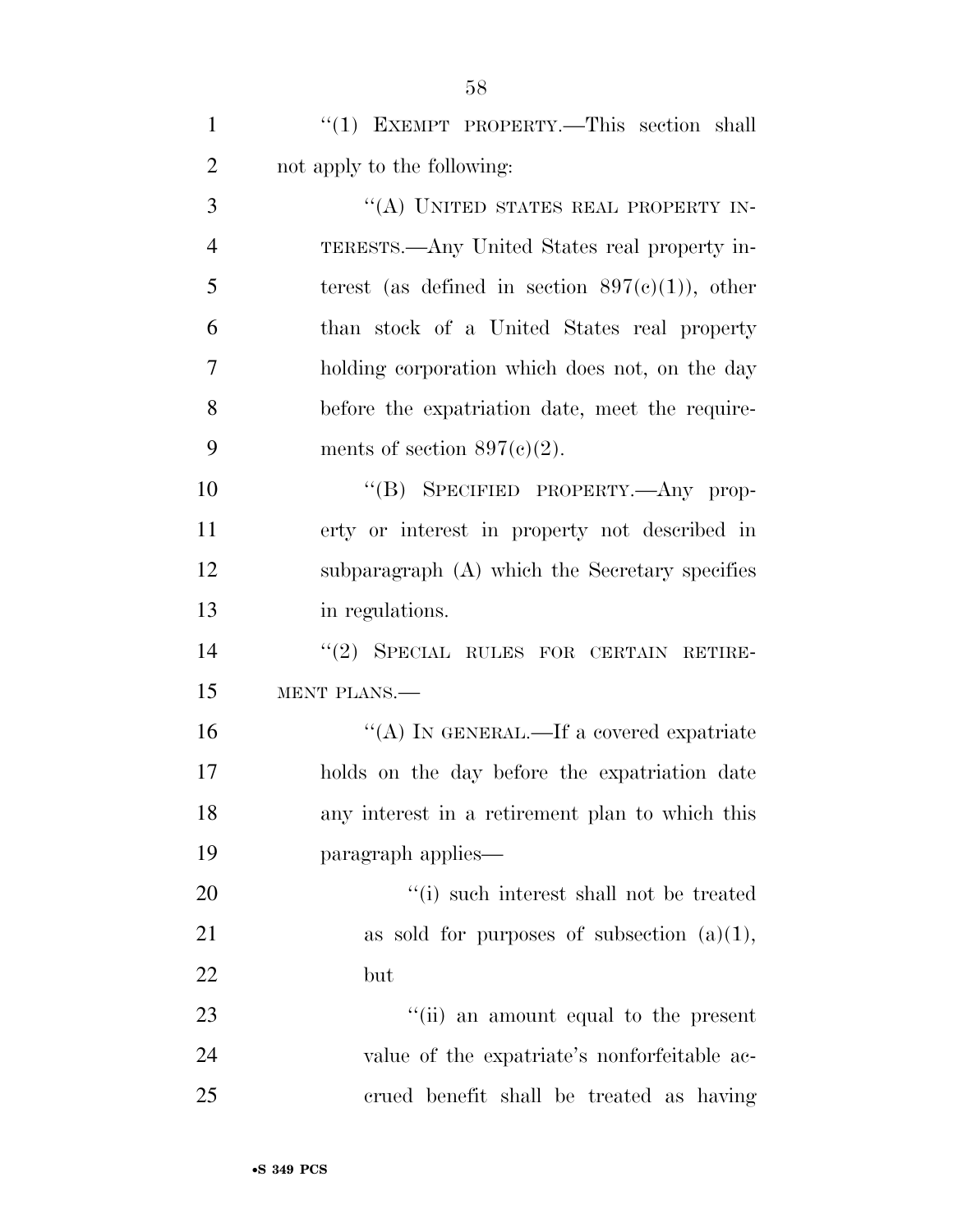been received by such individual on such date as a distribution under the plan. 3 "(B) TREATMENT OF SUBSEQUENT DIS- TRIBUTIONS.—In the case of any distribution on or after the expatriation date to or on behalf of the covered expatriate from a plan from which the expatriate was treated as receiving a distribution under subparagraph (A), the amount otherwise includible in gross income by reason of the subsequent distribution shall be reduced by the excess of the amount includible in gross income under subparagraph (A) over any portion of such amount to which this sub- paragraph previously applied. 15 "(C) TREATMENT OF SUBSEQUENT DIS-TRIBUTIONS BY PLAN.—For purposes of this

 title, a retirement plan to which this paragraph applies, and any person acting on the plan's be- half, shall treat any subsequent distribution de- scribed in subparagraph (B) in the same man- ner as such distribution would be treated with-out regard to this paragraph.

23 "'(D) APPLICABLE PLANS.—This para-graph shall apply to—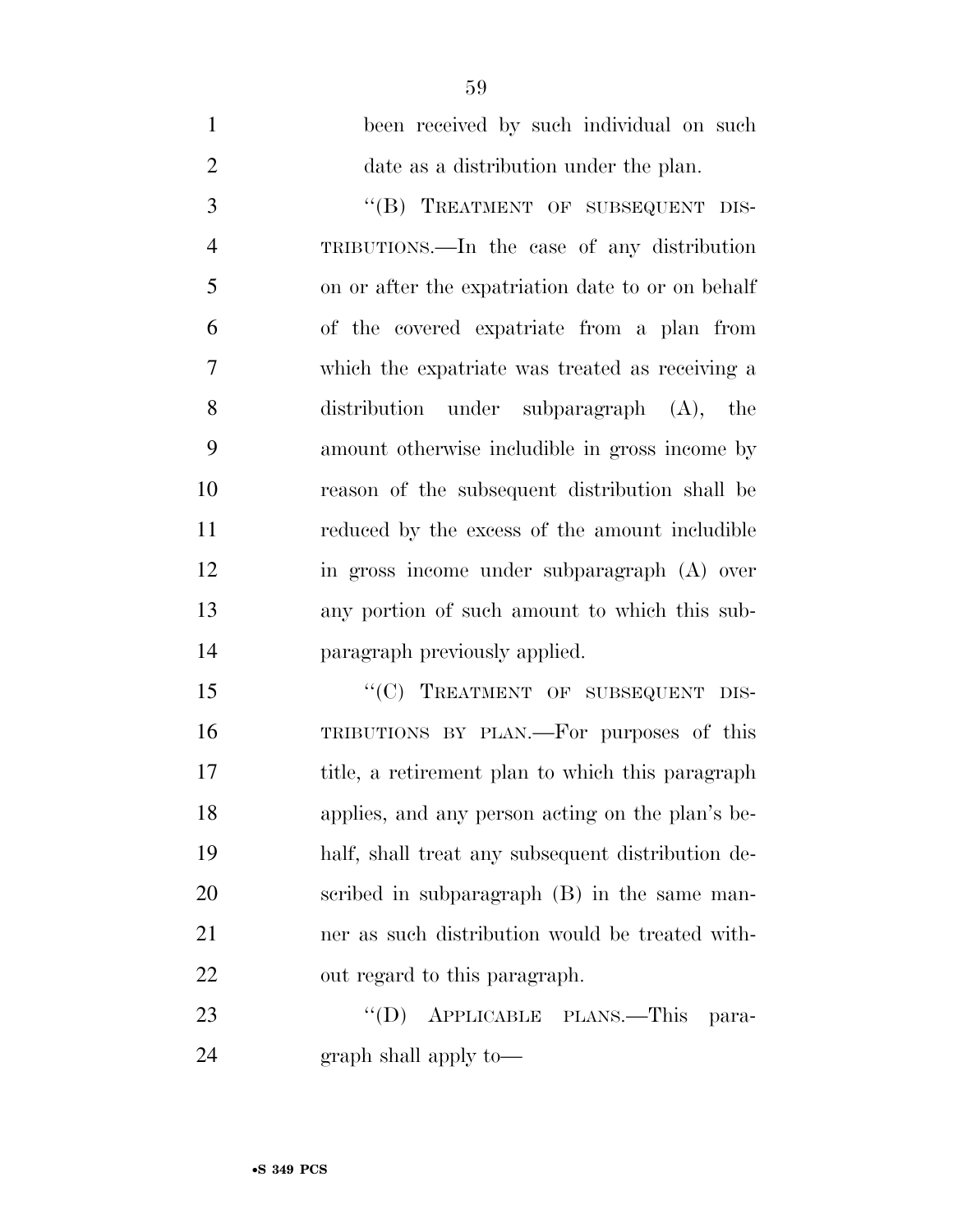| $\mathbf{1}$   | "(i) any qualified retirement plan (as            |
|----------------|---------------------------------------------------|
| $\overline{2}$ | defined in section $4974(e)$ ,                    |
| 3              | "(ii) an eligible deferred compensation           |
| $\overline{4}$ | plan (as defined in section $457(b)$ ) of an      |
| 5              | eligible employer described in section            |
| 6              | $457(e)(1)(A)$ , and                              |
| $\overline{7}$ | "(iii) to the extent provided in regula-          |
| 8              | tions, any foreign pension plan or similar        |
| 9              | retirement arrangements or programs.              |
| 10             | "(e) DEFINITIONS.—For purposes of this section—   |
| 11             | EXPATRIATE.—The term 'expatriate'<br>``(1)        |
| 12             | means-                                            |
| 13             | "(A) any United States citizen who relin-         |
| 14             | quishes citizenship, and                          |
| 15             | $\lq\lq (B)$ any long-term resident of the United |
| 16             | States who-                                       |
| 17             | "(i) ceases to be a lawful permanent              |
| 18             | resident of the United States (within the         |
| 19             | meaning of section $7701(b)(6)$ , or              |
| 20             | "(ii) commences to be treated as a                |
| 21             | resident of a foreign country under the           |
| 22             | provisions of a tax treaty between the            |
| 23             | United States and the foreign country and         |
| 24             | who does not waive the benefits of such           |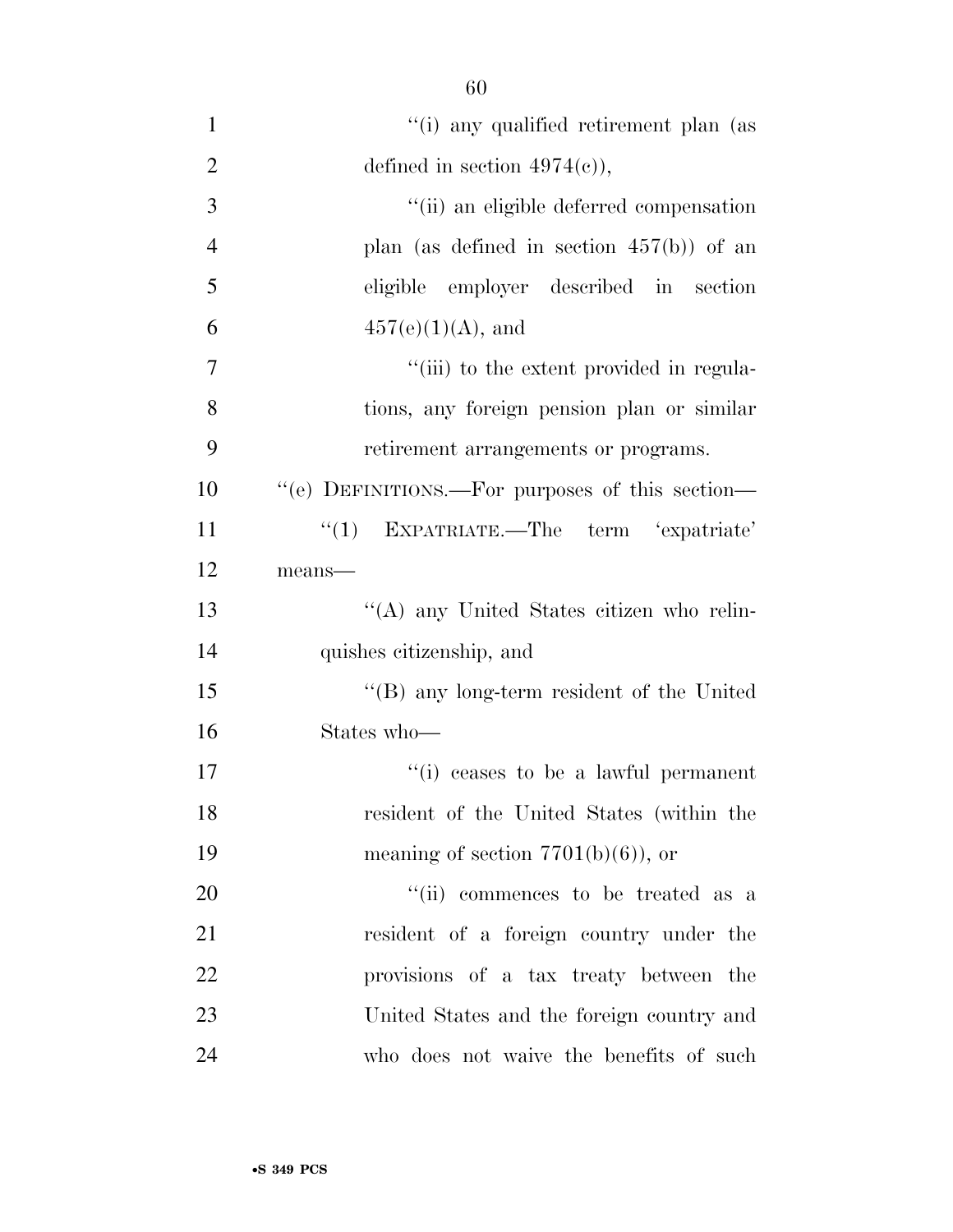| $\mathbf{1}$   | treaty applicable to residents of the foreign                  |
|----------------|----------------------------------------------------------------|
| $\overline{2}$ | country.                                                       |
| 3              | "(2) EXPATRIATION DATE.—The term 'expa-                        |
| $\overline{4}$ | triation date' means—                                          |
| 5              | $\lq\lq$ the date an individual relinquishes                   |
| 6              | United States citizenship, or                                  |
| $\tau$         | $\lq\lq$ (B) in the case of a long-term resident of            |
| 8              | the United States, the date of the event de-                   |
| 9              | scribed in clause (i) or (ii) of paragraph $(1)(B)$ .          |
| 10             | "(3) RELINQUISHMENT OF CITIZENSHIP.—A                          |
| 11             | citizen shall be treated as relinquishing United               |
| 12             | States citizenship on the earliest of—                         |
| 13             | $\lq\lq$ the date the individual renounces                     |
| 14             | such individual's United States nationality be-                |
| 15             | fore a diplomatic or consular officer of the                   |
| 16             | United States pursuant to paragraph (5) of sec-                |
| 17             | tion $349(a)$ of the Immigration and Nationality               |
| 18             | Act $(8 \text{ U.S.C. } 1481(a)(5)),$                          |
| 19             | $\lq\lq$ the date the individual furnishes to                  |
| 20             | the United States Department of State a signed                 |
| 21             | of voluntary relinquishment<br>statement<br>οf                 |
| 22             | United States nationality confirming the per-                  |
| 23             | formance of an act of expatriation specified in                |
| 24             | paragraph $(1)$ , $(2)$ , $(3)$ , or $(4)$ of section $349(a)$ |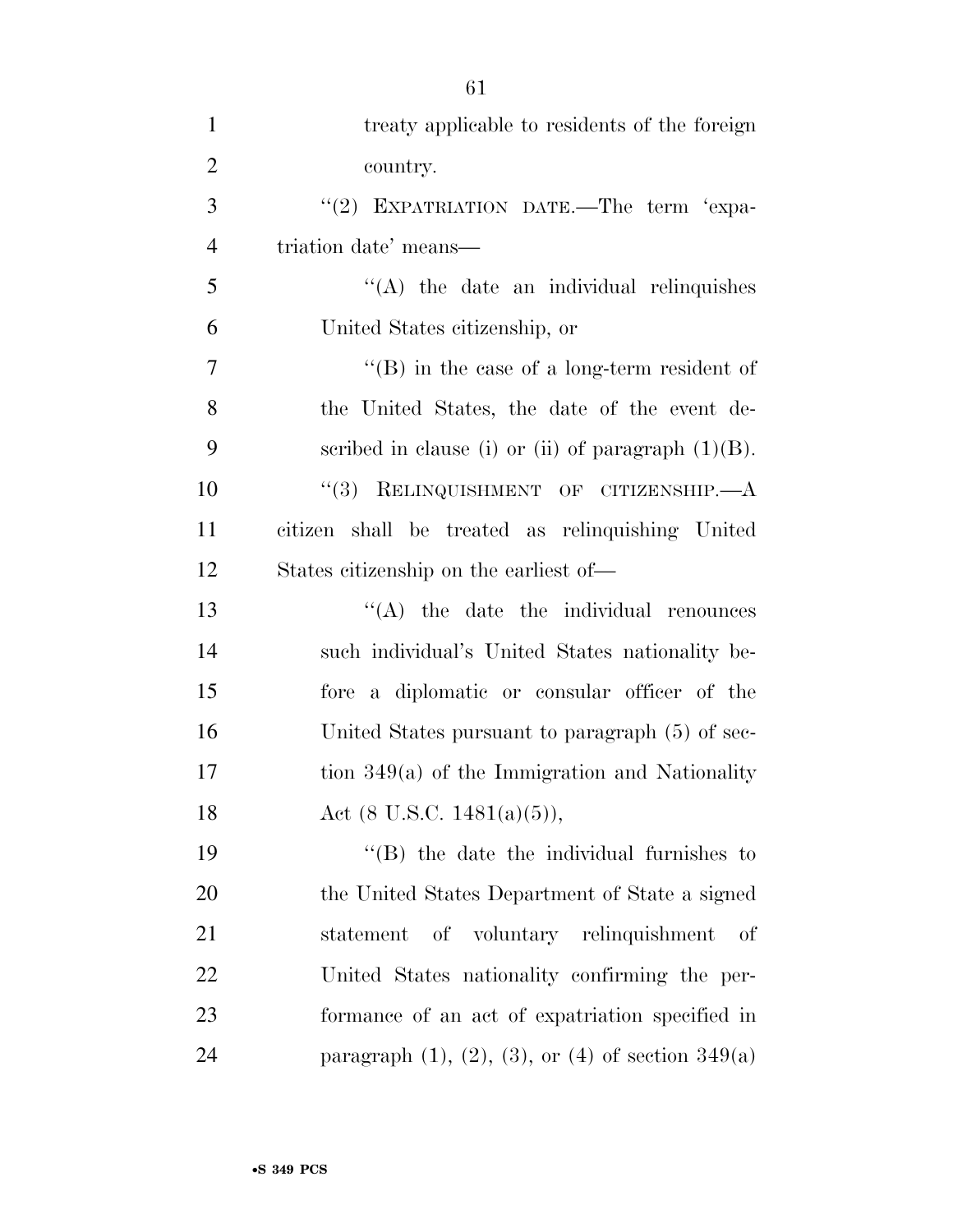| $\mathbf{1}$   | of the Immigration and Nationality Act (8)                     |
|----------------|----------------------------------------------------------------|
| $\overline{2}$ | U.S.C. $1481(a)(1)–(4)$ ,                                      |
| 3              | "(C) the date the United States Depart-                        |
| $\overline{4}$ | ment of State issues to the individual a certifi-              |
| 5              | cate of loss of nationality, or                                |
| 6              | "(D) the date a court of the United States                     |
| 7              | cancels a naturalized citizen's certificate of nat-            |
| 8              | uralization.                                                   |
| 9              | Subparagraph $(A)$ or $(B)$ shall not apply to any indi-       |
| 10             | vidual unless the renunciation or voluntary relin-             |
| 11             | quishment is subsequently approved by the issuance             |
| 12             | to the individual of a certificate of loss of nationality      |
| 13             | by the United States Department of State.                      |
| 14             | "(4) LONG-TERM RESIDENT.—The term 'long-                       |
| 15             | term resident' has the meaning given to such term              |
| 16             | by section $877(e)(2)$ .                                       |
| 17             | SPECIAL RULES APPLICABLE<br>``(f)<br><b>BENE-</b><br><b>TO</b> |
| 18             | FICIARIES' INTERESTS IN TRUST.                                 |
| 19             | "(1) IN GENERAL.—Except as provided in para-                   |
| 20             | graph (2), if an individual is determined under para-          |
| 21             | graph $(3)$ to hold an interest in a trust on the day          |
| 22             | before the expatriation date—                                  |
| 23             | $\lq\lq$ (A) the individual shall not be treated as            |
| 24             | having sold such interest,                                     |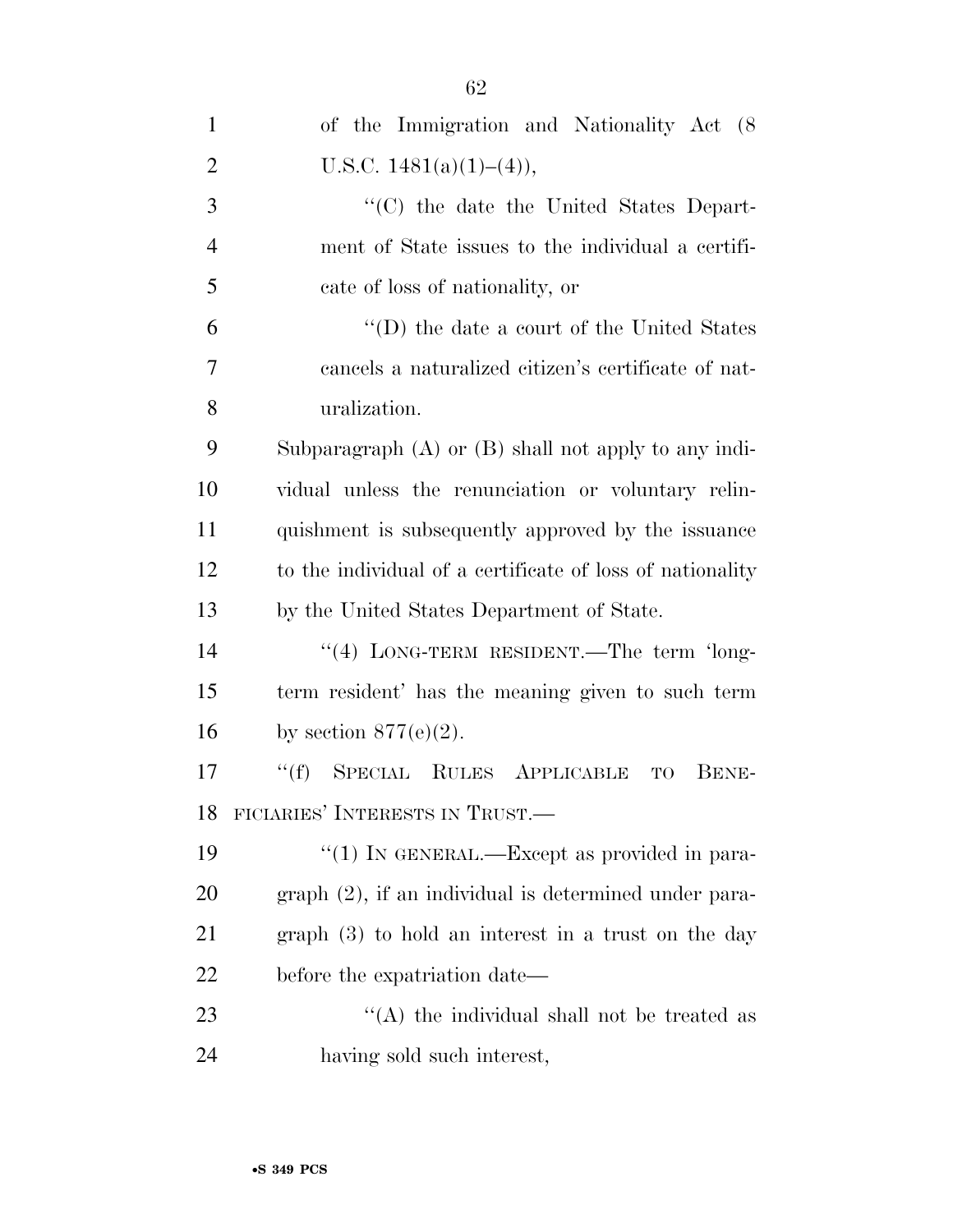| $\mathbf{1}$   | "(B) such interest shall be treated as a                |
|----------------|---------------------------------------------------------|
| $\overline{2}$ | separate share in the trust, and                        |
| 3              | $\lq\lq$ (C)(i) such separate share shall be treat-     |
| $\overline{4}$ | ed as a separate trust consisting of the assets         |
| 5              | allocable to such share,                                |
| 6              | "(ii) the separate trust shall be treated as            |
| 7              | having sold its assets on the day before the ex-        |
| 8              | patriation date for their fair market value and         |
| 9              | as having distributed all of its assets to the in-      |
| 10             | dividual as of such time, and                           |
| 11             | "(iii) the individual shall be treated as hav-          |
| 12             | ing recontributed the assets to the separate            |
| 13             | trust.                                                  |
| 14             | Subsection $(a)(2)$ shall apply to any income, gain, or |
| 15             | loss of the individual arising from a distribution de-  |
| 16             | scribed in subparagraph $(C)(ii)$ . In determining the  |
| 17             | amount of such distribution, proper adjustments         |
| 18             | shall be made for liabilities of the trust allocable to |
| 19             | an individual's share in the trust.                     |
| 20             | "(2) SPECIAL RULES FOR INTERESTS IN QUALI-              |
| 21             | FIED TRUSTS.                                            |
| 22             | "(A) IN GENERAL.—If the trust interest                  |
| 23             | described in paragraph (1) is an interest in a          |
| 24             | qualified trust—                                        |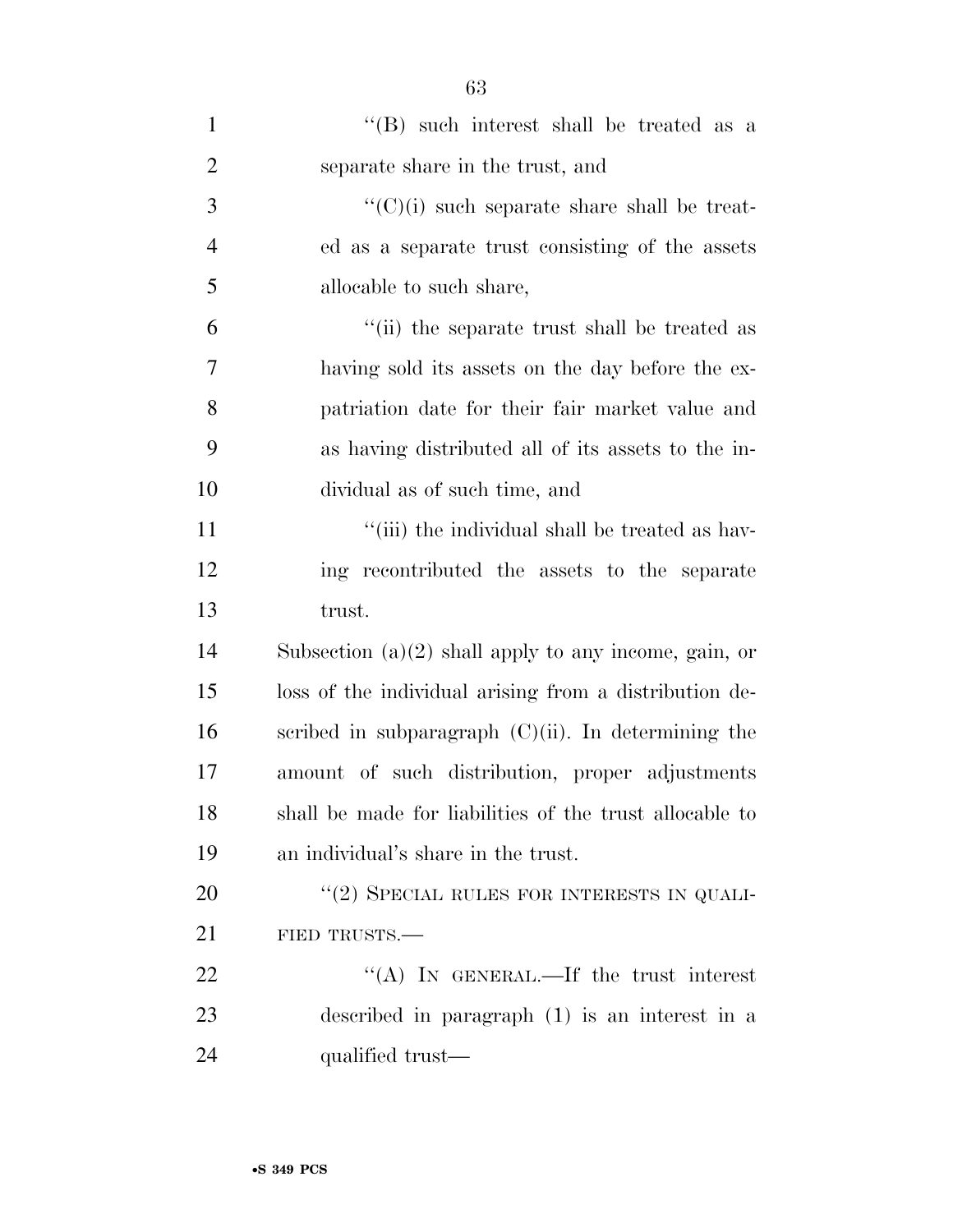| $\mathbf{1}$   | "(i) paragraph $(1)$ and subsection $(a)$          |
|----------------|----------------------------------------------------|
| $\overline{2}$ | shall not apply, and                               |
| 3              | "(ii) in addition to any other tax im-             |
| $\overline{4}$ | posed by this title, there is hereby imposed       |
| 5              | on each distribution with respect to such          |
| 6              | interest a tax in the amount determined            |
| 7              | under subparagraph $(B)$ .                         |
| 8              | "(B) AMOUNT OF TAX.—The amount of                  |
| 9              | tax under subparagraph $(A)(ii)$ shall be equal to |
| 10             | the lesser of-                                     |
| 11             | "(i) the highest rate of tax imposed by            |
| 12             | section $1(e)$ for the taxable year which in-      |
| 13             | cludes the day before the expatriation date,       |
| 14             | multiplied by the amount of the distribu-          |
| 15             | tion, or                                           |
| 16             | "(ii) the balance in the deferred tax              |
| 17             | account immediately before the distribution        |
| 18             | determined without regard to any increases         |
| 19             | under subparagraph $(C)(ii)$ after the 30th        |
| 20             | day preceding the distribution.                    |
| 21             | "(C) DEFERRED TAX ACCOUNT.—For pur-                |
| 22             | poses of subparagraph $(B)(ii)$ —                  |
| 23             | "(i) OPENING BALANCE.-The open-                    |
| 24             | ing balance in a deferred tax account with         |
| 25             | respect to any trust interest is an amount         |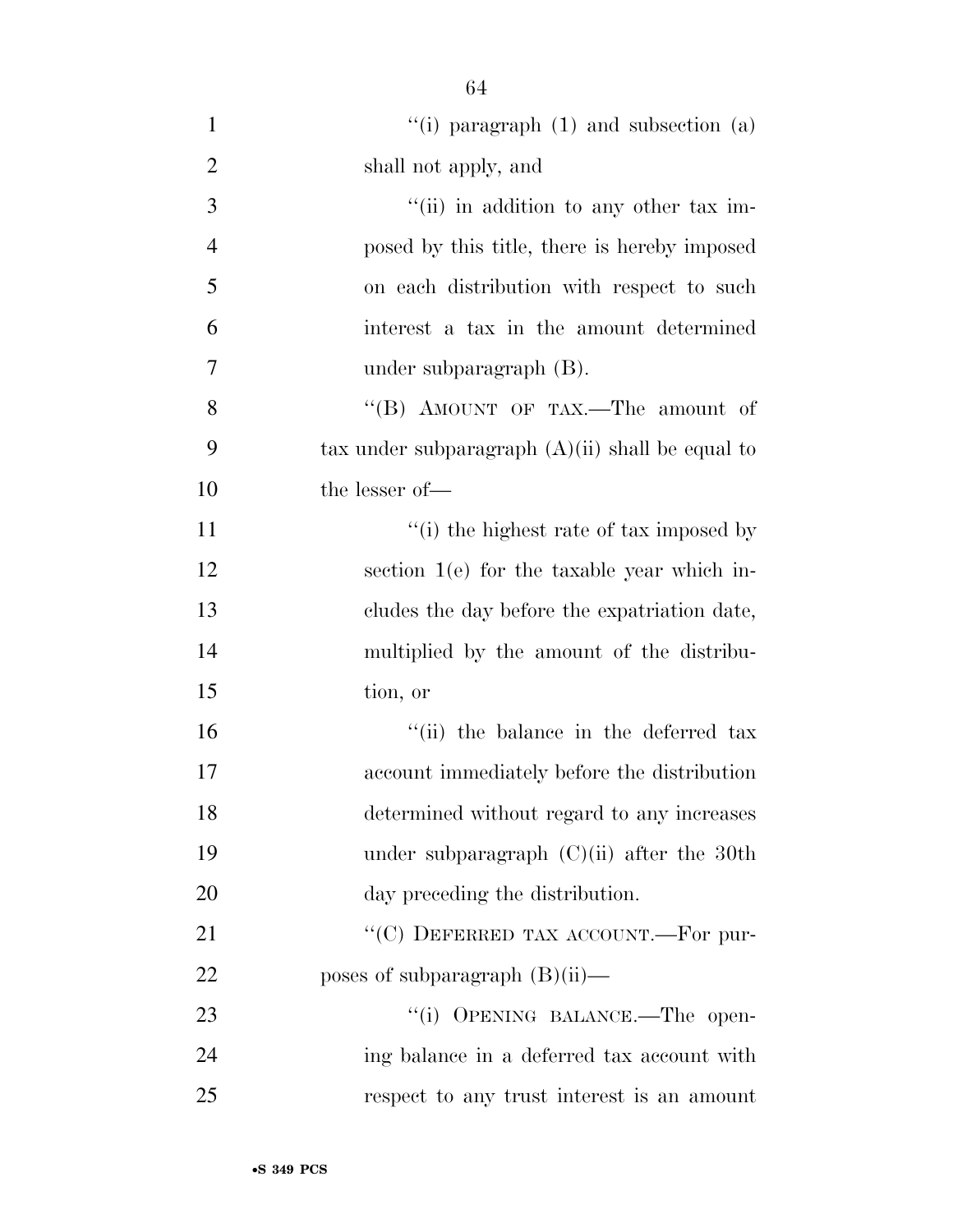| $\mathbf{1}$   | equal to the tax which would have been im-    |
|----------------|-----------------------------------------------|
| $\overline{2}$ | posed on the allocable expatriation gain      |
| 3              | with respect to the trust interest if such    |
| $\overline{4}$ | gain had been included in gross income        |
| 5              | under subsection (a).                         |
| 6              | "(ii) INCREASE FOR INTEREST.—The              |
| 7              | balance in the deferred tax account shall     |
| 8              | be increased by the amount of interest de-    |
| 9              | termined (on the balance in the account at    |
| 10             | the time the interest accrues), for periods   |
| 11             | after the 90th day after the expatriation     |
| 12             | date, by using the rates and method appli-    |
| 13             | cable under section 6621 for underpay-        |
| 14             | ments of tax for such periods, except that    |
| 15             | section $6621(a)(2)$ shall be applied by sub- |
| 16             | stituting '5 percentage points' for '3 per-   |
| 17             | centage points' in subparagraph (B) there-    |
| 18             | of.                                           |
| 19             | DECREASE FOR TAXES<br>``(iii)<br>PRE-         |
| 20             | VIOUSLY PAID.—The balance in the tax de-      |
| 21             | ferred account shall be reduced—              |
| <u>22</u>      | "(I) by the amount of taxes im-               |
| 23             | posed by subparagraph (A) on any              |
| 24             | distribution to the person holding the        |
| 25             | trust interest, and                           |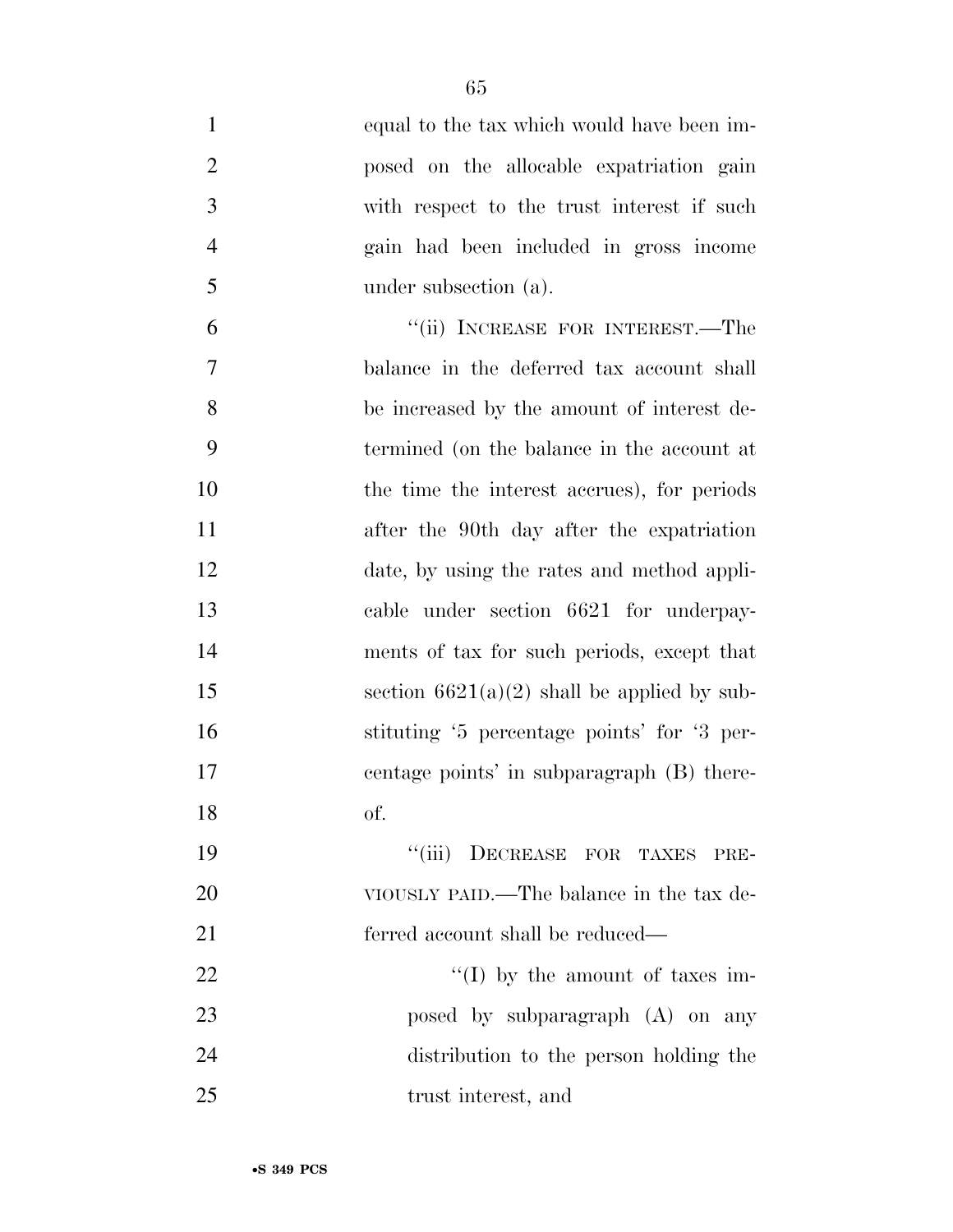| $\mathbf{1}$   | "(II) in the case of a person                     |
|----------------|---------------------------------------------------|
| $\overline{2}$ | holding a nonvested interest, to the              |
| 3              | extent provided in regulations, by the            |
| $\overline{4}$ | amount of taxes imposed by subpara-               |
| 5              | $graph$ $(A)$ on distributions from the           |
| 6              | trust with respect to nonvested inter-            |
| $\overline{7}$ | ests not held by such person.                     |
| 8              | "(D) ALLOCABLE EXPATRIATION GAIN.-                |
| 9              | For purposes of this paragraph, the allocable     |
| 10             | expatriation gain with respect to any bene-       |
| 11             | ficiary's interest in a trust is the amount of    |
| 12             | gain which would be allocable to such bene-       |
| 13             | ficiary's vested and nonvested interests in the   |
| 14             | trust if the beneficiary held directly all assets |
| 15             | allocable to such interests.                      |
| 16             | " $(E)$ TAX DEDUCTED AND WITHHELD.—               |
| 17             | "(i) IN GENERAL.—The tax imposed                  |
| 18             | by subparagraph (A)(ii) shall be deducted         |
| 19             | and withheld by the trustees from the dis-        |
| 20             | tribution to which it relates.                    |
| 21             | "(ii) EXCEPTION WHERE FAILURE TO                  |
| 22             | TREATY RIGHTS.—If an amount<br><b>WAIVE</b>       |
| 23             | may not be deducted and withheld under            |
| 24             | clause (i) by reason of the distribute fail-      |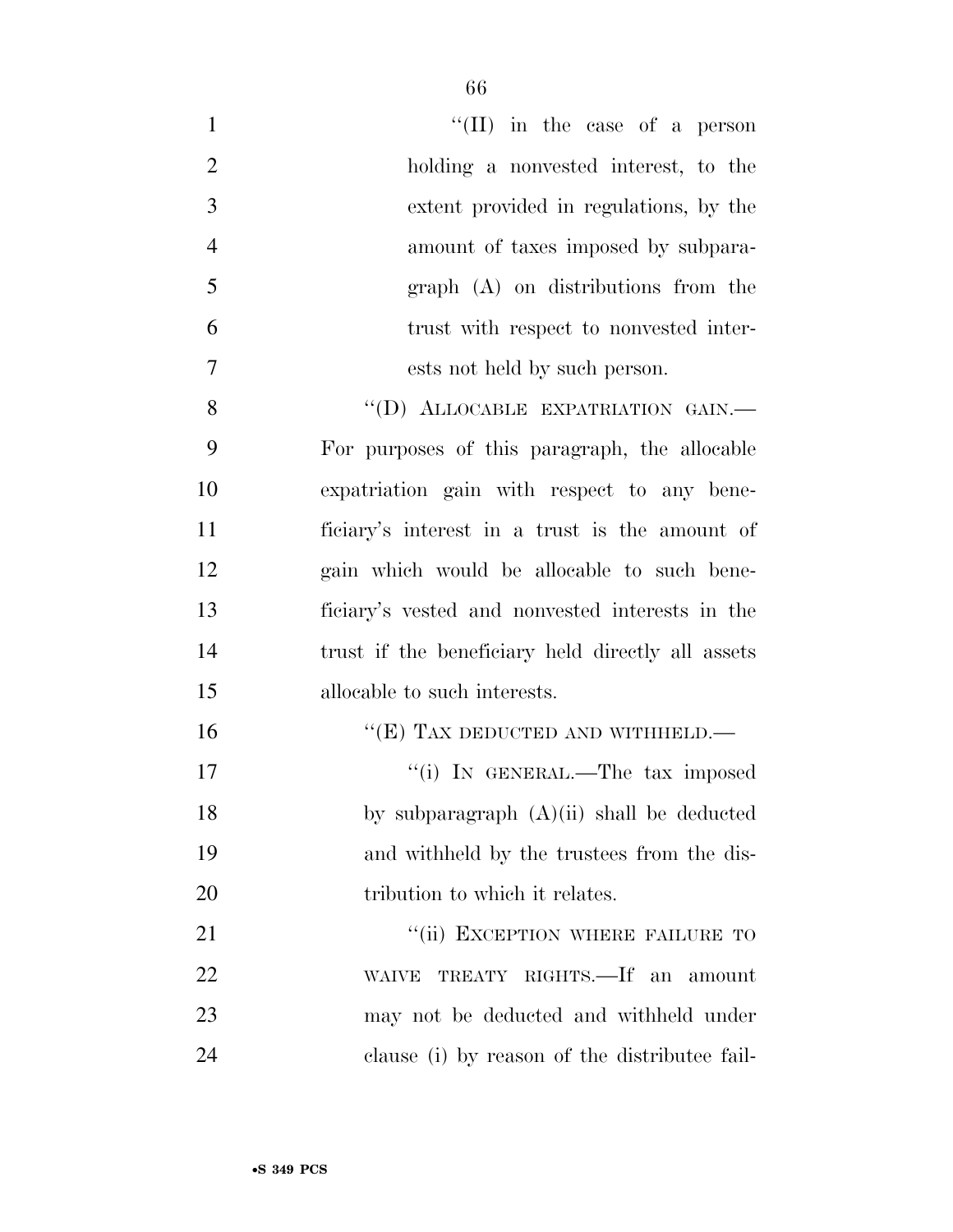| $\mathbf{1}$   | ing to waive any treaty right with respect          |
|----------------|-----------------------------------------------------|
| $\overline{2}$ | to such distribution—                               |
| 3              | $\lq$ (I) the tax imposed by subpara-               |
| $\overline{4}$ | graph (A)(ii) shall be imposed on the               |
| 5              | trust and each trustee shall be person-             |
| 6              | ally liable for the amount of such tax,             |
| 7              | and                                                 |
| 8              | $\lq\lq$ (II) any other beneficiary of the          |
| 9              | trust shall be entitled to recover from             |
| 10             | the distribute the amount of such tax               |
| 11             | imposed on the other beneficiary.                   |
| 12             | "(F) DISPOSITION.—If a trust ceases to be           |
| 13             | a qualified trust at any time, a covered expa-      |
| 14             | triate disposes of an interest in a qualified       |
| 15             | trust, or a covered expatriate holding an inter-    |
| 16             | est in a qualified trust dies, then, in lieu of the |
| 17             | tax imposed by subparagraph $(A)(ii)$ , there is    |
| 18             | hereby imposed a tax equal to the lesser of-        |
| 19             | "(i) the tax determined under para-                 |
| 20             | $graph(1)$ as if the day before the expatria-       |
| 21             | tion date were the date of such cessation,          |
| 22             | disposition, or death, whichever is applica-        |
| 23             | ble, or                                             |
| 24             | "(ii) the balance in the tax deferred               |
| 25             | account immediately before such date.               |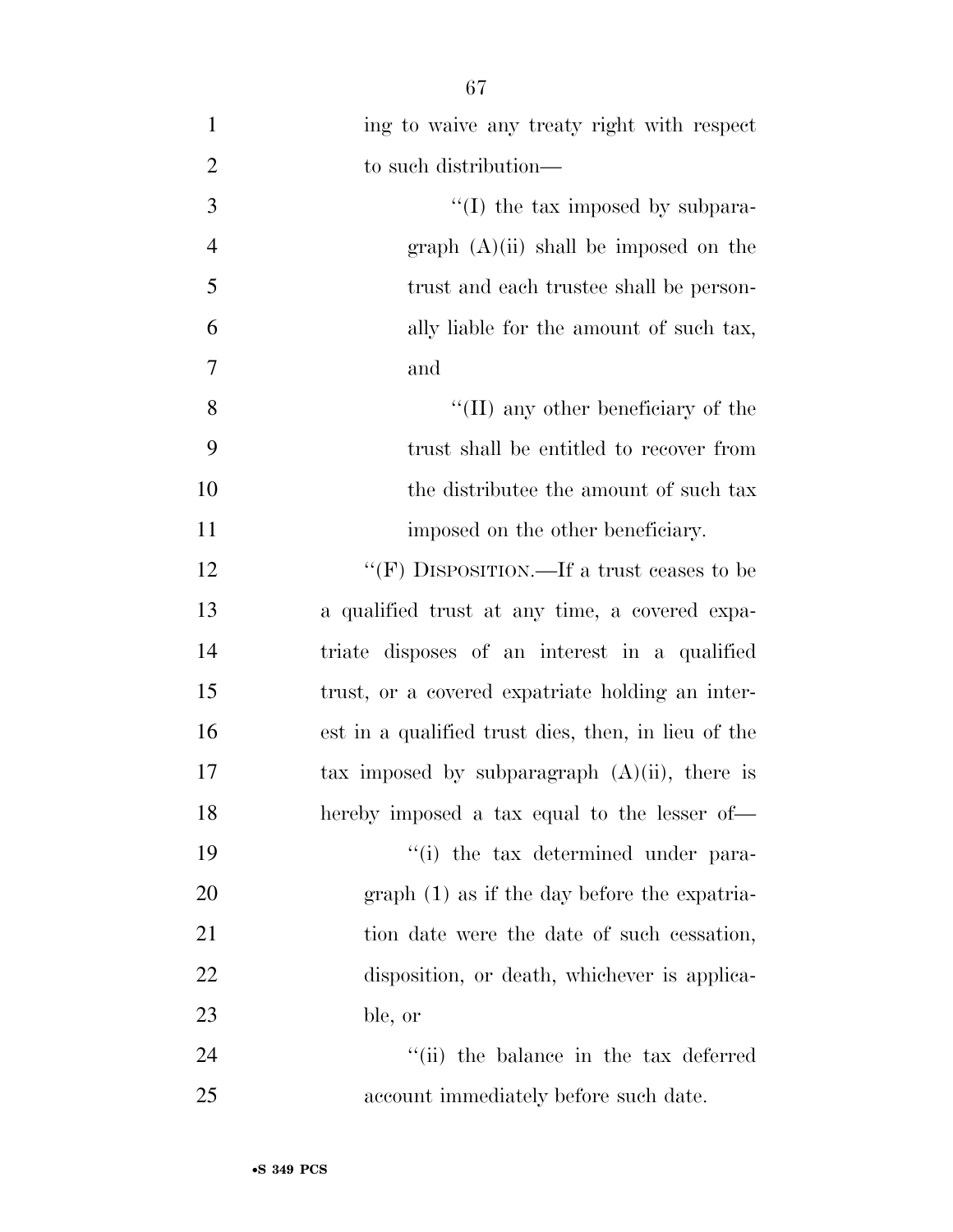| $\mathbf{1}$   | Such tax shall be imposed on the trust and         |
|----------------|----------------------------------------------------|
| $\overline{2}$ | each trustee shall be personally liable for the    |
| 3              | amount of such tax and any other beneficiary       |
| $\overline{4}$ | of the trust shall be entitled to recover from the |
| 5              | covered expatriate or the estate the amount of     |
| 6              | such tax imposed on the other beneficiary.         |
| 7              | "(G) DEFINITIONS AND SPECIAL RULES.—               |
| 8              | For purposes of this paragraph—                    |
| 9              | "(i) QUALIFIED TRUST.—The term                     |
| 10             | 'qualified trust' means a trust which is de-       |
| 11             | scribed in section $7701(a)(30)(E)$ .              |
| 12             | "(ii) VESTED INTEREST.—The term                    |
| 13             | 'vested interest' means any interest which,        |
| 14             | as of the day before the expatriation date,        |
| 15             | is vested in the beneficiary.                      |
| 16             | "(iii) NONVESTED INTEREST.—The                     |
| 17             | term 'nonvested interest' means, with re-          |
| 18             | spect to any beneficiary, any interest in a        |
| 19             | trust which is not a vested interest. Such         |
| 20             | interest shall be determined by assuming           |
| 21             | the maximum exercise of discretion in              |
| 22             | favor of the beneficiary and the occurrence        |
| 23             | of all contingencies in favor of the bene-         |
| 24             | ficiary.                                           |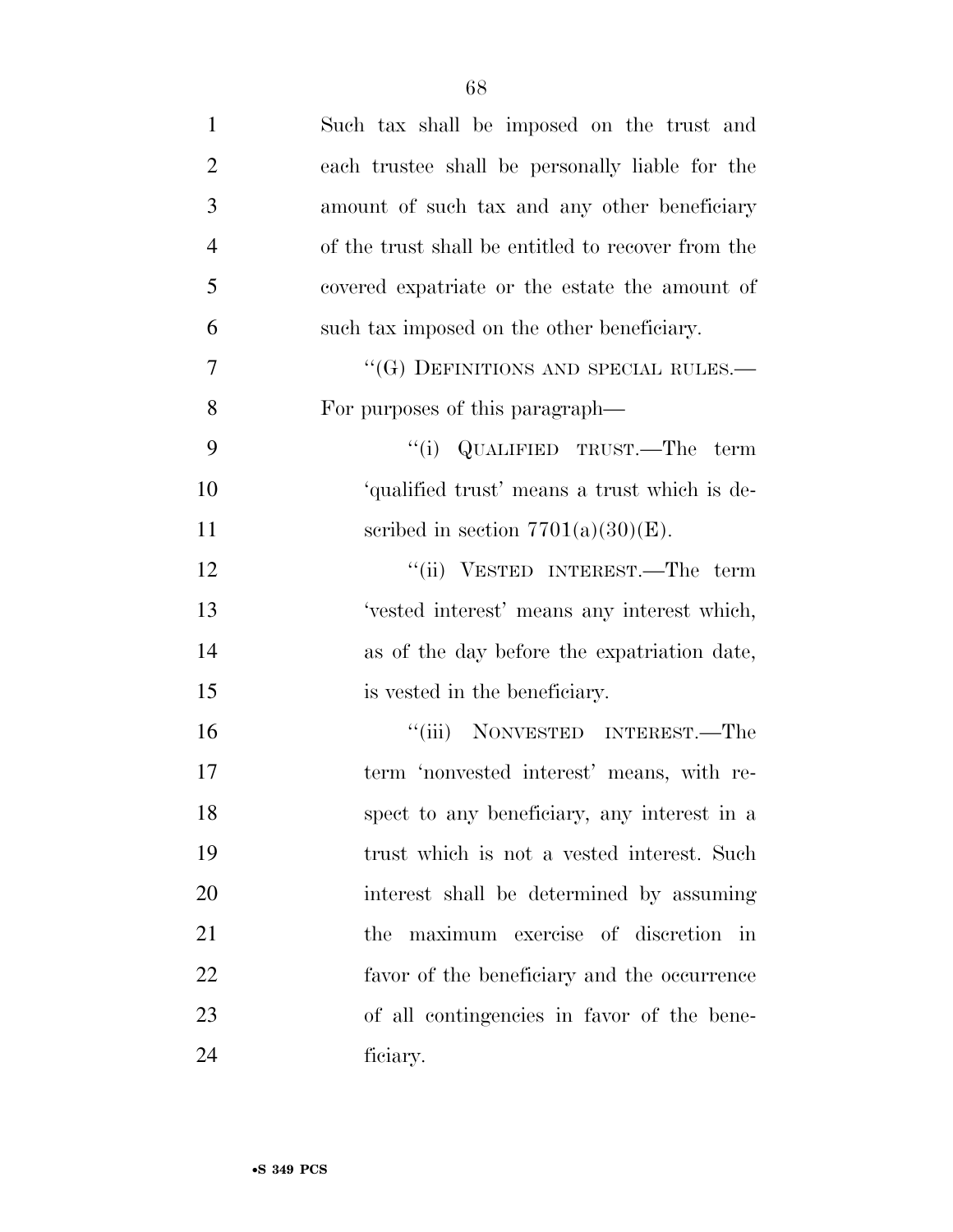| $\mathbf{1}$   | "(iv) ADJUSTMENTS.—The Secretary                  |
|----------------|---------------------------------------------------|
| $\overline{2}$ | may provide for such adjustments to the           |
| 3              | bases of assets in a trust or a deferred tax      |
| $\overline{4}$ | account, and the timing of such adjust-           |
| 5              | ments, in order to ensure that gain is            |
| 6              | taxed only once.                                  |
| $\overline{7}$ | "(v) COORDINATION WITH RETIRE-                    |
| 8              | MENT PLAN RULES.—This subsection shall            |
| 9              | not apply to an interest in a trust which         |
| 10             | is part of a retirement plan to which sub-        |
| 11             | section $(d)(2)$ applies.                         |
| 12             | "(3) DETERMINATION OF BENEFICIARIES' IN-          |
| 13             | TEREST IN TRUST.                                  |
| 14             | "(A) DETERMINATIONS UNDER<br>PARA-                |
| 15             | GRAPH $(1)$ .—For purposes of paragraph $(1)$ , a |
| 16             | beneficiary's interest in a trust shall be based  |
| 17             | upon all relevant facts and circumstances, in-    |
| 18             | cluding the terms of the trust instrument and     |
| 19             | any letter of wishes or similar document, histor- |
| 20             | ical patterns of trust distributions, and the ex- |
| 21             | istence of and functions performed by a trust     |
| 22             | protector or any similar adviser.                 |
| 23             | "(B) OTHER DETERMINATIONS.—For pur-               |
| 24             | poses of this section—                            |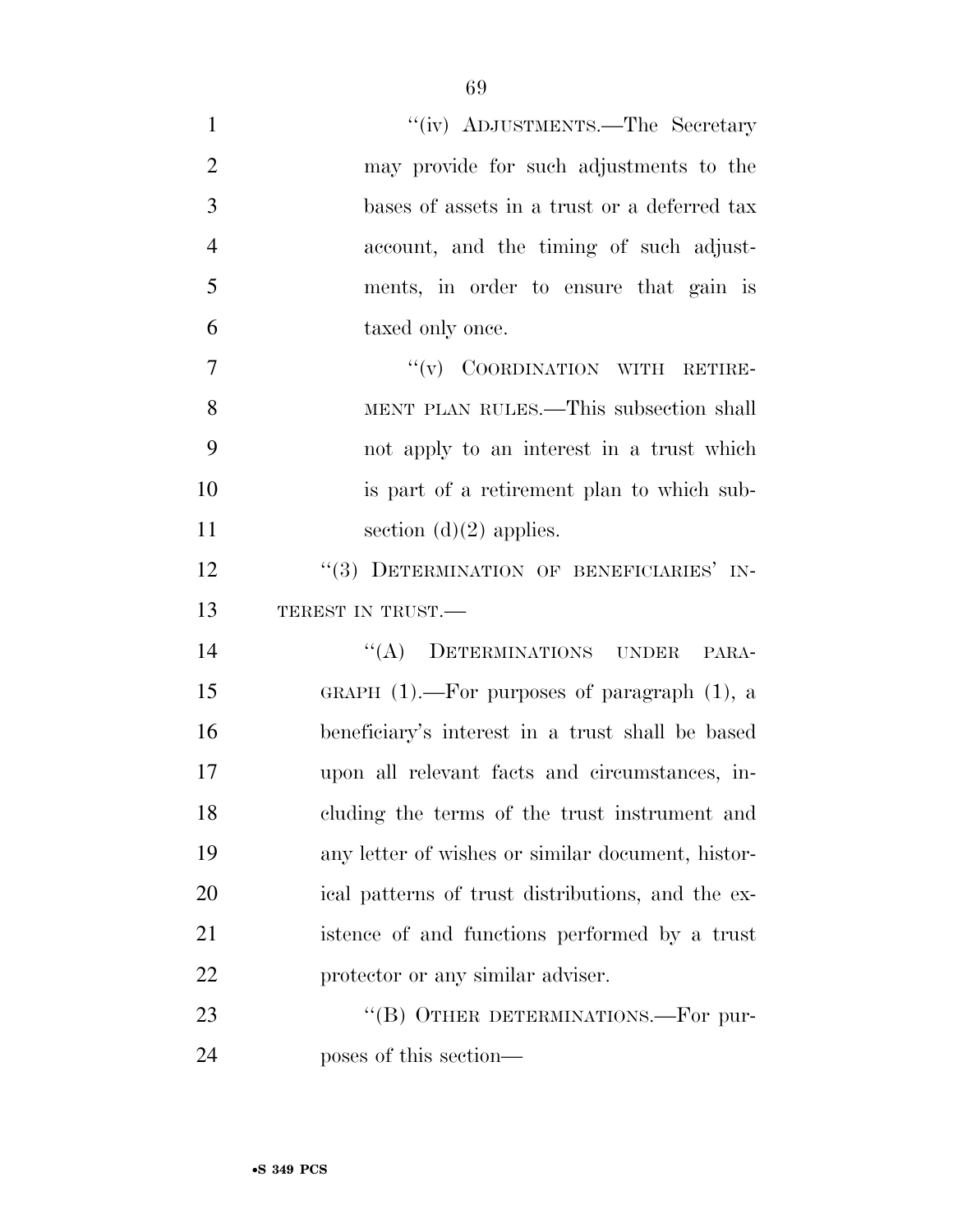| $\mathbf{1}$   | "(i) CONSTRUCTIVE OWNERSHIP.—If                           |
|----------------|-----------------------------------------------------------|
|                |                                                           |
| $\overline{2}$ | a beneficiary of a trust is a corporation,                |
| 3              | partnership, trust, or estate, the share-                 |
| $\overline{4}$ | holders, partners, or beneficiaries shall be              |
| 5              | deemed to be the trust beneficiaries for                  |
| 6              | purposes of this section.                                 |
| $\overline{7}$ | "(ii) TAXPAYER RETURN POSITION.-                          |
| 8              | A taxpayer shall clearly indicate on its in-              |
| 9              | come tax return—                                          |
| 10             | $\lq\lq$ the methodology used to de-                      |
| 11             | termine that taxpayer's trust interest                    |
| 12             | under this section, and                                   |
| 13             | "(II) if the taxpayer knows (or                           |
| 14             | has reason to know) that any other                        |
| 15             | beneficiary of such trust is using a                      |
| 16             | different methodology to determine                        |
| 17             | such beneficiary's trust interest under                   |
| 18             | this section.                                             |
| 19             | "(g) TERMINATION OF DEFERRALS, ETC.—In the                |
| 20             | case of any covered expatriate, notwithstanding any other |
| 21             | provision of this title—                                  |
| 22             | $\lq(1)$ any period during which recognition of in-       |
| 23             | come or gain is deferred shall terminate on the day       |
| 24             | before the expatriation date, and                         |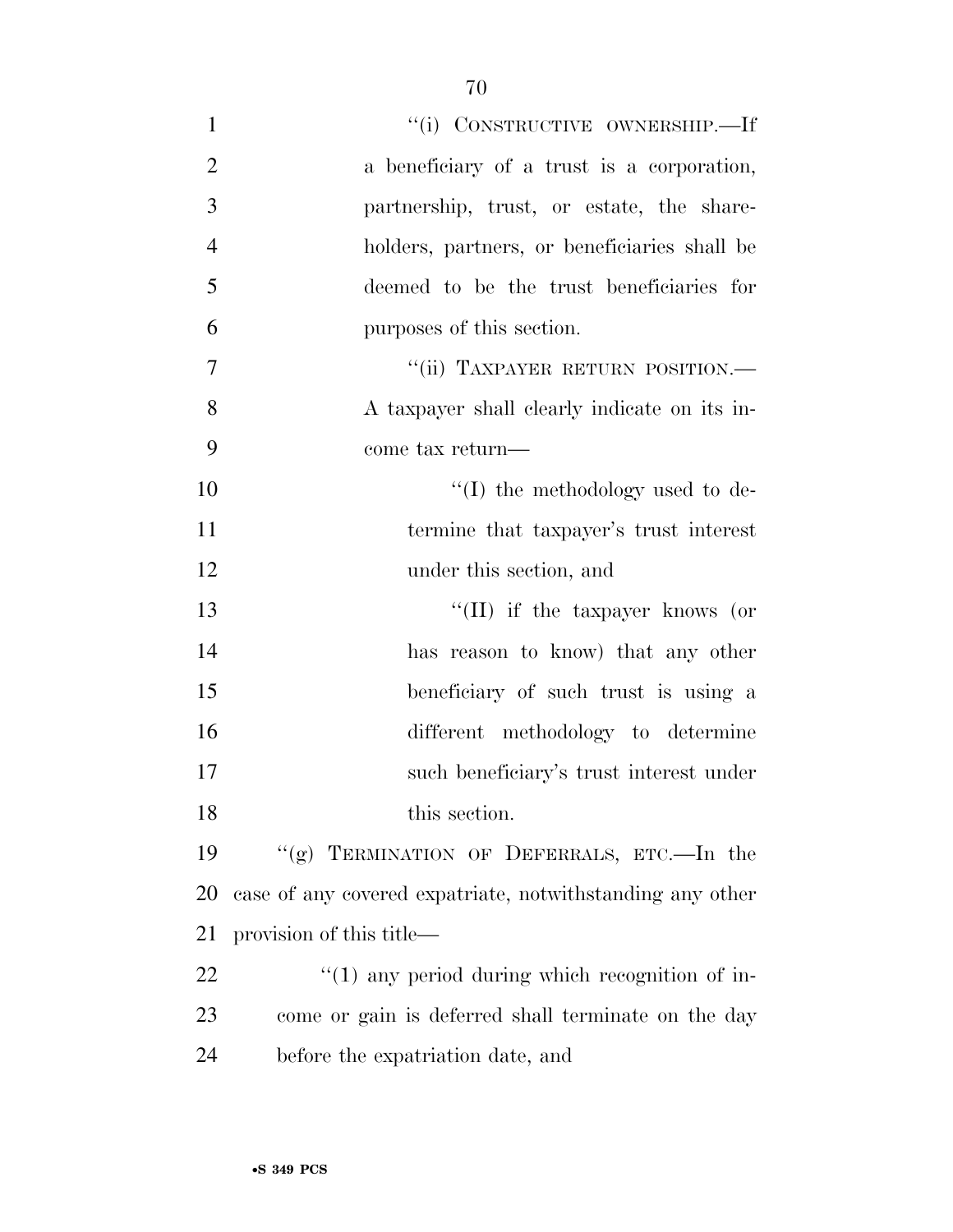$\frac{1}{2}$  any extension of time for payment of tax shall cease to apply on the day before the expatria- tion date and the unpaid portion of such tax shall be due and payable at the time and in the manner prescribed by the Secretary. 6 "(h) IMPOSITION OF TENTATIVE TAX.— 7 "(1) IN GENERAL.—If an individual is required to include any amount in gross income under sub- section (a) for any taxable year, there is hereby im- posed, immediately before the expatriation date, a tax in an amount equal to the amount of tax which would be imposed if the taxable year were a short taxable year ending on the expatriation date.  $\frac{1}{2}$  DUE DATE.—The due date for any tax im- posed by paragraph (1) shall be the 90th day after the expatriation date. 17 "(3) TREATMENT OF TAX.—Any tax paid under paragraph (1) shall be treated as a payment of the tax imposed by this chapter for the taxable year to which subsection (a) applies. 21 "(4) DEFERRAL OF TAX.—The provisions of subsection (b) shall apply to the tax imposed by this subsection to the extent attributable to gain includ-

ible in gross income by reason of this section.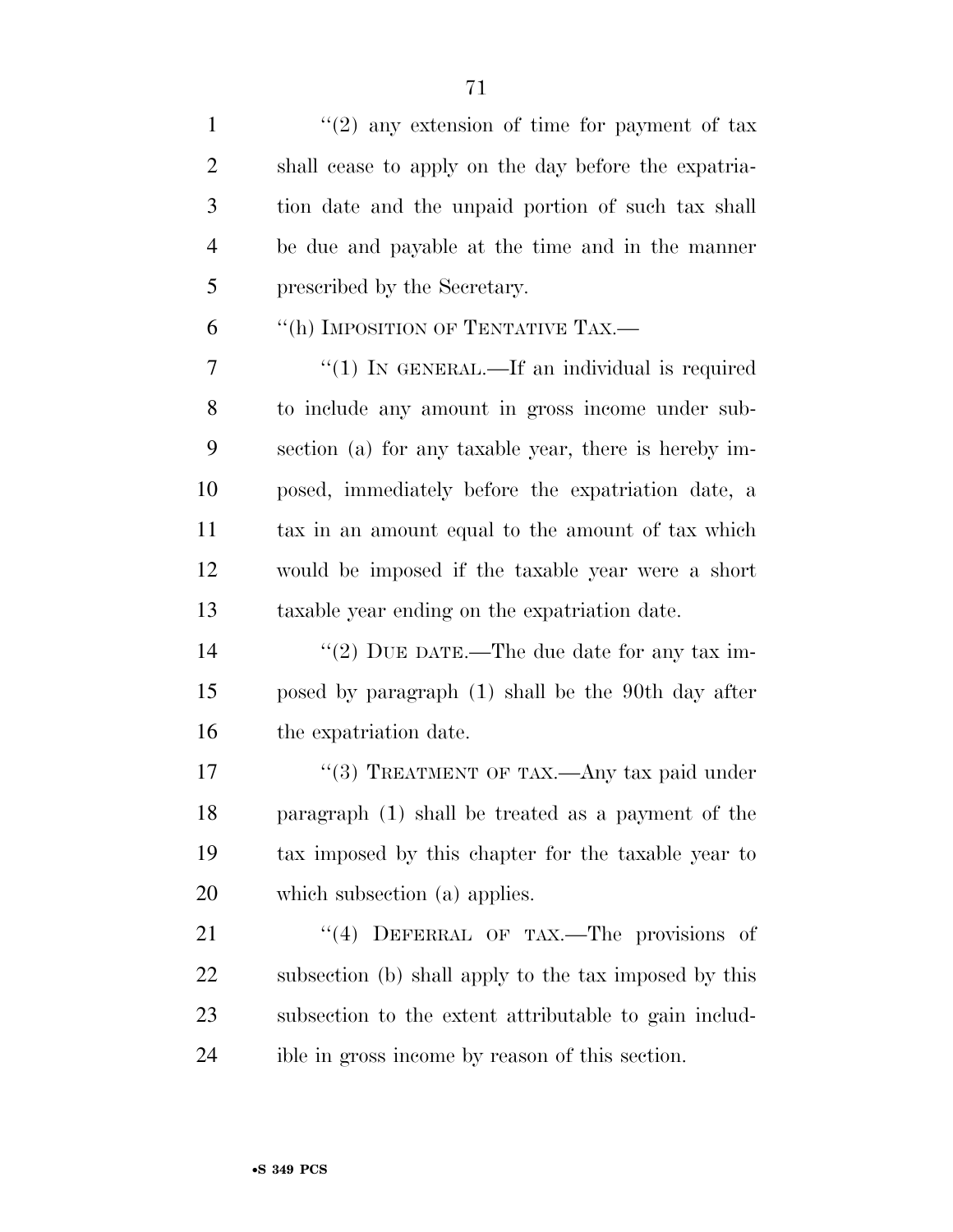''(i) SPECIAL LIENS FOR DEFERRED TAX AMOUNTS.—

"(1) IMPOSITION OF LIEN.—

 $''(A)$  In GENERAL.—If a covered expatriate makes an election under subsection (a)(4) or (b) which results in the deferral of any tax im- posed by reason of subsection (a), the deferred amount (including any interest, additional amount, addition to tax, assessable penalty, and costs attributable to the deferred amount) shall be a lien in favor of the United States on all property of the expatriate located in the United States (without regard to whether this section applies to the property).

15 "(B) DEFERRED AMOUNT.—For purposes of this subsection, the deferred amount is the amount of the increase in the covered expatri- ate's income tax which, but for the election under subsection (a)(4) or (b), would have oc- curred by reason of this section for the taxable year including the expatriation date.

22 "(2) PERIOD OF LIEN.—The lien imposed by this subsection shall arise on the expatriation date and continue until—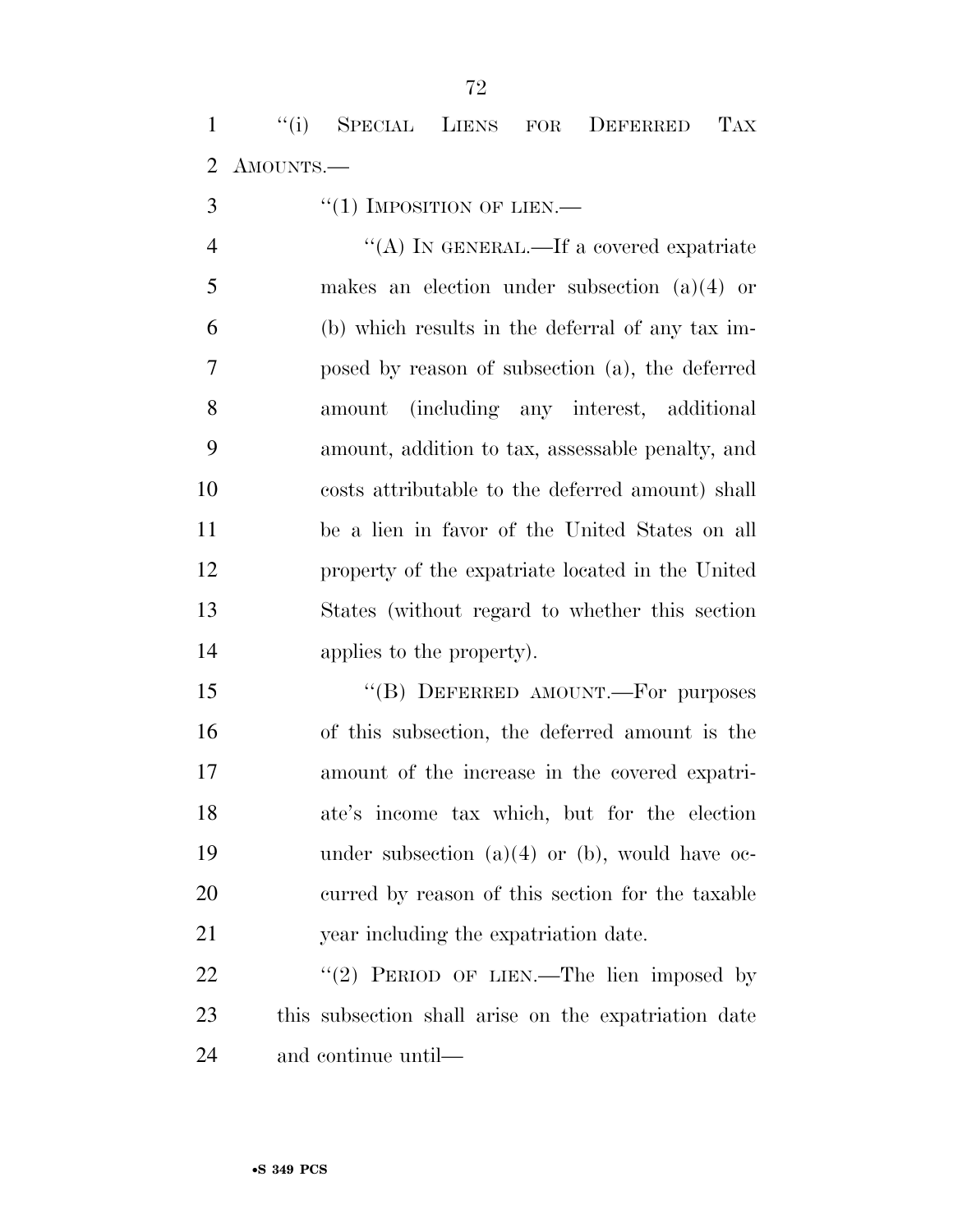| $\mathbf{1}$   | "(A) the liability for tax by reason of this             |
|----------------|----------------------------------------------------------|
| $\overline{2}$ | section is satisfied or has become unenforceable         |
| 3              | by reason of lapse of time, or                           |
| $\overline{4}$ | $\lq\lq$ ) it is established to the satisfaction of      |
| 5              | the Secretary that no further tax liability may          |
| 6              | arise by reason of this section.                         |
| 7              | "(3) CERTAIN RULES APPLY.—The rules set                  |
| 8              | forth in paragraphs $(1)$ , $(3)$ , and $(4)$ of section |
| 9              | $6324A(d)$ shall apply with respect to the lien im-      |
| 10             | posed by this subsection as if it were a lien imposed    |
| 11             | by section $6324A$ .                                     |
| 12             | "(j) REGULATIONS.—The Secretary shall prescribe          |
| 13             | such regulations as may be necessary or appropriate to   |
| 14             | carry out the purposes of this section.".                |
| 15             | (b) INCLUSION IN INCOME OF GIFTS AND BEQUESTS            |
| 16             | RECEIVED BY UNITED STATES CITIZENS AND RESIDENTS         |
| 17             | FROM EXPATRIATES.—Section 102 (relating to gifts, etc.   |
|                | 18 not included in gross income) is amended by adding at |
| 19             | the end the following new subsection:                    |
| 20             | "(d) GIFTS AND INHERITANCES FROM COVERED EX-             |
| 21             | PATRIATES.                                               |
| 22             | "(1) TREATMENT OF GIFTS AND INHERIT-                     |
| 23             | ANCES.                                                   |
| 24             | "(A) IN GENERAL.—Subsection (a) shall                    |
| 25             | not exclude from gross income the value of any           |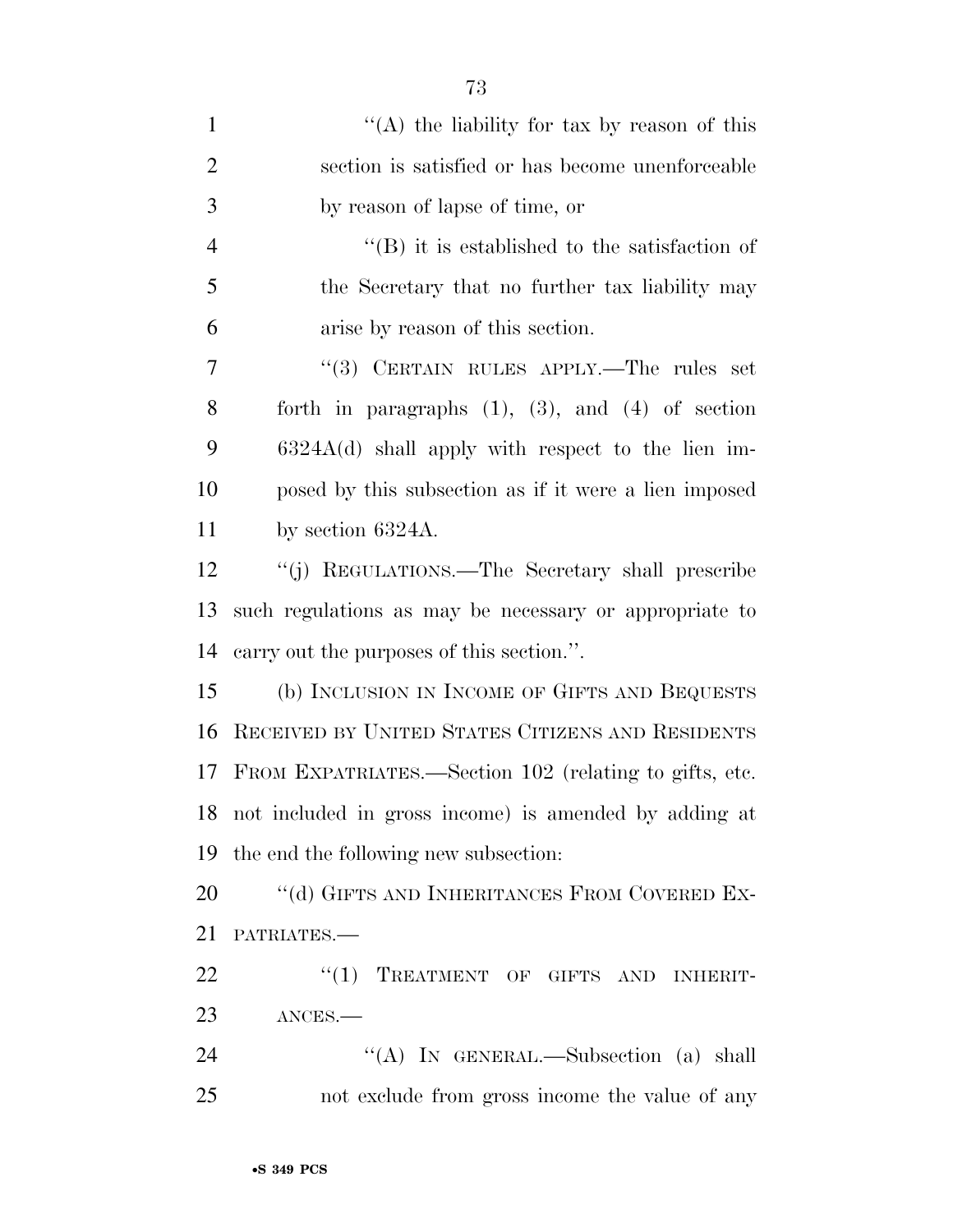| $\mathbf{1}$   | property acquired by gift, bequest, devise, or in-     |
|----------------|--------------------------------------------------------|
| $\overline{2}$ | heritance from a covered expatriate after the          |
| 3              | expatriation date.                                     |
| $\overline{4}$ | "(B) DETERMINATION OF BASIS.-Not-                      |
| 5              | withstanding sections $1015$ or $1022$ , the basis     |
| 6              | of any property described in subparagraph (A)          |
| 7              | in the hands of the donee or the person acquir-        |
| 8              | ing such property from the decedent shall be           |
| 9              | equal to the fair market value of the property         |
| 10             | at the time of the gift, bequest, devise, or inher-    |
| 11             | <i>itance.</i>                                         |
| 12             | "(2) EXCEPTIONS FOR TRANSFERS OTHERWISE                |
| 13             | SUBJECT TO ESTATE OR GIFT TAX.— $\text{Paragraph}$ (1) |
| 14             | shall not apply to any property if either—             |
| 15             | "(A) the gift, bequest, devise, or inherit-            |
| 16             | ance is—                                               |
| 17             | "(i) shown on a timely filed return of                 |
| 18             | tax imposed by chapter 12 as a taxable gift            |
| 19             | by the covered expatriate, or                          |
| 20             | "(ii) included in the gross estate of                  |
| 21             | the covered expatriate for purposes of                 |
| 22             | chapter 11 and shown on a timely filed re-             |
| 23             | turn of tax imposed by chapter 11 of the               |
| 24             | estate of the covered expatriate, or                   |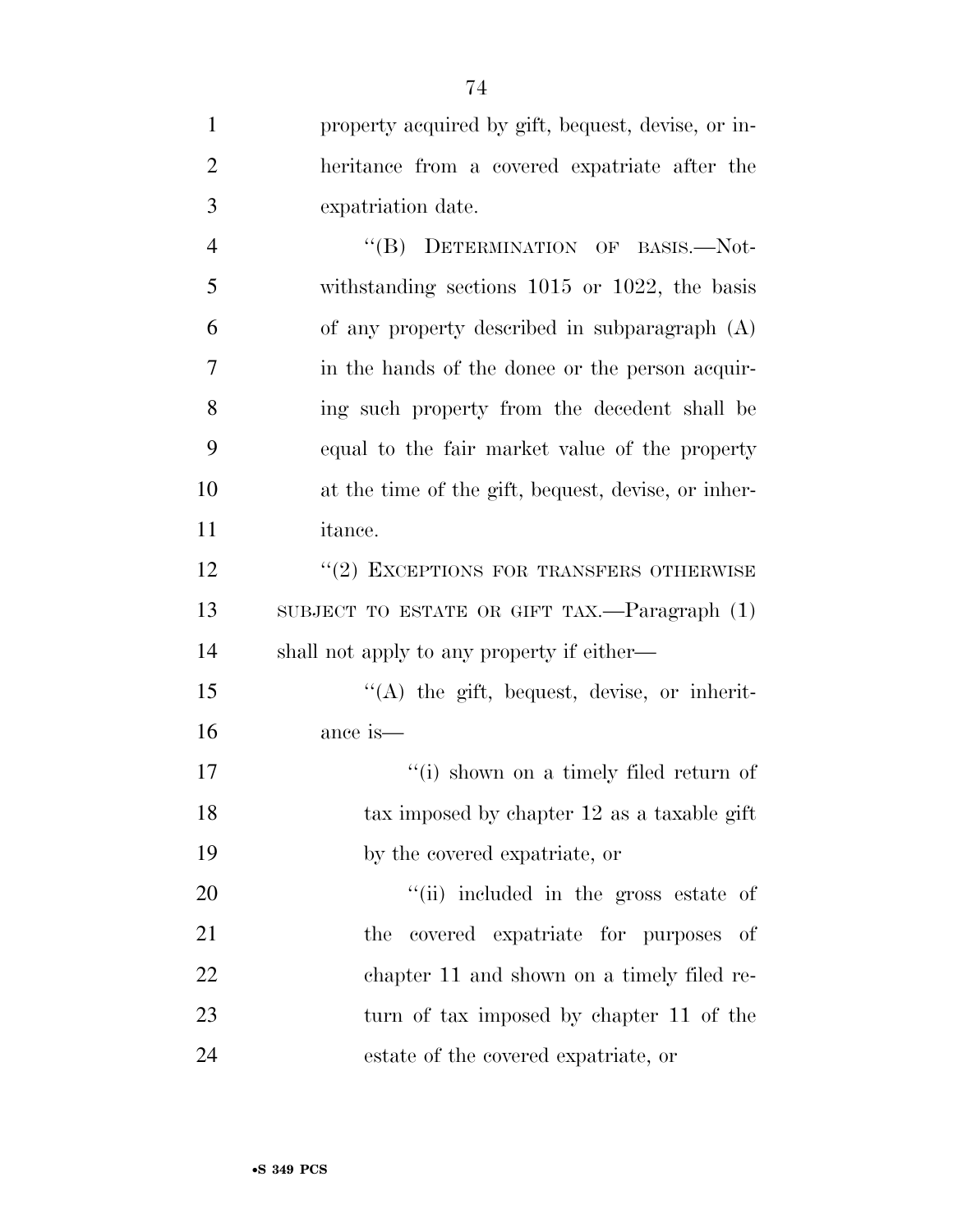| $\mathbf{1}$   | "(B) no such return was timely filed but                                    |
|----------------|-----------------------------------------------------------------------------|
| $\overline{2}$ | no such return would have been required to be                               |
| 3              | filed even if the covered expatriate were a cit-                            |
| $\overline{4}$ | izen or long-term resident of the United States.                            |
| 5              | "(3) DEFINITIONS.—For purposes of this sub-                                 |
| 6              | section, any term used in this subsection which is                          |
| 7              | also used in section 877A shall have the same mean-                         |
| 8              | ing as when used in section 877A.".                                         |
| 9              | DEFINITION OF TERMINATION OF<br>$\left( \mathrm{e}\right)$<br><b>UNITED</b> |
| 10             | STATES CITIZENSHIP. Section $7701(a)$ is amended by                         |
| 11             | adding at the end the following new paragraph.                              |
| 12             | "(50) TERMINATION OF UNITED STATES CITI-                                    |
| 13             | ZENSHIP.-                                                                   |
| 14             | "(A) IN GENERAL.—An individual shall                                        |
| 15             | not cease to be treated as a United States cit-                             |
| 16             | izen before the date on which the individual's                              |
| 17             | citizenship is treated as relinquished under sec-                           |
| 18             | tion $877A(e)(3)$ .                                                         |
| 19             | "(B) DUAL CITIZENS.—Under regulations                                       |
| <b>20</b>      | prescribed by the Secretary, subparagraph (A)                               |
| 21             | shall not apply to an individual who became at                              |
| 22             | birth a citizen of the United States and a cit-                             |
| 23             | izen of another country.".                                                  |
| 24             | INELIGIBILITY FOR VISA OR ADMISSION<br>(d)<br>TO                            |
| 25             | UNITED STATES.-                                                             |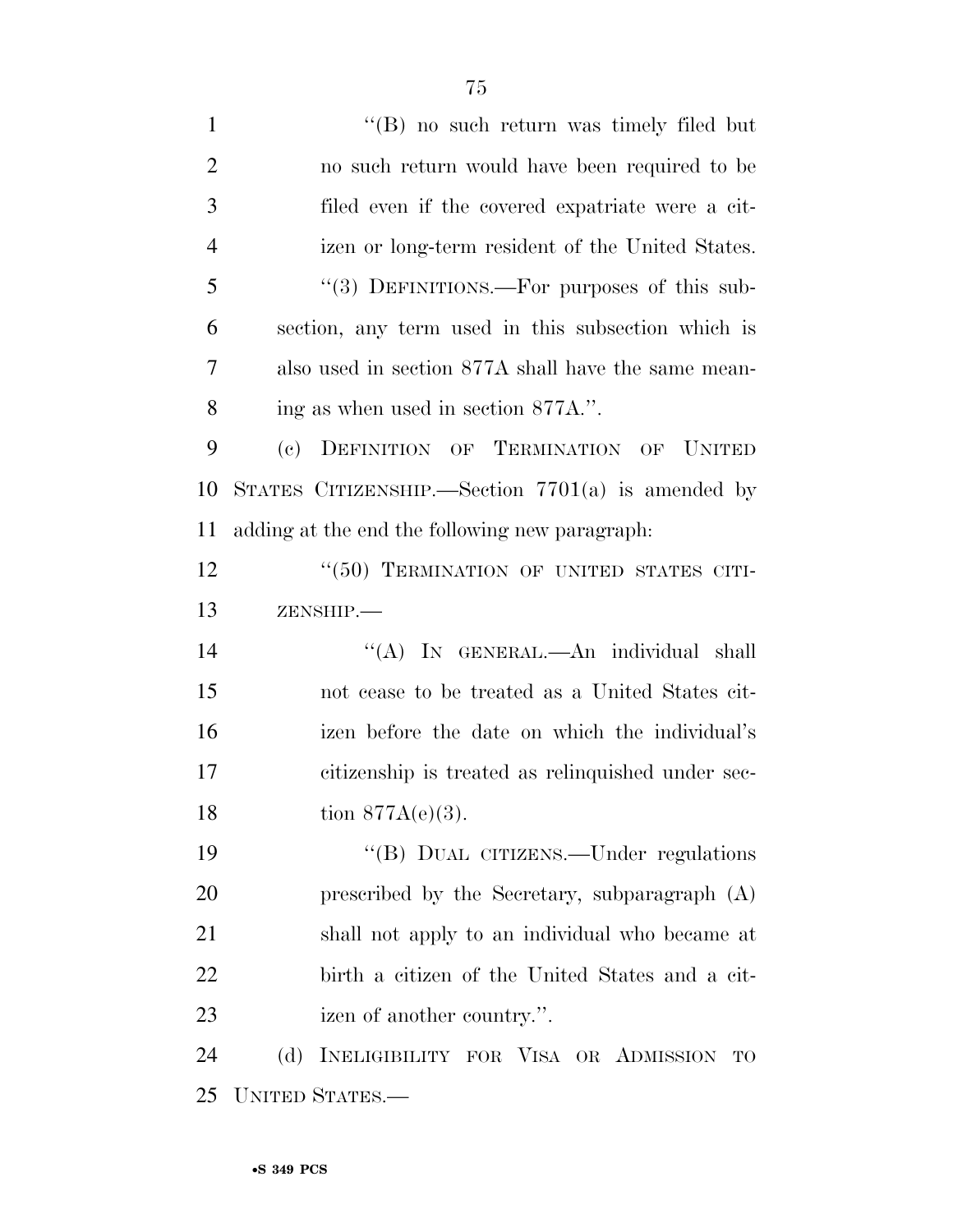1 (1) IN GENERAL.—Section  $212(a)(10)(E)$  of the Immigration and Nationality Act (8 U.S.C. 3 1182(a)(10)(E)) is amended to read as follows:

4 "(E) FORMER CITIZENS NOT IN COMPLI- ANCE WITH EXPATRIATION REVENUE PROVI- SIONS.—Any alien who is a former citizen of the United States who relinquishes United States citizenship (within the meaning of sec- tion 877A(e)(3) of the Internal Revenue Code of 1986) and who is not in compliance with sec- tion 877A of such Code (relating to expatria-12 tion) is inadmissible.".

13 (2) AVAILABILITY OF INFORMATION.—

 (A) IN GENERAL.—Section 6103(l) (relat- ing to disclosure of returns and return informa-16 tion for purposes other than tax administration) is amended by adding at the end the following new paragraph:

19 "(21) DISCLOSURE TO DENY VISA OR ADMIS- SION TO CERTAIN EXPATRIATES.—Upon written re- quest of the Attorney General or the Attorney Gen- eral's delegate, the Secretary shall disclose whether an individual is in compliance with section 877A (and if not in compliance, any items of noncompli-ance) to officers and employees of the Federal agen-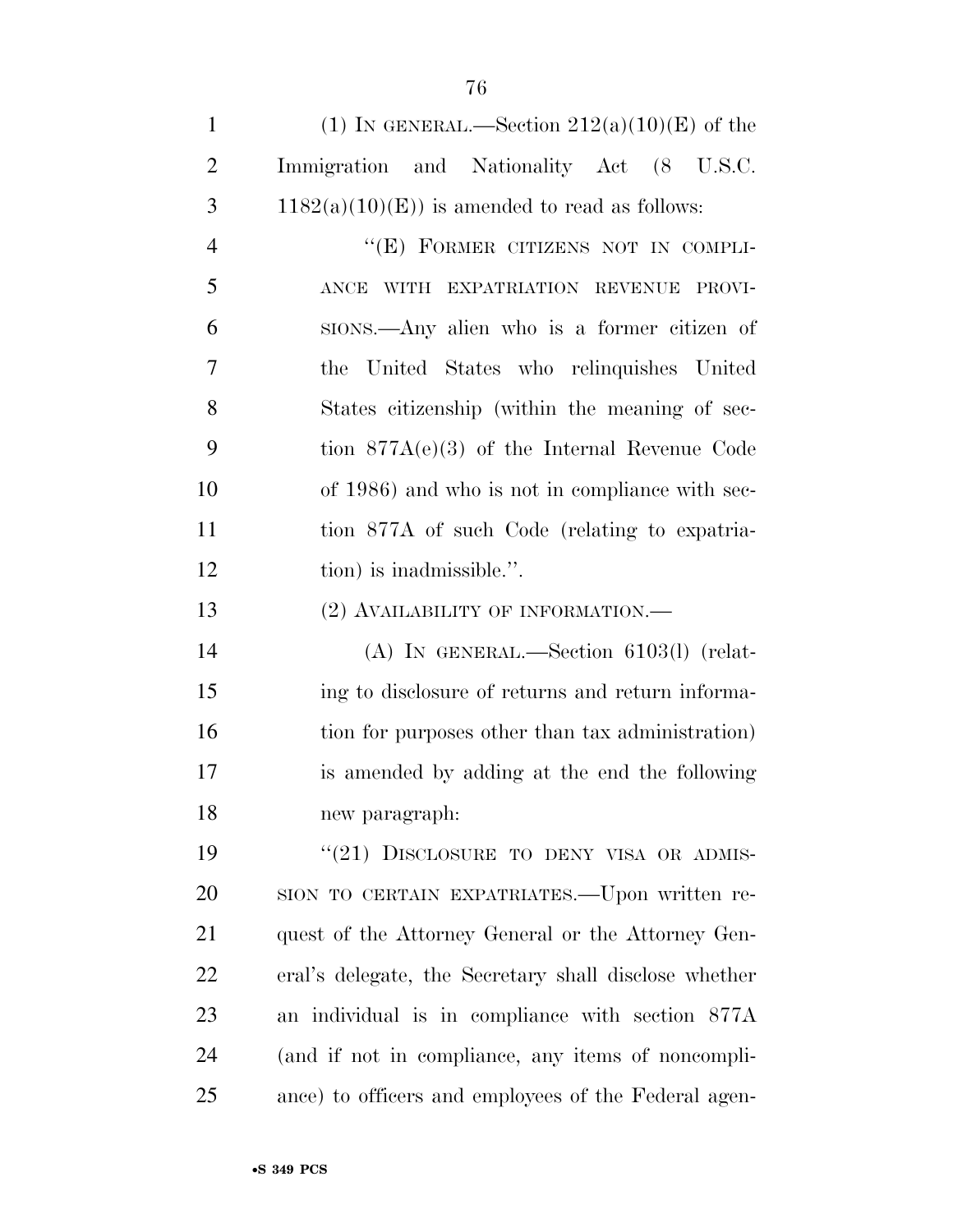| $\mathbf{1}$   | responsible<br>for administering<br>section<br>cy               |
|----------------|-----------------------------------------------------------------|
| $\overline{2}$ | $212(a)(10)(E)$ of the Immigration and Nationality              |
| 3              | Act solely for the purpose of, and to the extent nec-           |
| $\overline{4}$ | essary in, administering such<br>section                        |
| 5              | $212(a)(10)(E)$ .".                                             |
| 6              | (B) SAFEGUARDS.—Section $6103(p)(4)$                            |
| $\overline{7}$ | (relating to safeguards) is amended by striking                 |
| 8              | "or $(20)$ " each place it appears and inserting                |
| 9              | " $(20)$ , or $(21)$ ".                                         |
| 10             | (3)<br>EFFECTIVE DATES.—The amendments                          |
| 11             | made by this subsection shall apply to individuals              |
| 12             | who relinquish United States citizenship on or after            |
| 13             | the date of the enactment of this Act.                          |
| 14             | (e) CONFORMING AMENDMENTS.—                                     |
| 15             | $(1)$ Section 877 is amended by adding at the                   |
| 16             | end the following new subsection:                               |
| 17             | "(h) APPLICATION.—This section shall not apply to               |
|                | 18 an expatriate (as defined in section $877A(e)$ ) whose expa- |
| 19             | triation date (as so defined) occurs on or after the date       |
| 20             | of the enactment of this subsection.".                          |
| 21             | $(2)$ Section 2107 is amended by adding at the                  |
| 22             | end the following new subsection:                               |
| 23             | "(f) APPLICATION.—This section shall not apply to               |
| 24             | any expatriate subject to section 877A.".                       |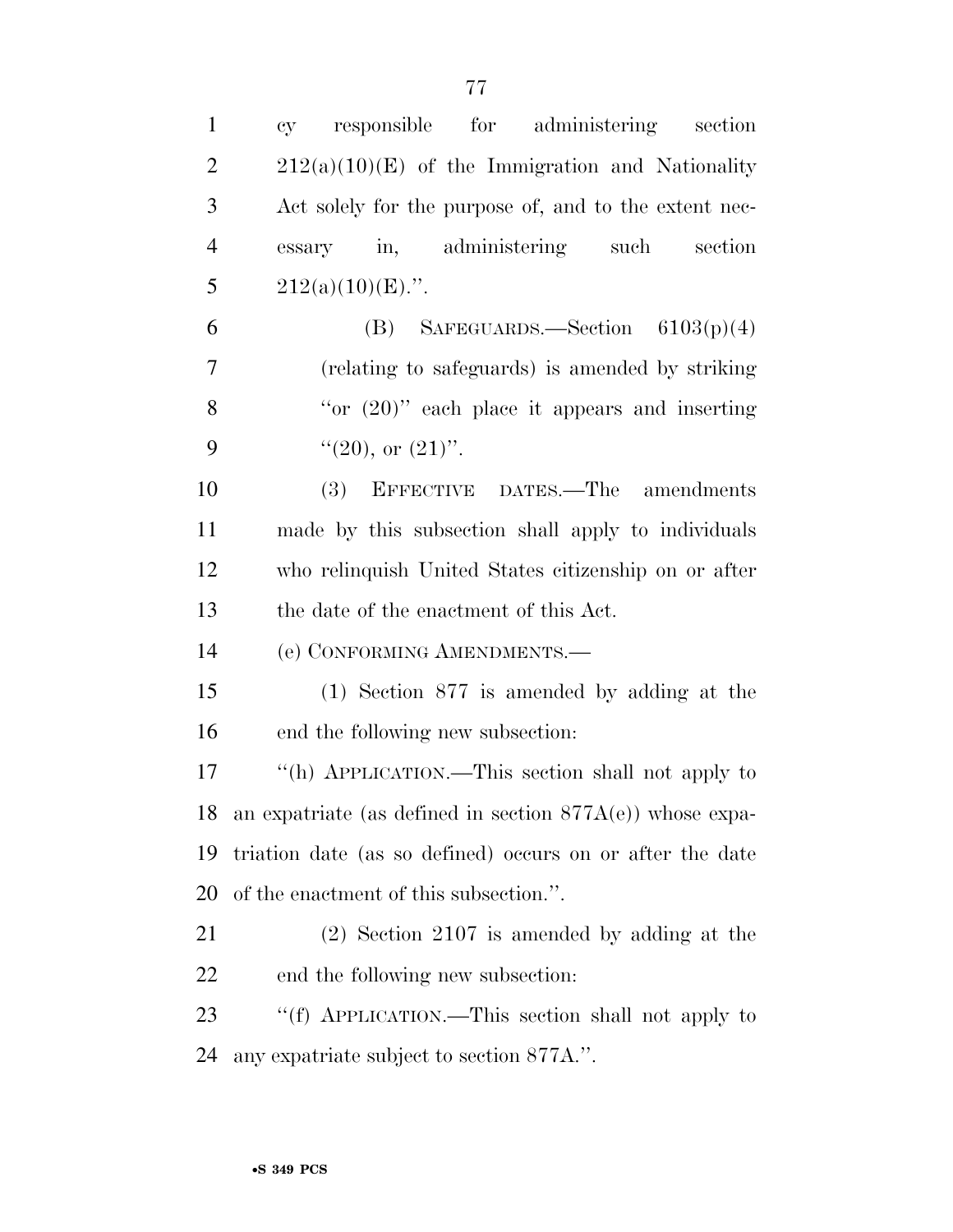| $\mathbf{1}$   | (3) Section $2501(a)(3)$ is amended by adding at           |
|----------------|------------------------------------------------------------|
| $\overline{2}$ | the end the following new subparagraph.                    |
| 3              | "(C) APPLICATION.—This paragraph shall                     |
| $\overline{4}$ | not apply to any expatriate subject to section             |
| 5              | 877A.".                                                    |
| 6              | $(4)$ Section 6039G(a) is amended by inserting             |
| 7              | "or $877A$ " after "section $877(b)$ ".                    |
| 8              | $(5)$ The second sentence of section 6039G(d) is           |
| 9              | amended by inserting "or who relinquishes United           |
| 10             | States citizenship (within the meaning of section          |
| 11             | $877A(e)(3)$ " after "section $877(a)$ ".                  |
| 12             | (f) CLERICAL AMENDMENT.—The table of sections              |
| 13             | for subpart A of part II of subchapter N of chapter $1$    |
| 14             | is amended by inserting after the item relating to section |
|                | 15 877 the following new item:                             |
|                | "Sec. 877A. Tax responsibilities of expatriation.".        |
| 16             | $(g)$ EFFECTIVE DATE.—                                     |
| 17             | (1) IN GENERAL.—Except as provided in this                 |
| 18             | subsection, the amendments made by this section            |
| 19             | shall apply to expatriates (within the meaning of          |
| 20             | section 877A(e) of the Internal Revenue Code of            |
| 21             | 1986, as added by this section) whose expatriation         |
| 22             | date (as so defined) occurs on or after the date of        |
| 23             | the enactment of this Act.                                 |
| 24             | (2) GIFTS AND BEQUESTS.—Section $102(d)$ of                |
| 25             | the Internal Revenue Code of 1986 (as added by             |
|                |                                                            |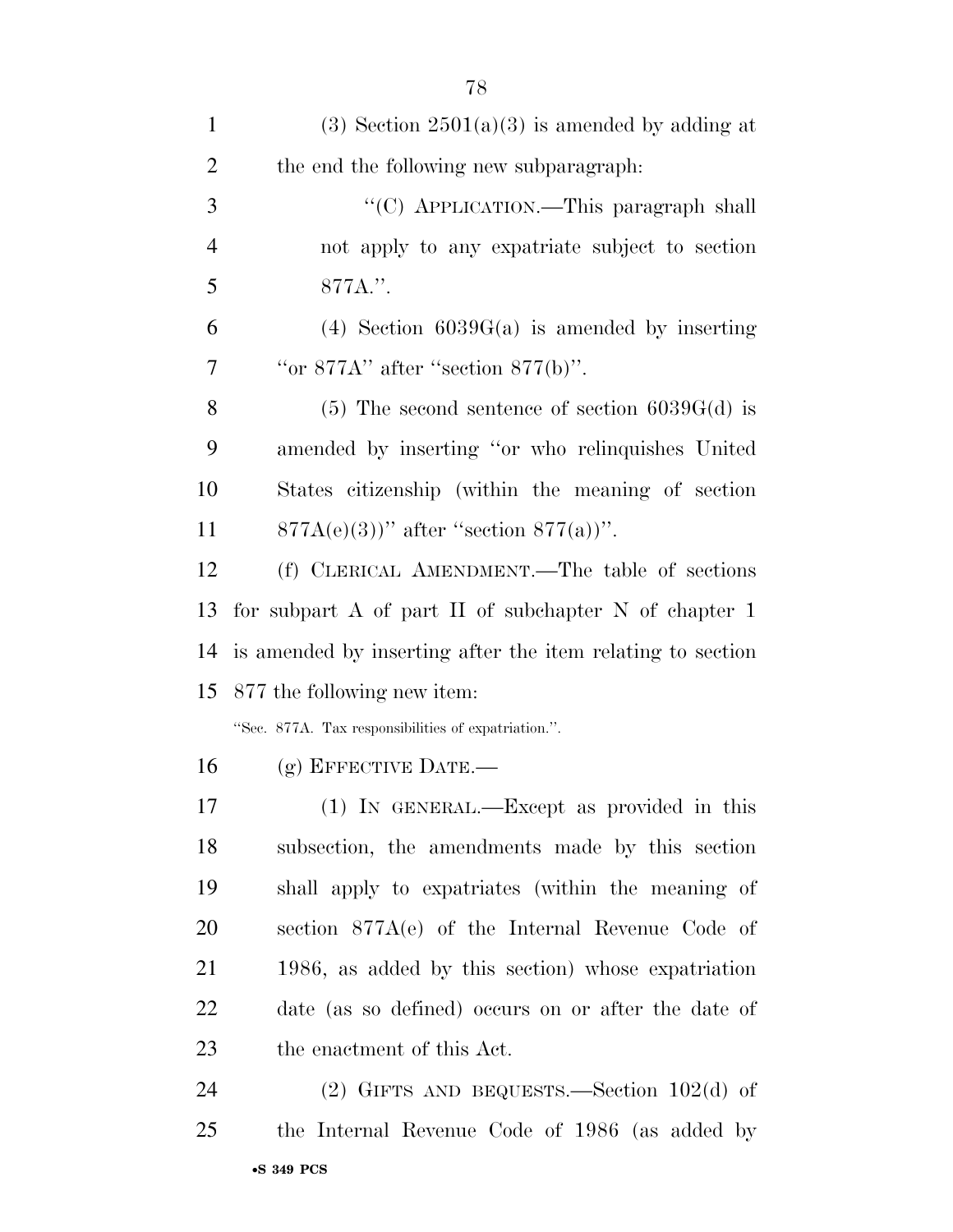| $\mathbf{1}$   | subsection (b)) shall apply to gifts and bequests re-    |
|----------------|----------------------------------------------------------|
| $\overline{2}$ | ceived on or after the date of the enactment of this     |
| 3              | Act, from an individual or the estate of an individual   |
| $\overline{4}$ | whose expatriation date (as so defined) occurs after     |
| 5              | such date.                                               |
| 6              | (3) DUE DATE FOR TENTATIVE TAX.—The due                  |
| 7              | date under section $877A(h)(2)$ of the Internal Rev-     |
| 8              | enue Code of 1986, as added by this section, shall       |
| 9              | in no event occur before the 90th day after the date     |
| 10             | of the enactment of this Act.                            |
| 11             | SEC. 206. LIMITATION ON ANNUAL AMOUNTS WHICH MAY         |
| 12             | BE DEFERRED UNDER NONQUALIFIED DE-                       |
|                |                                                          |
| 13             | FERRED COMPENSATION ARRANGEMENTS.                        |
| 14             | (a) IN GENERAL.—Section $409A(a)$ of the Internal        |
| 15             | Revenue Code of 1986 (relating to inclusion of gross in- |
| 16             | come under nonqualified deferred compensation plans) is  |
| 17             | amended—                                                 |
| 18             | (1) by striking "and $(4)$ " in subclause (I) of         |
| 19             | paragraph $(1)(A)(i)$ and inserting "(4), and $(5)$ ",   |
| 20             | and                                                      |
| 21             | $(2)$ by adding at the end the following new             |
| 22             | paragraph:                                               |
| 23             | "(5) ANNUAL LIMITATION ON AGGREGATE DE-                  |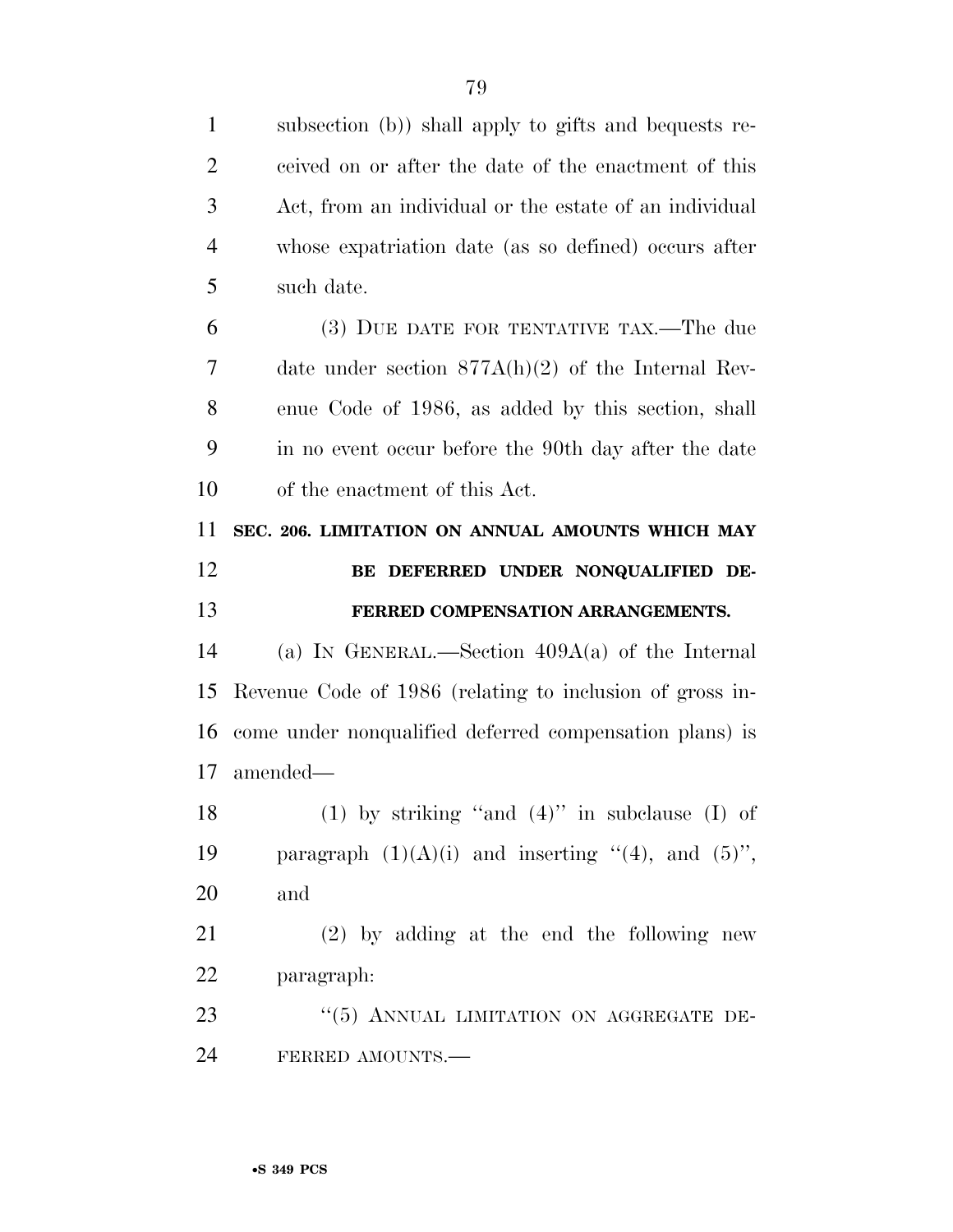1 ''(A) LIMITATION.—The requirements of this paragraph are met if the plan provides that the aggregate amount of compensation which is deferred for any taxable year with respect to a participant under the plan may not exceed the applicable dollar amount for the taxable year. 7 "(B) INCLUSION OF FUTURE EARNINGS.— If an amount is includible under paragraph (1) in the gross income of a participant for any taxable year by reason of any failure to meet the requirements of this paragraph, any income (whether actual or notional) for any subsequent taxable year shall be included in gross income 14 under paragraph  $(1)(A)$  in such subsequent tax- able year to the extent such income—  $\frac{1}{10}$  is attributable to compensation (or income attributable to such compensa- tion) required to be included in gross in- come by reason of such failure (including by reason of this subparagraph), and  $\frac{1}{1}$   $\frac{1}{1}$  is not subject to a substantial risk of forfeiture and has not been pre-23 viously included in gross income.

24 "<sup>"</sup>(C) AGGREGATION RULE.—For purposes of this paragraph, all nonqualified deferred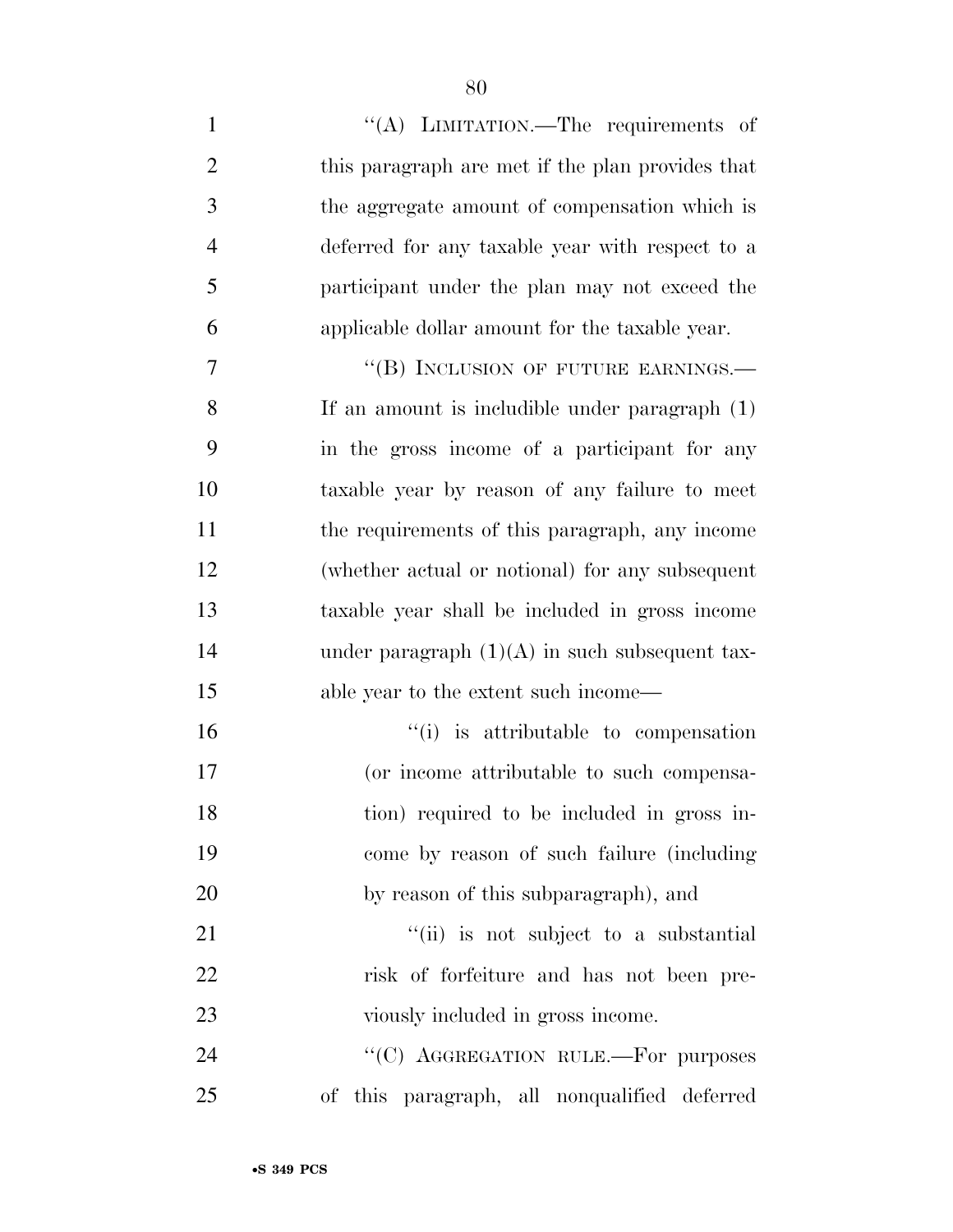| $\mathbf{1}$   | compensation plans maintained by all employers            |
|----------------|-----------------------------------------------------------|
| $\overline{2}$ | treated as a single employer under subsection             |
| 3              | $(d)(6)$ shall be treated as 1 plan.                      |
| $\overline{4}$ | $\lq\lq\lq\lq\lq\lq\lq\lq\lq\lq\lq\lq$ DOLLAR AMOUNT.—For |
| 5              | purposes of this paragraph—                               |
| 6              | "(i) IN GENERAL.—The term 'applica-                       |
| $\overline{7}$ | ble dollar amount' means, with respect to                 |
| 8              | any participant, the lesser of—                           |
| 9              | $\lq\lq$ (I) the average annual com-                      |
| 10             | pensation which was payable during                        |
| 11             | the base period to the participant by                     |
| 12             | the employer maintaining the non-                         |
| 13             | qualified deferred compensation plan                      |
| 14             | (or any predecessor of the employer)                      |
| 15             | and which was includible in the par-                      |
| 16             | ticipant's gross income for taxable                       |
| 17             | years in the base period, or                              |
| 18             | $\lq(II) \; \$1,000,000.$                                 |
| 19             | "(ii) BASE PERIOD.—                                       |
| 20             | $\lq\lq$ (I) IN GENERAL.—The term                         |
| 21             | base period' means, with respect to                       |
| 22             | any computation year, the 5-taxable                       |
| 23             | year period ending with the taxable                       |
| 24             | year preceding the computation year.                      |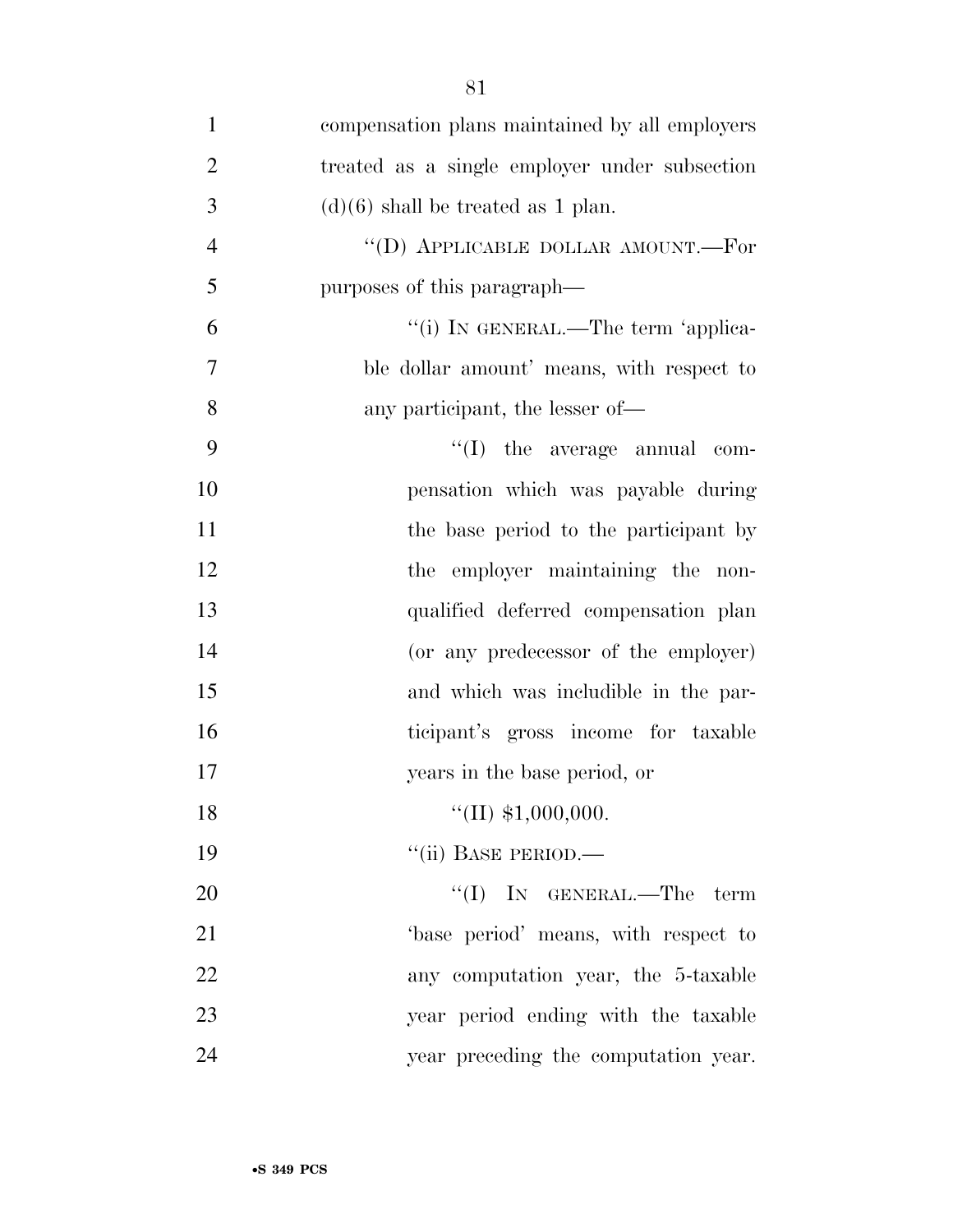| $\mathbf{1}$   | "(II) ELECTIONS MADE BEFORE              |
|----------------|------------------------------------------|
| $\overline{2}$ | COMPUTATION YEAR.—If, before the         |
| 3              | beginning of the computation year, an    |
| $\overline{4}$ | election described in paragraph $(4)(B)$ |
| 5              | is made by the participant to have       |
| 6              | compensation for services performed      |
| 7              | in the computation year deferred         |
| 8              | under a nonqualified deferred com-       |
| 9              | pensation plan, the base period shall    |
| 10             | be the 5-taxable year period ending      |
| 11             | with the taxable year preceding the      |
| 12             | taxable year in which the election is    |
| 13             | made.                                    |
| 14             | "(III) COMPUTATION YEAR.—For             |
| 15             | purposes of this clause, the term        |
| 16             | 'computation year' means any taxable     |
| 17             | year of the participant for which the    |
| 18             | limitation under subparagraph (A) is     |
| 19             | being determined.                        |
| 20             | "(IV) SPECIAL RULE FOR EM-               |
| 21             | PLOYEES OF LESS THAN 5 YEARS.—If         |
| 22             | a participant did not perform services   |
| 23             | for the employer maintaining the non-    |
| 24             | qualified deferred compensation plan     |
| 25             | (or any predecessor of the employer)     |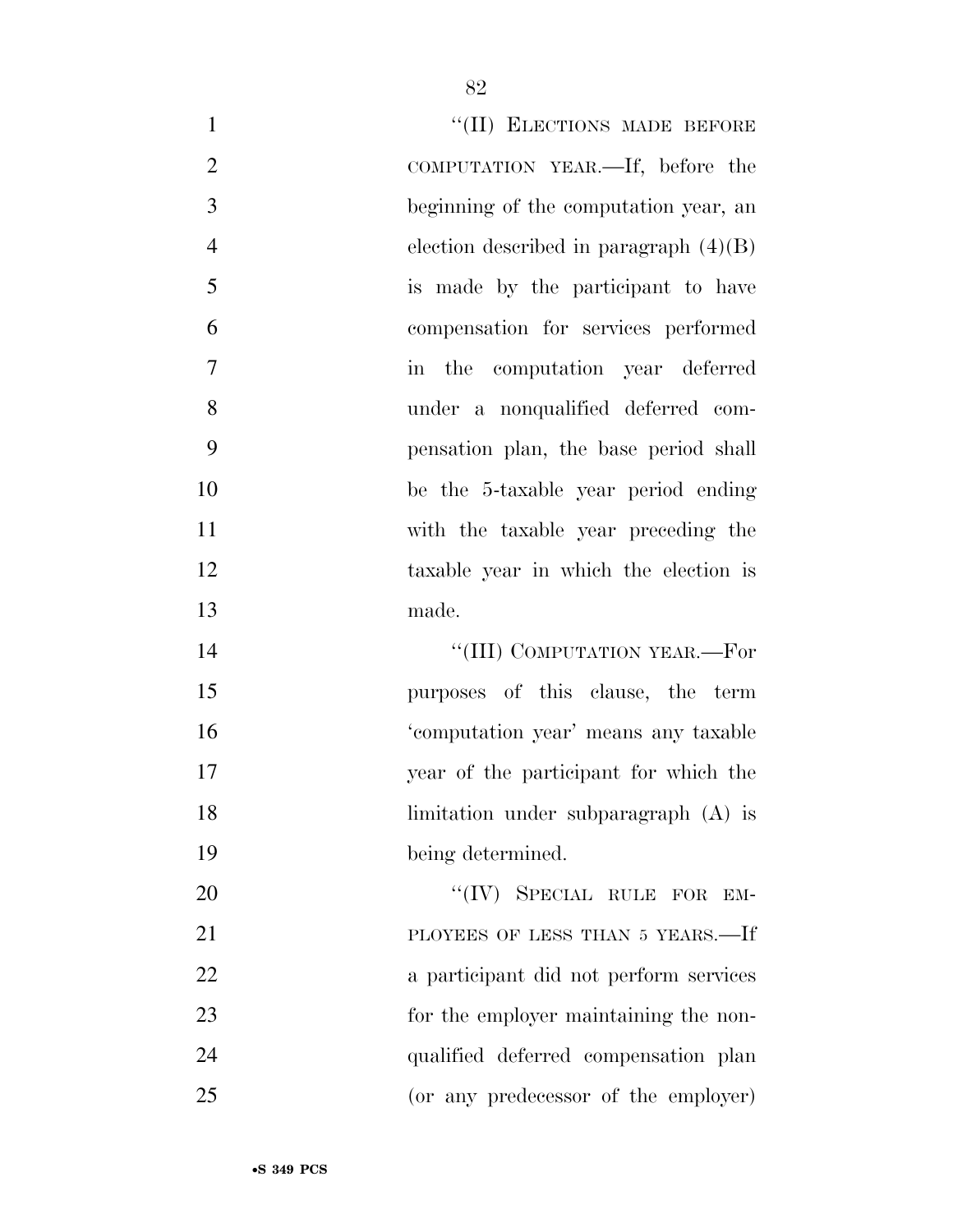| $\mathbf{1}$   | during the entire 5-taxable year pe-                  |
|----------------|-------------------------------------------------------|
| $\overline{2}$ | riod referred to in subparagraph $(A)$                |
| 3              | or $(B)$ , only the portion of such period            |
| $\overline{4}$ | during which the participant per-                     |
| 5              | formed such services shall be taken                   |
| 6              | into account.".                                       |
| 7              | (b) EFFECTIVE DATE.-                                  |
| 8              | (1) IN GENERAL.—The amendments made by                |
| 9              | this section shall apply to taxable years beginning   |
| 10             | after December 31, 2006, except that—                 |
| 11             | (A) the amendments shall only apply to                |
| 12             | amounts deferred after December 31, 2006              |
| 13             | (and to earnings on such amounts), and                |
| 14             | (B) taxable years beginning on or before              |
| 15             | December 31, 2006, shall be taken into account        |
| 16             | in determining the average annual compensa-           |
| 17             | tion of a participant during any base period for      |
| 18             | purposes of section $409A(a)(5)(D)$ of the Inter-     |
| 19             | nal Revenue Code of 1986 (as added by such            |
| 20             | amendments).                                          |
| 21             | (2) GUIDANCE RELATING TO CERTAIN EXISTING             |
| 22             | ARRANGEMENTS.—Not later than 60 days after the        |
| 23             | date of the enactment of this Act, the Secretary of   |
| 24             | the Treasury shall issue guidance providing a limited |
| 25             | period during which a nonqualified deferred com-      |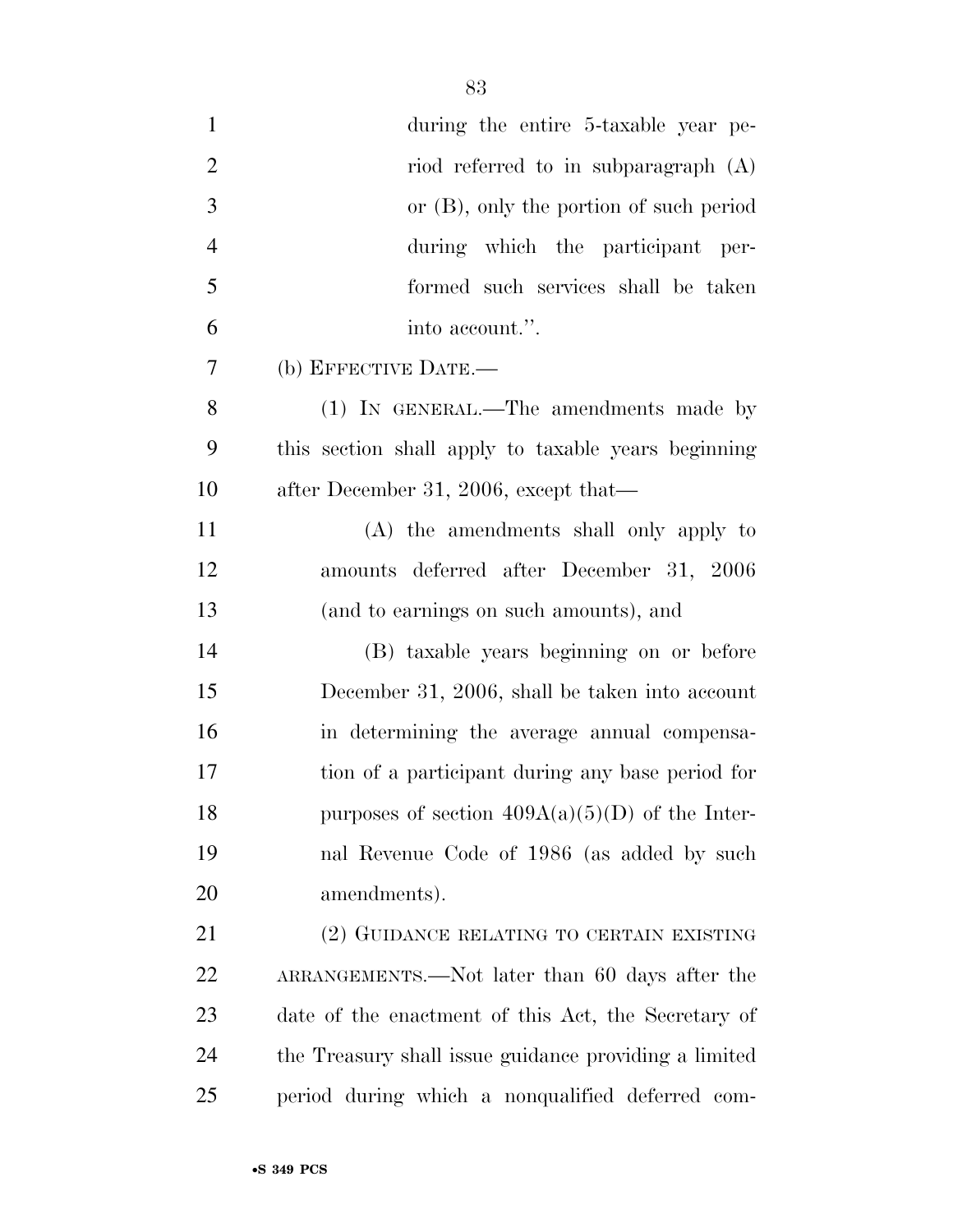pensation plan adopted before December 31, 2006, may, without violating the requirements of section 409A(a) of such Code, be amended—

 (A) to provide that a participant may, no 5 later than December 31, 2007, cancel or modify an outstanding deferral election with regard to all or a portion of amounts deferred after De- cember 31, 2006, to the extent necessary for the plan to meet the requirements of section  $409A(a)(5)$  of such Code (as added by the amendments made by this section), but only if amounts subject to the cancellation or modifica- tion are, to the extent not previously included in gross income, includible in income of the par- ticipant when no longer subject to substantial risk of forfeiture, and

 (B) to conform to the requirements of sec-18 tion  $409A(a)(5)$  of such Code (as added by the amendments made by this section) with regard to amounts deferred after December 31, 2006. **SEC. 207. INCREASE IN CRIMINAL MONETARY PENALTY LIMITATION FOR THE UNDERPAYMENT OR OVERPAYMENT OF TAX DUE TO FRAUD.** 

 (a) IN GENERAL.—Section 7206 (relating to fraud and false statements) is amended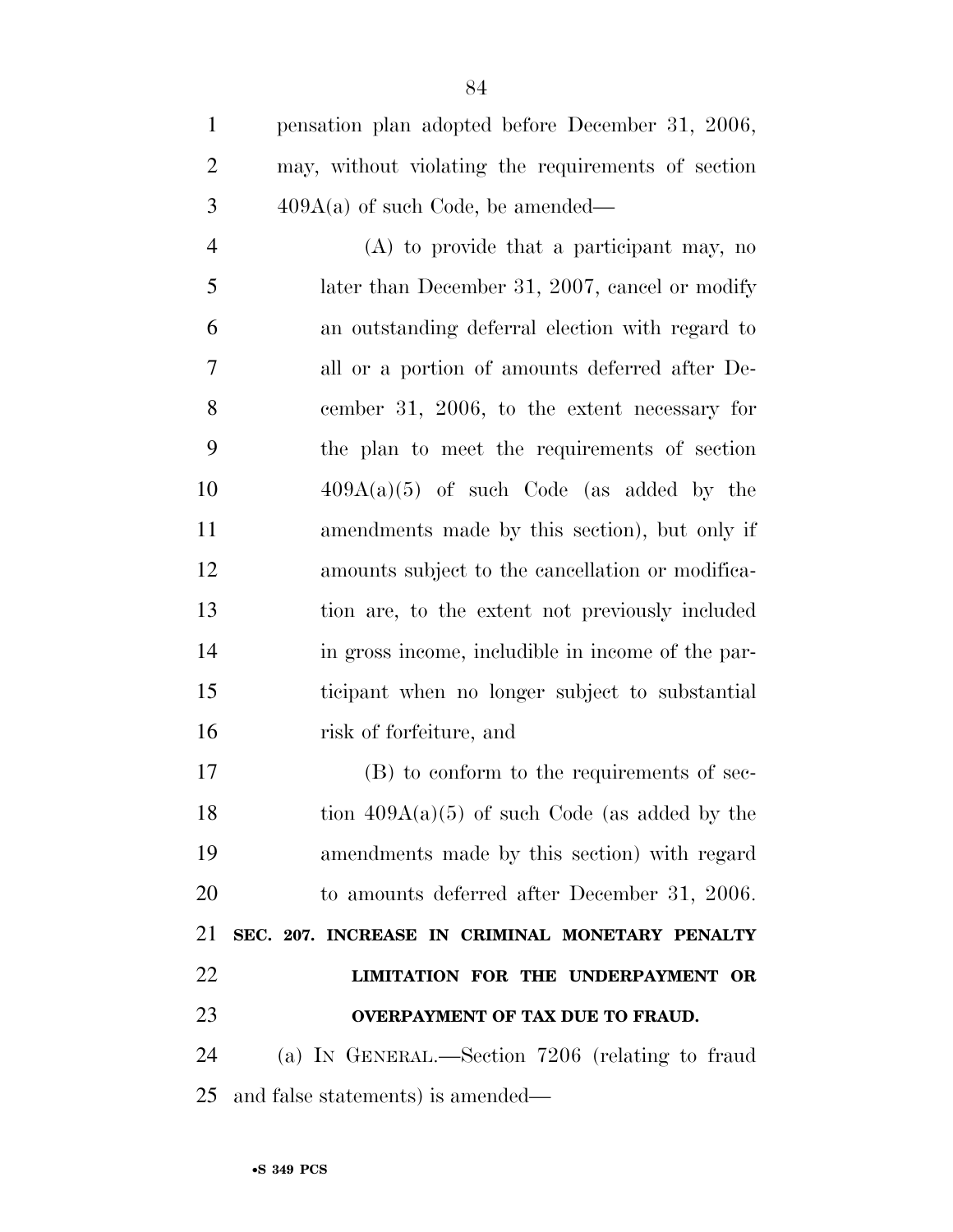(1) by striking ''Any person who—'' and insert-2 ing  $(4)$  In GENERAL.—", and

 (2) by adding at the end the following new sub-section:

 ''(b) INCREASE IN MONETARY LIMITATION FOR UN- DERPAYMENT OR OVERPAYMENT OF TAX DUE TO FRAUD.—If any portion of any underpayment (as defined in section 6664(a)) or overpayment (as defined in section 6401(a)) of tax required to be shown on a return is attrib- utable to fraudulent action described in subsection (a), the applicable dollar amount under subsection (a) shall in no event be less than an amount equal to such portion. A rule similar to the rule under section 6663(b) shall apply for purposes of determining the portion so attributable.''.

(b) INCREASE IN PENALTIES.—

16 (1) ATTEMPT TO EVADE OR DEFEAT TAX.— Section 7201 is amended—

18 (A) by striking "\$100,000" and inserting 19 "\$500,000",

 (B) by striking ''\$500,000'' and inserting 21 "\$1,000,000", and

 (C) by striking ''5 years'' and inserting ''10 years''.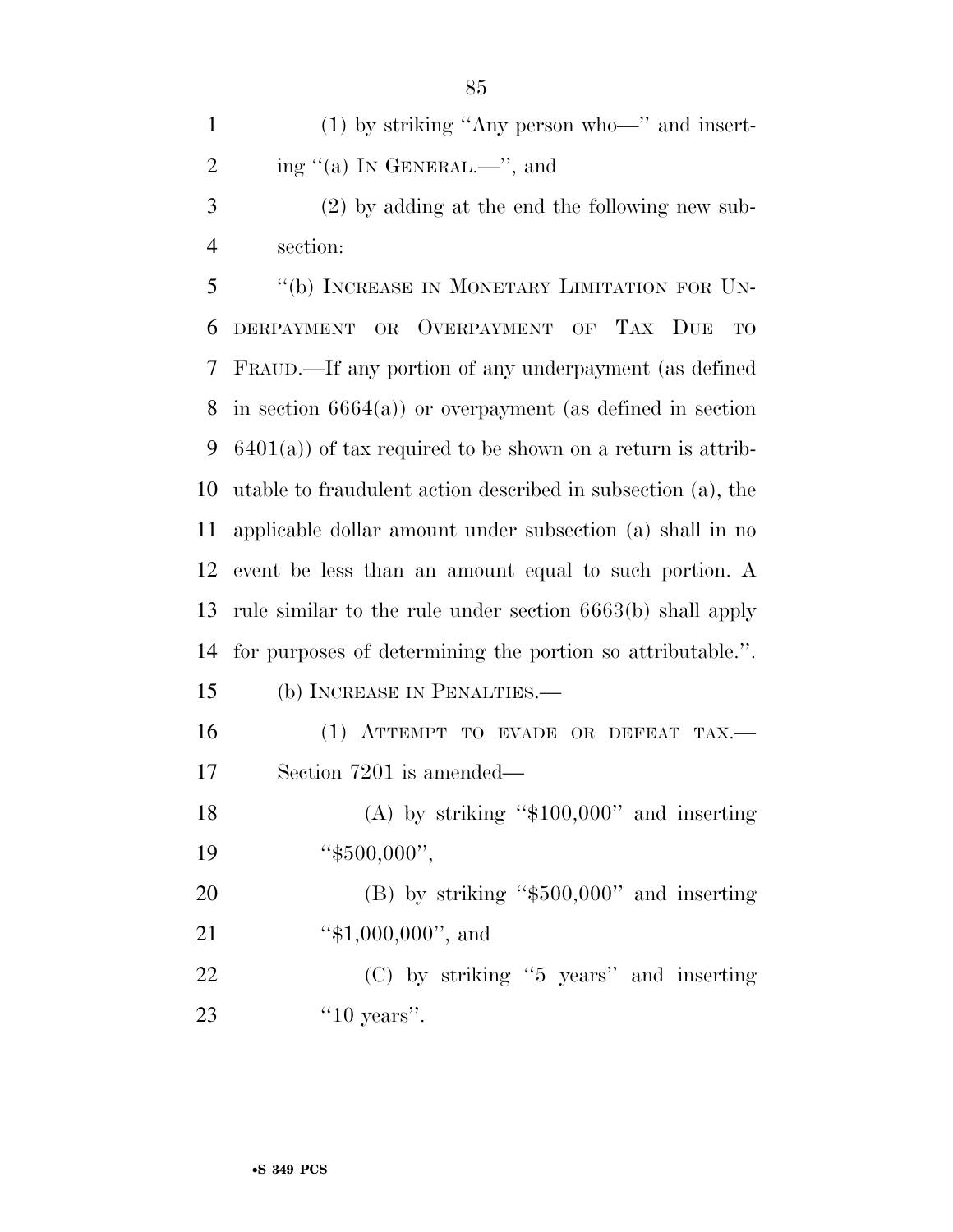| $\mathbf{1}$   | (2) WILLFUL FAILURE TO FILE RETURN, SUP-                  |
|----------------|-----------------------------------------------------------|
| $\overline{2}$ | PLY INFORMATION, OR PAY TAX.—Section 7203 is              |
| 3              | amended—                                                  |
| $\overline{4}$ | $(A)$ in the first sentence—                              |
| 5              | (i) by striking "Any person" and in-                      |
| 6              | serting the following:                                    |
| 7              | "(a) IN GENERAL.—Any person", and                         |
| 8              | (ii) by striking " $$25,000"$ and insert-                 |
| 9              | ing " $$50,000$ ",                                        |
| 10             | (B) in the third sentence, by striking "sec-              |
| 11             | tion" and inserting "subsection", and                     |
| 12             | (C) by adding at the end the following new                |
| 13             | subsection:                                               |
| 14             | "(b) AGGRAVATED FAILURE TO FILE.-                         |
| 15             | " $(1)$ IN GENERAL.—In the case of any failure            |
| 16             | described in paragraph $(2)$ , the first sentence of sub- |
| 17             | section (a) shall be applied by substituting—             |
| 18             | "(A) 'felony' for 'misdemeanor',                          |
| 19             | "(B) '\$500,000 (\$1,000,000' for '\$25,000               |
| 20             | $(\$100,000',$ and                                        |
|                |                                                           |

 $\text{``(C)} \text{ '10 years' for '1 year.''.}$  ''(2) FAILURE DESCRIBED.—A failure described in this paragraph is a failure to make a return de-scribed in subsection (a) for a period of 3 or more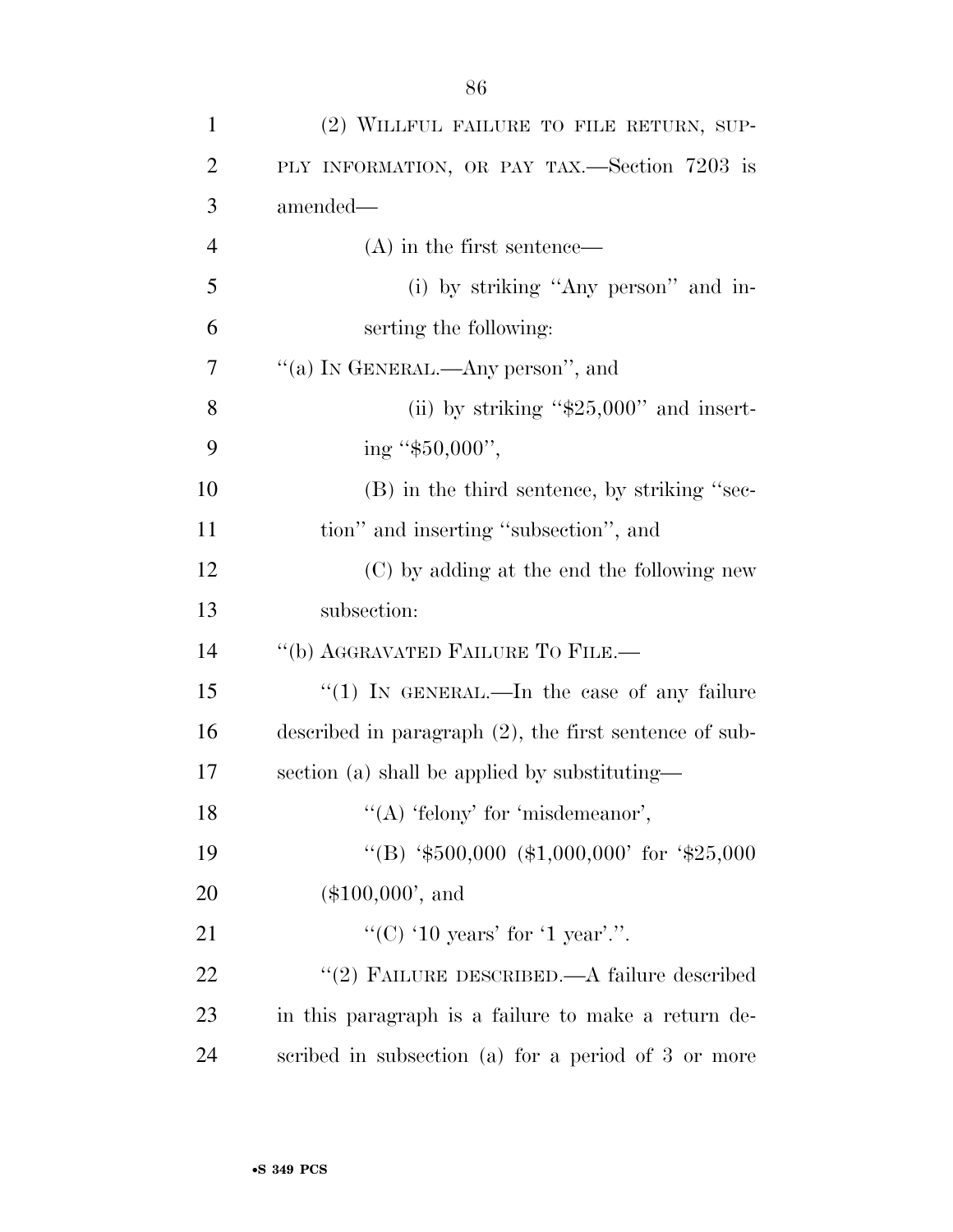| $\mathbf{1}$   | consecutive taxable years if the aggregate tax liabil-        |
|----------------|---------------------------------------------------------------|
| $\overline{2}$ | ity for such period is not less than $$100,000$ .".           |
| 3              | (3) FRAUD AND FALSE STATEMENTS.—Section                       |
| $\overline{4}$ | $7206(a)$ (as redesignated by subsection (a)) is              |
| 5              | amended—                                                      |
| 6              | (A) by striking " $$100,000$ " and inserting                  |
| 7              | " $$500,000"$ ,                                               |
| 8              | $(B)$ by striking "\$500,000" and inserting                   |
| 9              | " $$1,000,000"$ , and                                         |
| 10             | $(C)$ by striking "3 years" and inserting "5                  |
| 11             | years".                                                       |
| 12             | (c) EFFECTIVE DATE.—The amendments made by                    |
| 13             | this section shall apply to actions, and failures to act, oc- |
| 14             | curring after the date of the enactment of this Act.          |
| 15             | SEC. 208. DOUBLING OF CERTAIN PENALTIES, FINES, AND           |
| 16             | INTEREST ON UNDERPAYMENTS RELATED TO                          |
| 17             | CERTAIN OFFSHORE FINANCIAL ARRANGE-                           |
| 18             | MENTS.                                                        |
| 19             | (a) DETERMINATION OF PENALTY.—                                |
| 20             | (1) IN GENERAL.—Notwithstanding any other                     |
| 21             | provision of law, in the case of an applicable tax-           |
| 22             | payer-                                                        |
| 23             | $(A)$ the determination as to whether any                     |
| 24             | interest or applicable penalty is to be imposed               |
| 25             | with respect to any arrangement described in                  |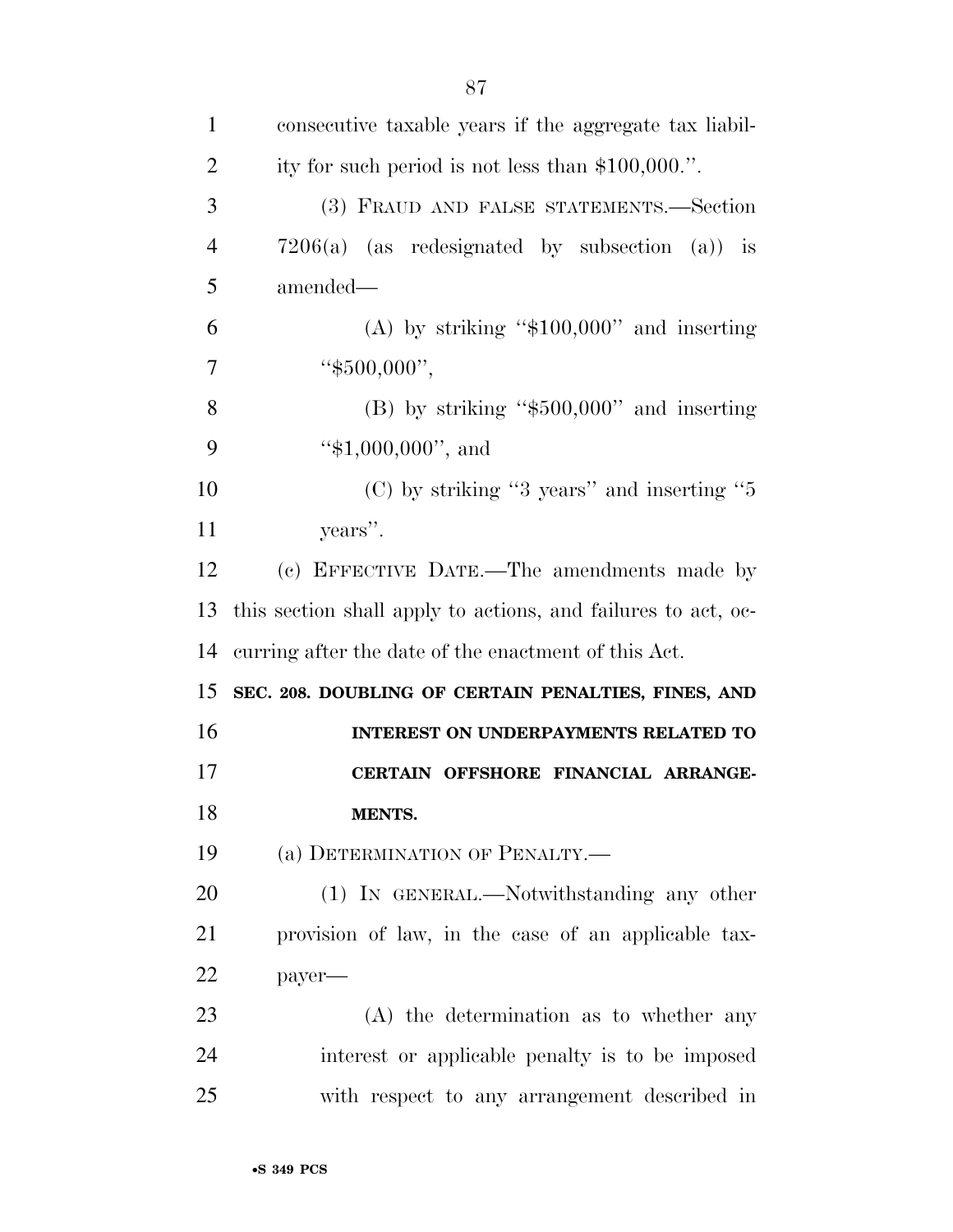| $\mathbf{1}$   | paragraph $(2)$ , or to any underpayment of Fed-          |
|----------------|-----------------------------------------------------------|
| $\overline{2}$ | eral income tax attributable to items arising in          |
| 3              | connection with any such arrangement, shall be            |
| $\overline{4}$ | made without regard to the rules of subsections           |
| 5              | $(b)$ , $(c)$ , and $(d)$ of section 6664 of the Internal |
| 6              | Revenue Code of 1986, and                                 |
| 7              | (B) if any such interest or applicable pen-               |
| 8              | alty is imposed, the amount of such interest or           |
| 9              | penalty shall be equal to twice that determined           |
| 10             | without regard to this section.                           |
| 11             | (2) APPLICABLE TAXPAYER.—For purposes of                  |
| 12             | this subsection—                                          |
| 13             | (A) IN GENERAL.—The term "applicable                      |
| 14             | taxpayer" means a taxpayer which—                         |
| 15             | has underreported its United<br>(i)                       |
| 16             | States income tax liability with respect to               |
| 17             | any item which directly or indirectly in-                 |
| 18             | volves—                                                   |
| 19             | any financial arrangement<br>(I)                          |
| 20             | which in any manner relies on the use                     |
| 21             | of offshore payment mechanisms (in-                       |
| 22             | eluding credit, debit, or charge cards)                   |
| 23             | issued by banks or other entities in                      |
| 24             | foreign jurisdictions, or                                 |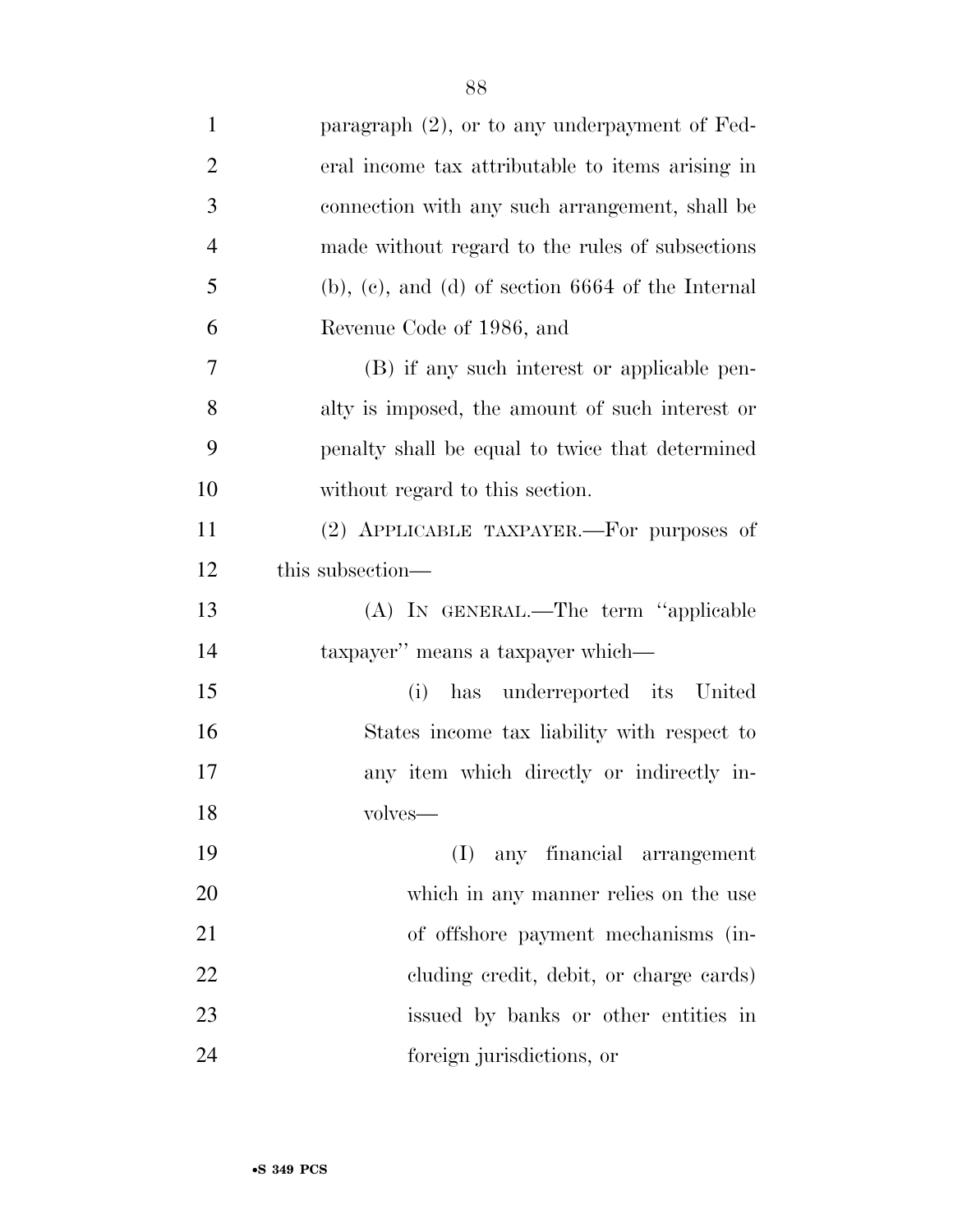| $\mathbf{1}$   | (II) any offshore financial ar-                   |
|----------------|---------------------------------------------------|
| $\overline{2}$ | rangement (including any arrange-                 |
| 3              | ment with foreign banks, financial in-            |
| $\overline{4}$ | stitutions, corporations, partnerships,           |
| 5              | trusts, or other entities), and                   |
| 6              | (ii) has neither signed a closing agree-          |
| 7              | ment pursuant to the Voluntary Offshore           |
| 8              | Compliance Initiative established by the          |
| 9              | Department of the Treasury under Rev-             |
| 10             | enue Procedure 2003-11 nor voluntarily            |
| 11             | disclosed its participation in such arrange-      |
| 12             | ment by notifying the Internal Revenue            |
| 13             | Service of such arrangement prior to the          |
| 14             | issue being raised by the Internal Revenue        |
| 15             | Service during an examination.                    |
| 16             | (B) AUTHORITY TO WAIVE.—The<br>- Sec-             |
| 17             | retary of the Treasury or the Secretary's dele-   |
| 18             | gate may waive the application of paragraph (1)   |
| 19             | to any taxpayer if the Secretary or the Sec-      |
| 20             | retary's delegate determines that the use of      |
| 21             | such offshore payment mechanisms is incidental    |
| <u>22</u>      | to the transaction and, in addition, in the case  |
| 23             | of a trade or business, such use is conducted in  |
| 24             | the ordinary course of the type of trade or busi- |
| 25             | ness of the taxpayer.                             |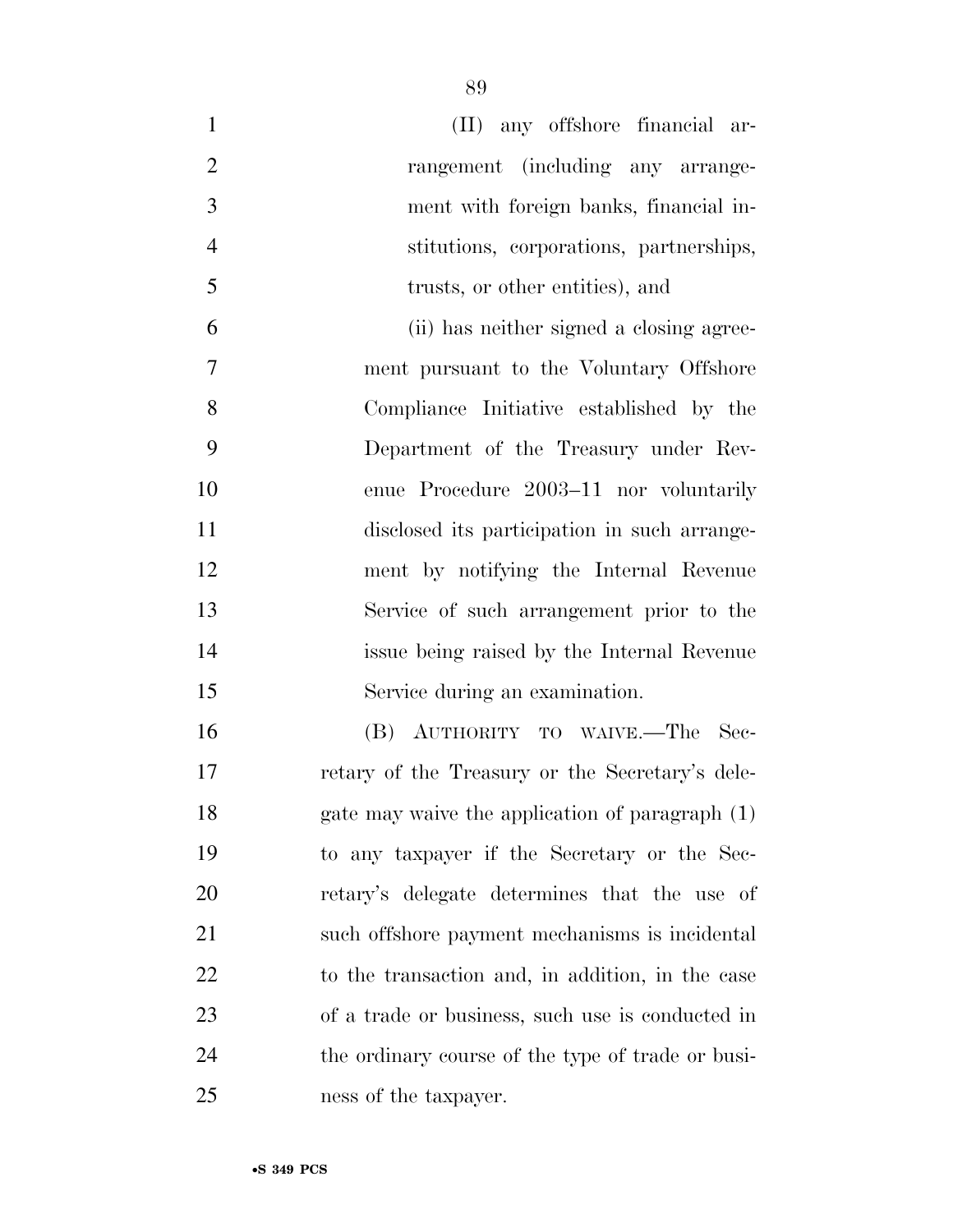| $\mathbf{1}$   | (C) ISSUES RAISED.—For purposes of sub-                      |
|----------------|--------------------------------------------------------------|
| $\overline{2}$ | paragraph $(A)(ii)$ , an item shall be treated as            |
| 3              | an issue raised during an examination if the in-             |
| $\overline{4}$ | dividual examining the return—                               |
| 5              | communicates to the taxpayer<br>(i)                          |
| 6              | knowledge about the specific item, or                        |
| 7              | (ii) has made a request to the tax-                          |
| 8              | payer for information and the taxpayer                       |
| 9              | could not make a complete response to                        |
| 10             | that request without giving the examiner                     |
| 11             | knowledge of the specific item.                              |
| 12             | (b) APPLICABLE PENALTY.—For purposes of this                 |
| 13             | section, the term "applicable penalty" means any penalty,    |
| 14             | addition to tax, or fine imposed under chapter 68 of the     |
| 15             | Internal Revenue Code of 1986.                               |
| 16             | (c) EFFECTIVE DATE.—The provisions of this section           |
|                | 17 shall apply to interest, penalties, additions to tax, and |
|                | 18 fines with respect to any taxable year if, as of the date |
|                | 19 of the enactment of this Act, the assessment of any tax,  |
| 20             | penalty, or interest with respect to such taxable year is    |
| 21             | not prevented by the operation of any law or rule of law.    |
| 22             | SEC. 209. INCREASE IN PENALTY FOR BAD CHECKS AND             |
| 23             | <b>MONEY ORDERS.</b>                                         |
|                |                                                              |

 (a) IN GENERAL.—Section 6657 (relating to bad checks) is amended—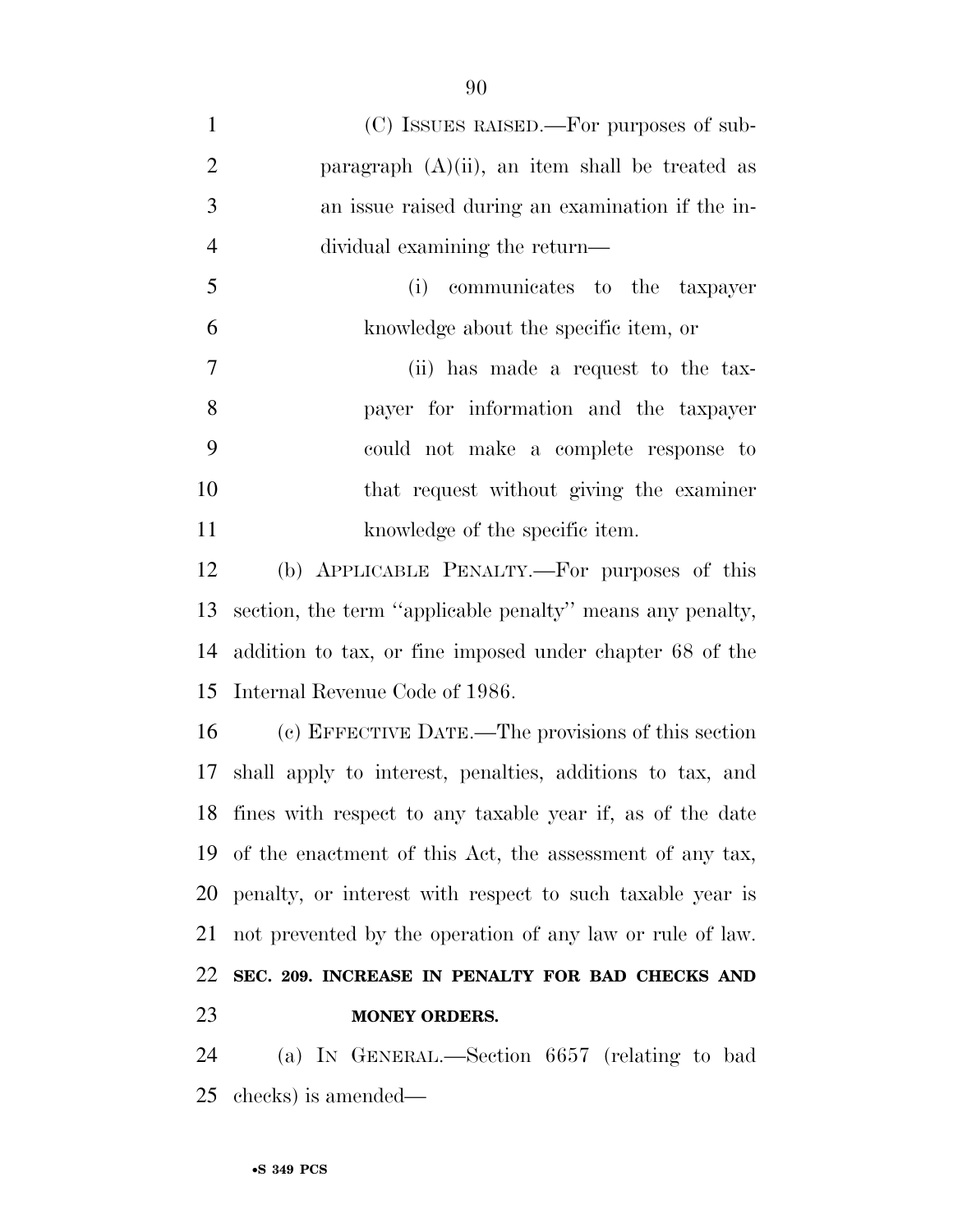| 1              | (1) by striking " $$750"$ and inserting " $$1,250"$ ,       |
|----------------|-------------------------------------------------------------|
| $\overline{2}$ | and                                                         |
| 3              | $(2)$ by striking "\$15" and inserting "\$25".              |
| $\overline{4}$ | (b) EFFECTIVE DATE.—The amendments made by                  |
| 5              | this section apply to checks or money orders received after |
| 6              | the date of the enactment of this Act.                      |
| 7              | SEC. 210. TREATMENT OF CONTINGENT PAYMENT CON-              |
| 8              | VERTIBLE DEBT INSTRUMENTS.                                  |
| 9              | (a) IN GENERAL.—Section $1275(d)$ (relating to regu-        |
| 10             | lation authority) is amended—                               |
| 11             | (1) by striking "The Secretary" and inserting               |
| 12             | the following:                                              |
| 13             | " $(1)$ IN GENERAL.—The Secretary", and                     |
| 14             | $(2)$ by adding at the end the following new                |
| 15             | paragraph:                                                  |
| 16             | "(2) TREATMENT OF CONTINGENT PAYMENT                        |
| 17             | CONVERTIBLE DEBT.-                                          |
| 18             | "(A) IN GENERAL.—In the case of a debt                      |
| 19             | instrument which—                                           |
| 20             | "(i) is convertible into stock of the                       |
| 21             | issuing corporation, into stock or debt of a                |
| 22             | related party (within the meaning of sec-                   |
| 23             | tion 267(b) or 707(b)(1)), or into eash or                  |
| 24             | other property in an amount equal to the                    |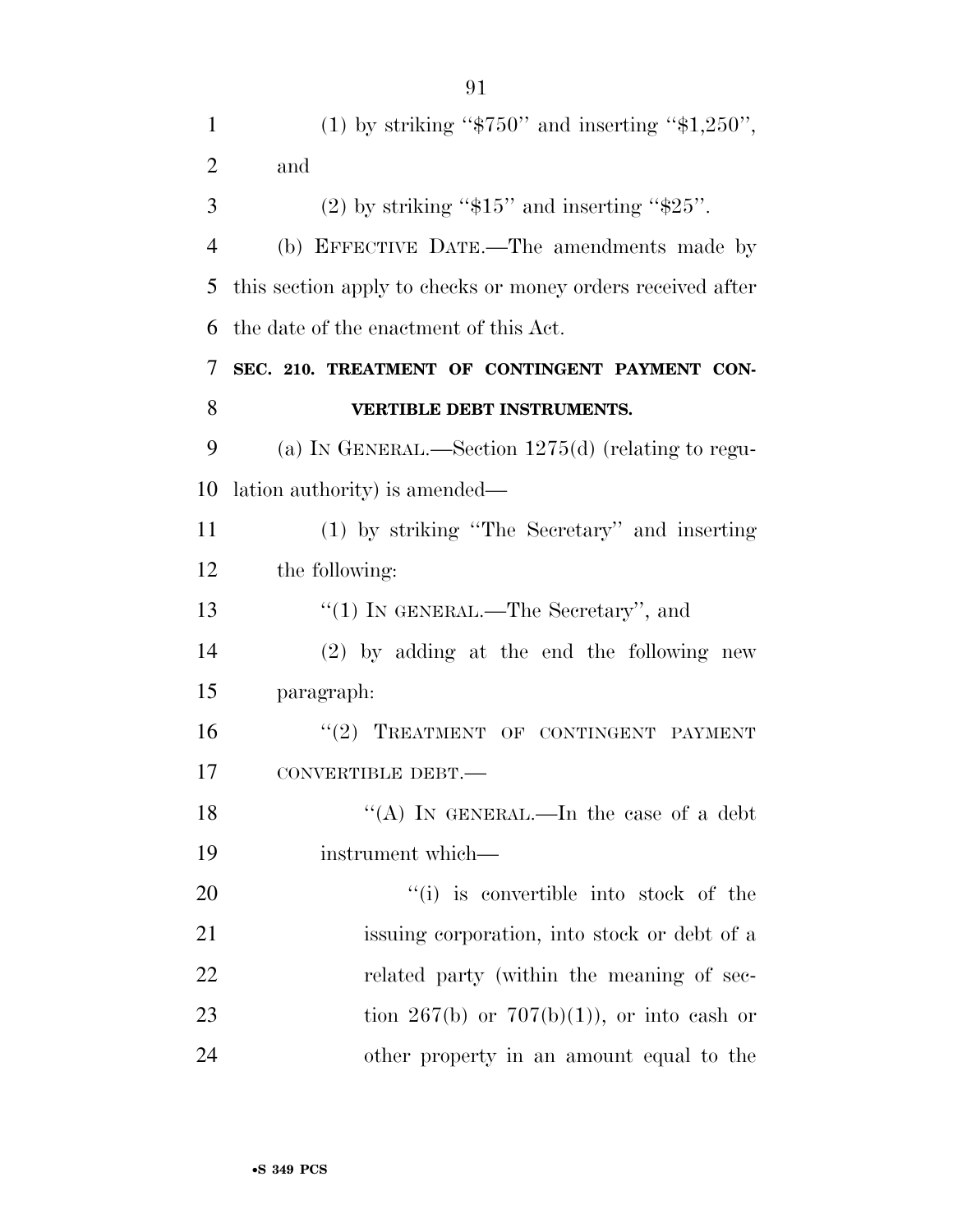| $\mathbf{1}$   | approximate value of such stock or debt,                  |
|----------------|-----------------------------------------------------------|
| $\overline{2}$ | and                                                       |
| 3              | "(ii) provides for contingent<br>pay-                     |
| $\overline{4}$ | ments,                                                    |
| 5              | any regulations which require original issue dis-         |
| 6              | count to be determined by reference to the com-           |
| 7              | parable yield of a noncontingent fixed-rate debt          |
| 8              | instrument shall be applied as if the regulations         |
| 9              | require that such comparable yield be deter-              |
| 10             | mined by reference to a noncontingent fixed-              |
| 11             | rate debt instrument which is convertible into            |
| 12             | stock.                                                    |
| 13             | "(B) SPECIAL RULE.—For purposes of                        |
| 14             | subparagraph (A), the comparable yield shall be           |
| 15             | determined without taking into account the                |
| 16             | yield resulting from the conversion of a debt in-         |
| 17             | strument into stock.".                                    |
| 18             | (b) CROSS REFERENCE.—Section $163(e)(6)$ (relating        |
| 19             | to cross references) is amended by adding at the end the  |
| 20             | following:                                                |
| 21             | "For the treatment of contingent payment"                 |
| 22             | convertible debt, see section $1275(d)(2)$ .".            |
| 23             | (c) EFFECTIVE DATE.—The amendments made by                |
| 24             | this section shall apply to debt instruments issued on or |
| 25             | after the date of the enactment of this Act.              |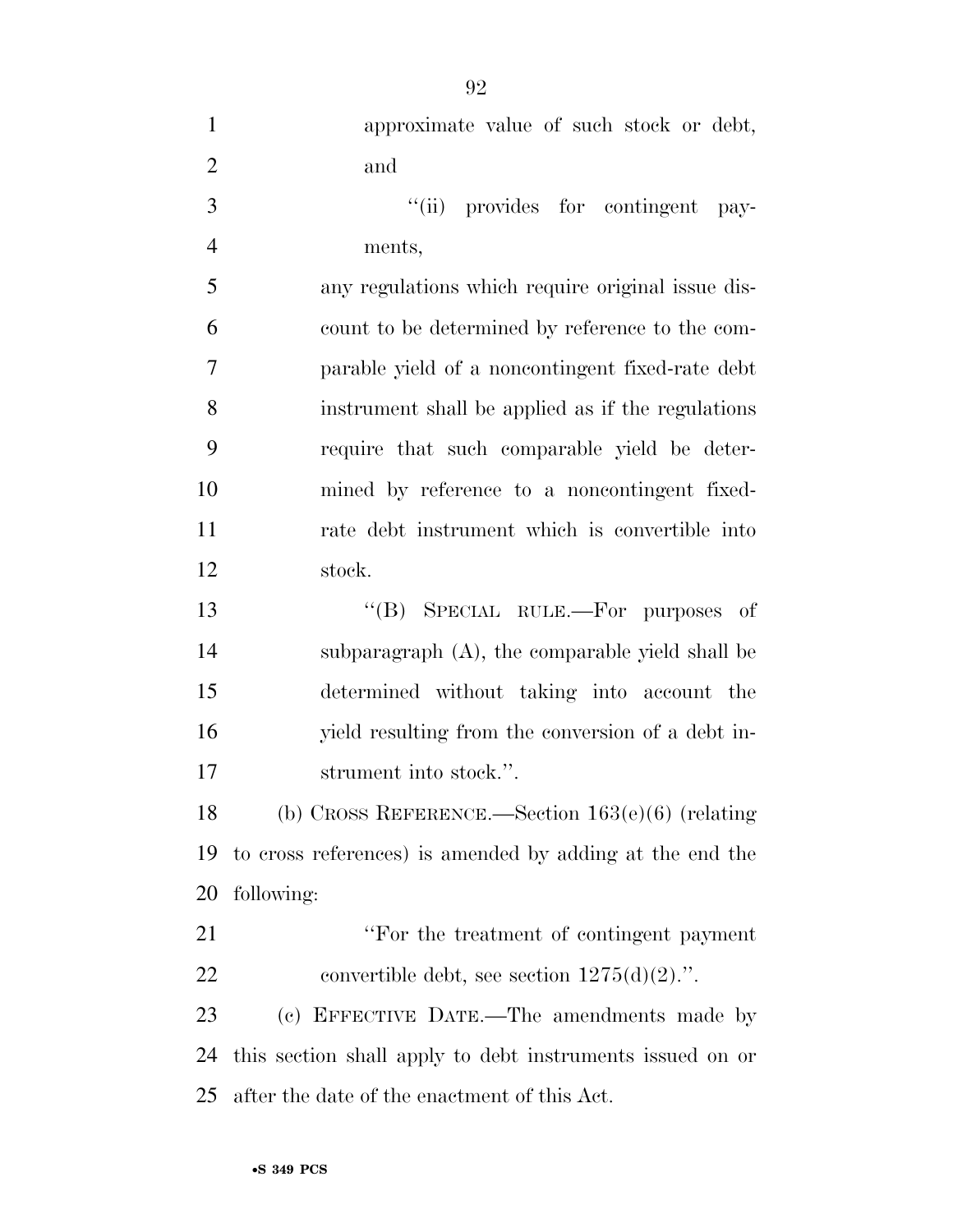| 1             | SEC. 211. EXTENSION OF IRS USER FEES.                          |
|---------------|----------------------------------------------------------------|
| 2             | Subsection (c) of section $7528$ (relating to Internal         |
| 3             | Revenue Service user fees) is amended by striking "Sep-        |
| 4             | tember 30, $2014$ " and inserting "September 30, $2016$ ".     |
| 5             | SEC. 212. MODIFICATION OF COLLECTION DUE PROCESS               |
| 6             | PROCEDURES FOR EMPLOYMENT TAX LI-                              |
| 7             | <b>ABILITIES.</b>                                              |
| 8             | (a) IN GENERAL.—Section $6330(f)$ (relating to jeop-           |
| 9             | ardy and State refund collection) is amended—                  |
| 10            | $(1)$ by striking "; or" at the end of paragraph               |
| <sup>11</sup> | $(1)$ and inserting a comma,                                   |
| 12            | $(2)$ by adding "or" at the end of paragraph $(2)$ ,           |
| 13            | and                                                            |
| 14            | $(3)$ by inserting after paragraph $(2)$ the fol-              |
| 15            | lowing new paragraph.                                          |
| 16            | $\lq(3)$ the Secretary has served a levy in connec-            |
| 17            | tion with the collection of taxes under chapter 21,            |
| 18            | $22, 23,$ or $24$ ,".                                          |
| 19            | (b) EFFECTIVE DATE.—The amendments made by                     |
| 20            | this section shall apply to levies issued on or after the date |
| 21            | that is 120 days after the date of the enactment of this       |
| 22            | Act.                                                           |
| 23            | SEC. 213. MODIFICATIONS TO WHISTLEBLOWER REFORMS.              |
| 24            | MODIFICATION OF TAX THRESHOLD<br>(a)<br>FOR                    |
| 25            | AWARDS.—Subparagraph (B) of section 7623(b)(5), as             |
| 26            | added by the Tax Relief and Health Care Act of 2006,           |
|               |                                                                |

## •**S 349 PCS**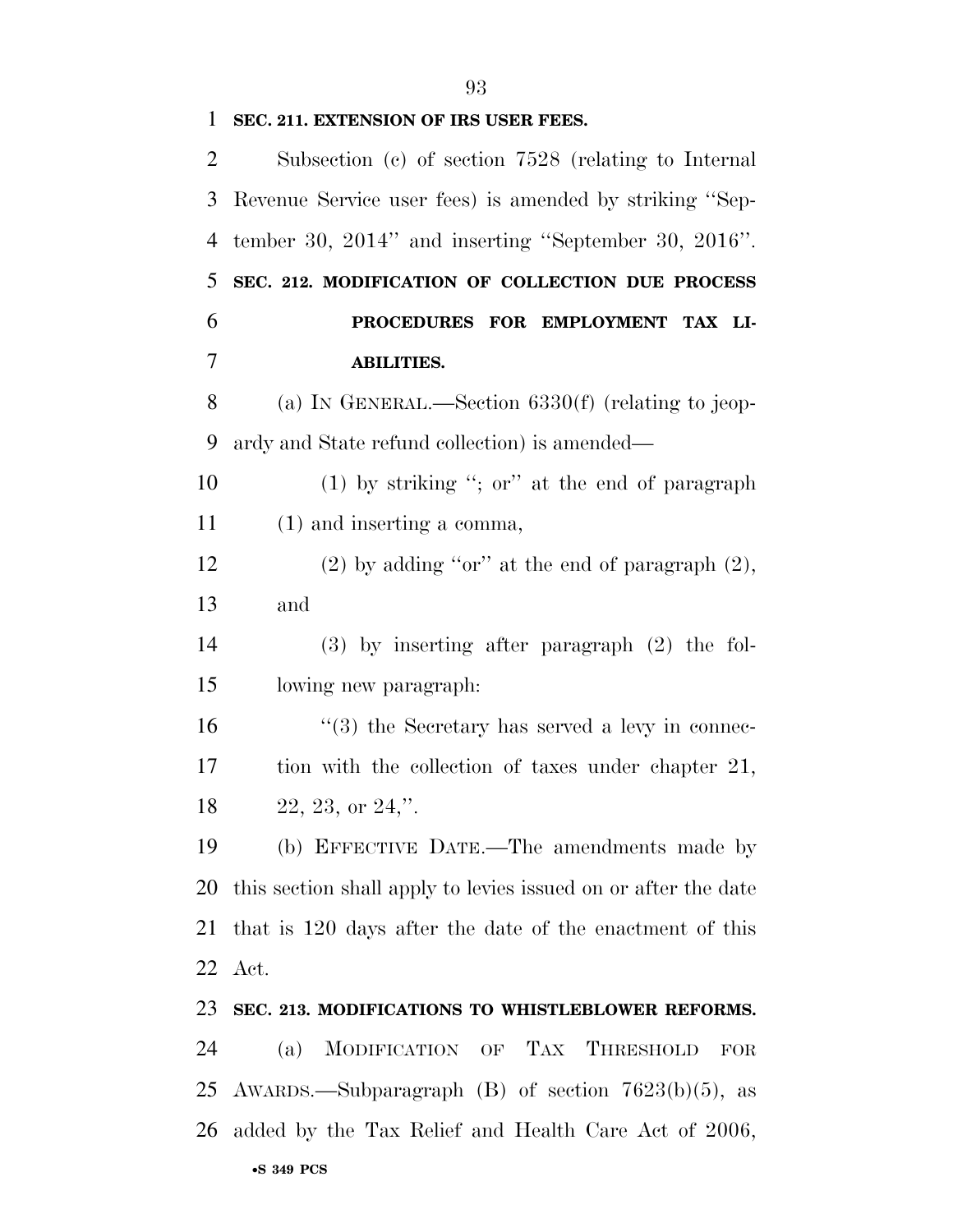| $\mathbf{1}$   | is amended by striking " $\text{$2,000,000"}$ and inserting |
|----------------|-------------------------------------------------------------|
| $\overline{2}$ | " $$20,000$ ".                                              |
| 3              | (b) WHISTLEBLOWER OFFICE.-                                  |
| $\overline{4}$ | $(1)$ IN GENERAL.—Section 7623 is amended by                |
| 5              | adding at the end the following new subsections:            |
| 6              | "(c) WHISTLEBLOWER OFFICE.—                                 |
| 7              | "(1) IN GENERAL.—There is established in the                |
| 8              | Internal Revenue Service an office to be known as           |
| 9              | the 'Whistleblower Office' which—                           |
| 10             | "(A) shall at all times operate at the direc-               |
| 11             | tion of the Commissioner and coordinate and                 |
| 12             | consult with other divisions in the Internal Rev-           |
| 13             | enue Service as directed by the Commissioner,               |
| 14             | "(B) shall analyze information received                     |
| 15             | from any individual described in subsection (b)             |
| 16             | and either investigate the matter itself or assign          |
| 17             | it to the appropriate Internal Revenue Service              |
| 18             | office,                                                     |
| 19             | $\lq\lq$ shall monitor any action taken with                |
| 20             | respect to such matter,                                     |
| 21             | "(D) shall inform such individual that it                   |
| 22             | has accepted the individual's information for               |
| 23             | further review,                                             |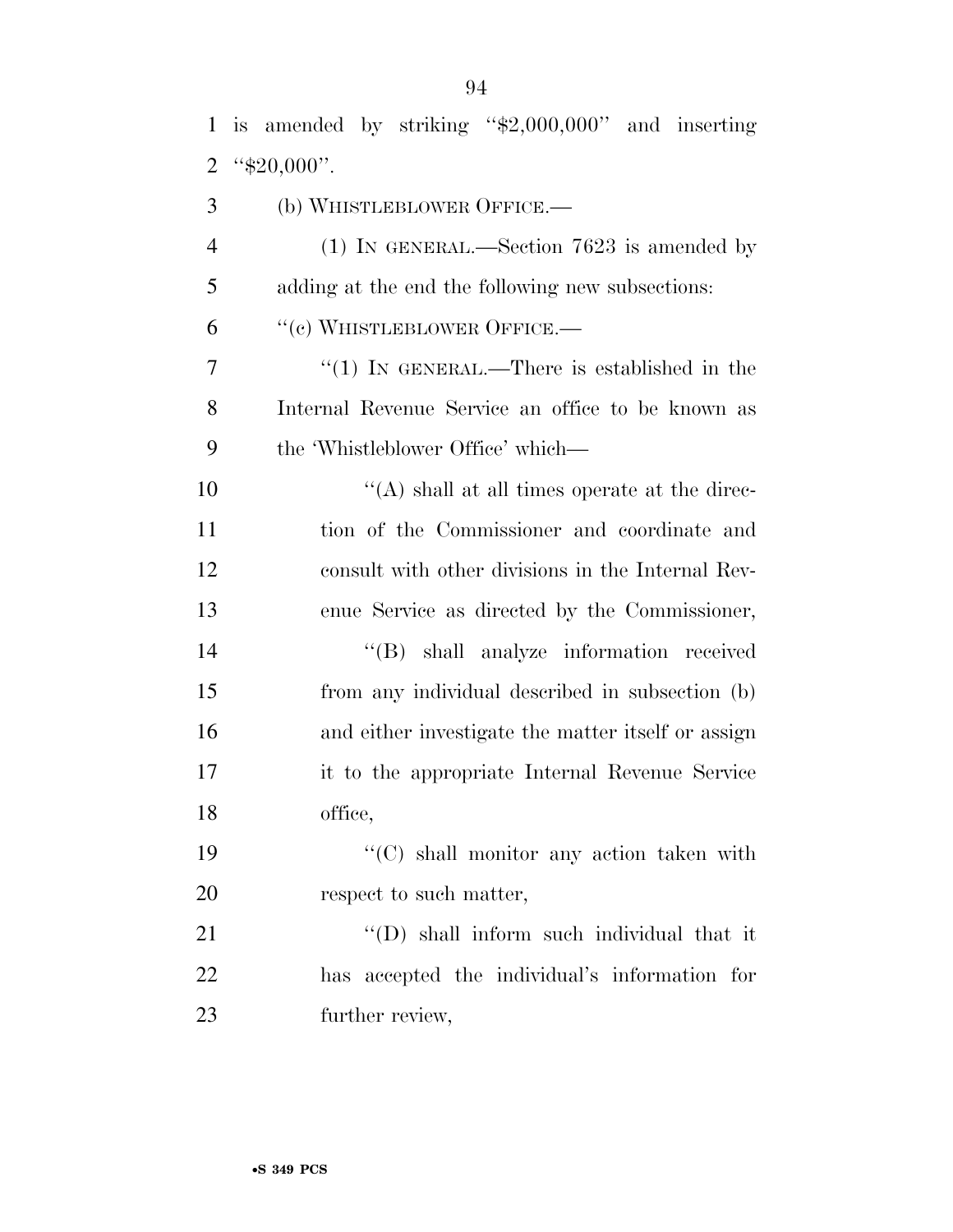| $\mathbf{1}$   | "(E) may require such individual and any                |
|----------------|---------------------------------------------------------|
| $\overline{2}$ | legal representative of such individual to not          |
| 3              | disclose any information so provided,                   |
| $\overline{4}$ | $\lq\lq(F)$ in its sole discretion, may ask for ad-     |
| 5              | ditional assistance from such individual or any         |
| 6              | legal representative of such individual, and            |
| 7              | $\lq\lq(G)$ shall determine the amount to be            |
| 8              | awarded to such individual under subsection             |
| 9              | (b).                                                    |
| 10             | "(2) FUNDING FOR OFFICE.—There is author-               |
| 11             | ized to be appropriated $$10,000,000$ for each fiscal   |
| 12             | year for the Whistleblower Office. These funds shall    |
| 13             | be used to maintain the Whistleblower Office and        |
| 14             | also to reimburse other Internal Revenue Service of-    |
| 15             | fices for related costs, such as costs of investigation |
| 16             | and collection.                                         |
| 17             | $``(3)$ REQUEST FOR ASSISTANCE.—                        |
| 18             | "(A) IN GENERAL.—Any assistance<br>$\rm re$ -           |
| 19             | quested under paragraph $(1)(F)$ shall be under         |
| 20             | the direction and control of the Whistleblower          |
| 21             | Office or the office assigned to investigate the        |
| 22             | matter under subparagraph (A). No individual            |
| 23             | or legal representative whose assistance is so re-      |
| 24             | quested may by reason of such request rep-              |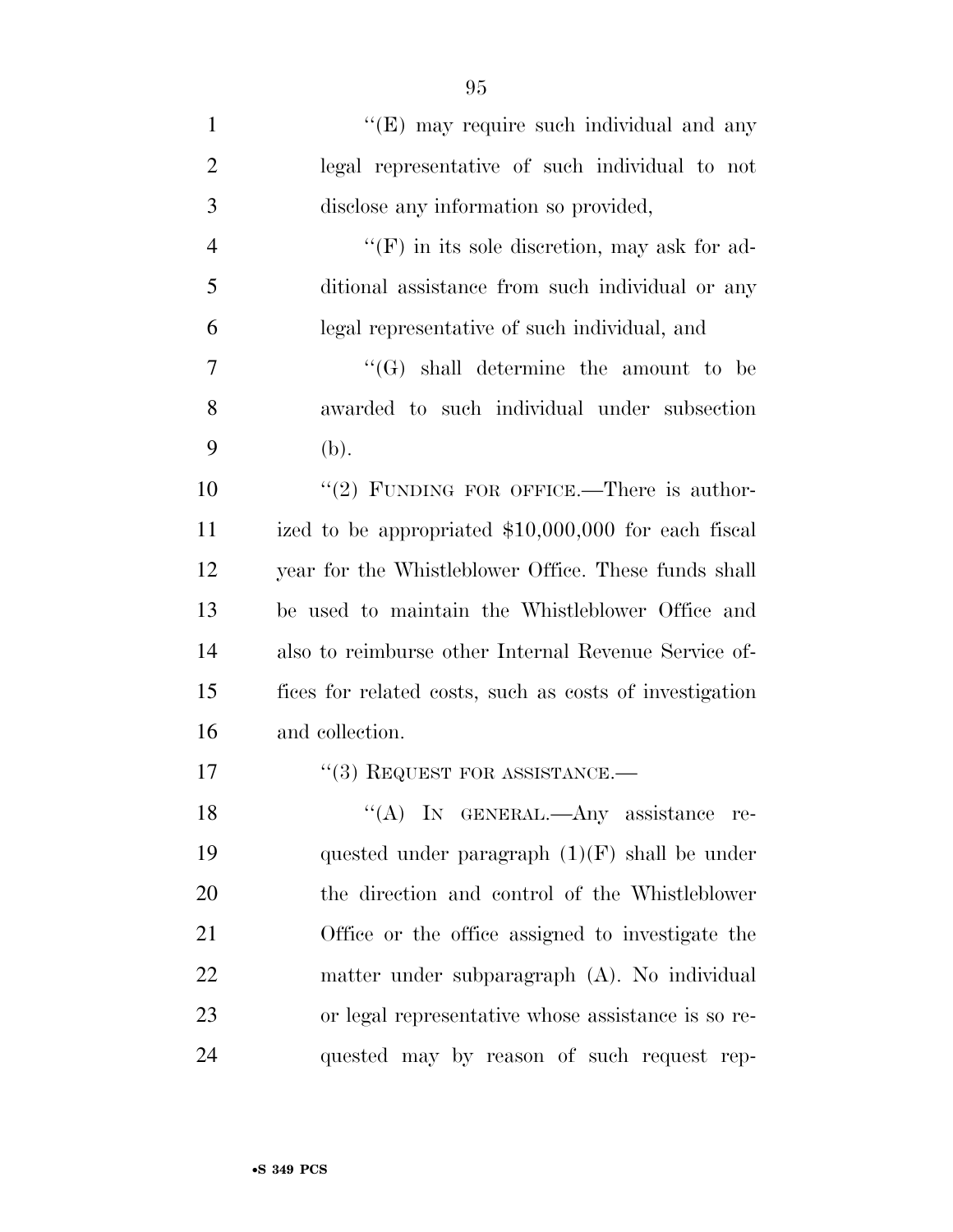resent himself or herself as an employee of the Federal Government. 3 "(B) FUNDING OF ASSISTANCE.—From the amounts available for expenditure under subsection (b), the Whistleblower Office may, with the agreement of the individual described in subsection (b), reimburse the costs incurred by any legal representative of such individual in providing assistance described in subparagraph  $10 \t(A).$  ''(d) REPORTS.—The Secretary shall each year con- duct a study and report to Congress on the use of this section, including—  $\frac{1}{2}$  (1) an analysis of the use of this section dur- ing the preceding year and the results of such use, and  $\frac{1}{2}$  any legislative or administrative rec- ommendations regarding the provisions of this sec- tion and its application.''. (2) CONFORMING AMENDMENT.—Section 406 of division A of the Tax Relief and Health Care Act of 2006 is amended by striking subsections (b) and (c). 24 (3) REPORT ON IMPLEMENTATION.—Not later than 6 months after the date of the enactment of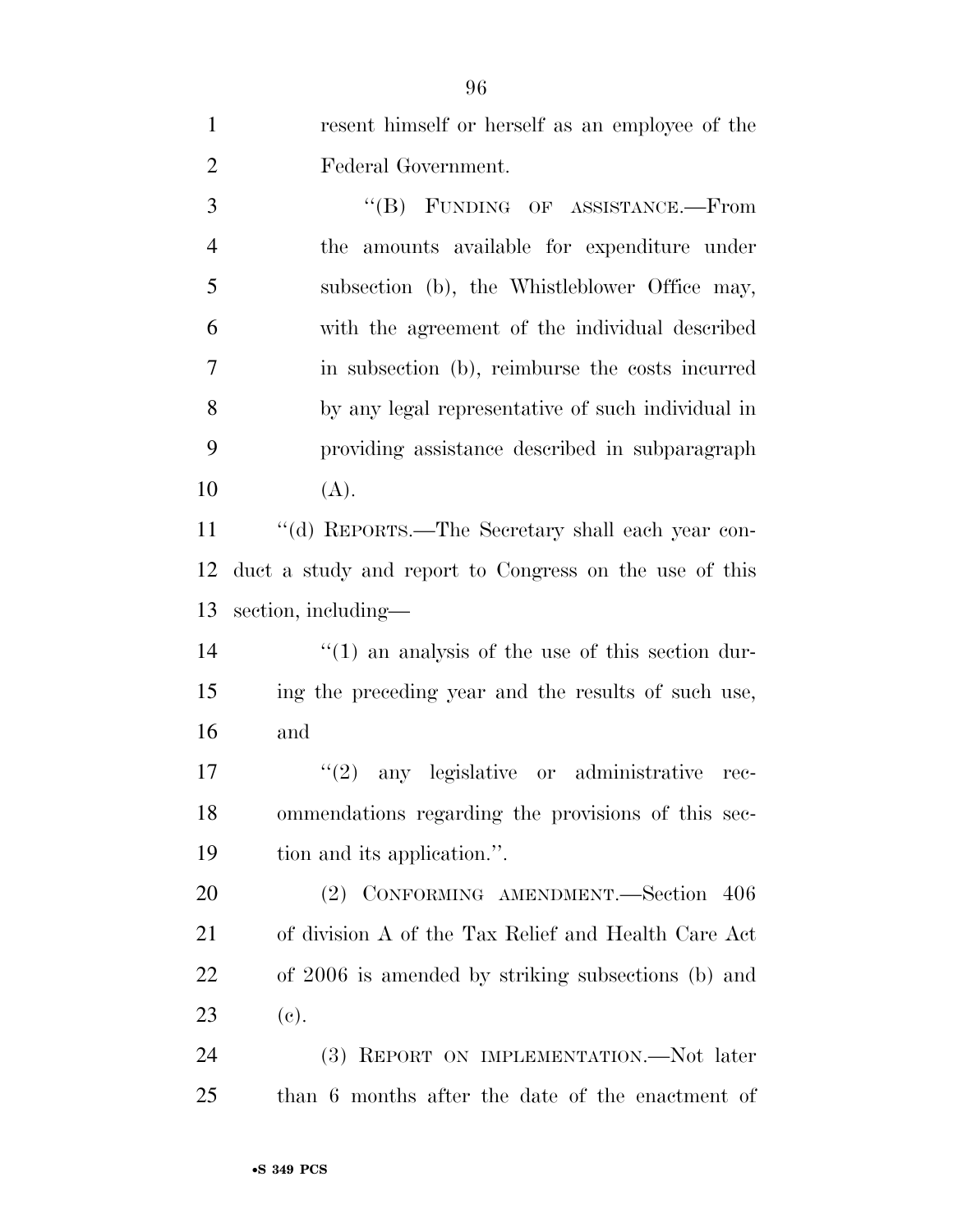| $\mathbf{1}$   | this Act, the Secretary of the Treasury shall submit      |
|----------------|-----------------------------------------------------------|
| $\overline{2}$ | to Congress a report on the establishment and oper-       |
| 3              | ation of the Whistleblower Office under section           |
| $\overline{4}$ | $7623(c)$ of the Internal Revenue Code of 1986.           |
| 5              | (c) PUBLICITY OF AWARD APPEALS.—Paragraph (4)             |
| 6              | of section 7623(b), as added by the Tax Relief and Health |
| 7              | Care Act of 2006, is amended to read as follows:          |
| 8              | "(4) APPEAL OF AWARD DETERMINATION.—                      |
| 9              | "(A) IN GENERAL.—Any determination re-                    |
| 10             | garding an award under paragraph $(1)$ , $(2)$ , or       |
| 11             | (3) may, within 30 days of such determination,            |
| 12             | be appealed to the Tax Court (and the Tax                 |
| 13             | Court shall have jurisdiction with respect to             |
| 14             | such matter).                                             |
| 15             | "(B) PUBLICITY OF APPEALS.—Notwith-                       |
| 16             | standing sections 7458 and 7461, the Tax                  |
| 17             | Court may, in order to preserve the anonymity,            |
| 18             | privacy, or confidentiality of any person under           |
| 19             | this subsection, provide by rules adopted under           |
| 20             | section 7453 that portions of filings, hearings,          |
| 21             | testimony, evidence, and reports in connection            |
| 22             | with proceedings under this subsection may be             |
| 23             | closed to the public or to inspection by the pub-         |
| 24             | $\overline{\text{lie}}$ .".                               |
| 25             | (d) EFFECTIVE DATE.—                                      |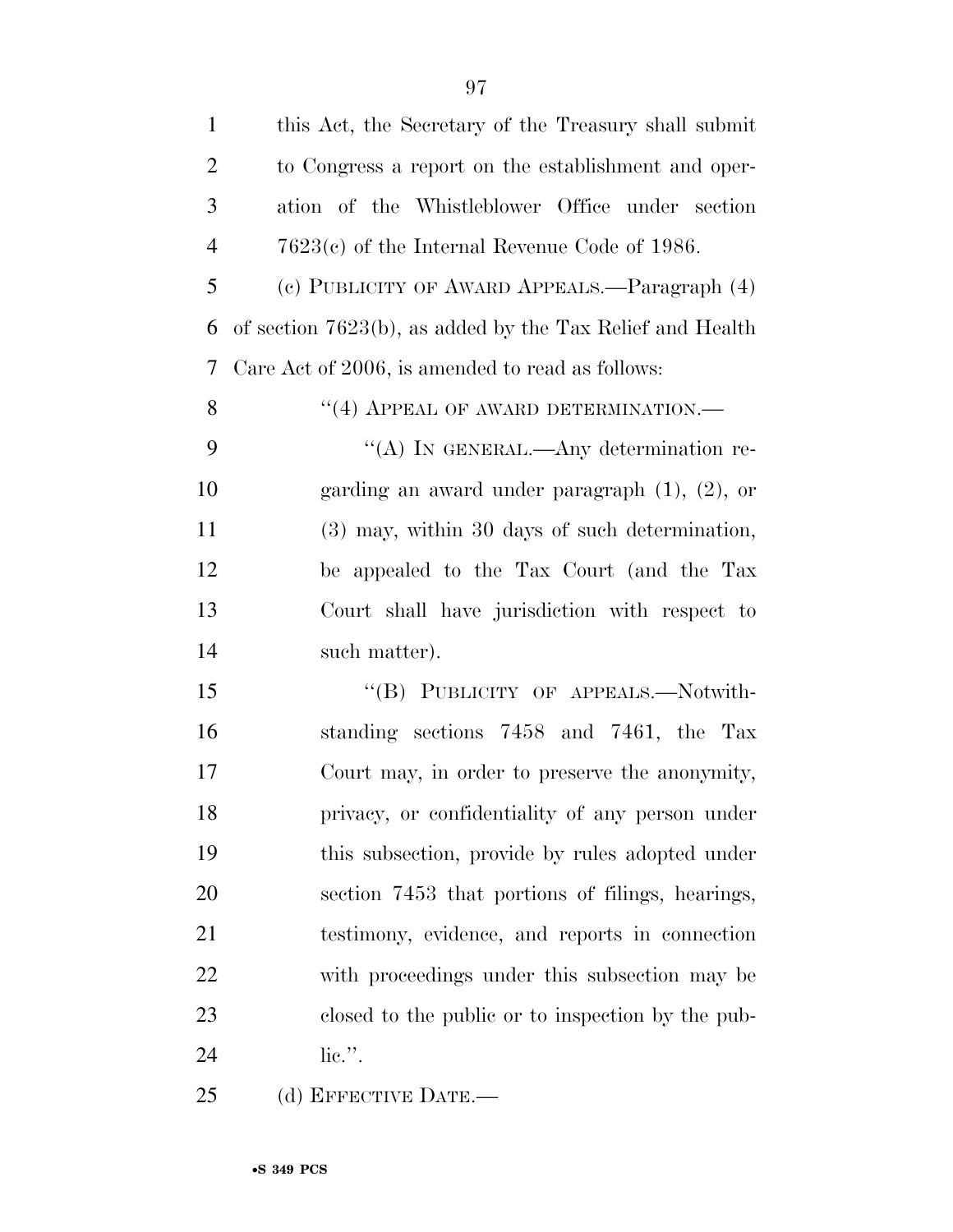| $\mathbf{1}$   | (1) IN GENERAL.—Except as provided in para-           |
|----------------|-------------------------------------------------------|
| $\overline{2}$ | $graph$ $(2)$ , the amendments made by this section   |
| 3              | shall apply to information provided on or after the   |
| $\overline{4}$ | date of the enactment of this Act.                    |
| 5              | (2) PUBLICITY OF AWARD APPEALS.—The                   |
| 6              | amendment made by subsection (c) shall take effect    |
| 7              | as if included in the amendments made by section      |
| 8              | 406 of the Tax Relief and Health Care Act of 2006.    |
| 9              | SEC. 214. MODIFICATIONS OF DEFINITION OF EMPLOYEES    |
| 10             | <b>COVERED BY DENIAL OF DEDUCTION FOR EX-</b>         |
| 11             | <b>CESSIVE EMPLOYEE REMUNERATION.</b>                 |
| 12             | (a) IN GENERAL.—Paragraph $(3)$ of section $162(m)$   |
| 13             | is amended to read as follows:                        |
| 14             | "(3) COVERED EMPLOYEE.—For purposes of                |
| 15             | this subsection, the term 'covered employee' means,   |
| 16             | with respect to any taxpayer for any taxable year, an |
| 17             | individual who-                                       |
| 18             | $\lq\lq$ (A) was the chief executive officer of the   |
| 19             | taxpayer, or an individual acting in such a ca-       |
| 20             | pacity, at any time during the taxable year,          |
| 21             | $\lq\lq (B)$ is 1 of the 4 highest compensated of-    |
| 22             | ficers of the taxpayer for the taxable year           |
|                |                                                       |
| 23             | (other than the individual described in subpara-      |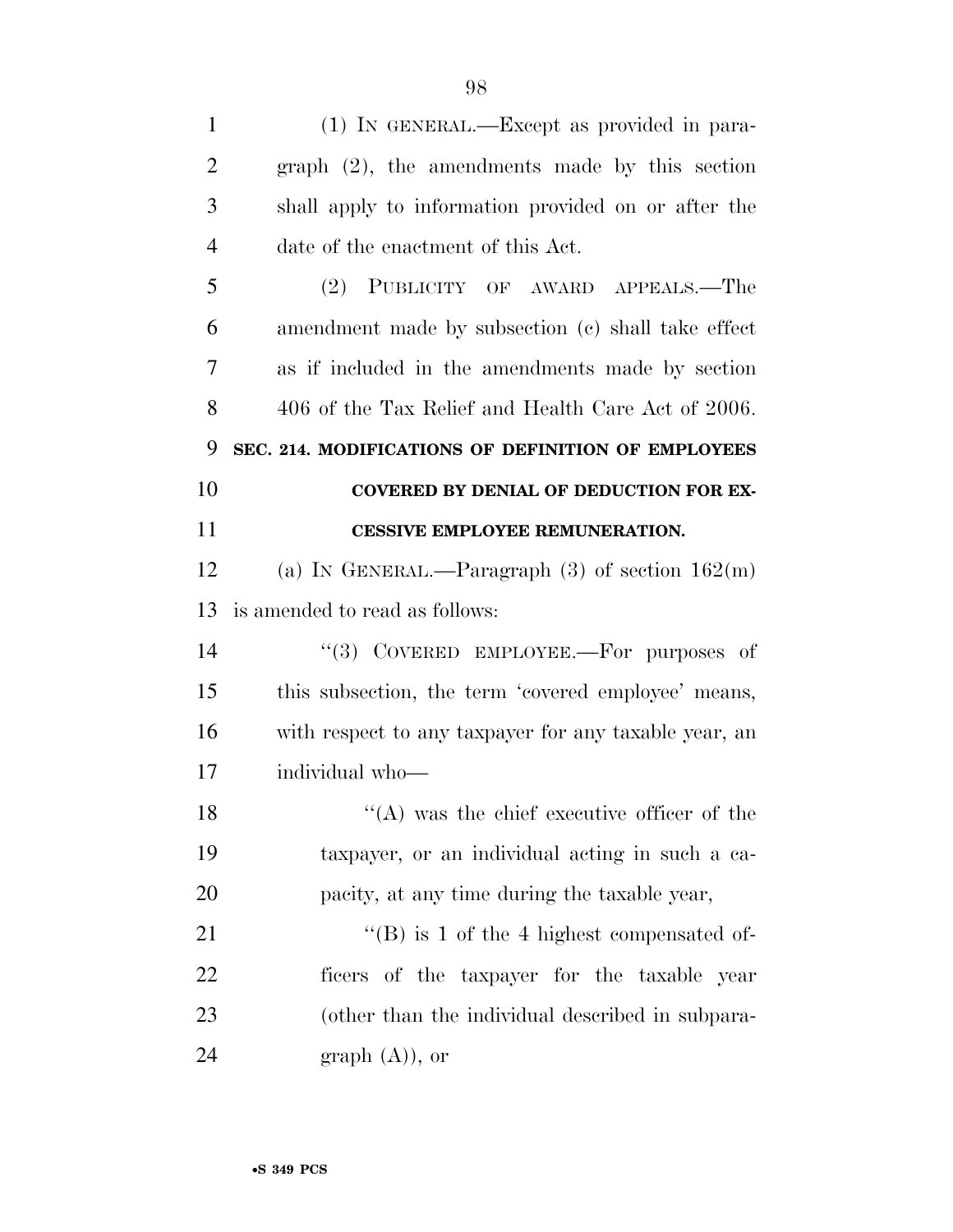$\lq\lq$  (C) was a covered employee of the tax- payer (or any predecessor) for any preceding taxable year beginning after December 31, 2006.

 In the case of an individual who was a covered em- ployee for any taxable year beginning after Decem- ber 31, 2006, the term 'covered employee' shall in- clude a beneficiary of such employee with respect to any remuneration for services performed by such employee as a covered employee (whether or not such services are performed during the taxable year in which the remuneration is paid).''.

 (b) EFFECTIVE DATE.—The amendment made by this section shall apply to taxable years beginning after December 31, 2006.